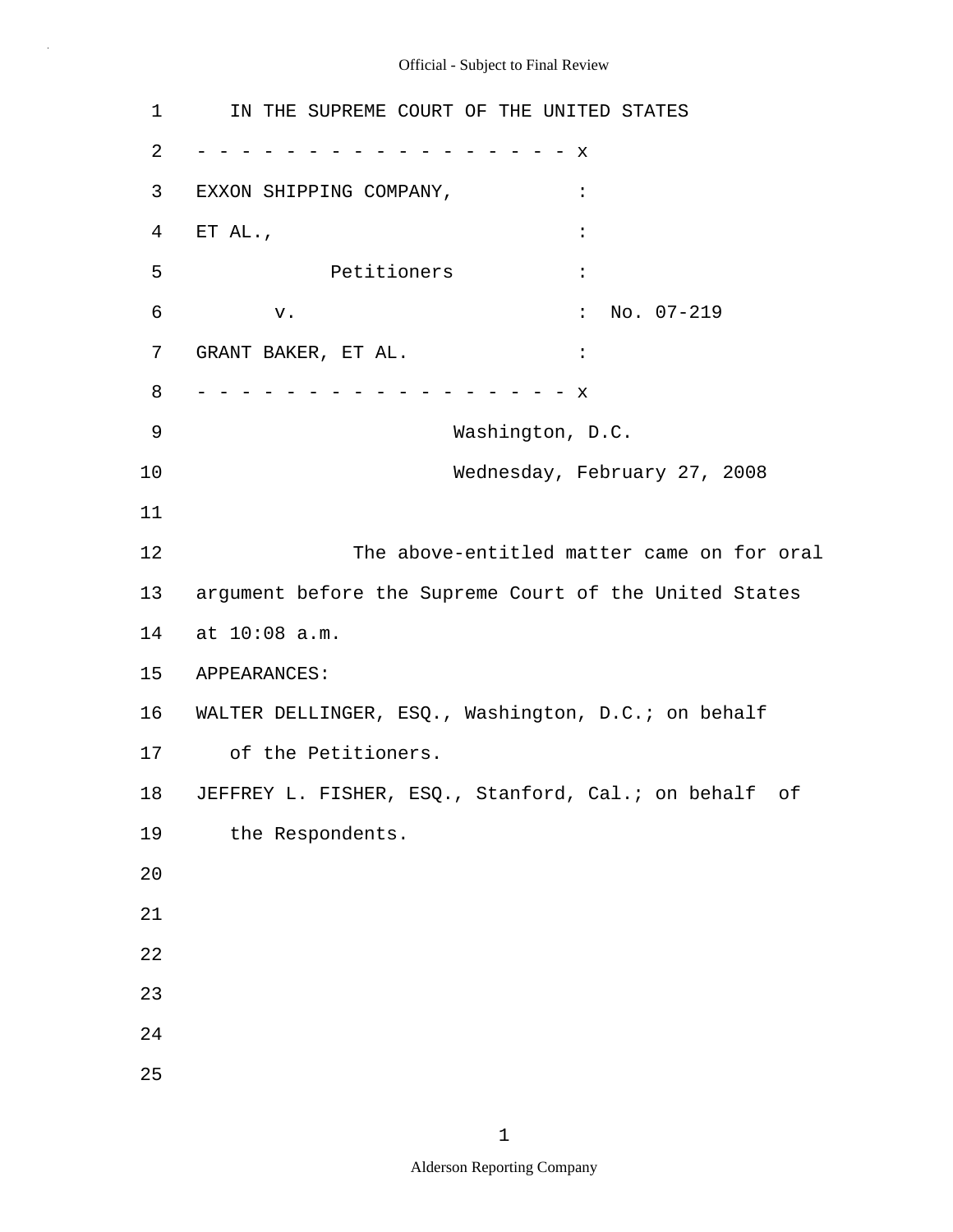| $\mathbf 1$    | CONTENTS                     |              |
|----------------|------------------------------|--------------|
| $\overline{a}$ | ORAL ARGUMENT OF             | PAGE         |
| 3              | WALTER DELLINGER, ESQ.       |              |
| $\overline{4}$ | On behalf of the Petitioners | $\mathsf{3}$ |
| 5              | JEFFREY L. FISHER, ESQ.      |              |
| 6              | On behalf of the Respondents | 37           |
| 7              | REBUTTAL ARGUMENT OF         |              |
| 8              | WALTER DELLINGER, ESQ.       |              |
| 9              | On behalf of the Petitioners | 78           |
| 10             |                              |              |
| 11             |                              |              |
| 12             |                              |              |
| 13             |                              |              |
| 14             |                              |              |
| 15             |                              |              |
| 16             |                              |              |
| 17             |                              |              |
| 18             |                              |              |
| 19             |                              |              |
| 20             |                              |              |
| 21             |                              |              |
| 22             |                              |              |
| 23             |                              |              |
| 24             |                              |              |
| 25             |                              |              |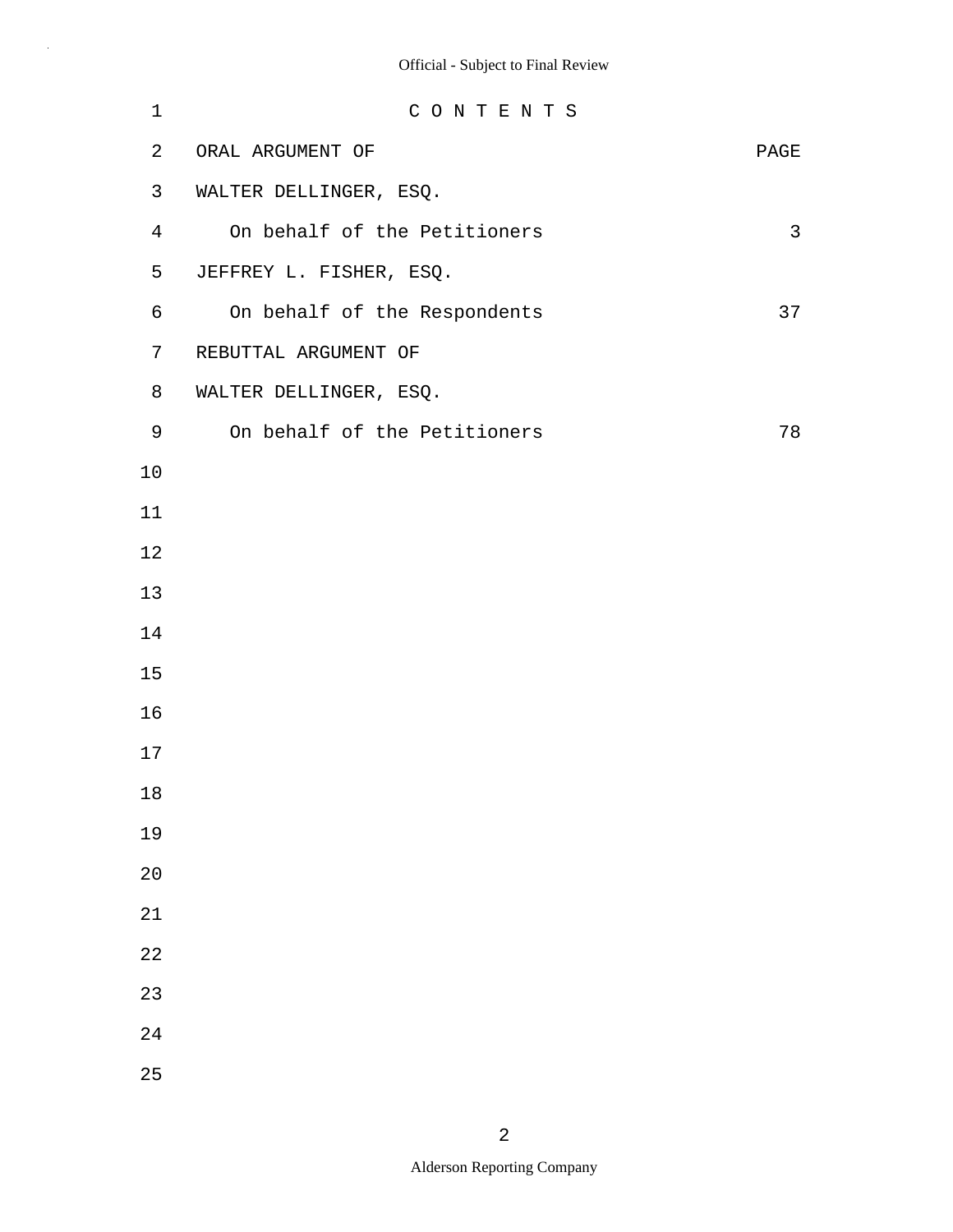1 2 3 4 5 6 7 8 9 10 11 12 13 14 15 16 17 18 19 20 21 22 23 24 P R O C E E D I N G S (10:08 a.m.) CHIEF JUSTICE ROBERTS: We'll hear argument this morning in Case 07-219, Exxon Shipping Company versus Baker, et al. Mr. Dellinger. ORAL ARGUMENT OF WALTER DELLINGER ON BEHALF OF THE PETITIONERS MR. DELLINGER: Good morning, Mr. Chief Justice, and may it please the Court: When the Exxon Valdez ran aground in Prince William Sound on March 24, 1989, the resulting spill of 11 million gallons of oil was one of the worst environmental tragedies in U.S. maritime history. The only remaining aspect -- the only aspect of the litigation over the Valdez disaster that is before the Court today concerns almost entirely lost revenues by the commercial fishing industry. Exxon long ago paid \$400 million in compensation for that lost revenue. At issue here is whether an additional warrant to the commercial fishing class of \$2.5 billion dollars in punitive damages is permissible under Federal Maritime Law. The first of the three reasons that the

3

decision below should be reversed is that the Ninth

25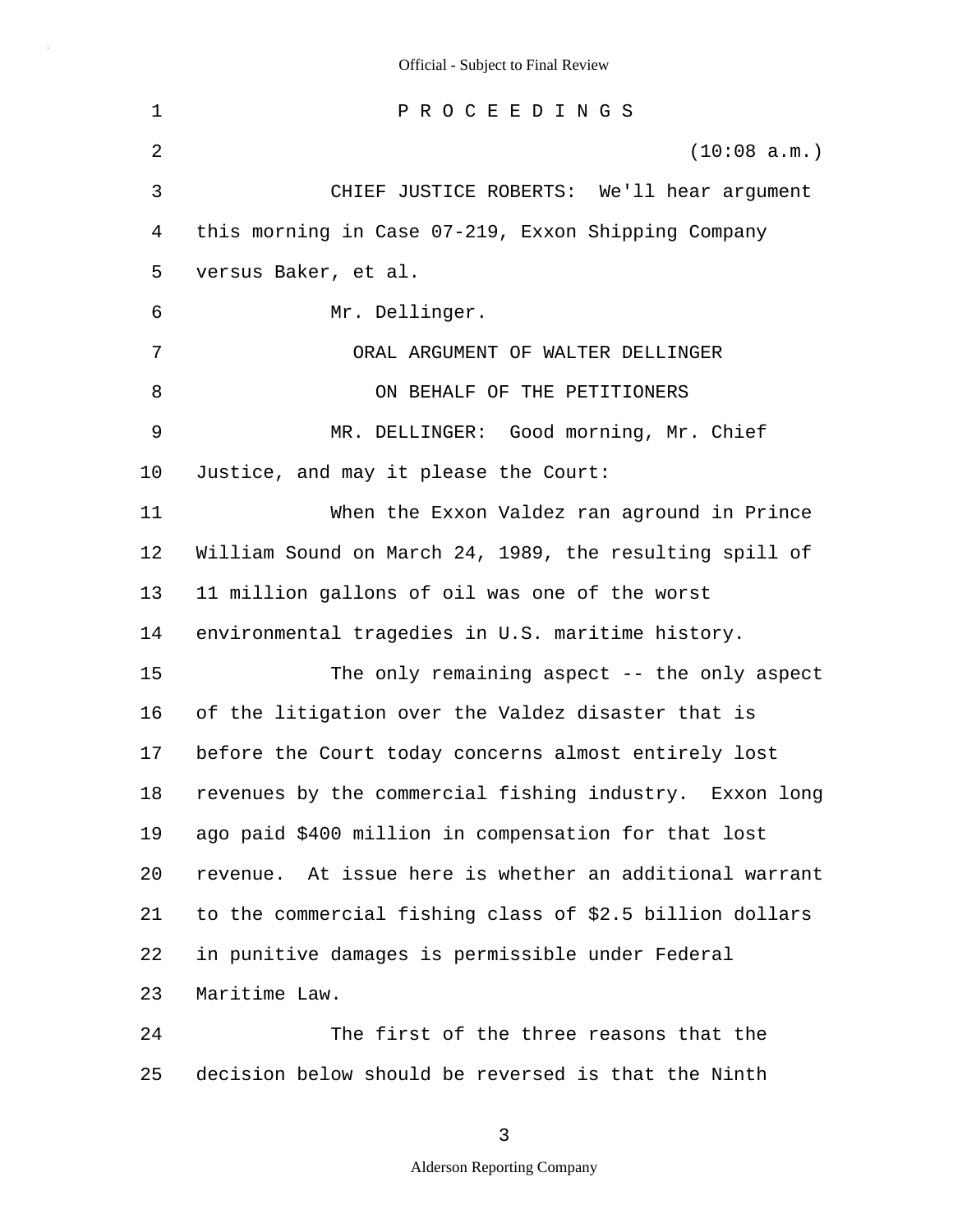1 2 3 4 5 6 7 8 9 10 11 12 13 14 15 16 17 18 19 20 21 22 23 24 25 Circuit erred in overturning a maritime law rule that has been settled for 200 years. Although a shipowner is, of course, liable to fully compensate for all of the damages caused by the wrongful acts of a captain in compensation, it is liable for punitive damages under the long-settled rule only if the shipowner directed, ratified, or participated in the -- JUSTICE GINSBURG: Mr. Dellinger, how was that rule settled? You go in that story and The Amiable Nancy, but no one even raised the question of punitive or exemplary damages in those cases. So what is the long-settled line of decisions of this Court in maritime law that you are relying on? MR. DELLINGER: Justice Ginsburg, The Amiable Nancy is the only maritime case, but this Court in Lake Shore in 1893 -- JUSTICE GINSBURG: That was on land on the railroad. MR. DELLINGER: Yes, but this Court's unanimous opinion by Justice Gray in Lake Shore cites with approval The Amiable Nancy decision and the maritime context. Three times this Court has considered the question of whether there should be respondeat superior liability in punitive damages for the wrongful action.

4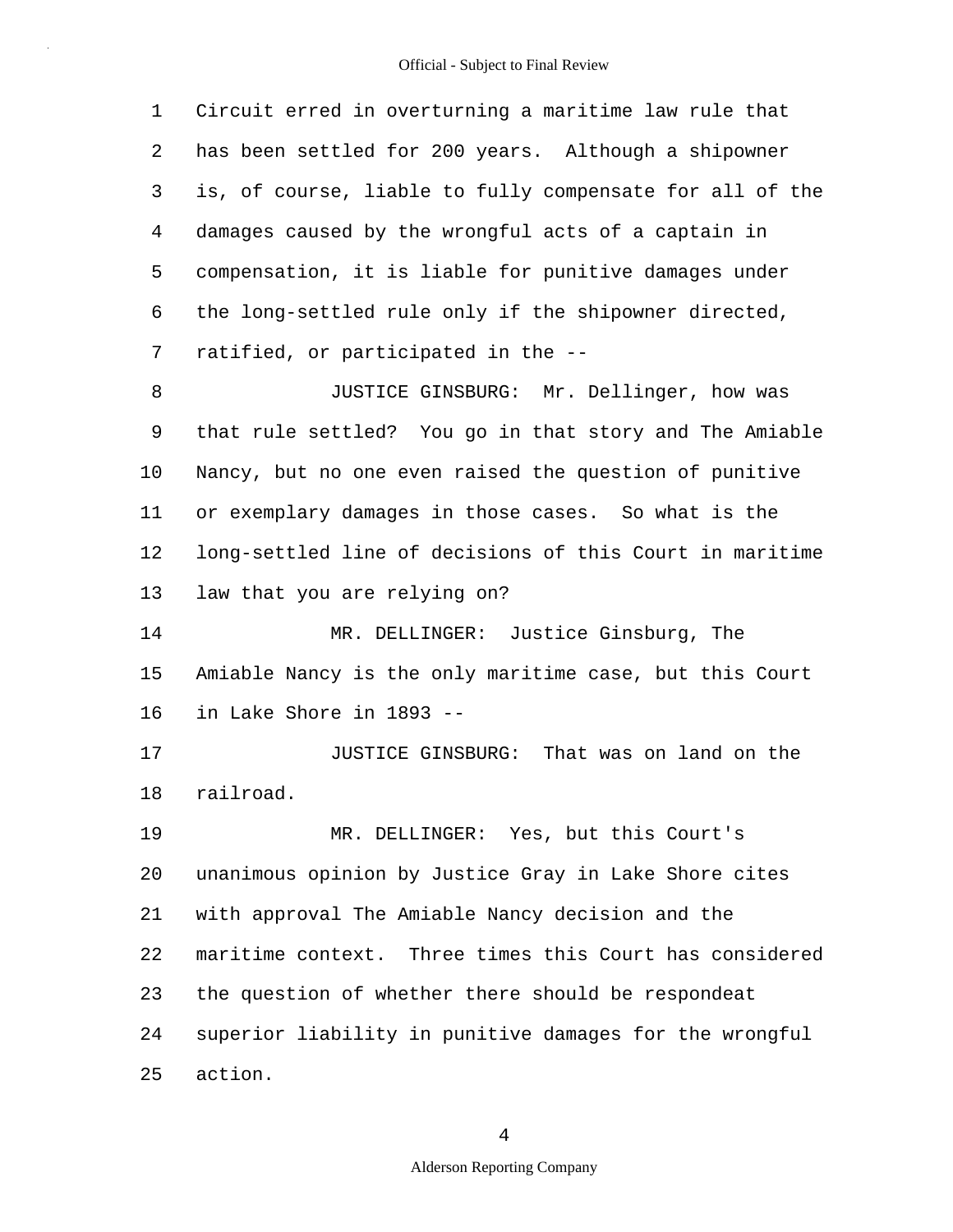| 1       | JUSTICE GINSBURG: You are talking about                  |
|---------|----------------------------------------------------------|
| 2       | maritime law, and relying on The Amiable Nancy. And my   |
| 3       | only point is that was not raised, argued, or decided.   |
| 4       | So it's rather, I think, an exaggeration to call it a    |
| 5       | long line of settled decisions in maritime law.          |
| 6       | MR. DELLINGER: Justice Ginsburg, the issue               |
| 7       | has been so well settled, and Courts of Appeals have so  |
| 8       | long recognized, that punitive damages are not available |
| 9       | in vicarious liability in maritime cases that the issue, |
| $10 \,$ | understandably, doesn't -- doesn't come up. It's --      |
| 11      | JUSTICE SCALIA: And we thought so in                     |
| 12      | Prentice.                                                |
| 13      | MR. DELLINGER: Yes. In Lake Shore versus                 |
| 14      | Prentice, this Court did in 1818 and 1893 and 1999       |
| 15      | address this question, once in the maritime context,     |
| 16      | once in the context of Federal common law, and once in   |
| 17      | the particular statutory context of --                   |
| 18      | JUSTICE GINSBURG: Well, the Lake Shore                   |
| 19      | case, if I remember right, did not involve a managerial  |
| 20      | employee. It involved a conductor on a train.            |
| 21      | MR. DELLINGER: That's -- that's correct.                 |
| 22      | But it -- but the rule is clear from Lake Shore versus   |
| 23      | Prentice that it is the same rule as The Amiable Nancy   |
| 24      | rule. There is not respondeat superior liability in the  |
| 25      | absence of some action on the part of the shipowner.     |

5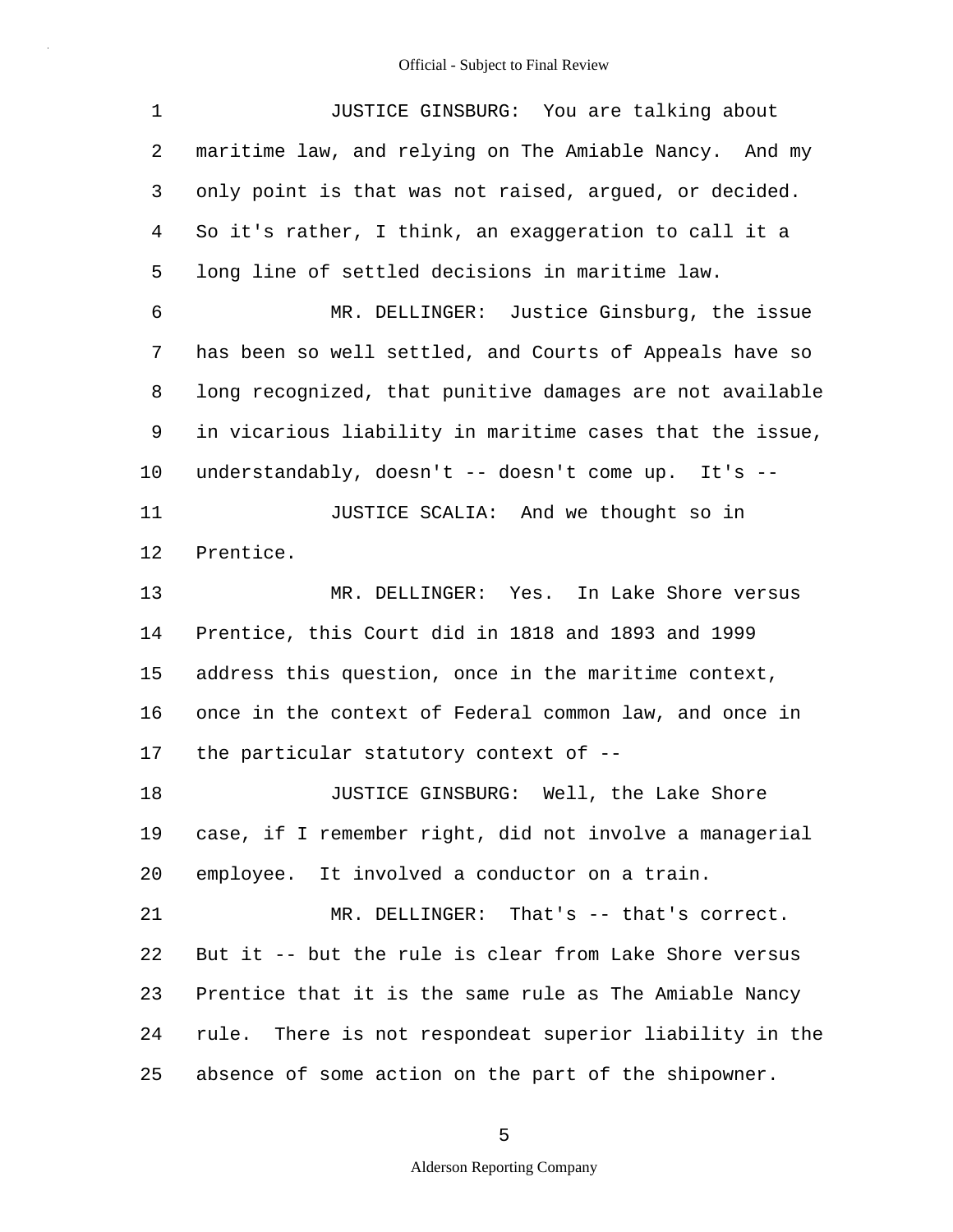1 2 3 4 5 6 7 8 9 10 11 12 13 14 15 16 17 18 Now, the reason -- CHIEF JUSTICE ROBERTS: So the shipowner is, I suppose, the owner of Exxon or the hundreds of thousands of shareholders, right? So you have to have a shareholder driving the boat before you can assess liability? MR. DELLINGER: No. The company acts through its policymaking officers or through its policies; so that if a reckless judgment is made by someone who had authority to set policy for the company, either the president of Exxon Shipping -- I mean if the Plaintiffs were correct that the jury actually, necessarily -- CHIEF JUSTICE ROBERTS: So it's not quite correct to say only the owner. In other words, it is a certain level of employee, because corporations only act through individuals. It is a certain level of employee in the company.

19 20 21 22 23 Now, where do you draw the line between the CEO and the cabin boy? How do you do that? And I would suspect, just instinctively, that somebody driving one of these huge tankers is a lot closer to the CEO than the cabin boy.

24 25 MR. DELLINGER: The one thing that, traditionally, if you look at all the Courts of Appeals

6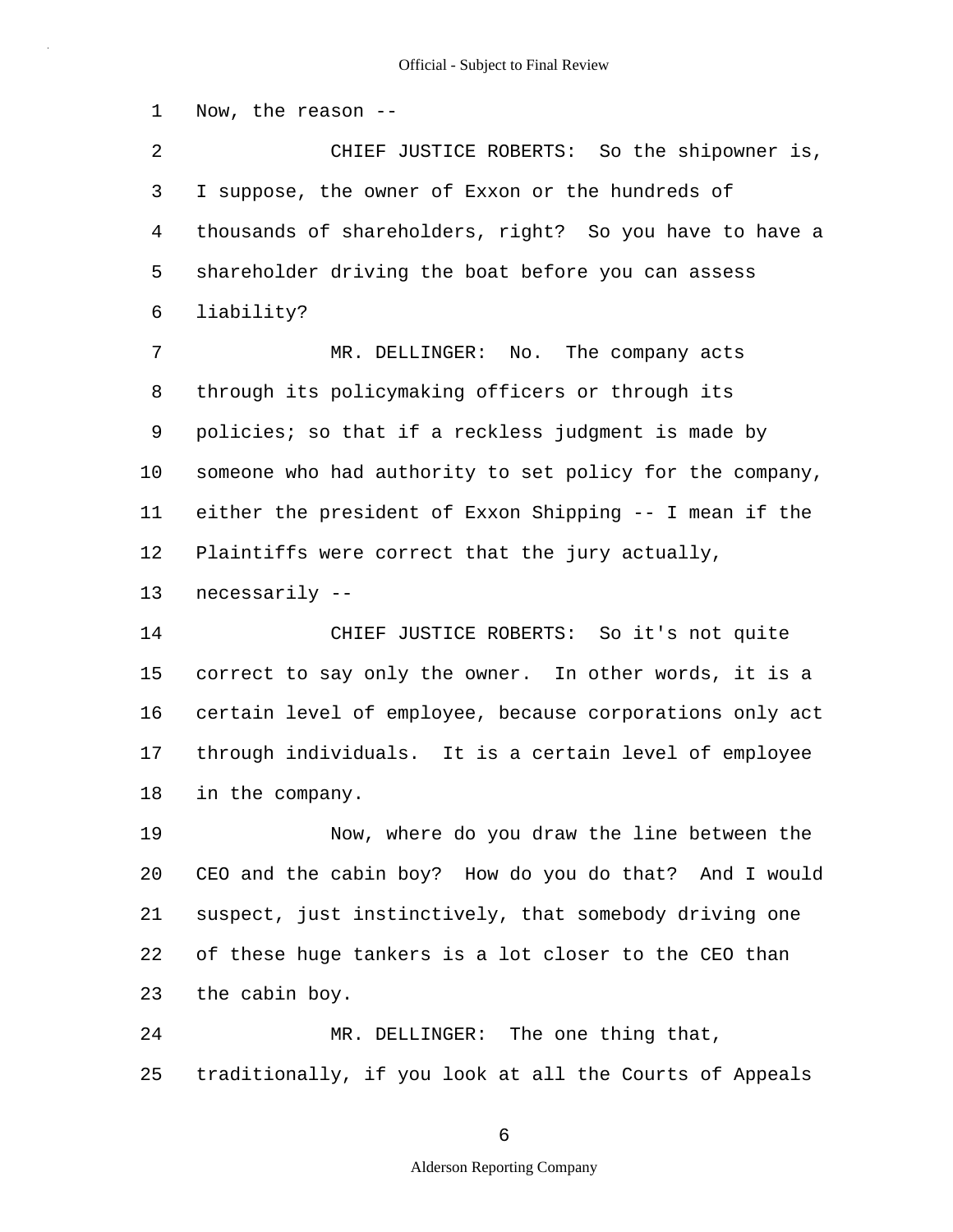1 2 3 4 cases and all of the tradition and maritime law, is that the captain or the pilot, anyone on board the ship, does not implicate in punitive damages the company, or the shipowner.

5 6 7 8 9 10 11 12 13 14 15 16 17 18 19 20 21 22 23 24 25 JUSTICE KENNEDY: You mean the captain -- MR. DELLINGER: -- or the ship owner. JUSTICE KENNEDY: -- is not a managerial officer for any purpose? Suppose he decides that he's going to leave despite an adverse weather report? Is he not a managerial agent at least for that? MR. DELLINGER: I think the tradition is clear, Justice Kennedy, that if it's a -- that the maritime tradition is that, while you are liable for all of the harms caused by that, the decisions made on the ship do not implicate in punitive damages. JUSTICE KENNEDY: Well, I'm -- I'm asking about the concept of the managerial officer in general. And I think that we can explore in this argument, whether or not The Amiable Nancy held very squarely about punitive damages, whether we ought to do so in the first instance. MR. DELLINGER: That is correct. JUSTICE KENNEDY: And it seems to me a large part of that inquiry turns on what a managerial officer is and what -- was Hazelwood not a managerial officer

7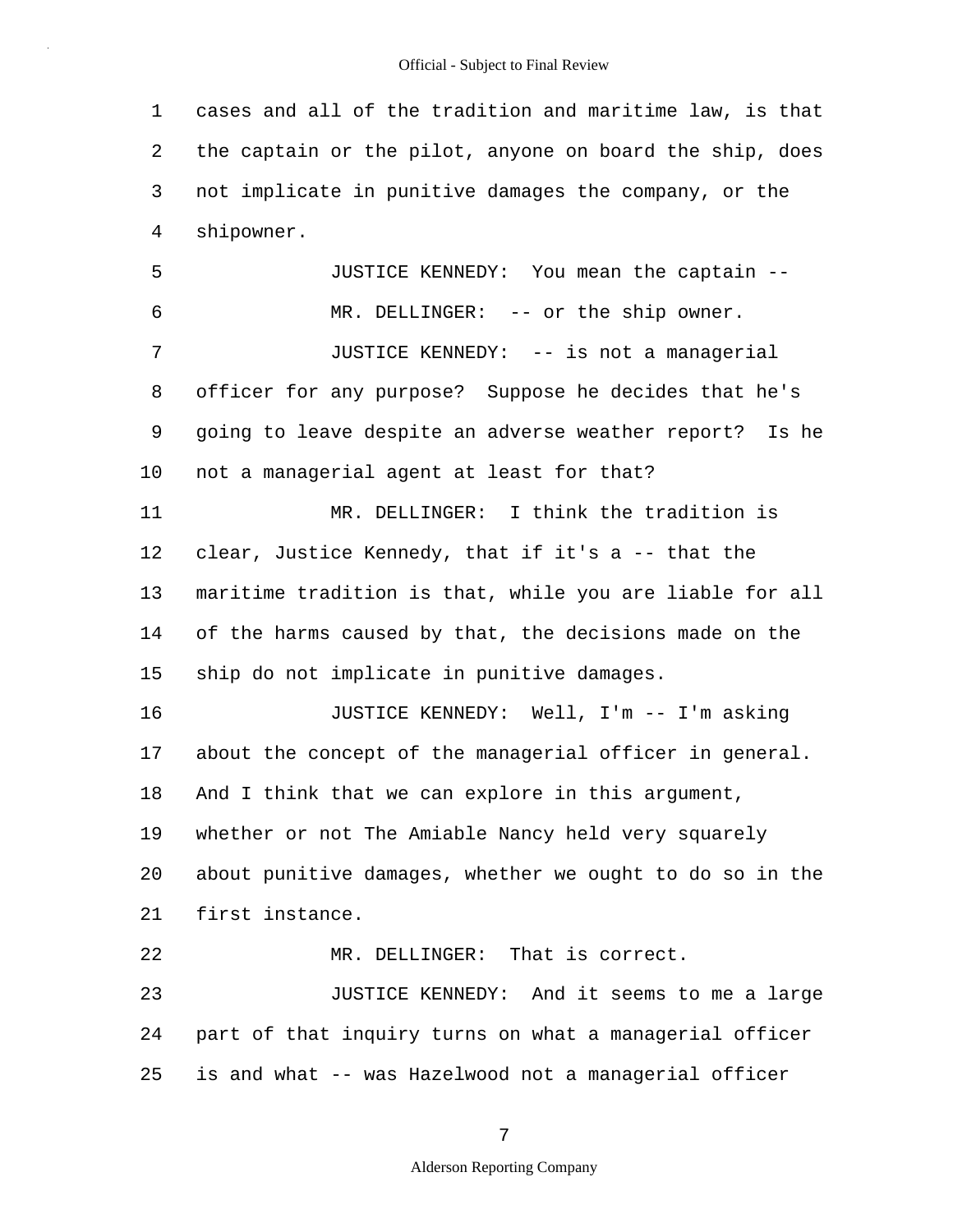1 2 3 4 5 6 7 8 9 10 11 12 13 14 15 16 17 18 19 20 21 22 23 24 25 for any purpose at all? MR. DELLINGER: You know, I can't rule out the possibility that someone in that position might be, but he did not set company policy. JUSTICE GINSBURG: But I thought that you're talking about a different level. I think we ought to be clear on this. I thought it was conceded that Hazelwood was, indeed, a "managerial agent" as that term is used in the Restatement of Torts, right? So you are talking about it's not good enough that you are managerial agent; you have to be in a higher echelon in the company. That's your position? MR. DELLINGER: That is correct. There has -- one has to be someone with authority to set relevant policy who has some responsibility over that area of the company's operations that would not -- JUSTICE SOUTER: Why should that be? I mean, why should there be a different rule? Let's assume -- I mean I'll assume for the sake of argument that The Amiable Nancy does not settle the issue absolutely. Why, then, should the -- and it doesn't, it seems to me, settle this distinction at all. So why should there be a distinction between corporations generally and maritime corporations?

8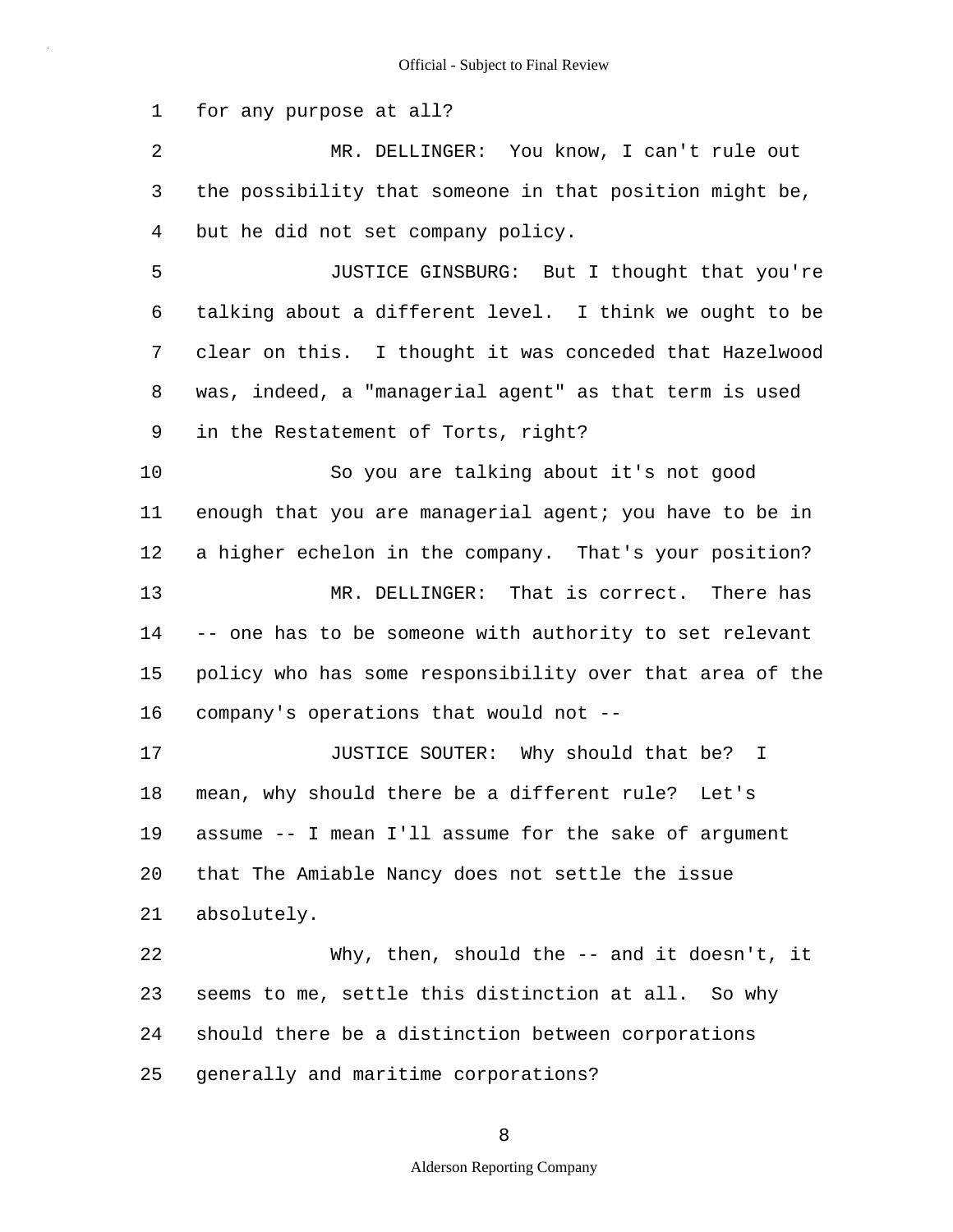1 2 MR. DELLINGER: Well, there are two responses to that question.

3 4 5 6 7 8 The first is that there is -- this has worked in the context of maritime law for 200 years, and -- and because of the -- there has been a long tradition of needing to foster and promote maritime commerce, and the fact that it's thought to be particularly risky and dangerous to conduct maritime commerce. But --

9 10 11 12 13 14 15 16 JUSTICE SOUTER: Well, isn't -- isn't part of the reason, at least for the assumption that there's a distinction, something that I think was mentioned in The Amiable Nancy? And that is in those days, when a ship put to sea, the ship was sort of a floating world by itself. And the -- the contact with the shipowner was simply gone until the thing came back into port again.

17 18 That is certainly not the case today, and we know it's not the case in the circumstances here.

19 20 21 22 23 24 So if the -- if the relationship to the corporation, to the CEO, if you will, and the captain of a vessel is not in any way different from the relationship of the CEO and, say, a division chief of a corporation, I don't see why that distinction should hold today.

MR. DELLINGER: There is no question,

25

9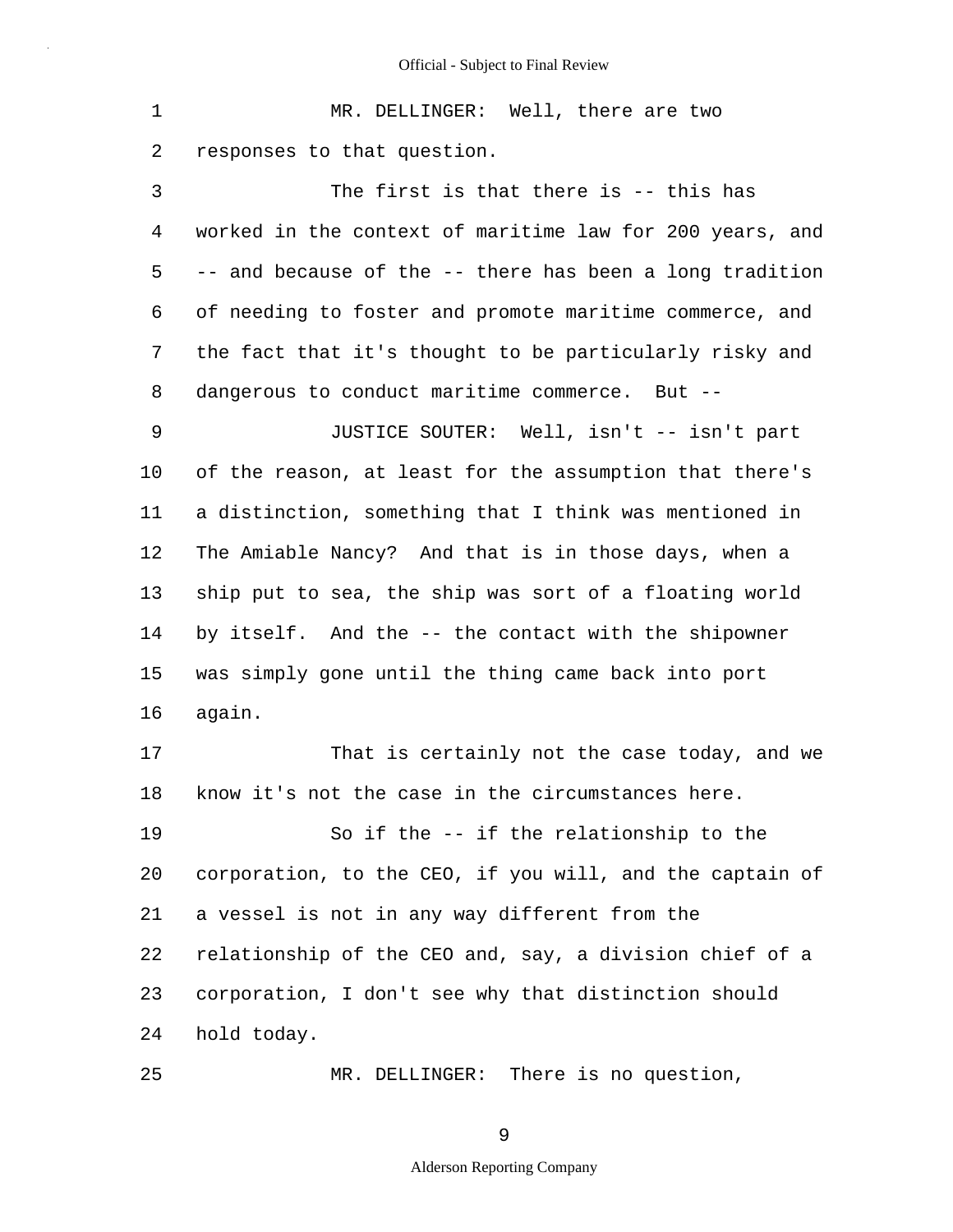1 2 3 4 5 6 Justice Souter, but that communications have -- have improved. There is a -- there is much of the tradition of maritime law that still obtains. Maritime commerce, because it takes place on the high seas, is an inherently and continuously more risky endeavor than most other occupations, but --

7 8 9 10 11 12 JUSTICE SOUTER: That may be an argument for no punitive damages, but I don't see why it's an argument for distinguishing between maritime corporations and others. I mean, other -- other kinds of enterprises have a lot of risk in them, too. And I'm missing the distinction there.

13 14 15 16 17 18 MR. DELLINGER: Well, to the extent that one doesn't see that the tradition of -- of what's worked in maritime law in its own system of law for 200 years should be different, it is not at all clear why the maritime law rule ought not be the rule on land. There are eight States --

19 20 21 22 23 JUSTICE SCALIA: Well, I had not understood you to concede that -- that the land rule was different from the maritime rule. I gather that in many States it's the same as what you assert the maritime rule to be.

24 25 MR. DELLINGER: That is correct. And it is the rule that this Court adopted in Lake Shore versus

#### 10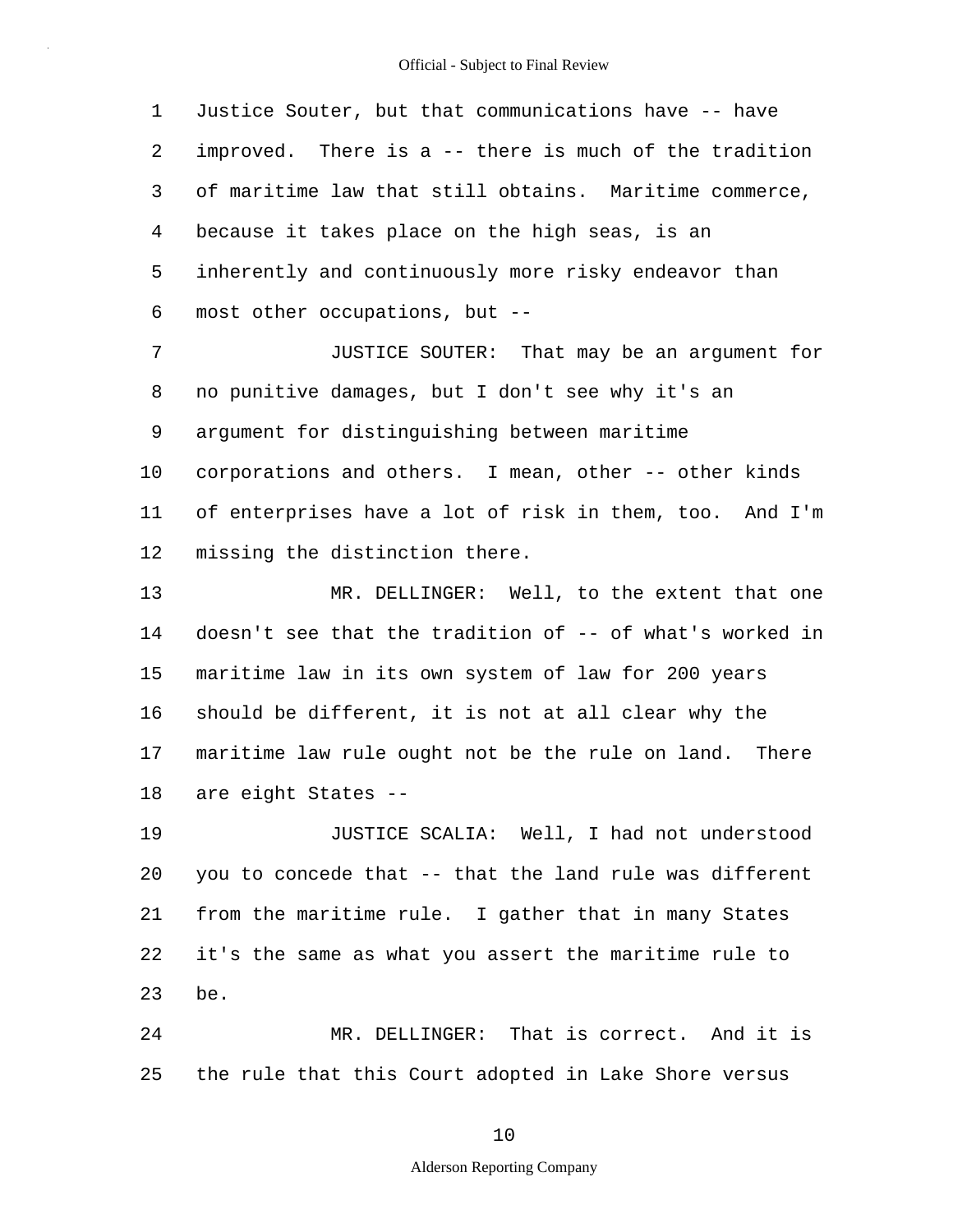1 2 3 4 5 6 7 8 9 10 11 12 13 14 15 16 17 18 19 20 21 22 23 24 25 Prentice, and it is -- it is -- JUSTICE SCALIA: Which was a land case. MR. DELLINGER: And the policy behind it --JUSTICE SOUTER: But you are right, and I want to make -- let me just make clear one other point. You are drawing a distinction, as I understood you to say to Justice Ginsburg, between the Restatement position and your position. MR. DELLINGER: That is correct -- JUSTICE SOUTER: Okay. MR. DELLINGER: -- although there are some States that have the Restatement position that may read "managerial employee" in the way that maritime law does, and that is a person who is in a position to set relevant policy for the company and not just the branch manager at a -- at a Wal-Mart. JUSTICE GINSBURG: But there aren't many States that follow the Restatement position. MR. DELLINGER: That is correct. And -- but my point is not that -- my point is simply that there are good reasons for the maritime law rule, and they have been accepted in other cases. When Justice Gray embraced that rule in the Lake Shore case, he did so because he thought it inappropriate to impose punitive elements on someone who

11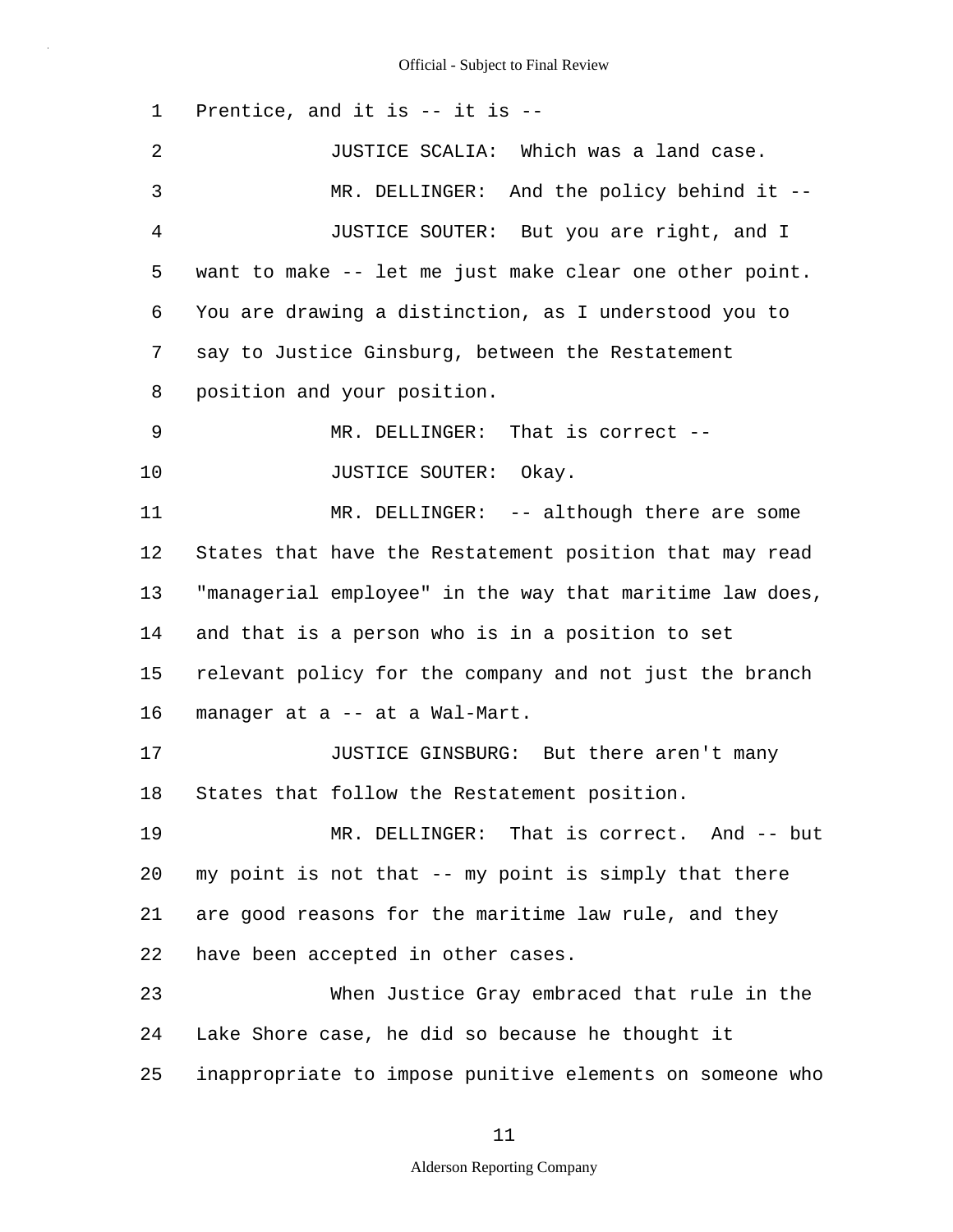1 2 3 4 5 6 7 8 9 10 11 12 13 14 15 16 17 18 19 20 21 22 23 24 25 was not actually the wrongdoer. And when Justice O'Connor wrote in Kolstad, she spoke of the important principle underlying common law limitations on vicarious liability for punitive damages. JUSTICE GINSBURG: Am I right, Mr. Dellinger, that in the railroad case the court was dealing with the concept of respondeat superior? It didn't make any distinction between regular employees and managerial employees, and, indeed, it was not dealing with a managerial employee. MR. DELLINGER: It was dealing with someone who was at the level of a conductor, I think, exactly on par with the captain. JUSTICE GINSBURG: But I don't recall that they made anything about managerial. They were just talking about respondeat superior at large, I thought. MR. DELLINGER: Yes. Now, I think --JUSTICE KENNEDY: But I don't think the conductor is on a par with a captain. The captain has this huge vessel. He can decide when it leaves. He decides the course. And I think that "managerial officer" might be a divisible concept. Obviously, he doesn't bind Exxon for filing its tax returns or to decide whether there's a deduction. But you are saying he binds Exxon for no

## 12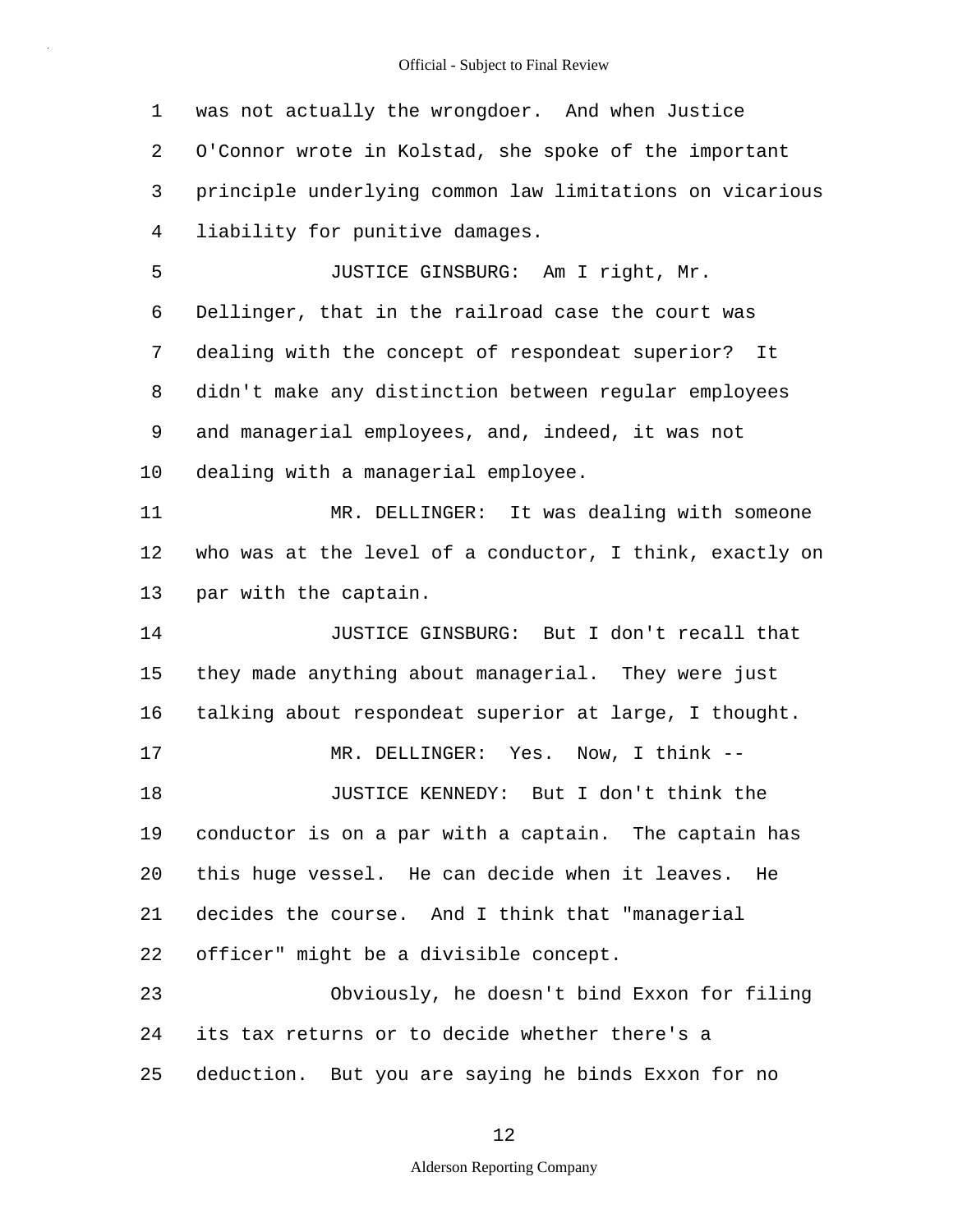1 purpose at all, ever.

2 3 4 MR. DELLINGER: For punitive damages. Of course, they are bound to pay for all of the harm caused. But that --

5 6 7 8 JUSTICE KENNEDY: Of course, we are talking about punitive damages but at the concept of a "managerial officer." And I haven't heard why he isn't a managerial officer at least as to some things.

9 10 11 12 13 14 15 MR. DELLINGER: Well, for two reasons: One, he was unable to set policy for any of these issues. And think of the larger context. The reason we want to hold someone, an entity or a person, liable in punitive damages is because they make a decision that is malicious or profit-seeking, or whatever.

16 17 18 19 20 21 When you are advancing the policies of the company and are empowered to advance those policies, and you do so in a way that is either malicious or driven by profit motives or hope to conceal it, when all of those things happen, it is appropriate to visit upon those persons the extra punishment of punitive damages.

22 23 24 25 And that's why it's not the importance of the job. It's the fact that when someone acts contrary to the interest -- contrary to the interest of a company and its shareholders, why in that instance should

### 13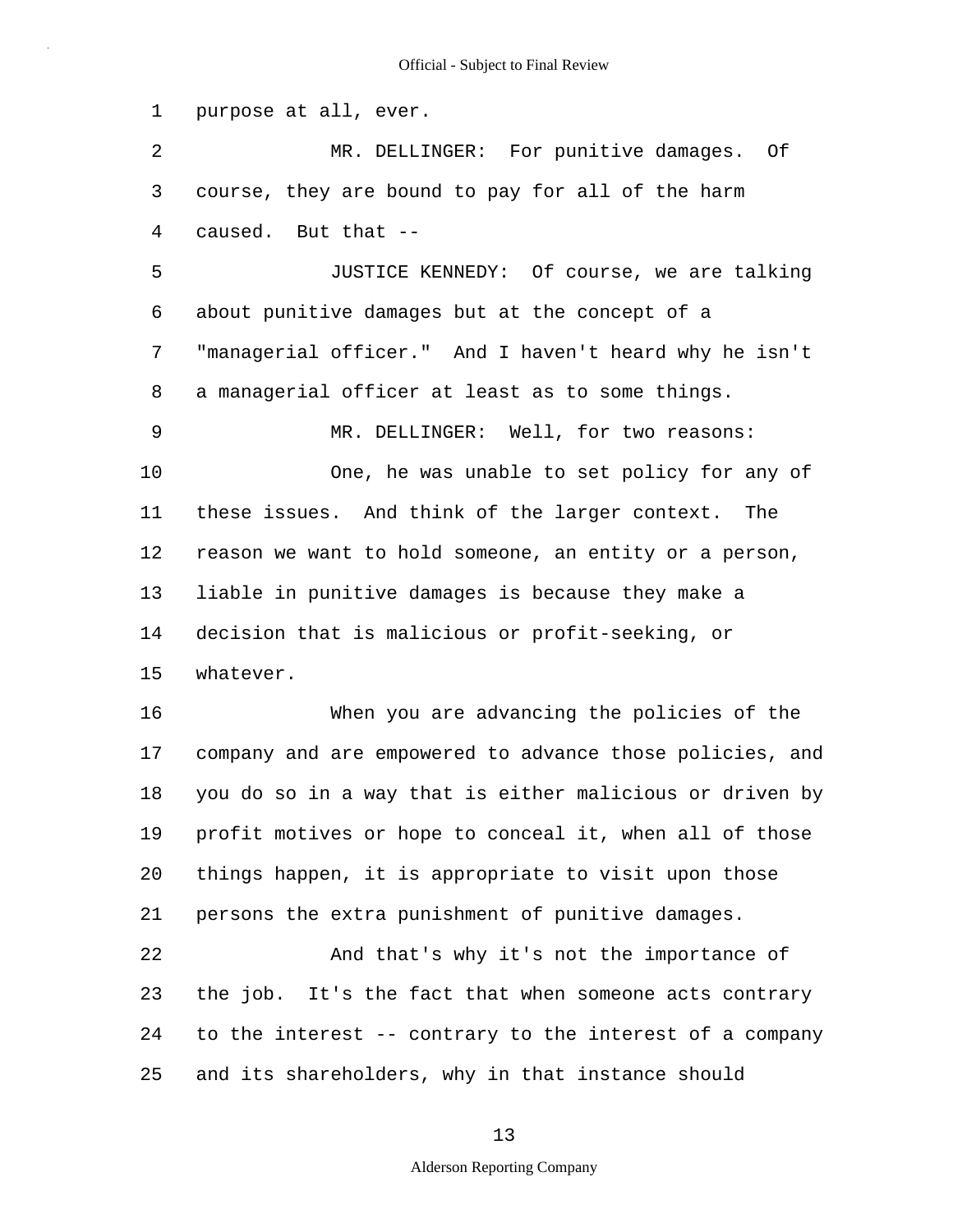| $\mathbf 1$ | someone who is not advancing the company's interests,   |
|-------------|---------------------------------------------------------|
| 2           | not authorized to make policy, do so?                   |
| 3           | So if the $--$                                          |
| 4           | JUSTICE GINSBURG: Are you --                            |
| 5           | JUSTICE STEVENS: May I ask this question,               |
| 6           | Mr. Dellinger?                                          |
| 7           | MR. DELLINGER: Yes.                                     |
| 8           | JUSTICE STEVENS: In some punitive-damages               |
| 9           | cases, the liability attaches because the person has    |
| 10          | hired someone who is obviously incompetent.             |
| 11          | Supposing that the -- a crew member was --              |
| 12          | an obviously incompetent crew member was hired by the   |
| 13          | captain of the ship. Would that be sufficient to        |
| 14          | justify punitive damages?                               |
| 15          | MR. DELLINGER: Not against the company that             |
| 16          | owned the ship. Only if someone --                      |
| 17          | JUSTICE STEVENS: And if he was hired by a               |
| 18          | shore-based personnel, then, would that be the          |
| 19          | difference for you?                                     |
| 20          | MR. DELLINGER: The -- only if the company               |
| 21          | at a policymaking level is implicated would the company |
| 22          |                                                         |
| 23          | JUSTICE STEVENS: The one -- the company                 |
| 24          | says the captain hires the crew members who could cause |
| 25          | all sorts of damage. And another company says somebody  |

14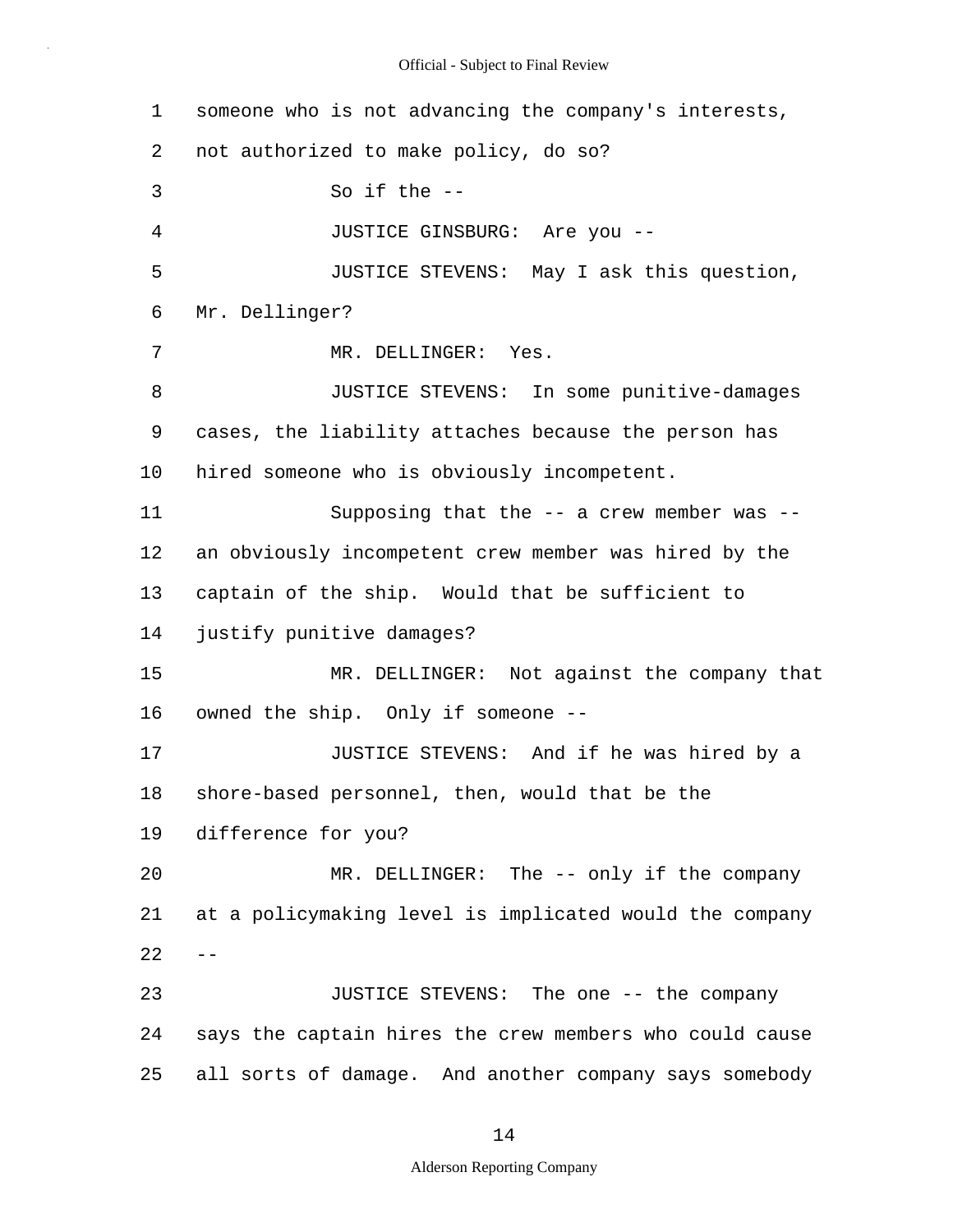1 2 on shore can do it. You have a different rule between those two?

3 4 5 6 7 MR. DELLINGER: Oh, well, I think if the case arises in a maritime context, there would not be - there would not be a different rule, whether a decision was made on shore or not. If you are talking about a maritime law case --

8 9 10 JUSTICE STEVENS: Would there be vicarious liability or not in the case: Negligence in hiring an incompetent crew member?

11 12 MR. DELLINGER: Not unless the decision was made by someone at a policymaking level.

13 14 15 JUSTICE STEVENS: Well, he has the authority to decide who to hire. Is that policymaking? MR. DELLINGER: No. That's the

16 17 18 19 20 21 22 23 implementation of -- that's the implementation of a policy. So I think what -- if you keep in mind the purposes of punitive damages, as to whether conduct should be deterred and whether it should be punished, and when you are talking about going against the shareholders of the company, not -- of course, they have to pay for all the compensatory harms. We don't doubt that.

24 25 But for punishment the notion is that it is the -- that-- that at least eight States have and it is

15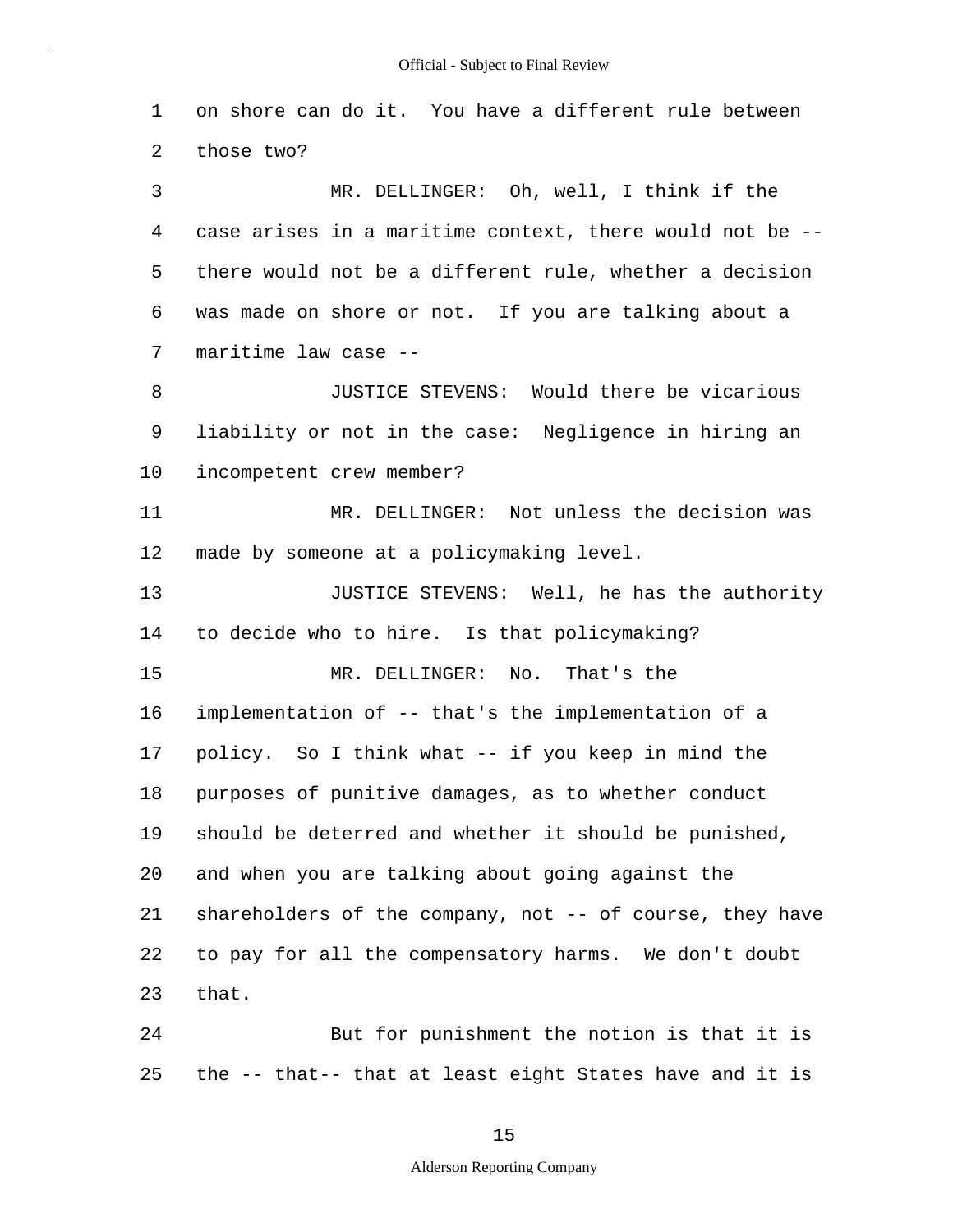1 2 in the maritime law rule that you need to show that there is -- that there is --

3 4 JUSTICE STEVENS: Recklessness in hiring the employee who caused the damage can be a --

5 6 7 8 9 10 MR. DELLINGER: Yes, absolutely. We have not disputed the fact that if the jury actually did have to conclude that Exxon was reckless in the supervision or the hiring or the placement of Hazelwood, that that would be a grounds for imputing punitive-damages liability.

11 12 13 14 15 16 17 18 19 20 21 22 23 24 25 JUSTICE STEVENS: In hiring the third mate here, if he was negligently hired by somebody on shore, there would be liability? But if he was negligently hired by the captain, there would be no liability? MR. DELLINGER: No. I think it has to do with the level at which the -- at which the hiring decision was made. It has to be a decision -- and I think the way the case was tried it makes sense that if senior officials for Exxon were informed and if the jury decided on the basis that at a high level at Exxon Shipping that they knew that this person was -- should not be put in command of a ship, and, nonetheless, it did so, that would implicate them. If I could -- JUSTICE GINSBURG: There was -- there was sufficient evidence of that. I mean --

16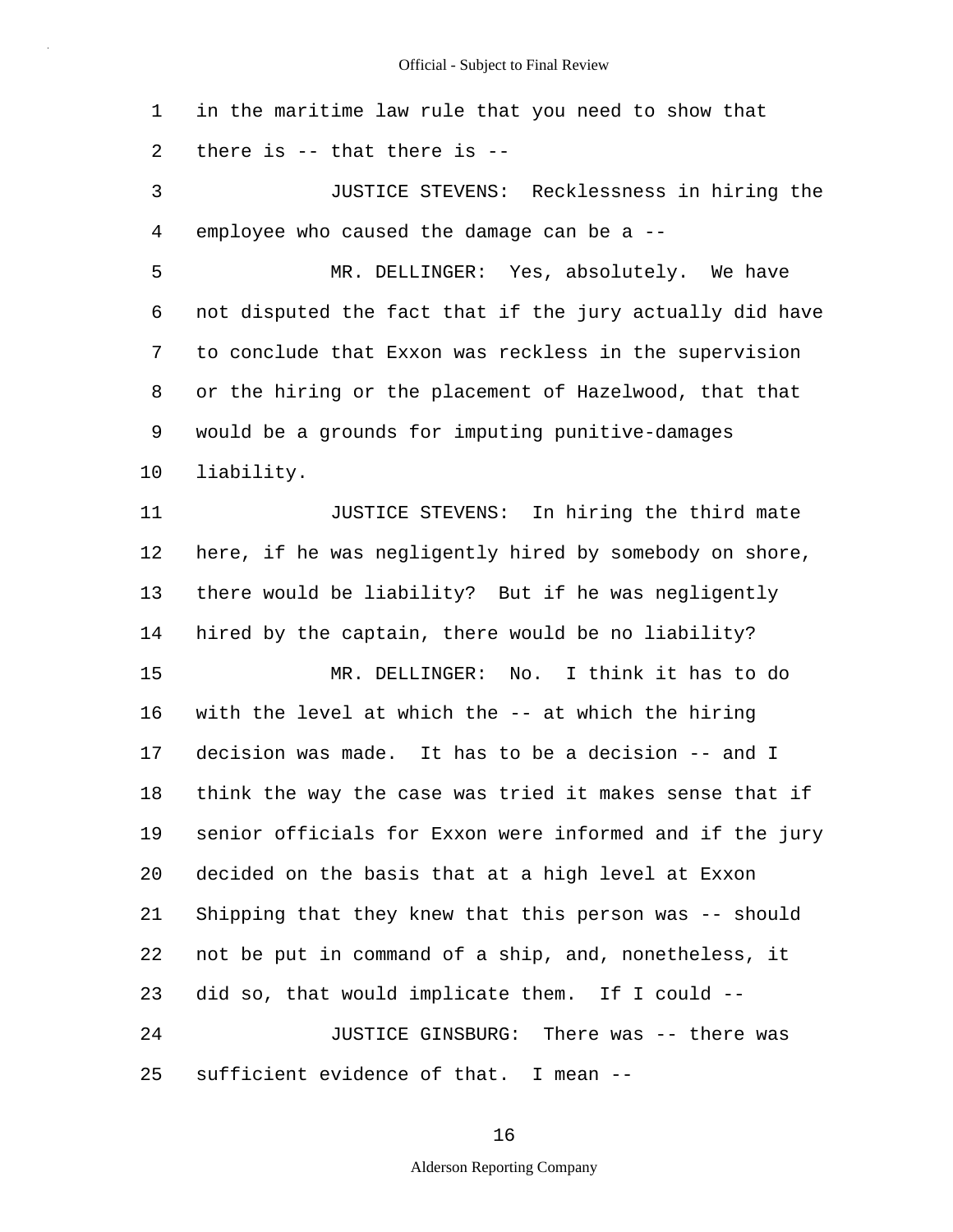| 1              | MR. DELLINGER: Yes.                                      |
|----------------|----------------------------------------------------------|
| $\overline{2}$ | JUSTICE GINSBURG: The jury could have found              |
| 3              | that Exxon knew that this captain had a severe alcohol   |
| 4              | problem; and, yet, they let him stay on voyage after     |
| 5              | voyage and did nothing about it.                         |
| 6              | So the jury could have found: Never mind                 |
| 7              | the captain. Exxon, itself, is a grave wrongdoer         |
| 8              | because it allowed the tanker to be operated by a        |
| 9              | captain who was certainly not fit.                       |
| 10             | MR. DELLINGER: Yes, and I want to be clear               |
| 11             | about that. The answer to that question is: Yes, the     |
| 12             | jury could have found that Exxon was reckless in         |
| 13             | allowing Hazelwood to command the ship and that that     |
| 14             | recklessness would implicate the company for punitive    |
| 15             | damages.                                                 |
| 16             | But they need not have done so. They need                |
| 17             | not even have reached the issue, and the court of        |
| 18             | appeals said -- it is at page 88 and 89. The Ninth       |
| 19             | Circuit said that the jury could also, in the            |
| 20             | alternative, have found that Exxon followed a reasonable |
| 21             | policy of fostering reporting and treatment by alcohol   |
| 22             | abusers, knew that Hazelwood had obtained treatment, and |
| 23             | did not know that he was taking command of the           |
| 24             | ship drunk.                                              |
| 25             | JUSTICE GINSBURG: It was a jury question.                |

JUSTICE GINSBURG: It was a jury question.

17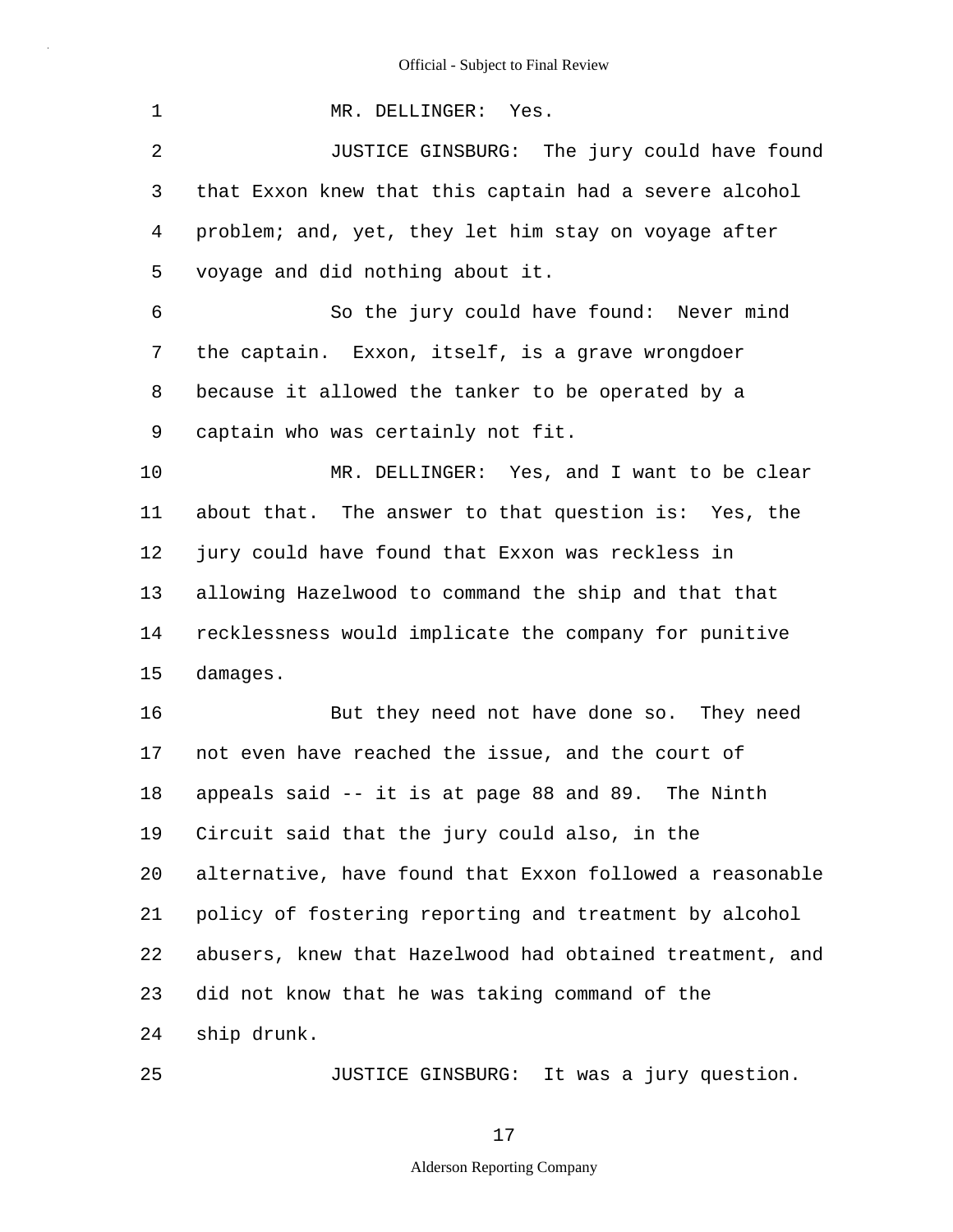1 2 3 4 5 6 7 8 9 10 11 12 13 14 15 16 17 18 19 20 21 22 23 24 25 There was evidence both ways. So, on this issue, am I right in thinking that if you succeed, all you can get is a new trial? MR. DELLINGER: That is correct. JUSTICE GINSBURG: And, I take it, next time around the jury would get a special verdict and be asked: Was Exxon, itself, reckless in allowing this captain to stay on the ship? MR. DELLINGER: That is correct. That is correct. CHIEF JUSTICE ROBERTS: That is only true if you lose on your second and third questions as well, right? MR. DELLINGER: Yes. CHIEF JUSTICE ROBERTS: The answers to your second and third questions preclude a new trial? MR. DELLINGER: That is correct. And that's actually a recent -- JUSTICE BREYER: Do you want to get - looking at this case of Lake Shore, as I read -- as I read that case, I'm thinking that they looked back to the admiralty case, but they're saying this isn't an admiralty rule. It's a Federal rule. And the Federal rule is that to make the corporation liable for punitives in the absence of bad conduct by anyone in the

18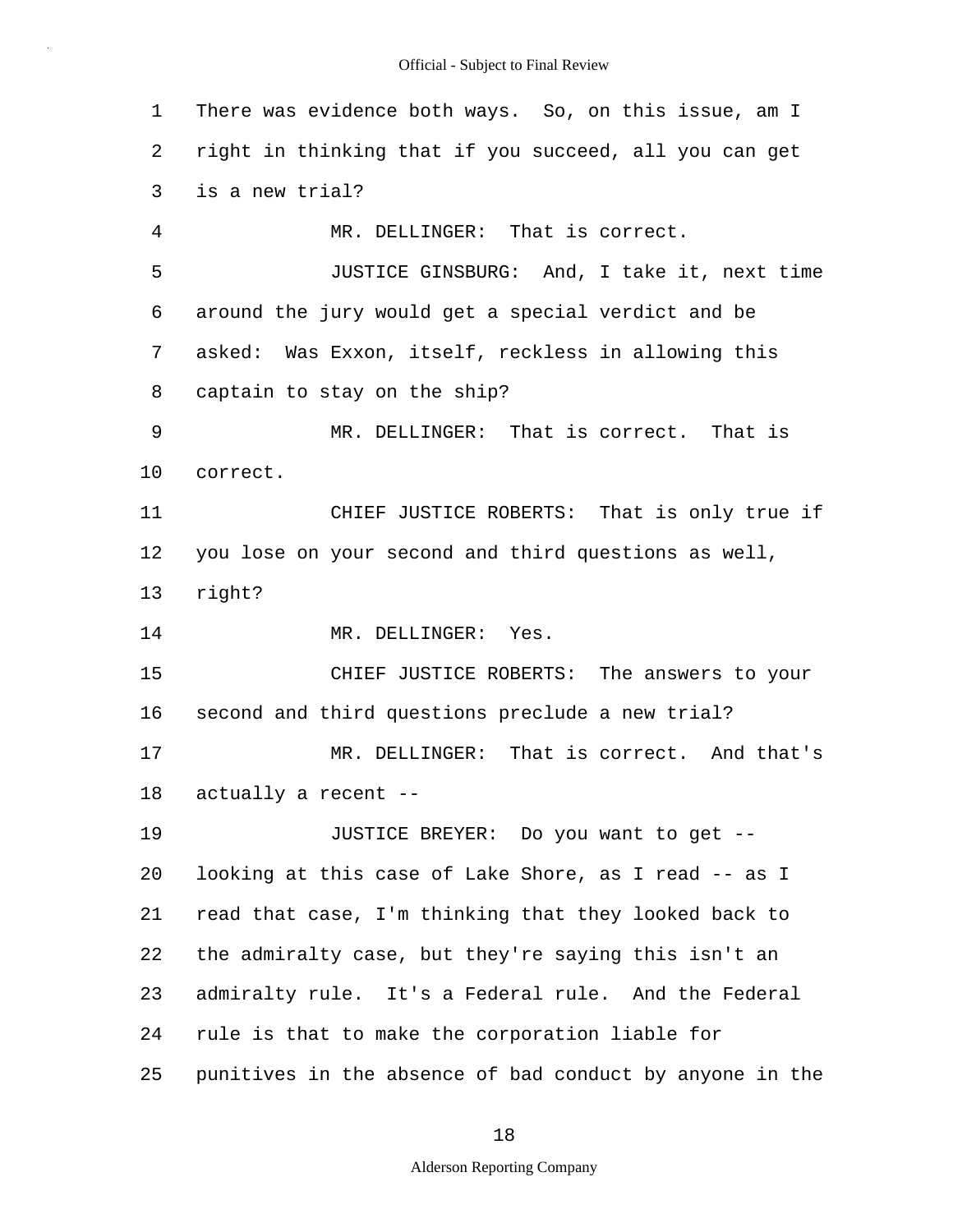1 2 3 4 5 6 7 8 9 10 11 12 13 14 15 16 17 18 19 20 21 22 23 24 25 corporation but for the lower executive, you can't do it. But if it were a higher executive, the president and general manager or, in his absence, the vice president in his place, then you could. So they are distinguishing among levels of corporate officials. Now that seems to be the Federal rule, right? MR. DELLINGER: Yes. JUSTICE BREYER: All right. Now, what happens to that Federal rule? One thing we know happened to it is that time passed; Erie v. Thompkins came along; and most of the relevant cases left the Federal courts or Federal law and were decided under State law. Was there anything left in the Federal system besides admiralty where this Federal rule might apply; and, if so, what happened to it? MR. DELLINGER: The only place it would remain is in statutory settings where the court has to supply the answer to a question of whether punitive damages are an available remedy in a Title VII case. And that's -- that's the only -- JUSTICE BREYER: Well, what happened? And the reason I think I'd like to know is because it seems

19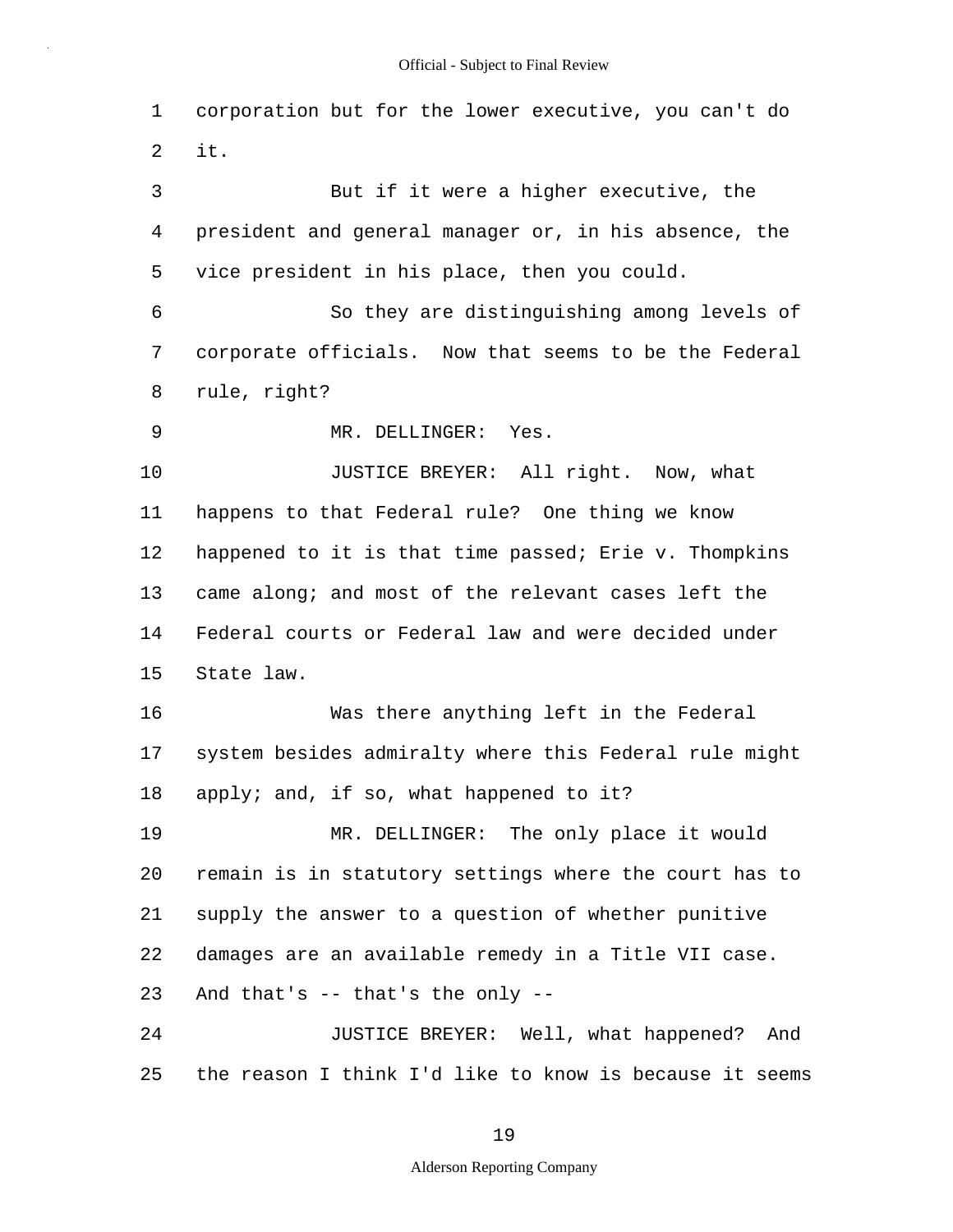1 2 3 4 5 6 7 8 9 10 11 12 13 14 15 16 17 18 19 20 21 22 23 24 25 to me it makes a difference from the point of view of stare decisis whether the Federal rule, as Federal rule, has always stayed the same or the Federal rule has eroded so that in place X and Y it disappears, remaining only in admirality, in which case you have a genuine outlier. And I don't know what the history is. MR. DELLINGER: Well, the -- of course, with the -- with the replacement of the Arrowsmith versus Tyson by Erie against Thompkins, it was no longer a broad area. JUSTICE BREYER: I know. That's beside the point to my question. MR. DELLINGER: In the lower courts the rule has continued as a maritime rule law. It has worked within the context of a maritime law rule. Maritime is its own system of law. The fact that West Virginia -- West Virginia has a different law than this Court's maritime law -- JUSTICE STEVENS: Let me just interrupt. To what extent is present maritime law informed by State common law throughout the country? MR. DELLINGER: It is in the absence of a -in the absence of a Federal rule, but here the -- there are -- there's not uniformity among the States.

20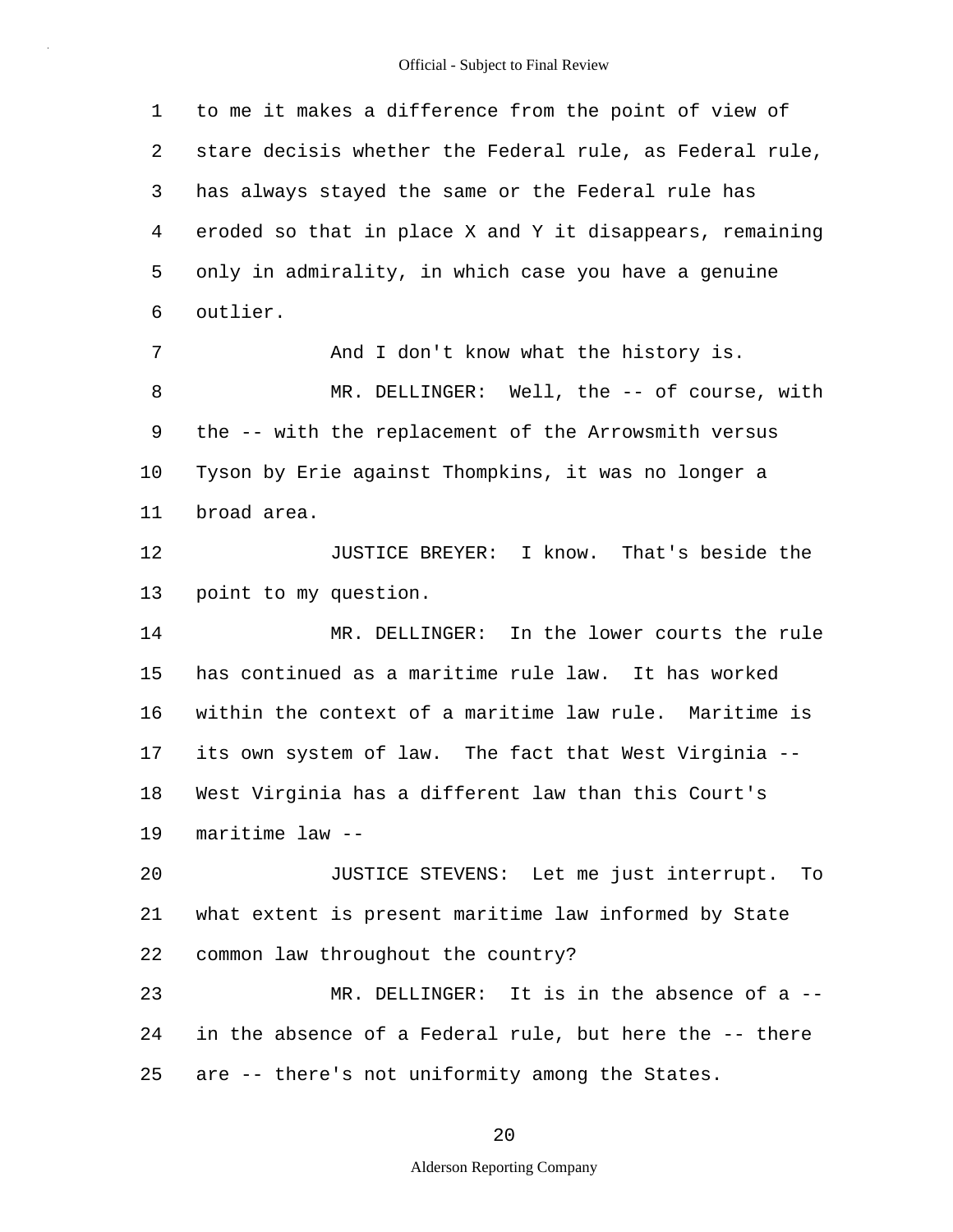| 1              | To turn to the second question of whether --             |
|----------------|----------------------------------------------------------|
| 2              | which would actually preclude the need even to resolve   |
| 3              | The Amiable Nancy issue as to whether there should be as |
| $\overline{4}$ | a matter of judge-made maritime law a punitive-damages   |
| 5              | remedy for unintentional oil spills. Now, the starting   |
| 6              | point to think about that, I believe, is this Court's    |
| 7              | decision in Milwaukee versus Illinois in 1981.           |
| 8              | This is the standard the Court set: Federal              |
| 9              | courts create common law only as a necessary expedient   |
| 10             | when problems requiring Federal answers are not          |
| 11             | addressed by Federal statutory law. That precisely       |
| 12             | describes this case.                                     |
| 13             | The Court looking out --                                 |
| 14             | CHIEF JUSTICE ROBERTS: Well, the City of                 |
| 15             | Milwaukee involved the displacement by Federal statutory |
| 16             | law of Federal common law. Your case involves the        |
| 17             | displacement of Federal maritime law by Federal          |
| 18             | statutory law.                                           |
| 19             | Federal maritime law is routine. Federal                 |
| 20             | courts do that all the time. Federal common law is       |
| 21             | unusual, and in the City of Milwaukee was resorted to    |
| 22             | simply by necessity.                                     |
| 23             | Doesn't that suggest that whatever the                   |
| 24             | Federal maritime rule on punitive damages is, it's a     |
| 25             | harder showing on your part to conclude that it's        |

# 21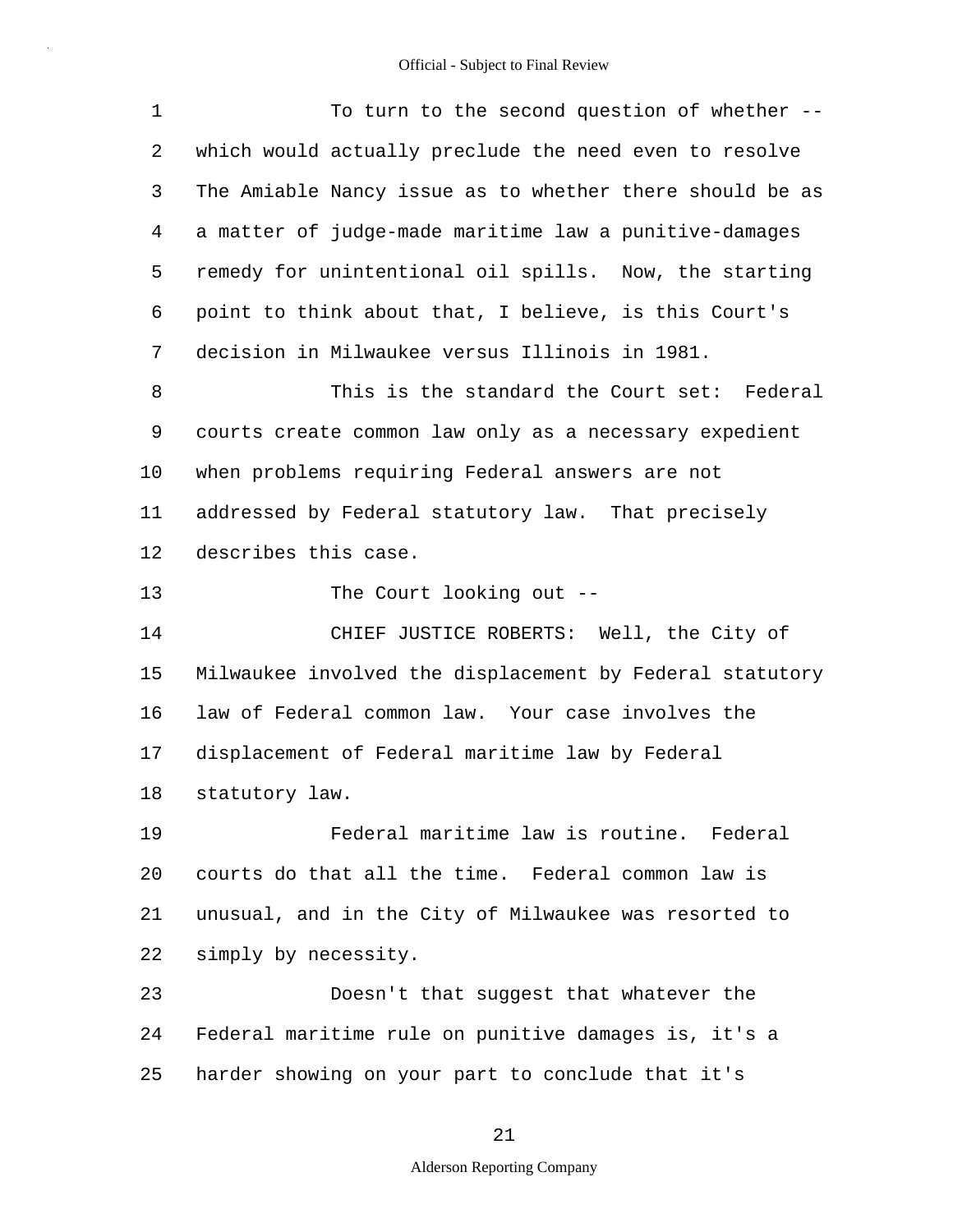1 2 3 4 5 6 7 8 9 10 11 12 13 14 15 16 17 18 19 20 21 22 23 24 25 displaced by the statutory process? MR. DELLINGER: Well, the reason I think that's not -- not the case is twofold. First of all, the era in which this Court created lots of admiralty law has receded itself because Congress has become active, and then there's no longer a -- as necessary, a role for this Court. Justice O'Connor, for example, said that in -- that we sail -- the courts sail -- now sail in occupied waters in making maritime law because of the amount of Federal statutory law. And, secondly, the assumption that there was a well developed punitive damages remedy in maritime law, and that we have a harder road to show that the existence of a series of Federal statutes eliminates the need for that, is just not established. This Court itself has never affirmed an award of punitive damages under maritime law. It has never held that punitive damages are available for unintentional conduct in maritime law. It has never held that they were available for oil spills. There were only four cases of Federal maritime punitive damage awards in the history of the country before the Clean Water Act was passed. Professor Robinson finds eight more cases that don't use

22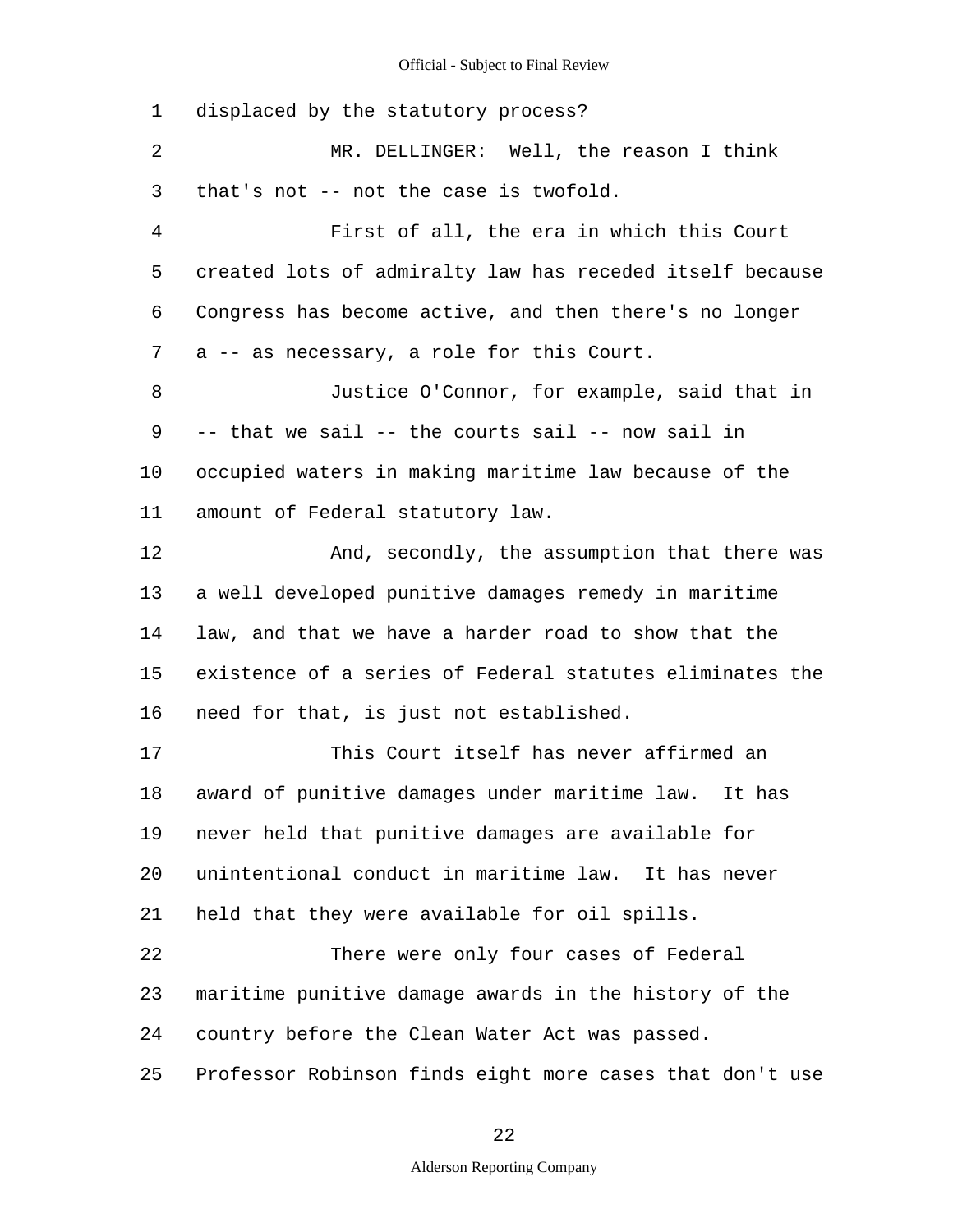1 2 3 the term "punitive damages" or "exemplary," or anything else; but, at most, that would be 12. We think the answer is four.

4 5 6 7 So that -- and, in fact, the largest award ever  $-$ - ever made was for  $$500,000$ . So there was no  $-$ and that was after the Clean Water Act. So there's no established tradition of -- of punitive damages.

8 9 10 11 12 13 This Court would be making a major step to affirm an award, to play a role, in an unintentional case of punitive damages in maritime law for oil spills. Because what Congress has done here is to obviate the need for a remedy by passing a comprehensive and carefully calibrated statute.

14 15 But the hallmark of the Clean Water Act is the obvious effort to balance --

16 17 18 19 20 21 22 23 JUSTICE GINSBURG: Mr. -- Mr. Dellinger, before we get into the merits of that issue, the Clean Water Act did not enter this case until 13 months after the jury verdict. And the trial court, who had very carefully managed this case -- and it was a humongous case -- would never list it as an issue in the case. And so he said: I won't hear it 13 months after the verdict.

24 25 Why shouldn't we instruct the court of appeals that when a district judge does a diligent job

23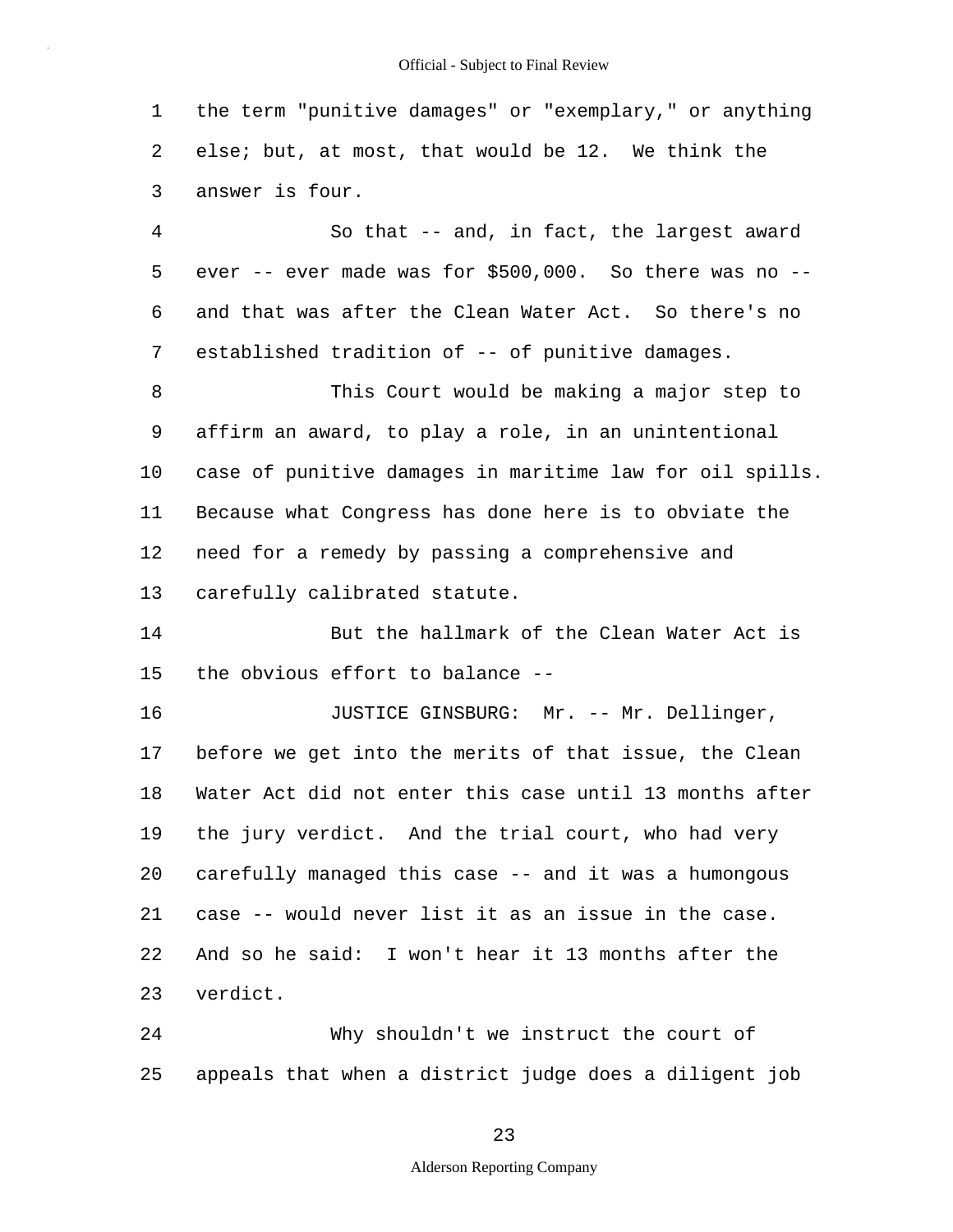| 1  | like that one did to try to get at all the issues --     |
|----|----------------------------------------------------------|
| 2  | says you're too late; you can't come in 13 months after  |
| 3  | the verdict and argue a point of law that would have     |
| 4  | overtaken the verdict, because essentially you're asking |
| 5  | for judgment as a matter of law on this issue.           |
| 6  | MR. DELLINGER: Justice Ginsburg, that sort               |
| 7  | of concern has much more force if you are talking about  |
| 8  | issues that go to the substantiality of the evidence.    |
| 9  | But here the court of appeals --                         |
| 10 | JUSTICE GINSBURG: No. Well, what did you                 |
| 11 | make -- you made a motion to bring up the Clean Water    |
| 12 | Act as dispositive on punitive damages, and you made     |
| 13 | that motion 13 months after the jury verdict.            |
| 14 | MR. DELLINGER: Right.                                    |
| 15 | JUSTICE GINSBURG: And what is the basis in               |
| 16 | the Federal rules for that motion?                       |
| 17 | MR. DELLINGER: The motion was made before                |
| 18 | the entry of judgment.                                   |
| 19 | JUSTICE GINSBURG: 13 months after the                    |
| 20 | verdict.                                                 |
| 21 | MR. DELLINGER: That -- the motion was                    |
| 22 | not on -- on -- the court of appeals held -- not only    |
| 23 | did the court of appeals press -- not only was the issue |
| 24 | pressed and passed upon by the court of appeals, the     |
| 25 | court of appeals held that the district court was wrong  |

24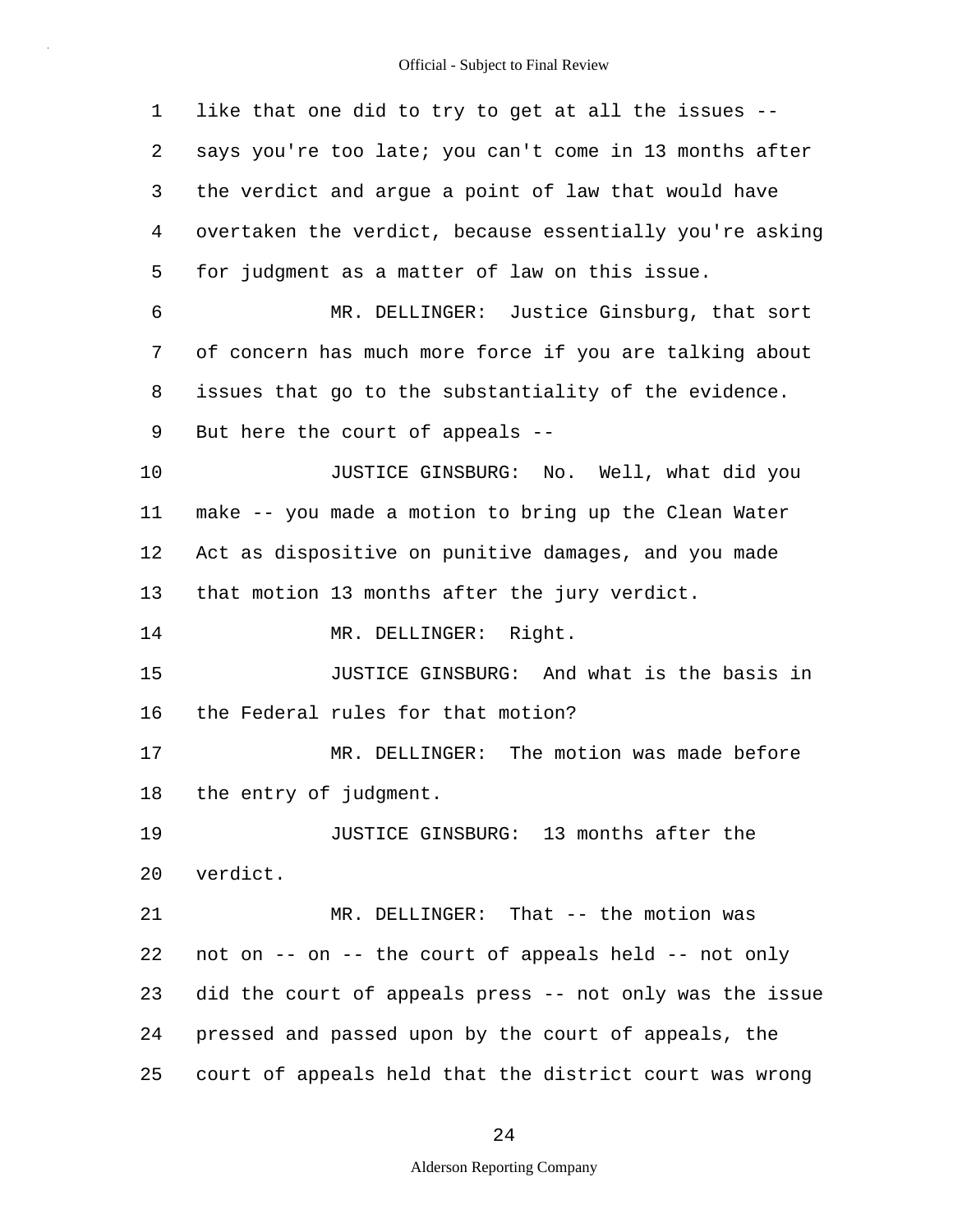1 2 3 4 5 6 7 8 9 10 11 12 13 14 15 16 17 18 19 20 21 22 23 24 25 in assuming that it was waived. The district court was told by the plaintiffs that this was the same motion -- JUSTICE GINSBURG: But I -- that's not my question. My question is: Under what Federal rules did you move to bring up this issue 13 months after the verdict? MR. DELLINGER: It was under rule 59, under rule 49. JUSTICE GINSBURG: 49 is on special verdicts. What did this have to do with special verdicts? MR. DELLINGER: I'm sorry. It was a rule 50 -- it was a rule 50 motion. It was not untimely, and the court of appeals -- JUSTICE GINSBURG: Rule 50 is pretty strict, isn't it? I mean, rule 50 -- if you want to use rule 50, you have to first move before the case goes to the jury. And if the judge says no, I'll reserve it. Then you move again after the jury. And if you don't, it's got very tight timelines. And you are arguing to a court that has held that these limitations in the Federal rules must be strictly observed. And I don't know of any time limit in the Federal rules that's stricter than the rules that involve 50(b).

25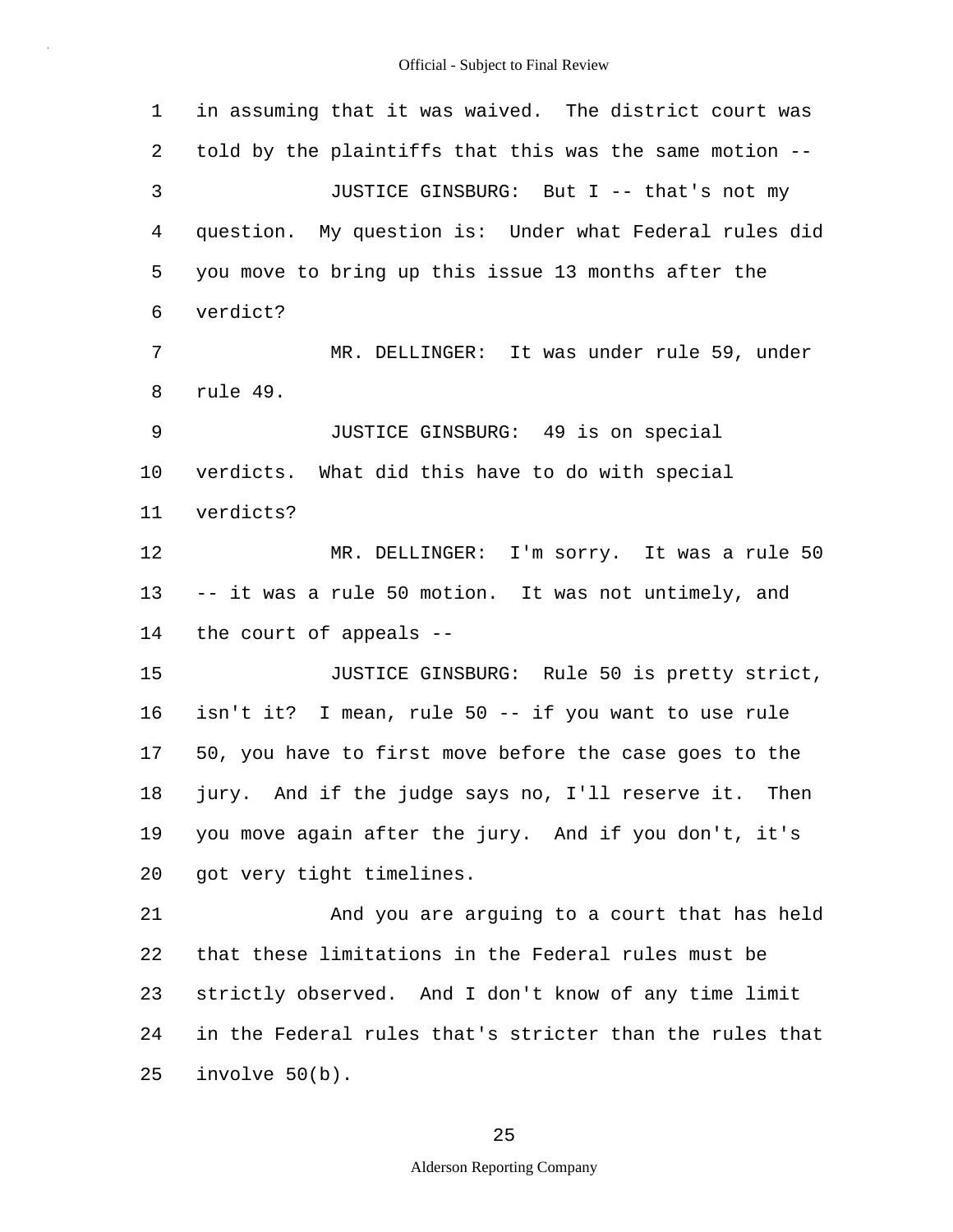| 1       | MR. DELLINGER: Justice Ginsburg, there are               |
|---------|----------------------------------------------------------|
| 2       | several answers to the waiver question. First of all,    |
| 3       | this Court has the authority to based upon it because    |
| 4       | the court appeal based upon it. Secondly, the court of   |
| 5       | appeals correctly said that as the -- the plaintiffs had |
| 6       | told the judge, that motion, he need not rule on because |
| 7       | it is the same motion that the -- that had been made     |
| 8       | earlier. Now the earlier motion was based upon the       |
| 9       | TAPAA Act, as -- that it features it as a reason why the |
| $10 \,$ | court need not create or recognize a punitive damages    |
| 11      | remedy. The second motion --                             |
| 12      | JUSTICE GINSBURG: And you didn't appeal on               |
| 13      | that. You raised it properly, you lost on it, and you    |
| 14      | didn't appeal on TAPAA.                                  |
| 15      | MR. DELLINGER: That would be the case if we              |
| 16      | hadn't raised it all. We raised it both times, the       |
| 17      | court said it was the same motion. Here's what the       |
| 18      | court of appeals said. The court of appeals said that    |
| 19      | Exxon clearly and consistently argued statutory          |
| 20      | preemption as one of the theories --                     |
| 21      | JUSTICE GINSBURG: Statutory. But the                     |
| 22      | statute was TAPAA, and it was not the Clean Water Act.   |
| 23      | MR. DELLINGER: That is correct. But the                  |
| 24      | essential argument, the court of appeals is the same,    |
| 25      | and if the issue were not raised -- even if the issue    |

26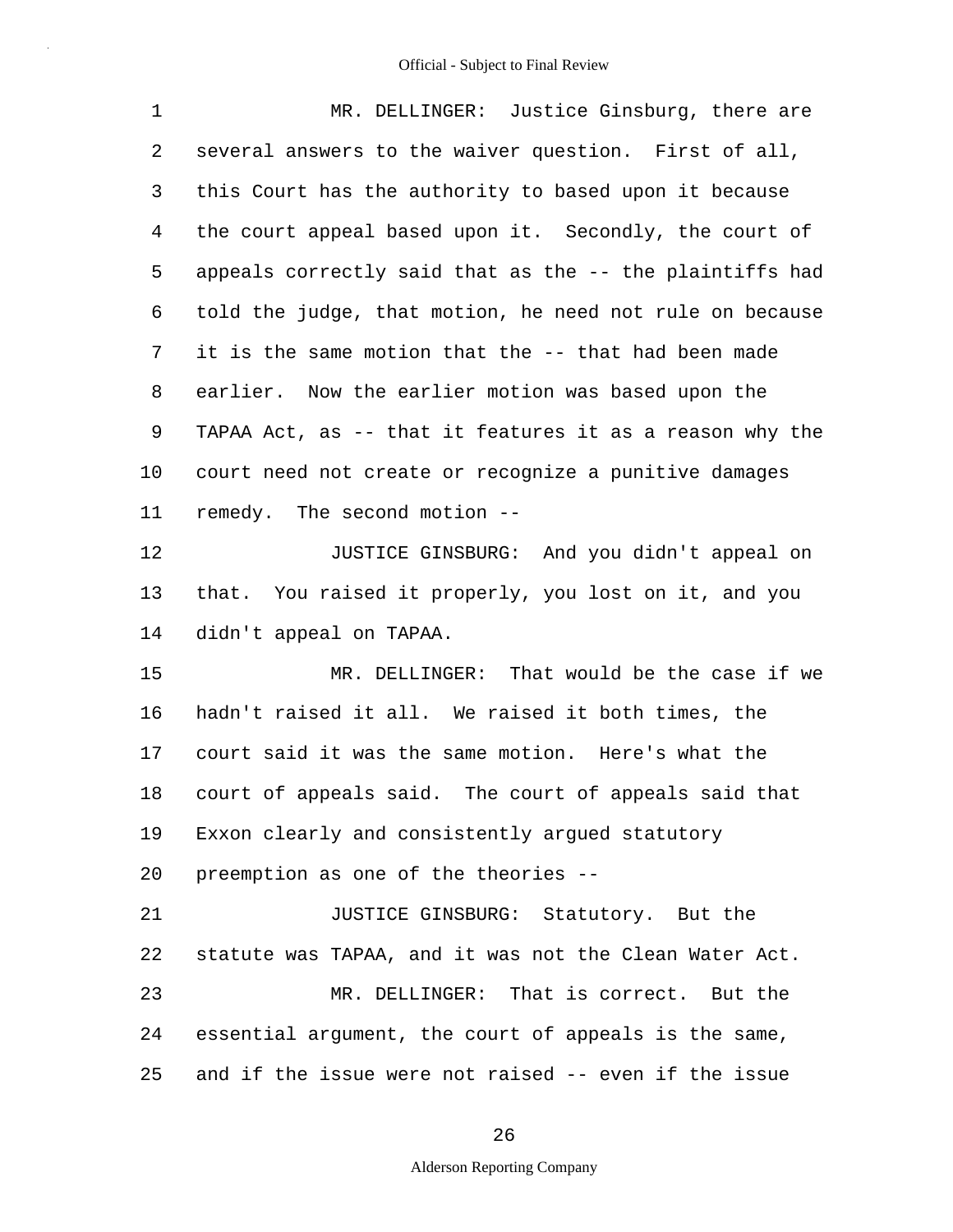1 2 3 4 5 6 7 8 9 had not been raised at all in the trial court, even if the had not been put before the district court, the court of appeals still could have agreed to hear the question of whether a punitive damages remedy is obviated by the panoply of Federal statutes that are out there. That -- that there is -- there was an exercise of the court of appeals. The decision is now the law in the Ninth Circuit and this Court has full authority to review it, because as the --

10 11 12 13 JUSTICE GINSBURG: As you know, there were or at least some strong amici briefs in this case that have asked this Court, tell the court of appeals that's no way to operate vis-a-vis district courts.

14 15 16 17 18 19 20 21 MR. DELLINGER: Well, the -- even Professor Miller recognizes that this is not jurisdictional and that the court has the power to do it, the power to hear this case. And it is before it. And -- and even if the matter had not been raised in the district court, the court of appeals had authority to consider it. And there's -- CHIEF JUSTICE ROBERTS: Mr. Dellinger, did

22 23 24 25 you say you had a second and a third point? MR. DELLINGER: Yes. CHIEF JUSTICE ROBERTS: You going to get to them?

# 27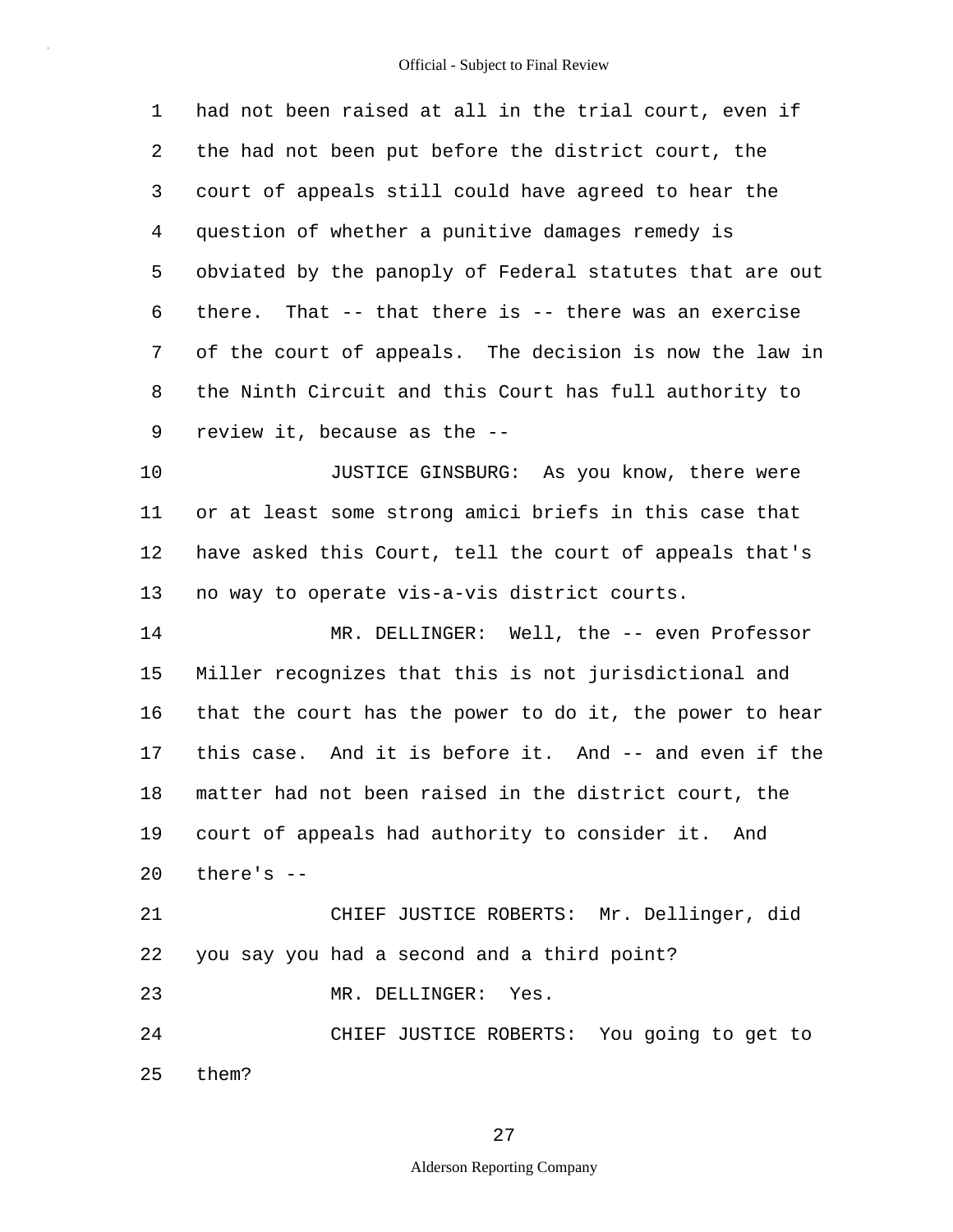| 1  | MR. DELLINGER: Oh, uh -- yes, indeed.                    |
|----|----------------------------------------------------------|
| 2  | CHIEF JUSTICE ROBERTS: All right.                        |
| 3  | MR. DELLINGER: The -- the Clean Water Act,               |
| 4  | the reason it's an important issue, is that the one      |
| 5  | thing that Congress has not done, whether it's in TAPAA, |
| 6  | in the Clean Water Act or the Oil Pollution Act, is they |
| 7  | have not provided for punitive damages but moreover,     |
| 8  | they have never had any remedy that is uncalibrated,     |
| 9  | that is limitless, that is not carefully measured so     |
| 10 | that it respects the need to protect the interests to be |
| 11 | protective by those laws, by the interest in clean       |
| 12 | water, with a decision not to overdeter.                 |
| 13 | The problem with having a punitive damages               |
| 14 | remedy in an area where punitive damages has played no   |
| 15 | significant role, that is judge-made, is that it simply  |
| 16 | obliterates the balance that Congress has struck. If     |
| 17 | you look at the --                                       |
| 18 | JUSTICE KENNEDY: You're talking about                    |
| 19 | tradition. It has never been the tradition for criminal  |
| 20 | statutes to have open-ended penalties. So that -- that   |
| 21 | explains why the CWA has specific limits.                |
| 22 | MR. DELLINGER: Even on civil fines, even on              |
| 23 | other aspects of it, there is -- there is a careful      |
| 24 | calibration. And once Congress has decided that the      |
| 25 | limits of liability are twice the measurable pecuniary   |

28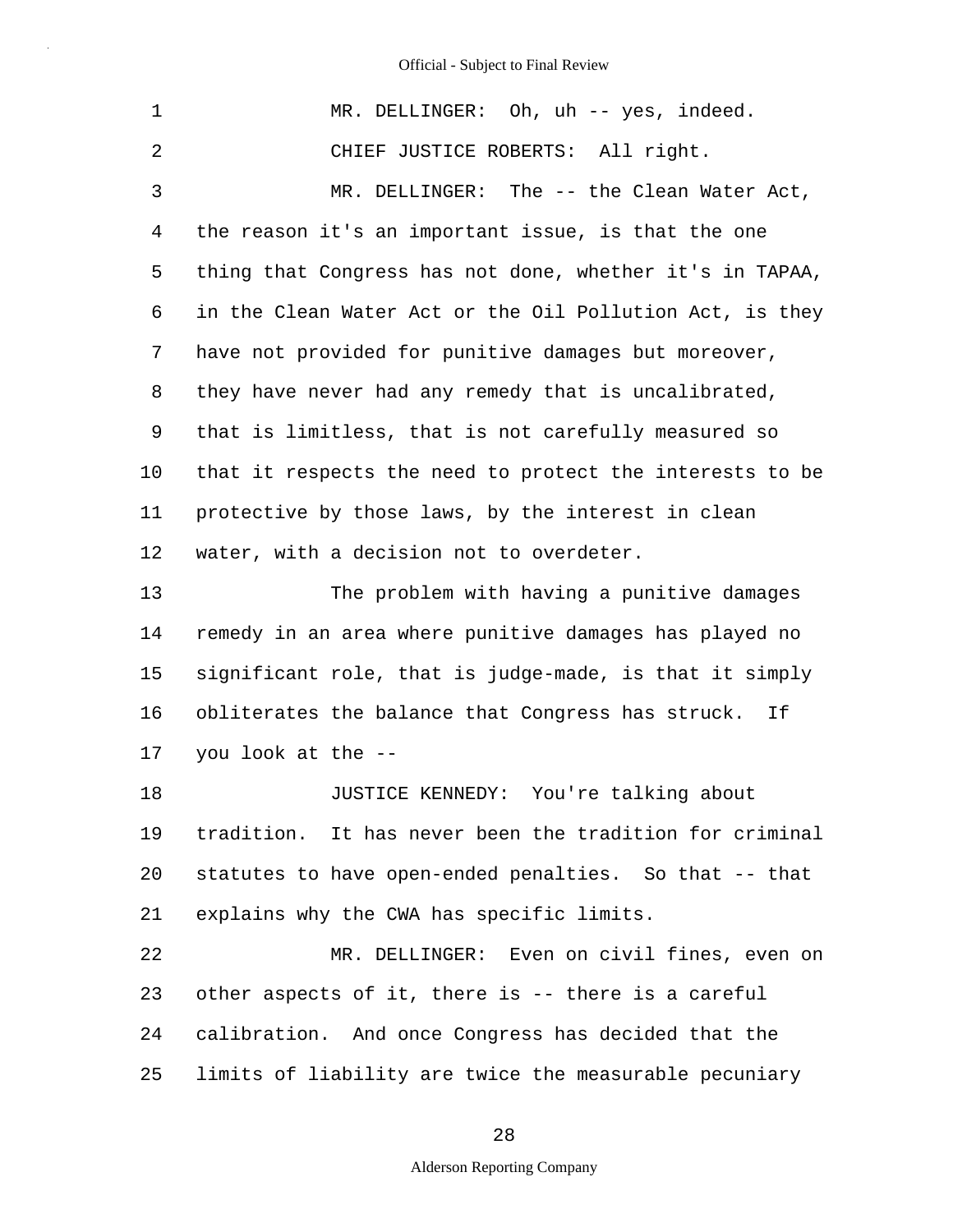| $\mathbf{1}$ | loss, to add to that careful set of remedies that        |
|--------------|----------------------------------------------------------|
| 2            | Congress has adopted another remedy that is however many |
| 3            | billions of dollars the jury might choose totally        |
| 4            | unsettled the scheme when Congress has addressed the     |
| 5            | very issue. When you ask the question: Are punitive      |
| 6            | damages available for oil spills, and you look at the    |
| 7            | Clean Water Act, which covers so much of the territory   |
| 8            | of this act, it is hard to make out the case that --     |
| 9            | that there's a need for a judicially created remedy,     |
| 10           | particularly when the judicially created remedy, unlike  |
| 11           | something that was done by Congress comes without caps,  |
| 12           | without structure, without guidance.                     |
| 13           | If Congress were to decide that a                        |
| 14           | punitive-damages remedy, it's likely that they would     |
| 15           | place some kind of structural limits or caps on it and   |
| 16           | not have this limitless, free-floating --                |
| 17           | JUSTICE KENNEDY: Well, perhaps that's a                  |
| 18           | segue to point No. 3. I don't wish to --                 |
| 19           | MR. DELLINGER: No. That's $a$ -- I think                 |
| 20           | that --                                                  |
| 21           | JUSTICE KENNEDY: -- to cut you off. On                   |
| 22           | point --                                                 |
| 23           | MR. DELLINGER: Even if the --                            |
| 24           | JUSTICE KENNEDY: On point No. 3 --                       |
| 25           | MR. DELLINGER: I'm sorry. You have a                     |

29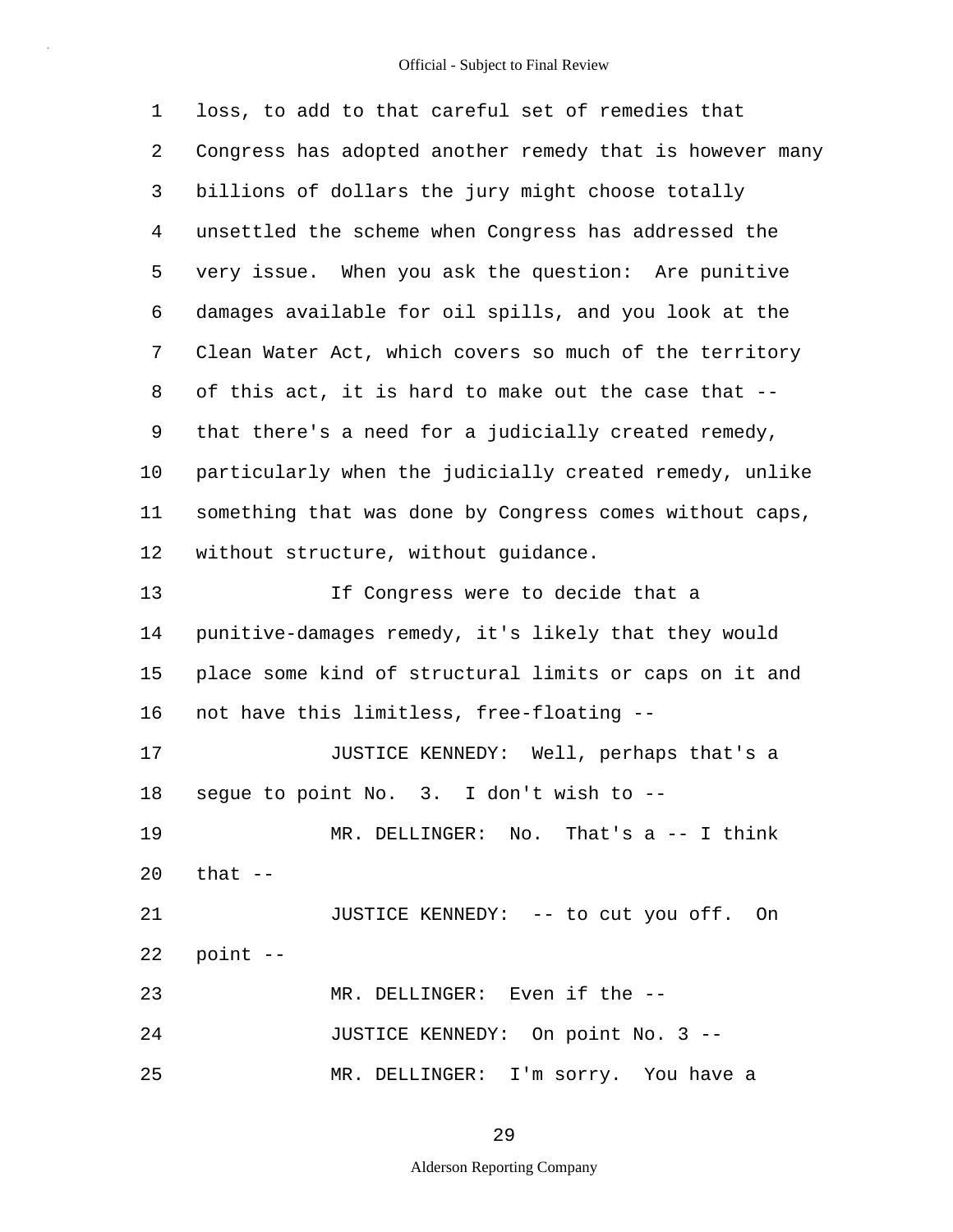1 question?

25

2 3 4 5 6 7 8 9 10 11 12 13 14 15 16 17 18 19 20 21 22 23 24 JUSTICE KENNEDY: My only question is this: Assume that there will be punitive damages applicable to Exxon under maritime law in in case. We have read in the briefs about the limits that should be imposed on these punitive damages. And those are from our due-process cases. If we are deciding this case as a matter of our authority to determine Federal maritime law, are there factors that we should include in a punitive-damages framework that do not -- that do not appear in our due-process cases? And, if so, what are those factors? MR. DELLINGER: Well, I think surely that's right. And the -- your question recognizes, as have individual Justices, that -- that here you are like a State court in the sense that, as Justice Scalia said, State courts have ample authority to eliminate unfairness and to set their own rules in this area, as you do here. Now, the first -- JUSTICE SCALIA: You would say one of those factors is the Clean Water Act, wouldn't you? MR. DELLINGER: Yes.

JUSTICE SCALIA: Even if it is not

### 30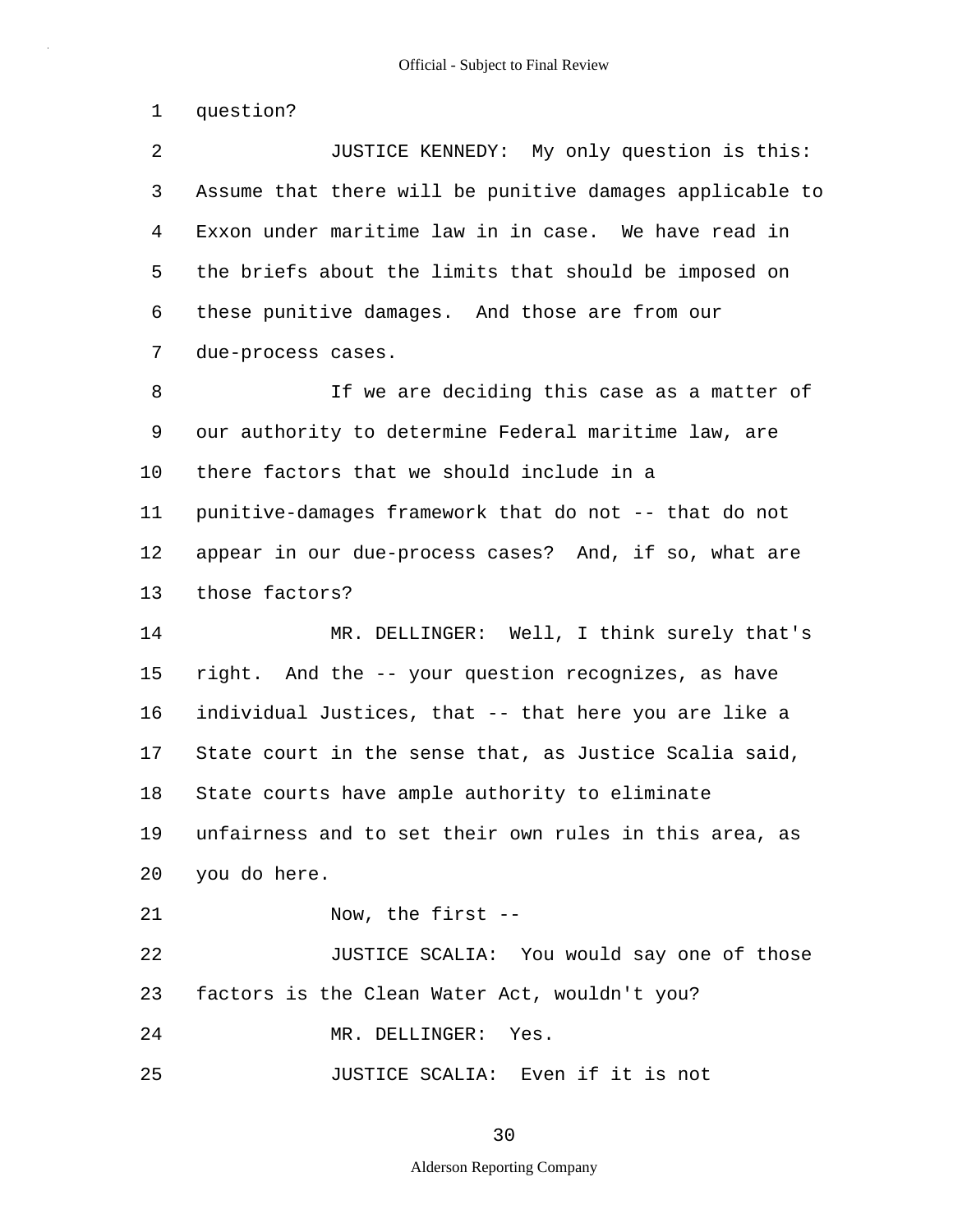1 2 3 4 5 6 7 8 9 10 11 12 13 14 15 16 17 18 19 20 21 22 23 24 25 pre-emptive as a matter of law, it's one of the factors that you can bring to the Court's attention, I suppose. MR. DELLINGER: That is correct. JUSTICE KENNEDY: And I take it, under that, you would point to the double -- the provision for a fine double the amount of the damages? That would be a factor? MR. DELLINGER: The -- JUSTICE KENNEDY: I mean, if we're looking for guidelines -- MR. DELLINGER: Yes. A double -- JUSTICE KENNEDY: -- double general damages is a factor that we could -- that we could follow in the maritime framework? MR. DELLINGER: Yes, but you would look to what the criminal penalty is that's actually imposed. The Court has said civil fines are a better guide. And the civil fine, the maximum civil fine here for both the State of Alaska and the United States, would be \$80 million. If you look to what the responsible law enforcement authorities and public officials of both the United States and Alaska thought was the proper amount, they imposed a criminal fine of \$150 million, which was reduced to \$25 million because of the cleanup efforts

### 31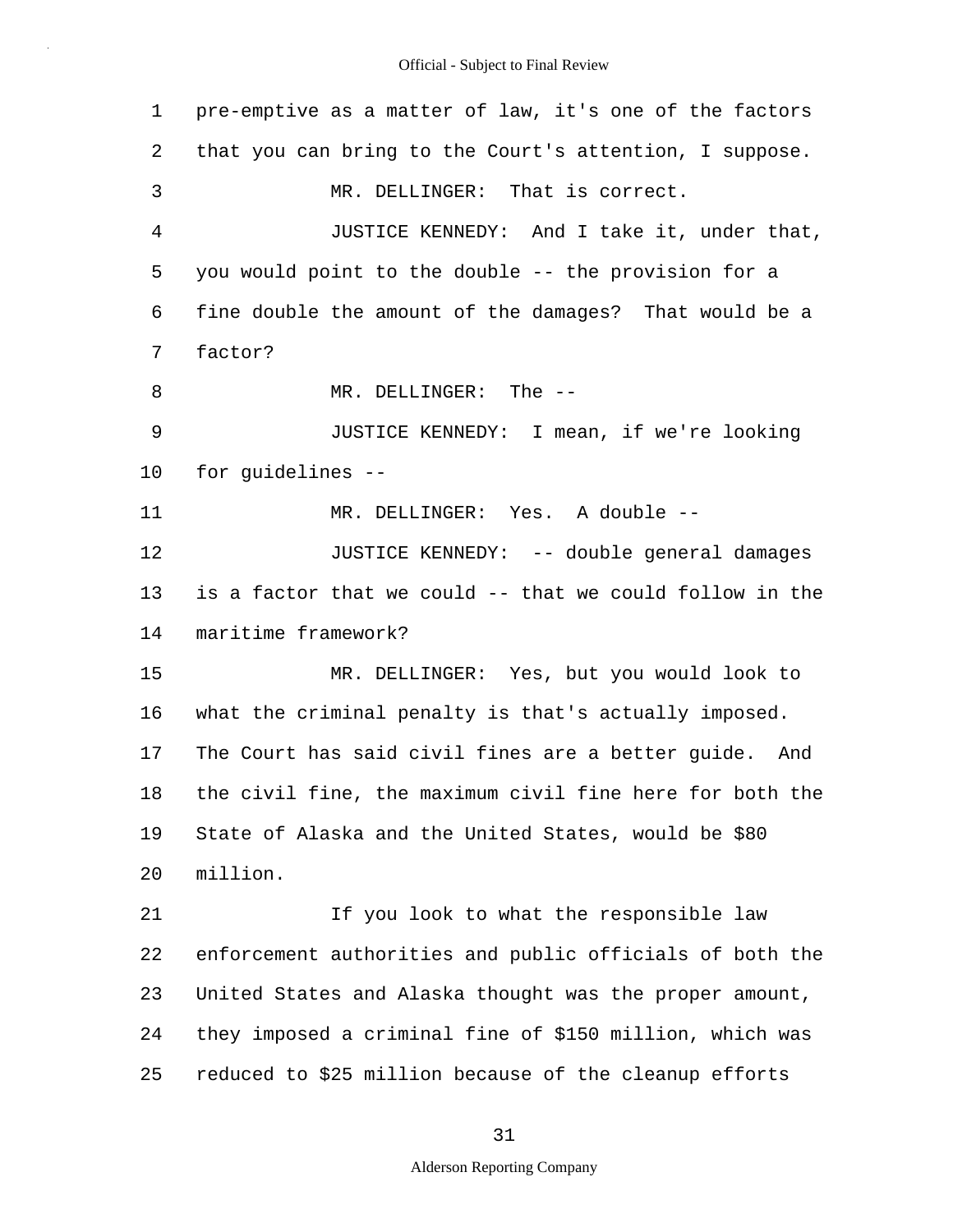1 2 3 4 5 6 7 8 9 10 11 12 13 14 15 16 17 18 19 20 21 22 23 24 25 and the fact that Exxon prepaid \$300 million of the losses in advance. JUSTICE GINSBURG: What about looking at what this Court said in TXO was proper in a punitive-damages case? That is, this spill was horrendous, but it could have been far worse. And so, under TXO, you look at what was the -- could be the maximum damage that could have been caused by this occurrence, and that could be many times -- MR. DELLINGER: Well, there was -- first of all, it would be different to look at potential harm if the potential harm were attempted by the defendant, and the defendant had been unable to carry out the -- JUSTICE GINSBURG: But it wasn't -- MR. DELLINGER: -- the planned harm. JUSTICE GINSBURG: -- a factor here. I mean, wasn't the example that the captain was trying to maneuver the ship after the disaster in such a way that would have made it much worse? MR. DELLINGER: That was not even the basis of liability that was put before the jury. And if you -- and -- nor was it shown that that -- that that would have caused harm. What -- what you really have here is you --

32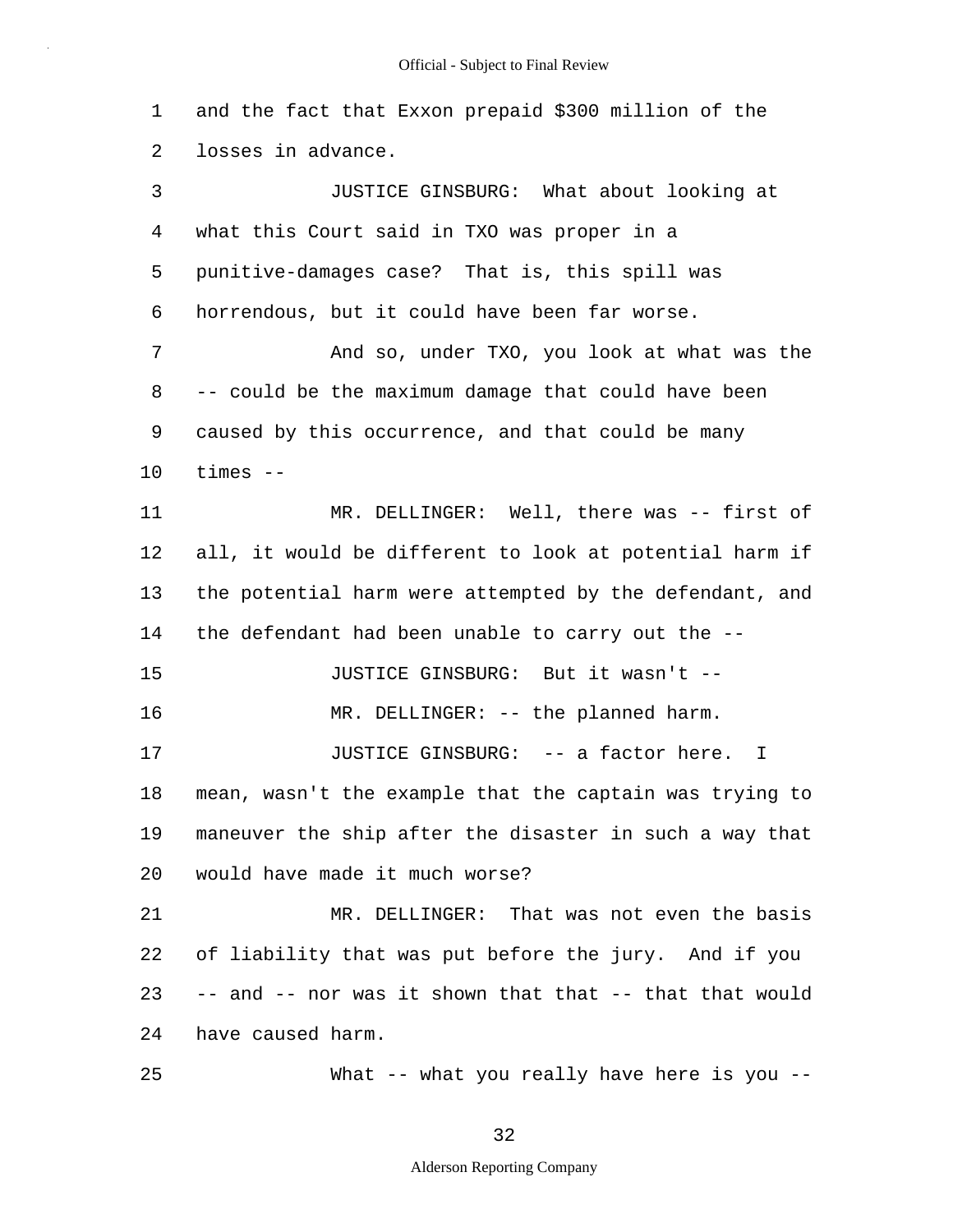1 2 3 the first thing you would start with, Justice Kennedy, is to ask whether it is necessary for punishment and deterrence.

4 5 6 7 And when you start with payments that have reached \$3.4 billion in terms of compensation, fines, remediation, restitution, that clearly obviates the need for deterrence.

8 9 10 11 12 13 14 And if you look to -- if you look to punishment -- if you look to punishment, here the one thing that is clear is that this was not an intentional act. It was not malicious. The company did not stand to make one dollar of profit. There was no effort to enhance the profits of the company, nor was there any possibility of concealment.

15 16 17 18 19 20 21 And what the -- what the Plaintiffs put before this Court, the Respondents in this case, are a number of issues that were never put before the jury, not part of the case, by people who were not even plaintiffs; matters that were outside of the record and contrary to the instructions. So that the jury was told compensation --

22 23 24 25 JUSTICE KENNEDY: What would be the formulation of the rule if the Court thinks that any added amount would not deter, and how do we know that? How do you formulate this rule?

33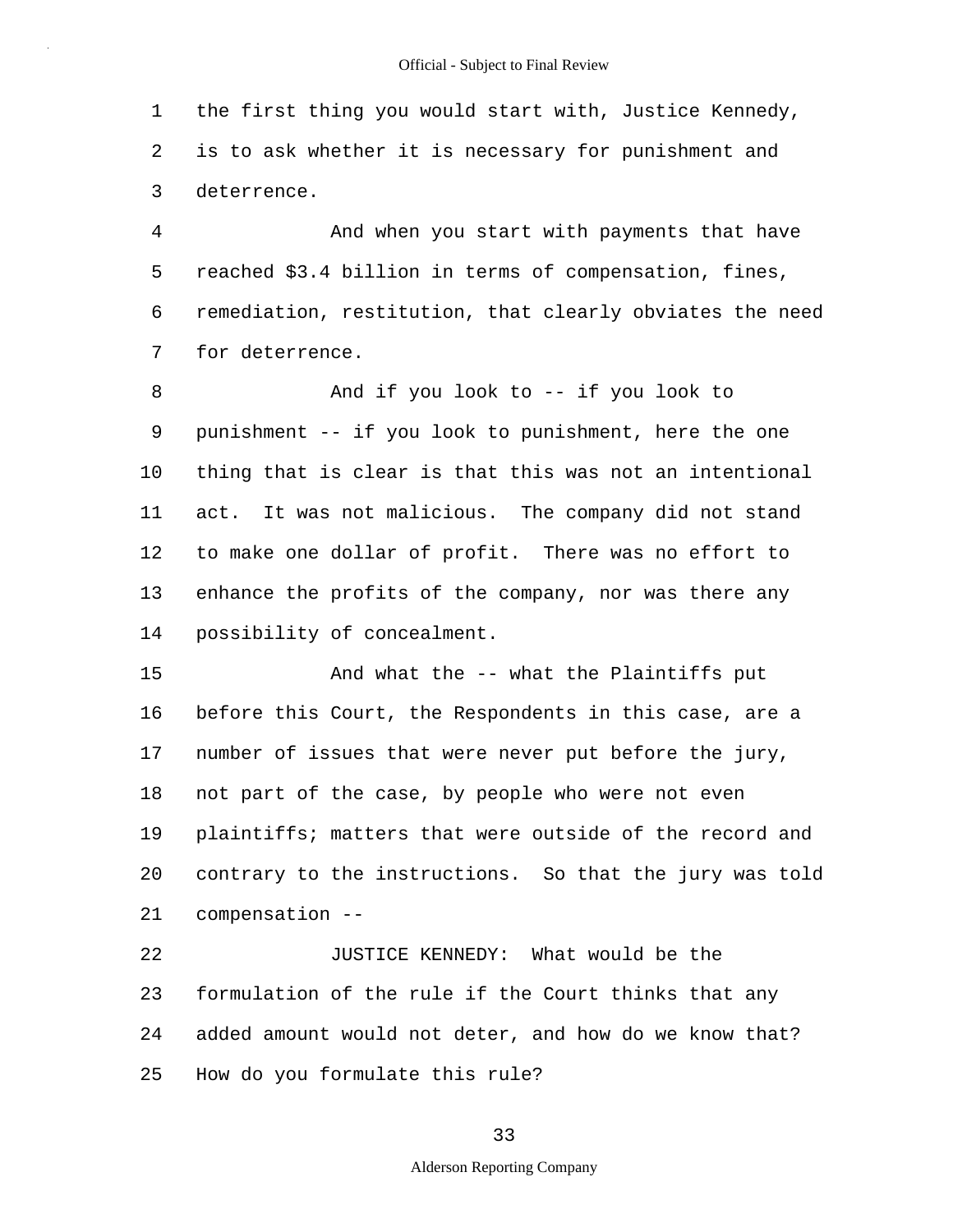| $\mathbf 1$ | MR. DELLINGER: Well, it is absolutely                     |  |
|-------------|-----------------------------------------------------------|--|
| 2           | essential to formulate some kind of rule. The best        |  |
| 3           | guide is to look, I think, at civil penalties, which      |  |
| 4           | gets to -- to \$80 million, but to look to what the Court |  |
| 5           | said in your opinion in State Farm, where -- where        |  |
| 6           | compensatories are so substantial it may eliminate any    |  |
| 7           | need for additional punitive-damages remedy. There's --   |  |
| 8           | JUSTICE SOUTER: May I go back to your                     |  |
| 9           | civil-penalty point?                                      |  |
| 10          | MR. DELLINGER: Yes.                                       |  |
| 11          | JUSTICE SOUTER: Isn't the problem with the                |  |
| 12          | civil-penalty argument is -- that the civil penalties     |  |
| 13          | were calibrated for environmental damage, and what we     |  |
| 14          | are dealing with here is individual economic damage? So   |  |
| 15          | we've got an apples and oranges comparison, haven't we?   |  |
| 16          | MR. DELLINGER: Well, two responses:                       |  |
| 17          | First of all, the \$150 million penalty did               |  |
| 18          | -- the purpose of the Clean Water Act also includes       |  |
| 19          | protection of property. So it's not just for the          |  |
| 20          | environment. And, indeed, part of the reason for          |  |
| 21          | cutting the \$150 million award was the compensation that |  |
| 22          | had been paid.                                            |  |
| 23          | But, secondly, if you --                                  |  |
| 24          | JUSTICE SOUTER: To the -- for lost trade or               |  |
| 25          | something?                                                |  |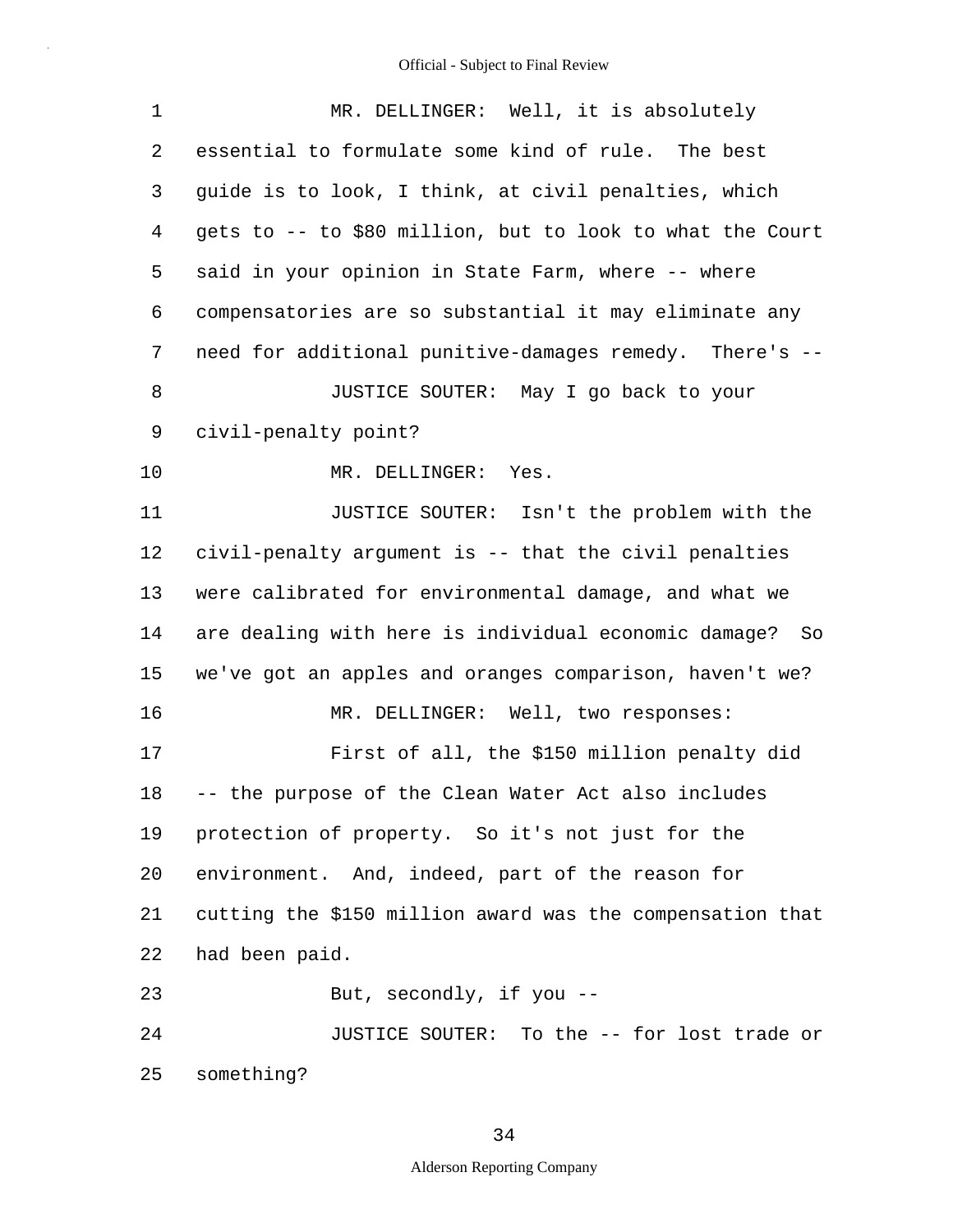1 2 3 4 5 6 7 8 9 10 11 12 13 14 15 16 17 18 19 20 21 22 23 24 25 MR. DELLINGER: Right. It -- even if you took that as calibrated to the environmental damage, the environmental damage was twice what the compensation - the total compensation paid was \$500 million. The company paid nearly a billion dollars for natural resources harm. If \$150 million was the right amount for the environmental damage, then the right amount for the half of that that constitutes the lost wages would be \$75 million, which is itself close to the \$80 million. But here I think that it is incumbent upon the Plaintiffs to show why you need deterrence when there was no profit motive, and you've had to pay \$3.4 million dollars. And when if you look to punishment, that can't be a black hole into which all the limits on punitive damages disappear. It's whether that -- if this Court can't set standards that would limit an award of this kind, that is a reason for believing that this ought to be done by Congress if there are going to be punitive damages. I'd like to reserve -- JUSTICE BREYER: But the -- I mean, the obvious kind of thing would to be say that the standard would depend upon the reprehensibility of the conduct of the officer of the corporation, including the captain,

35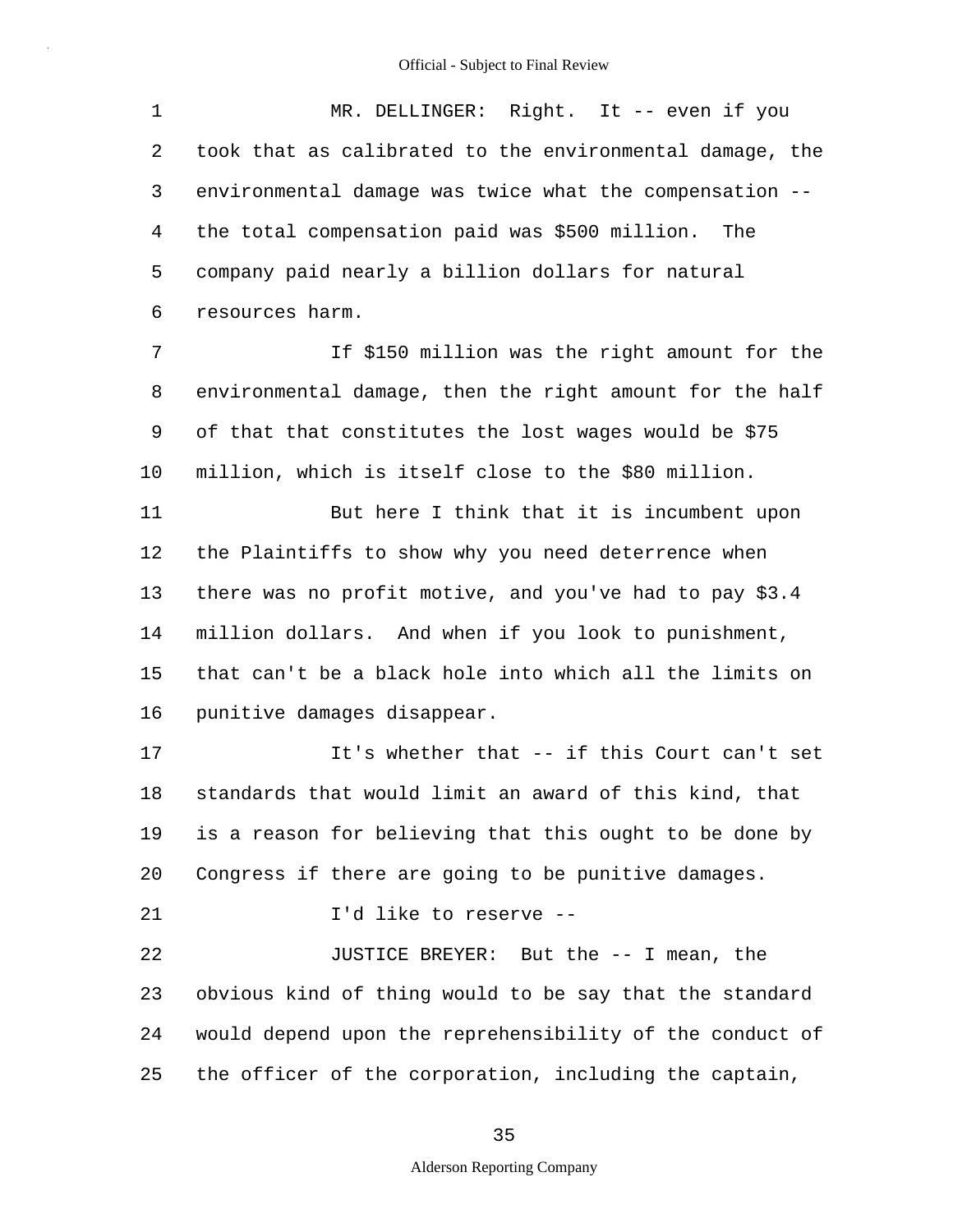1 2 3 4 5 6 7 8 9 10 11 12 13 14 15 16 17 18 19 20 21 22 23 24 25 if you lost on that. And where we said roughly before zero to 10 -- and you are quite right that this is a huge amount of money -- you'd say zero to five, up to five times. I mean that would be rough and ready. But the idea would be to impose enormous deterrence upon large firms involved in your industry that you are representing not to make certain the officers on the ship behave in a reprehensible way. It's crude, but I mean that's the kind of thing that we said in the due-process cases. MR. DELLINGER: Well --JUSTICE BREYER: Then why wouldn't you -- MR. DELLINGER: Keep in -- JUSTICE BREYER: Why wouldn't you -- MR. DELLINGER: Keep in mind that the largest award in the history of punitive damages was an award for 500,000. That was 1/14 -- JUSTICE BREYER: You're going to say - you're going to hear in two seconds -- they're going to say this is the company that makes the most amazing profit, et cetera. And so you're trying to deter them. So we know what, you know -- so, what do you say to that? MR. DELLINGER: I -- I say that this -- that

36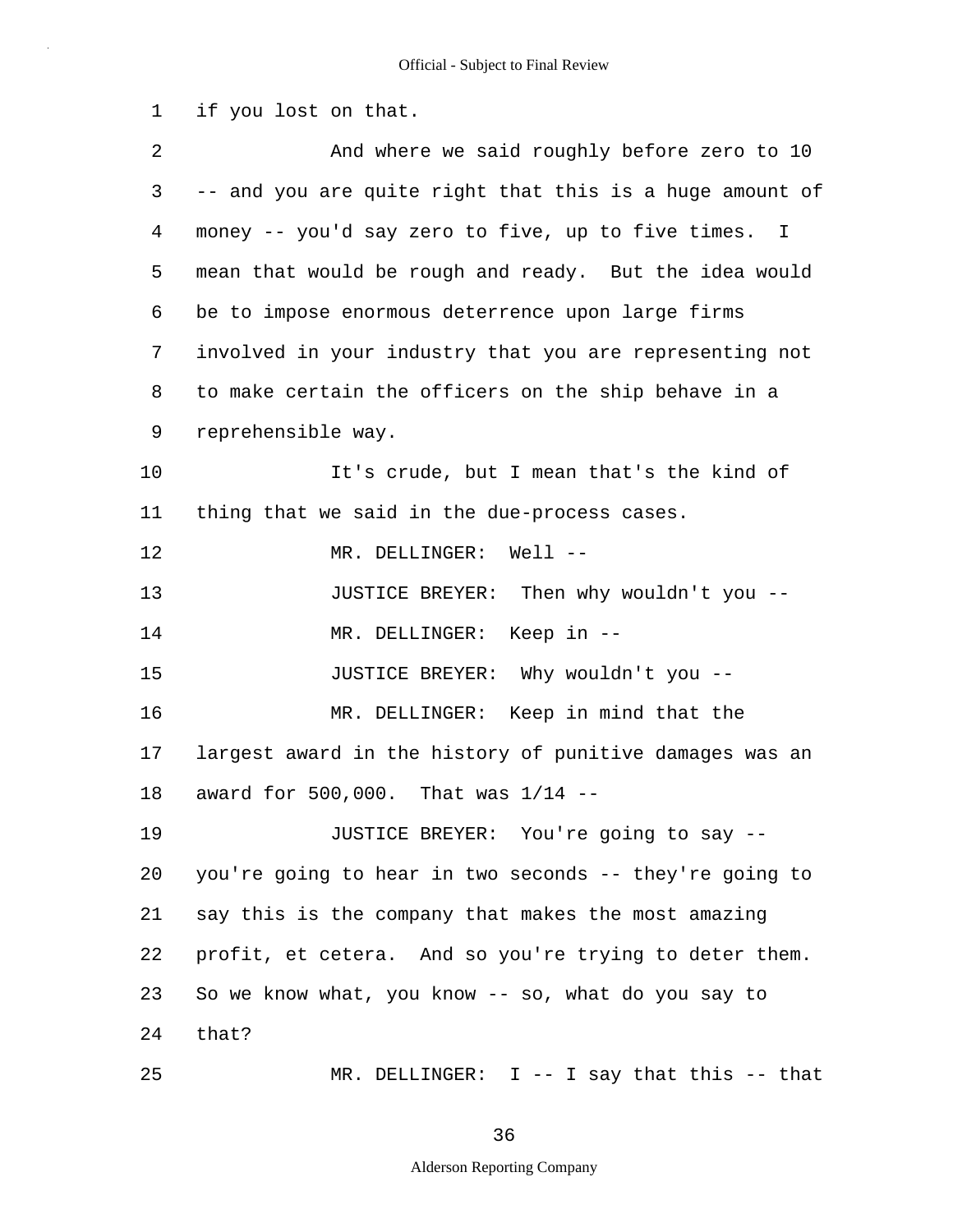| 1  | the amount is enough to deter anybody for anything when  |
|----|----------------------------------------------------------|
| 2  | it is \$3.4 billion. And it's hard to know how you could |
| 3  | have a punitive rationale for something which was        |
| 4  | unintentional, not designed to make a profit, and could  |
| 5  | not have been concealed.                                 |
| 6  | Thank you.                                               |
| 7  | CHIEF JUSTICE ROBERTS: Thank you, counsel.               |
| 8  | Mr. Fisher.                                              |
| 9  | ORAL ARGUMENT OF JEFFREY L. FISHER                       |
| 10 | ON BEHALF OF THE RESPONDENTS                             |
| 11 | MR. FISHER: Mr. Chief Justice, and may it                |
| 12 | please the Court:                                        |
| 13 | Each of the three rulings at issue here                  |
| 14 | rests firmly in the mainstream of American tort law.     |
| 15 | And there is no reason in maritime jurisprudence to      |
| 16 | depart from those rules.                                 |
| 17 | I want to start with the first question                  |
| 18 | presented, what Exxon calls the vicarious liability      |
| 19 | issue. And I think it's important to frame the           |
| 20 | discussion by starting with the actual jury instruction  |
| 21 | that's at issue in this case. It's at Pet. App. 301a.    |
| 22 | It says that a managerial agent is someone               |
| 23 | who supervises other employees and has responsibility    |
| 24 | for, and authority over, particular aspects of a         |
| 25 | corporation's business.                                  |

## 37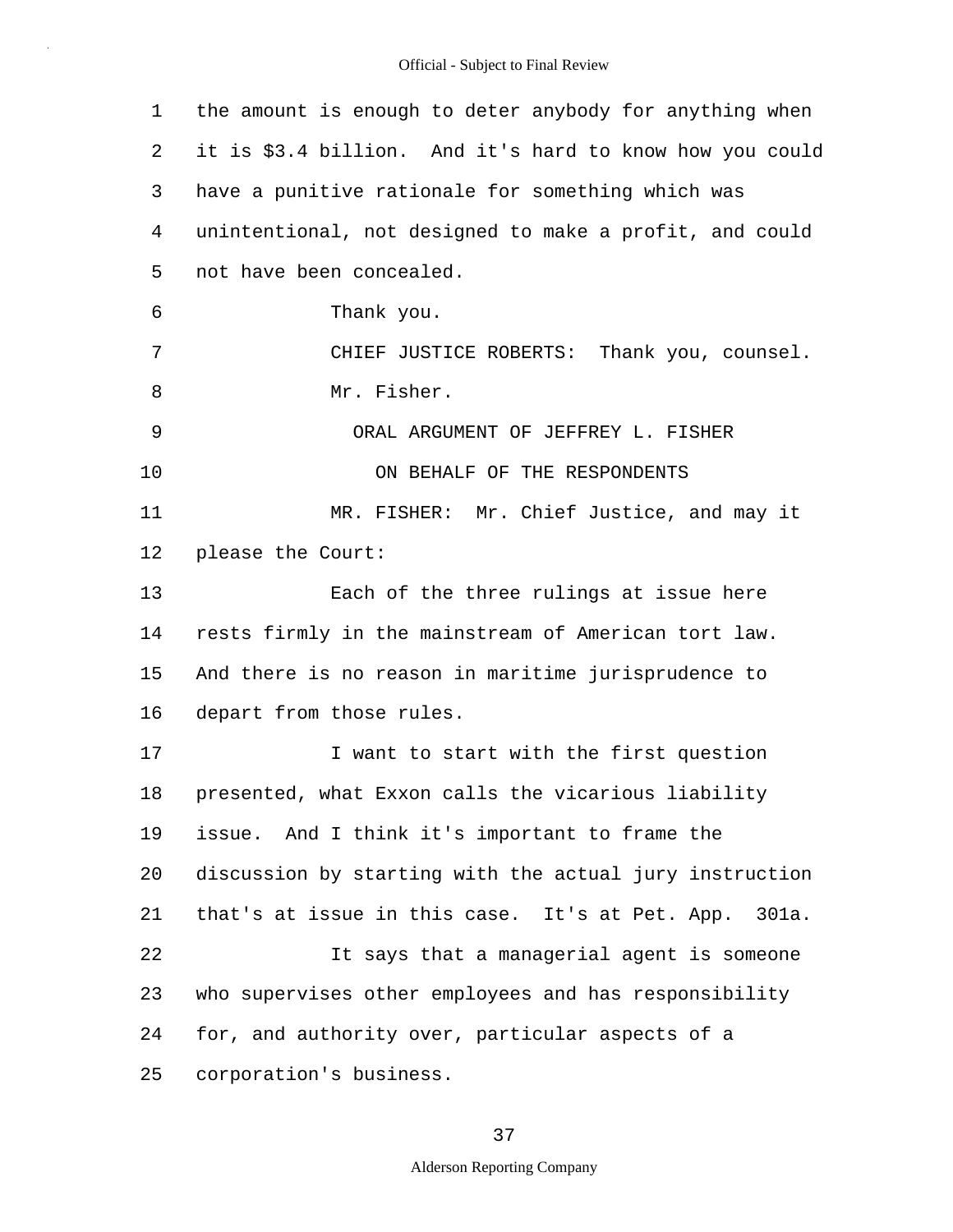| $\mathbf 1$ | And, as Justice Ginsburg noted, Exxon has                |
|-------------|----------------------------------------------------------|
| 2           | never disputed that Captain Hazelwood satisfied this     |
| 3           | definition. As its own internal documents explain,       |
| 4           | Captain Hazelwood was in charge of what they called a    |
| 5           | business unit of Exxon Shipping. He was in charge of     |
| 6           | hundreds of millions of dollars of equipment, of         |
| 7           | product; he was in charge of budgeting and personnel     |
| 8           | with respect to the vessel; he was also in charge of     |
| 9           | safety. He was the person who decided on behalf of       |
| 10          | Exxon that it was safe to leave port the night of March  |
| 11          | 23, 1989.                                                |
| 12          | Now, it is our submission that it is                     |
| 13          | perfectly appropriate to expose the corporation to       |
| 14          | punitive damages based on the reckless acts of such an   |
| 15          | individual.                                              |
| 16          | In doing so, it does not, as Exxon would                 |
| 17          | contend, impose vicarious liability. Rather, what it     |
| 18          | does is it exposes a corporation to liability based on   |
| 19          | its own culpability.                                     |
| 20          | The very point of the restatement test, as               |
| 21          | opposed to the vicarious liability rule that is followed |
| 22          | by the majority of the States, is that it requires some  |
| 23          | complicity on the part of the corporation.               |
| 24          | CHIEF JUSTICE ROBERTS: What if it's the                  |
| 25          | lookout posted -- I don't know if they have one -- but   |

38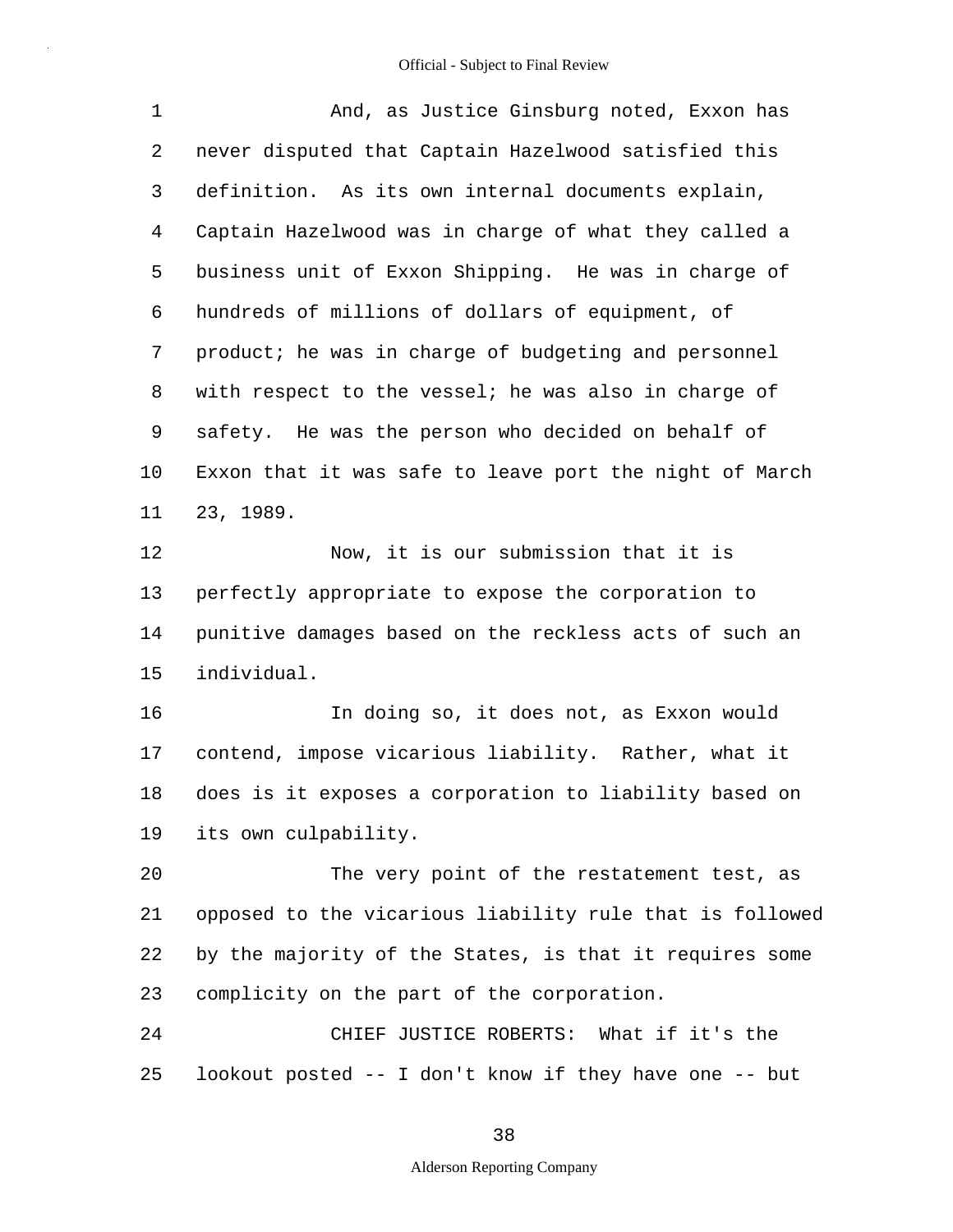1 2 3 4 5 6 7 8 9 10 11 12 13 14 15 16 17 18 19 20 21 22 23 24 25 the lookout posted in the front of the ship, and he is drunk, and doesn't see the reef or something? Is the corporation liable in that case? MR. FISHER: Not for punitive damages, Mr. Chief Justice. And the reason why is because the lookout does not run a business unit of Exxon Shipping. What is happening here -- and I want to focus on this for a moment because Mr. Dellinger -- CHIEF JUSTICE ROBERTS: So you regard the ship as a business unit? MR. FISHER: That's what Exxon regarded the ship as, and so that's what the record says. And the idea is that you had -- CHIEF JUSTICE ROBERTS: That's different if they say that it's -- depending on how they categorize the different units tells whether they are liable or not? MR. FISHER: Well, I don't want to rest primarily on labels. The idea is function. And I think, going back to the instruction, what the instruction is asking the jury to determine is: Is this a person who has authority over an aspect of a corporation's business? I think a shorthand for that is in Exxon's own documents that it is -- JUSTICE SCALIA: In respect, I mean, the

39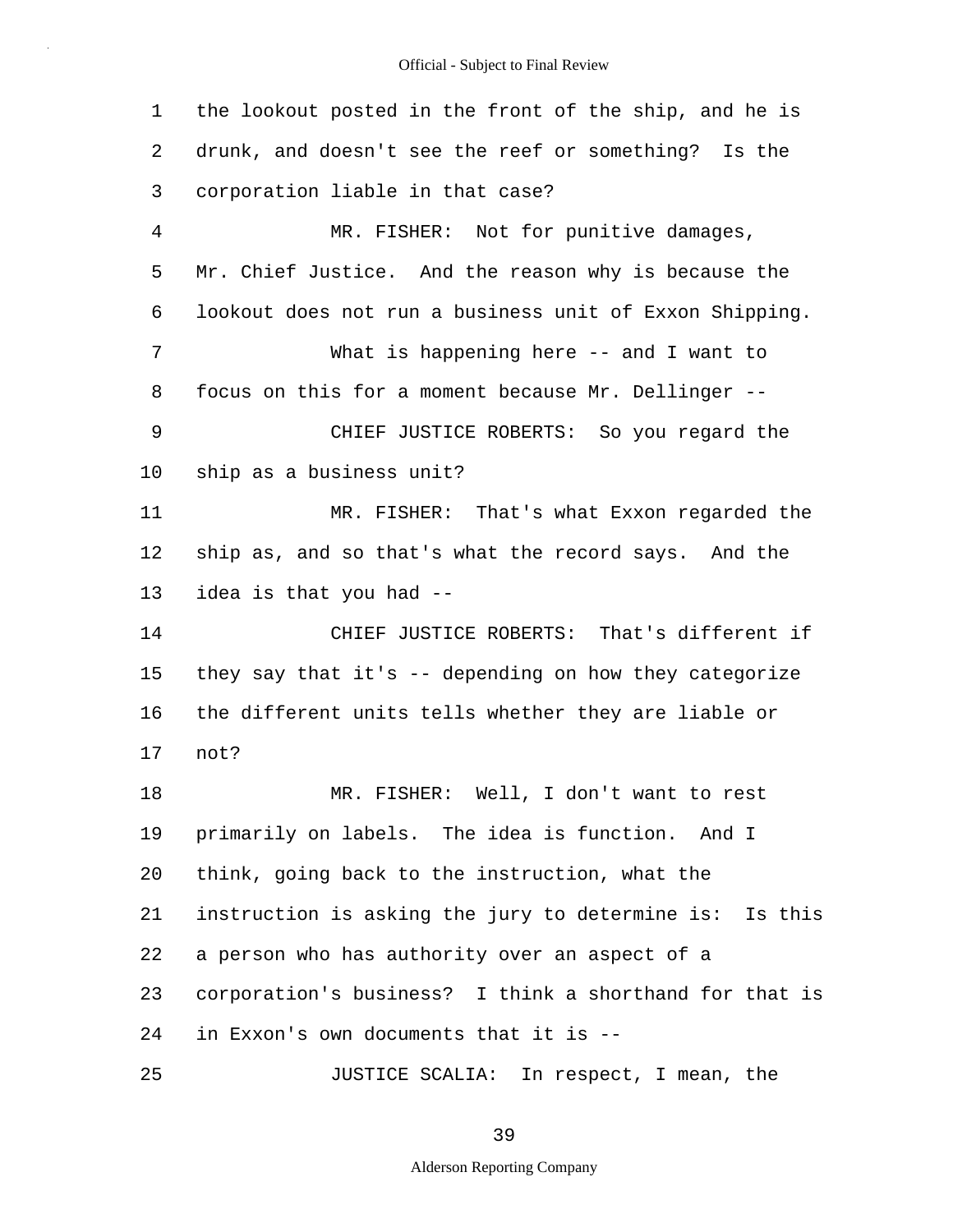1 2 3 4 5 6 7 8 9 10 11 12 13 14 15 16 17 18 19 20 21 22 23 24 25 janitor has authority over an aspect of the corporation. I mean, surely, that can't be the test. MR. FISHER: Well, I think the authority --JUSTICE SCALIA: I assume the test is the person has to be high enough that it justifies holding the entire corporation. And I doubt whether a captain is -- is high enough. How many of these units does Exxon have? MR. FISHER: There are about 20 vessels like the Valdez. JUSTICE SCALIA: Twenty vessels. MR. FISHER: Now, I think Mr. Chief Justice had it right when he said it's no answer to say it can't be the master; it has to be the corporation. The corporation can only act through people. So there has to be a line drawing that takes place. Now, this notion of the idea that the master isn't good enough because he had to be a policymaker is new to us. CHIEF JUSTICE ROBERTS: That was a question that I asked, not a statement. Well, how do you draw the line? I mean, is the second in command on the boat a man responsible for policy? MR. FISHER: He may not be. I don't think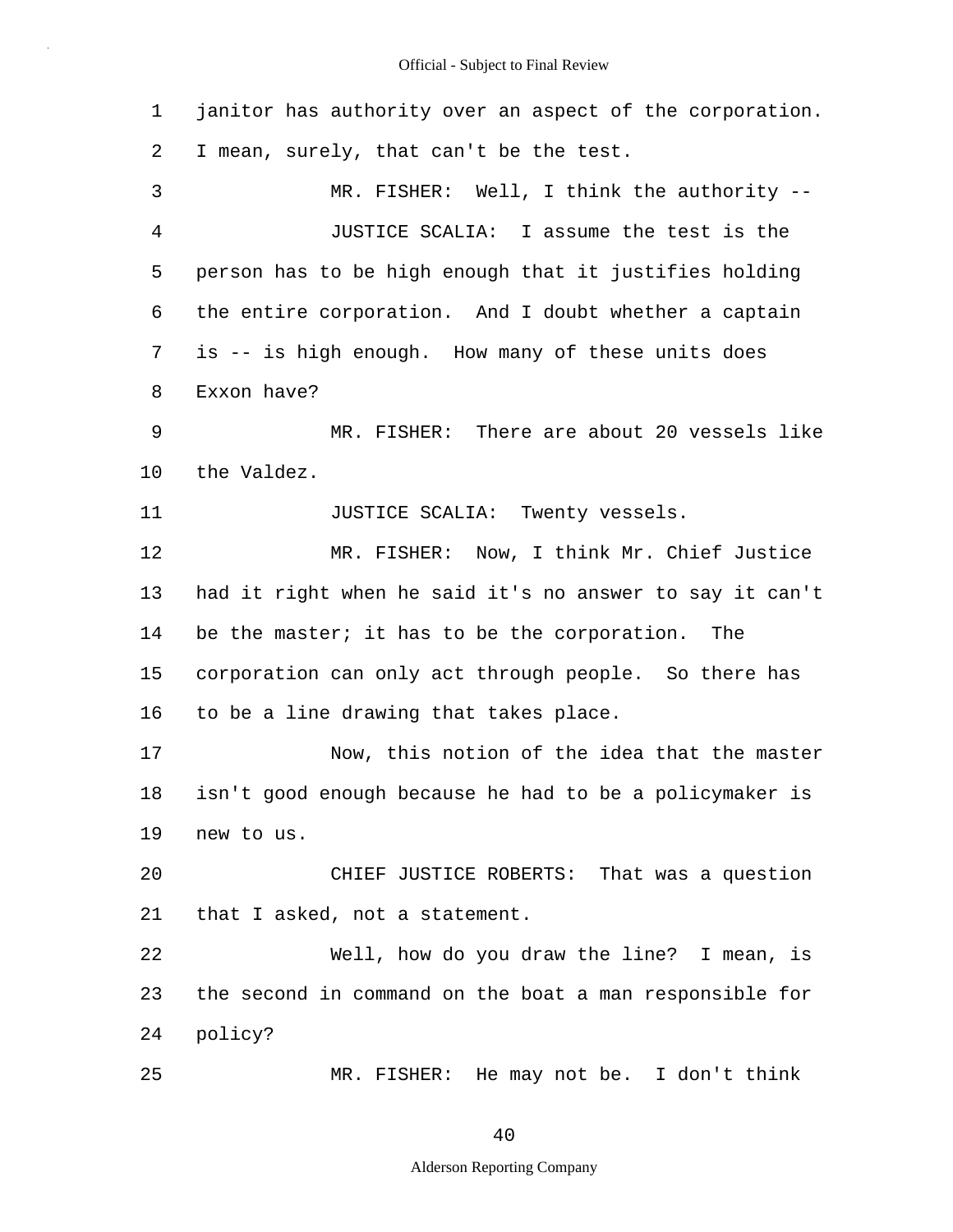1 2 3 4 5 6 7 8 9 10 11 12 13 14 15 16 17 18 19 20 21 22 23 24 25 the question is whether he's responsible for policy. Again, it's whether he's the person in charge. What Exxon during instruction to the district court asked the jury to be required to find is that there was a shore-based supervisory official of the Exxon defendants who made the decision. So Exxon itself recognized that you have to draw the line somewhere. We think the best place to draw the line, and the conservative place to law, the line is the managerial-agent rule that's in the Restatement. Now, Mr. Dellinger says there are eight States that follow a different rule. And it's important to understand that that's not the case. Even among the States that follow the Lake Shore formulation in general, you still have to have a way to implement it. It's not -- the idea is if the corporation has to be complicit, you still have to tell the jury which human beings they can look to for that complicity. So at page 33 of our red brief -- JUSTICE SCALIA: I thought the Lake Shore - well, I thought the Lake Shore and Amiable whatever it is principle was that a captain ain't one of those. The captain doesn't -- doesn't do the job. MR. FISHER: There was no captain at issue in Amiable Nancy. And, Of course, there wasn't a

41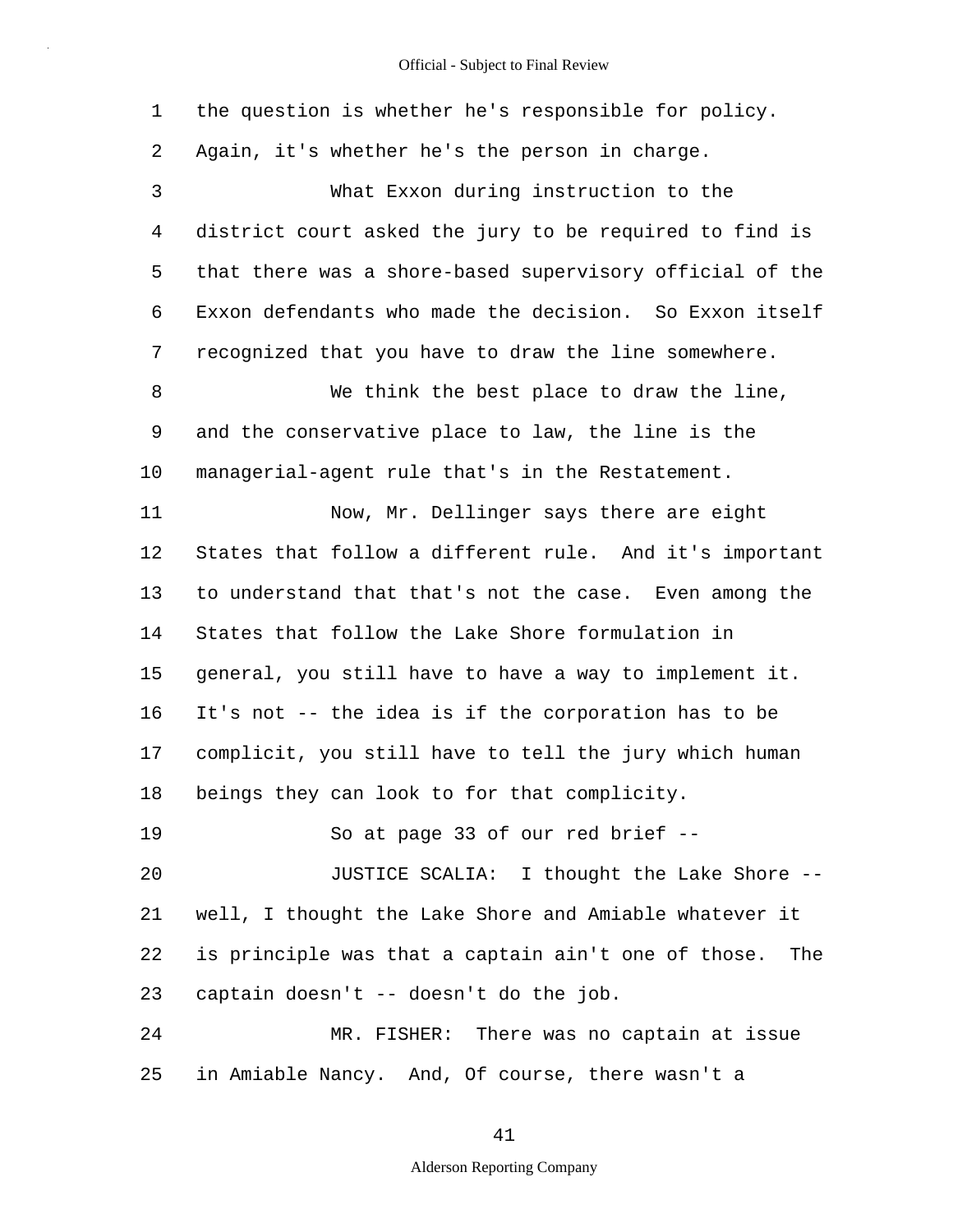1 2 captain at issue in Lake Shore, because it was a land-based case.

3 4 5 6 7 But on page 33 of our red brief we've given you seven -- several States that say we follow the complicity test, and here's how you do it. You require the jury to find that the person is at least a managerial agent.

8 9 10 11 12 Exxon itself in its reply brief on page - page 11, footnote 5, cites several States. And I gather these are the States to which Mr. Dellinger is referring when he says there are eight States that follow our rule.

13 14 15 16 17 18 19 Well, we did some research after getting the reply brief, and I want to give you a few cites, because it illustrates the principle yet again. Several of those States say we follow the Lake Shore complicity idea. And, therefore, the way we do it is we require a jury to find at least a managerial agent. So Kansas is a State that Exxon cites.

20 21 22 23 24 25 In the Flint Hills case at 941 P.2d 374, Kansas says the way in modern times you implement Lake Shore is you require a managerial agent. In Connecticut, the Stoltz case 867 A.2d 860, and in the D.C. Circuit, Justice Scalia, they quote one of your opinions. If you look at D.C. law, the D.C. Court of

## 42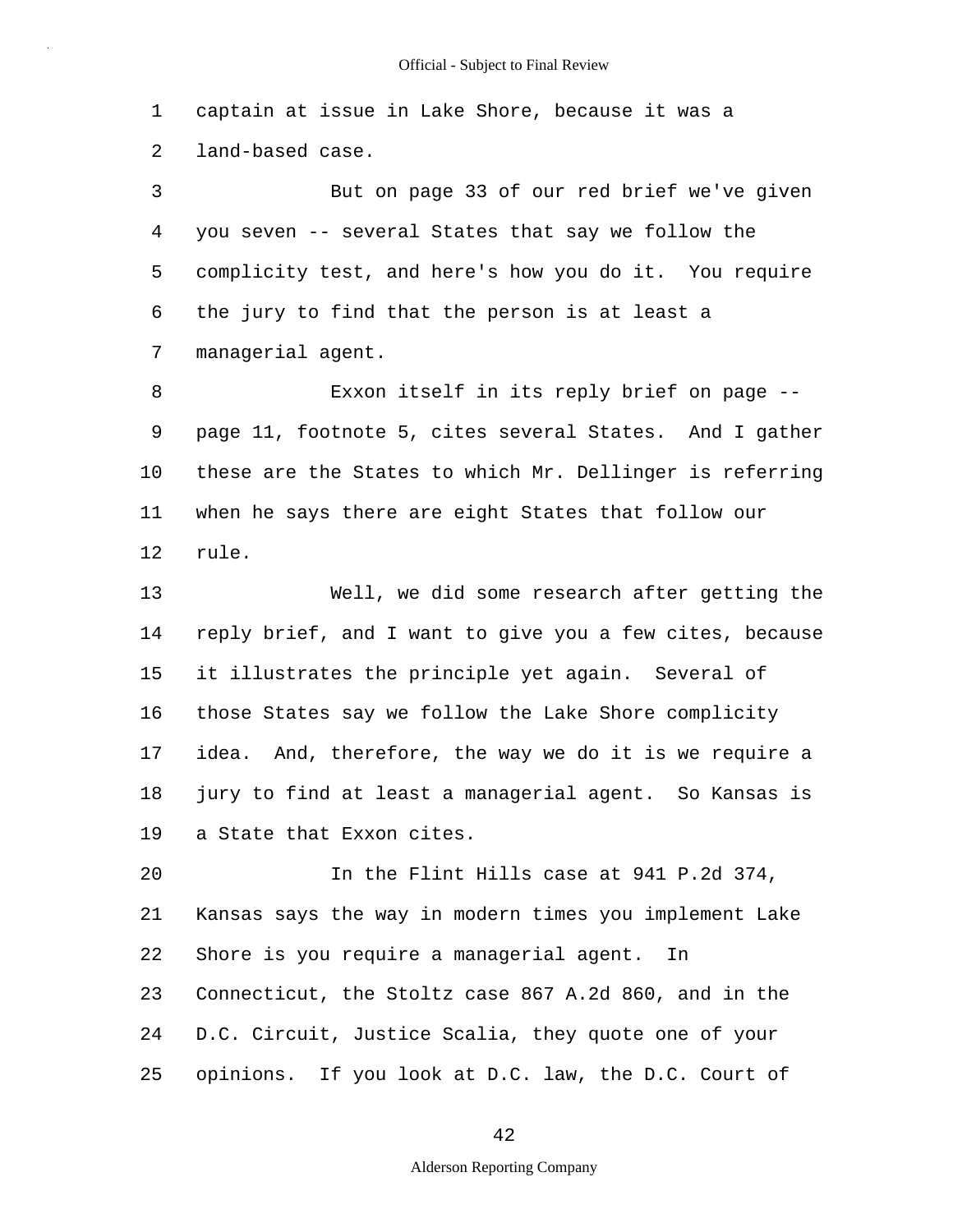1 2 3 Appeals itself and a D.C. circuit in another case have said -- and this is the Arthur Young case, 631 A.2d 354, and the GMAC case at  $273$  F.2d 92 --

4 5 6 JUSTICE KENNEDY: Do any of those cases say the managerial agent is liable if he violated express instructions from an employer?

7 8 9 MR. FISHER: No State tort case that we're aware of, Justice Kennedy, adopts -- I think what you're referring to is the Kolstad policy exception.

10 11 12 13 14 15 16 JUSTICE KENNEDY: Because that's what the last part of your instruction 33 says. And it does seem to me that this captain may be managerial for some purposes and not others. I think that's the way it's going to have to come out. Maybe not. But certainly he was not entitled to set aside the policy of Exxon that you cannot navigate a vessel while intoxicated.

17 18 19 20 21 22 23 MR. FISHER: Well, I think I want to say two things. The first is that, as I understand it, Exxon has conceded across the board that Captain Hazelwood is a managerial agent. And in this case -- in this Court's own Kolstad case, if you look at it again, it says Amiable Nancy, Lake Shore and the way you implement that  $-$ 

24 25 JUSTICE KENNEDY: But they have not conceded the accuracy or correctness of instruction 33. And

43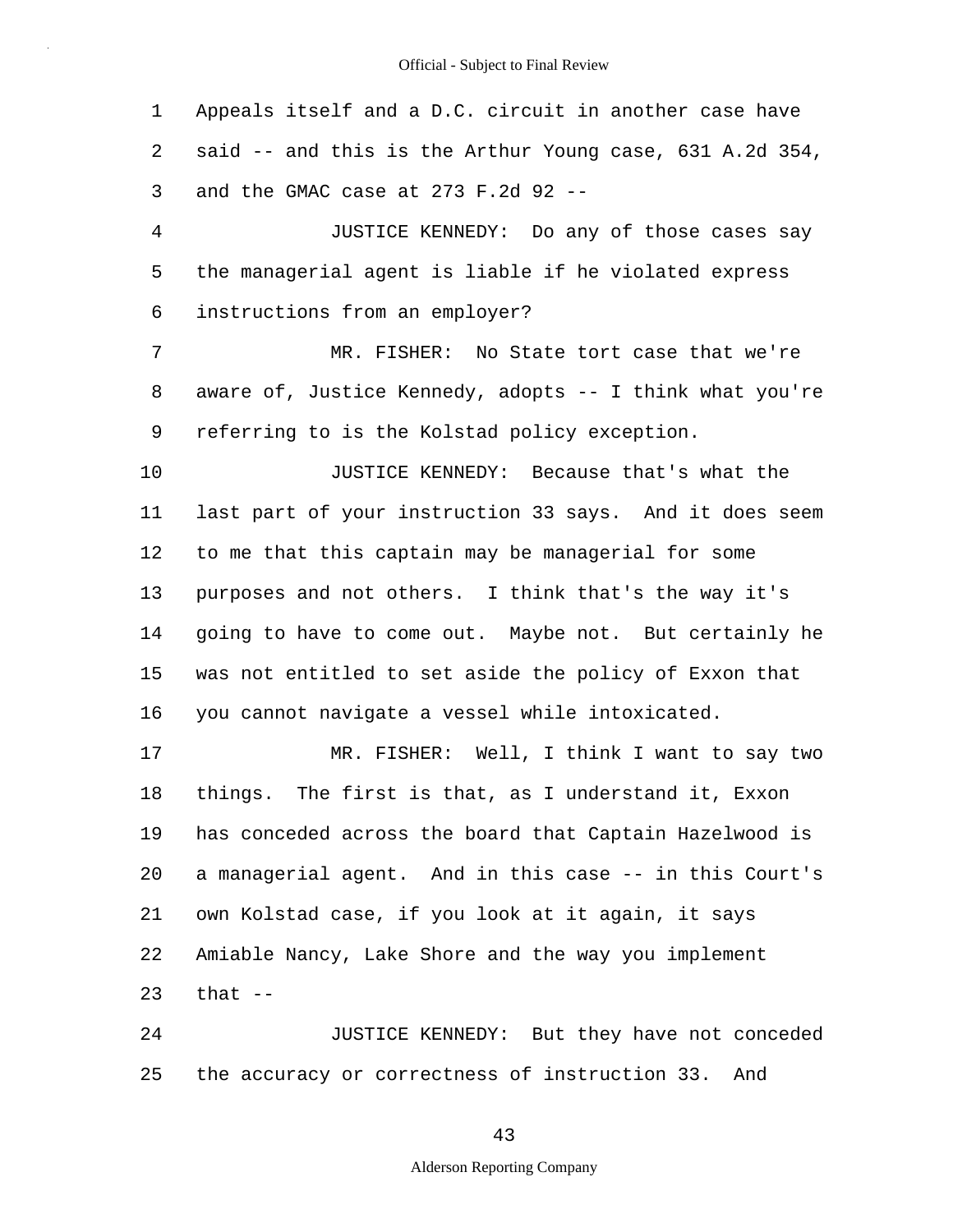1 2 that's because he was not entitled to set aside the policy on intoxication.

3 4 5 6 7 8 9 10 11 12 MR. FISHER: Well, if you were to adopt a rule that no other State has adopted, which is to say there was a policy defense in ordinary tort cases, which unlike Kolstad do not rest on the subjective knowledge of the actor, even then, we submit, we tried that issue in this case, Justice Kennedy; and there was -- Exxon had every opportunity to argue policy. In its closing argument to the jury, the only policy it mentioned was the policy of two officers on the bridge while transporting --

13 14 15 JUSTICE KENNEDY: No. Your instruction says if he was a managerial agent, his acts are attributable to the corporation. That's it.

16 17 MR. FISHER: That's right, Justice Kennedy. We think that's the proper rule of law.

18 19 20 21 JUSTICE KENNEDY: So the corporation's responsibility or complicity or culpability is simply not relevant under your theory of the case, even though that's what you talk about in your brief.

22 23 24 25 MR. FISHER: Well, I don't want to act like a dog chasing his tail here, Justice Kennedy, but the idea is to ask whether the corporation is culpable, you have to ask which people. And what happened in this

44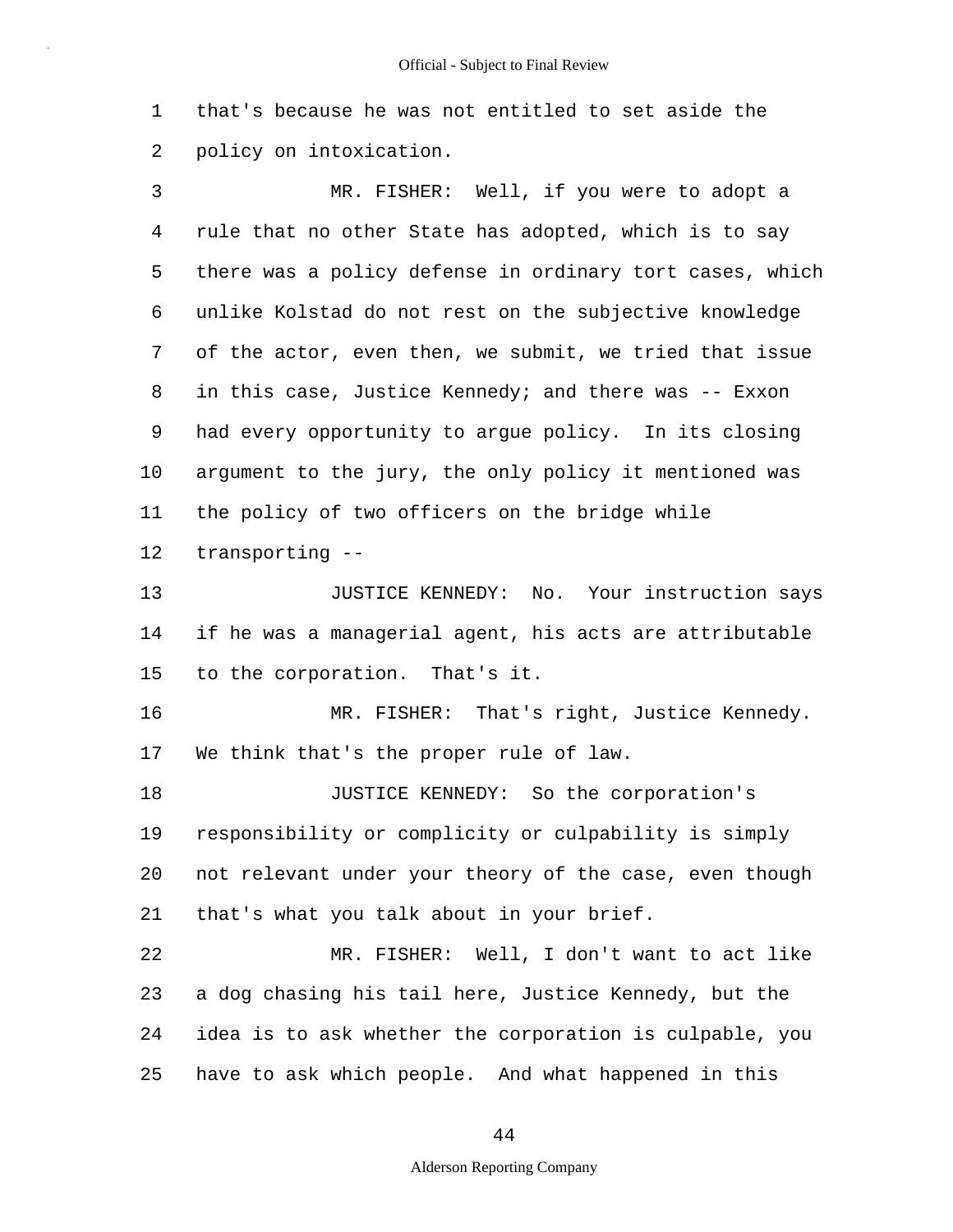1 2 3 Court's own decision in Kolstad said in implementing Lake Shore that you look to the managerial agents. And that's what  $-$ 

4 5 6 7 8 9 10 11 12 JUSTICE BREYER: That's -- that's why I'm interested in the same question I asked on the other side. As I read Lake Shore, it seemed to me my first reading of it that it picked up this distinction that Justice Story made, and it said quite right, you could impute punitives or exemplary damages to a corporation where its managerial official is the one who causes -who behaves recklessly. But wait, we don't mean quite that. We mean some managerial officials.

13 14 15 16 17 18 And they seem to refer in the admiralty case, I'll tell you one who he isn't, namely, the ship's captain. He's not in that category. And then in this other case, they say -- they talk about a superintending agent authorized to imply, employ, and discharge the conductor.

19 20 21 22 And they give that as an example of a managerial official where there would not be exemplary damages assessed against the corporation in light of his conduct.

23 24 25 So when I read that, I thought that this Lake Shore case is just picking up the earlier case; and that's the Federal law. And you've given the examples

45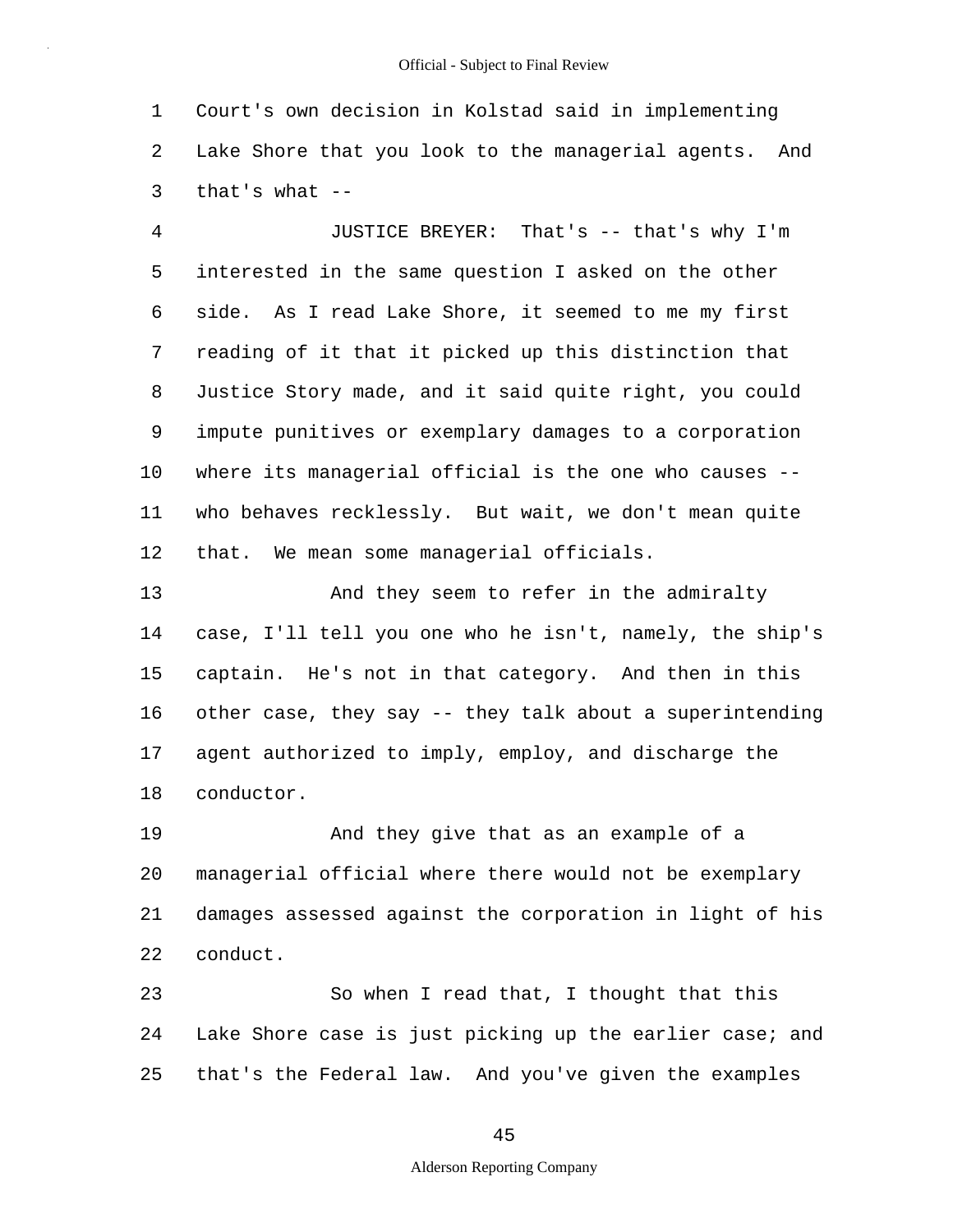1 2 where the State law has changed; and I have no doubt you are right. You read the cases very well.

3 4 5 6 7 8 9 But is there an example where I could say that the Federal law has changed, too? And you started down that track, but the reason this is of probably more than inordinate concern to me is that I wrote the case in Sand, I wrote a dissent in Legion, I looked into stare decisis law and made fairly clear views of what it is.

10 11 12 13 So what would you say to someone who has accepted certain legal principles that we have had in prior cases? And you want to say nonetheless you win. Okay. Why?

14 15 16 17 18 19 20 21 22 23 24 25 MR. FISHER: Three reasons, Justice Breyer. The first is with all due respect, Amiable Nancy did not involve the wrongdoing of the captain. It involved the wrongdoing of a lower officer on the ship; and so it's -- there's nothing in the Amiable Nancy that deals with captains, so you don't have a stare decisis effect that comes from Amiable Nancy with respect to captains. The second thing is there are some more recent Federal cases that discuss the Lake Shore managerial agent idea. We've cited them in our -- in our red brief along through -- I'm flipping now -- but there are RICO cases; there are other cases, and

46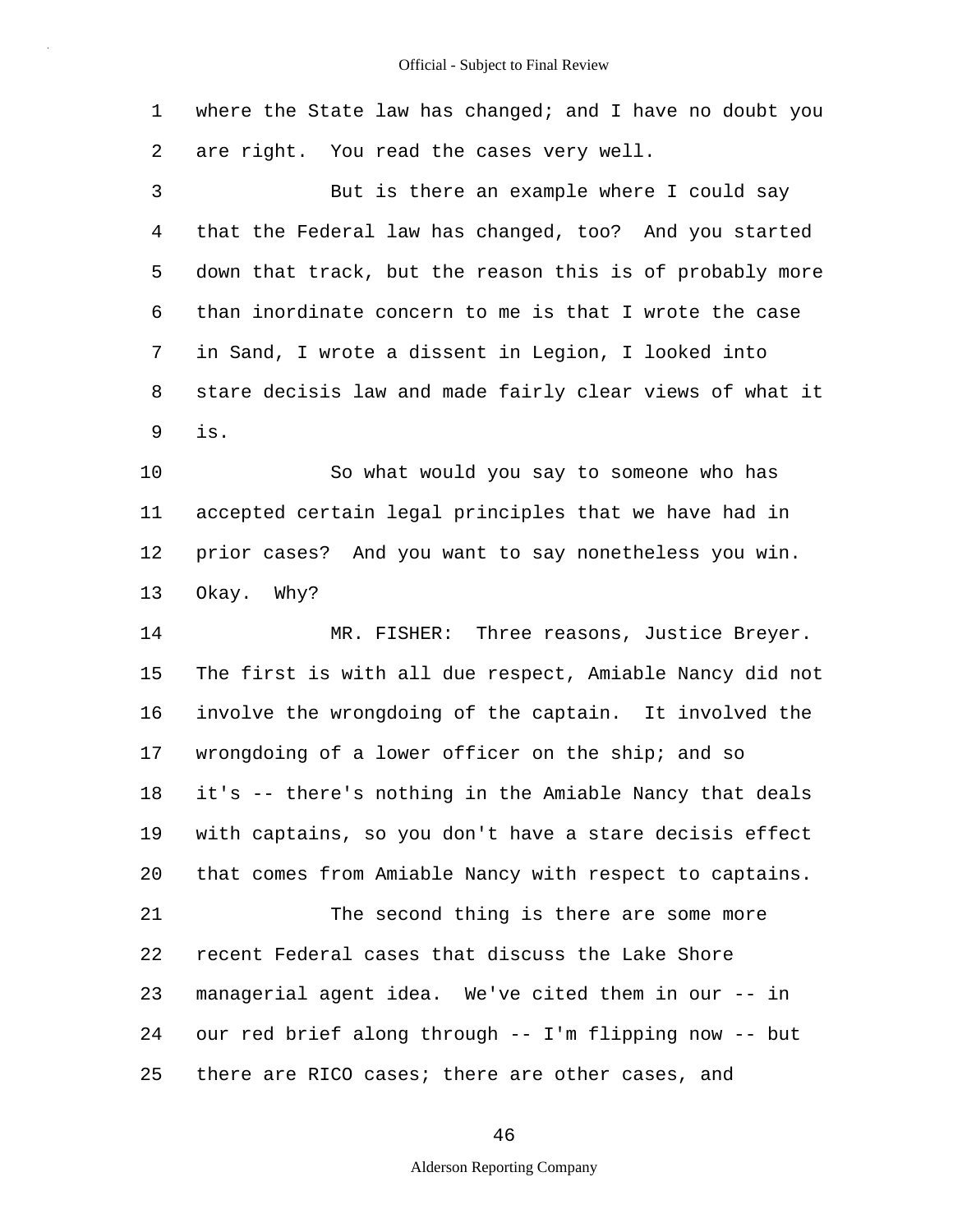1 2 3 4 5 6 7 8 9 10 11 12 13 14 15 16 17 18 19 20 21 22 23 24 25 Mr. Dellinger said, where statutory case -- statutory regimes need to be implemented. And we have cited several lower court decisions that look to the managerial agent rule to do that, none of this Court. The third thing is to understand, as you talked about in Lake Shore, you are having to pick somebody, and the general idea is higher up is okay, and way down low is not okay. Fletcher in his Cyclopedia on corporations says that if the Lake Shore idea is to make sense today, you have to understand that when you're dealing with humongous corporations, you have to look not just to the president or vice president -- and this is what the D.C. Circuit said in the GMAC case as well -- is that when you deal with multinational corporations with tens of thousands of employees and divisions, you look to -- you look a little bit lower down than those top job titles to managers. And so again this is what Professor Schoenbaum says in his amicus brief to this Court dealing with that from a maritime perspective. CHIEF JUSTICE ROBERTS: Mr. Fisher, you - your friend says in his reply brief that you cannot cite one U.S. maritime case that has allowed vicarious liability for punitive damages. Is this the first one? MR. FISHER: No, it would not be, Mr. Chief

47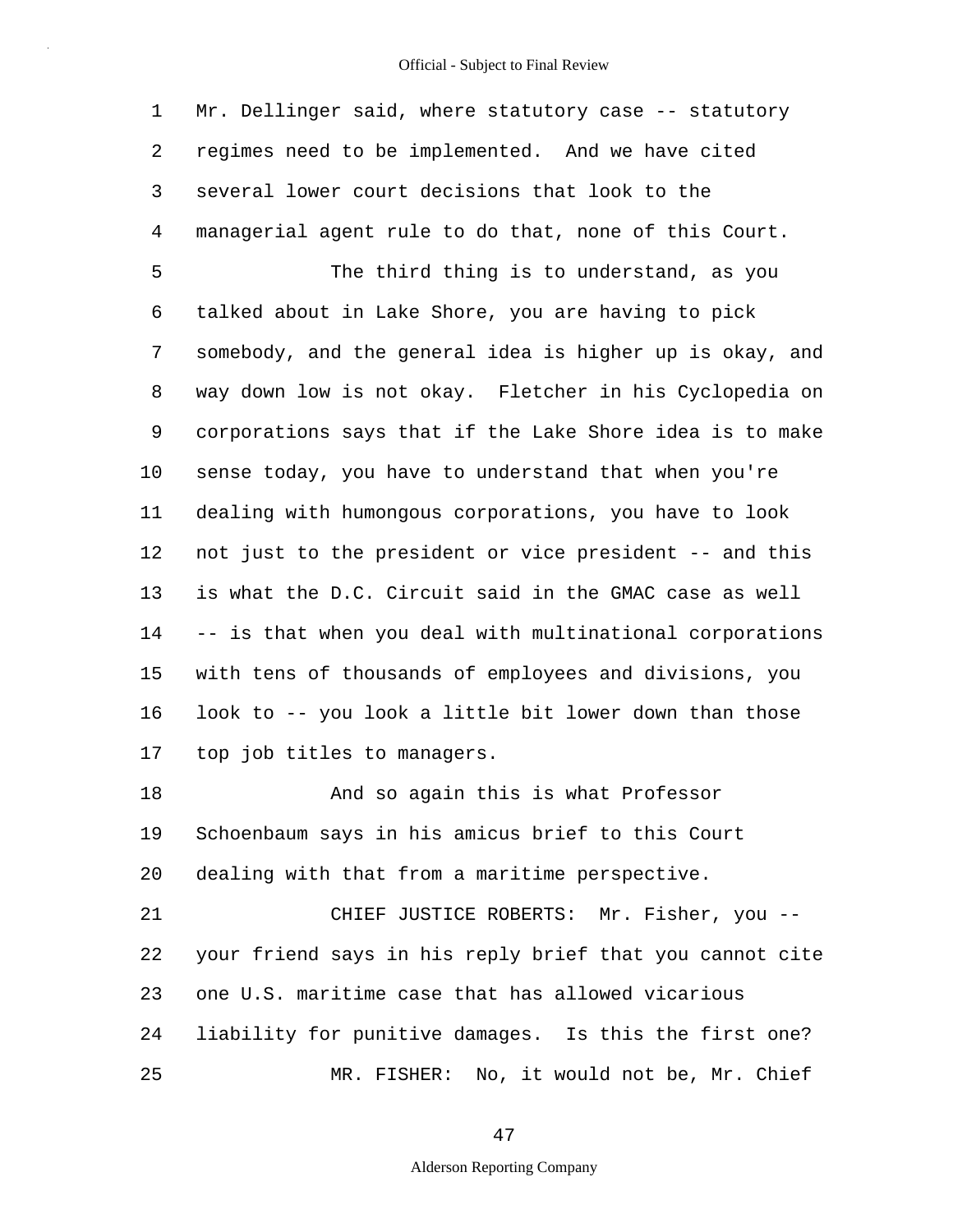1 Justice. What we did --

2 3 CHIEF JUSTICE ROBERTS: What's your best case?

4 5 6 7 8 9 10 MR. FISHER: What we did our reply brief --I'm sorry, what we did in our red brief is cite to Professor Robertson's article in saying that he collected the cases, and which he did; and so our best cases are the City of Carlisle case, the Ludlow and Ralston against States Rights is very close. There's a distinction in Ralston versus exemplary --

11 12 13 14 CHIEF JUSTICE ROBERTS: Well, let's take - take the Ludlow. Mr. Dellinger says that's a case where the court found that the owner is not vicariously liable.

15 16 17 18 19 20 21 MR. FISHER: We don't think that's the right reading of the case. We submit -- we have a footnote in our own brief that says that there are only two cases that they cite in which a captain's conduct is not imputed to the ship's owner. They are both more than 100 years old, and neither of them deal with corporations.

22 23 24 25 So I think it is entirely fair to say that you have more or less an open issue before you today. What I think I want to be sure the Court understands, though, is that there is not a stare decisis problem

48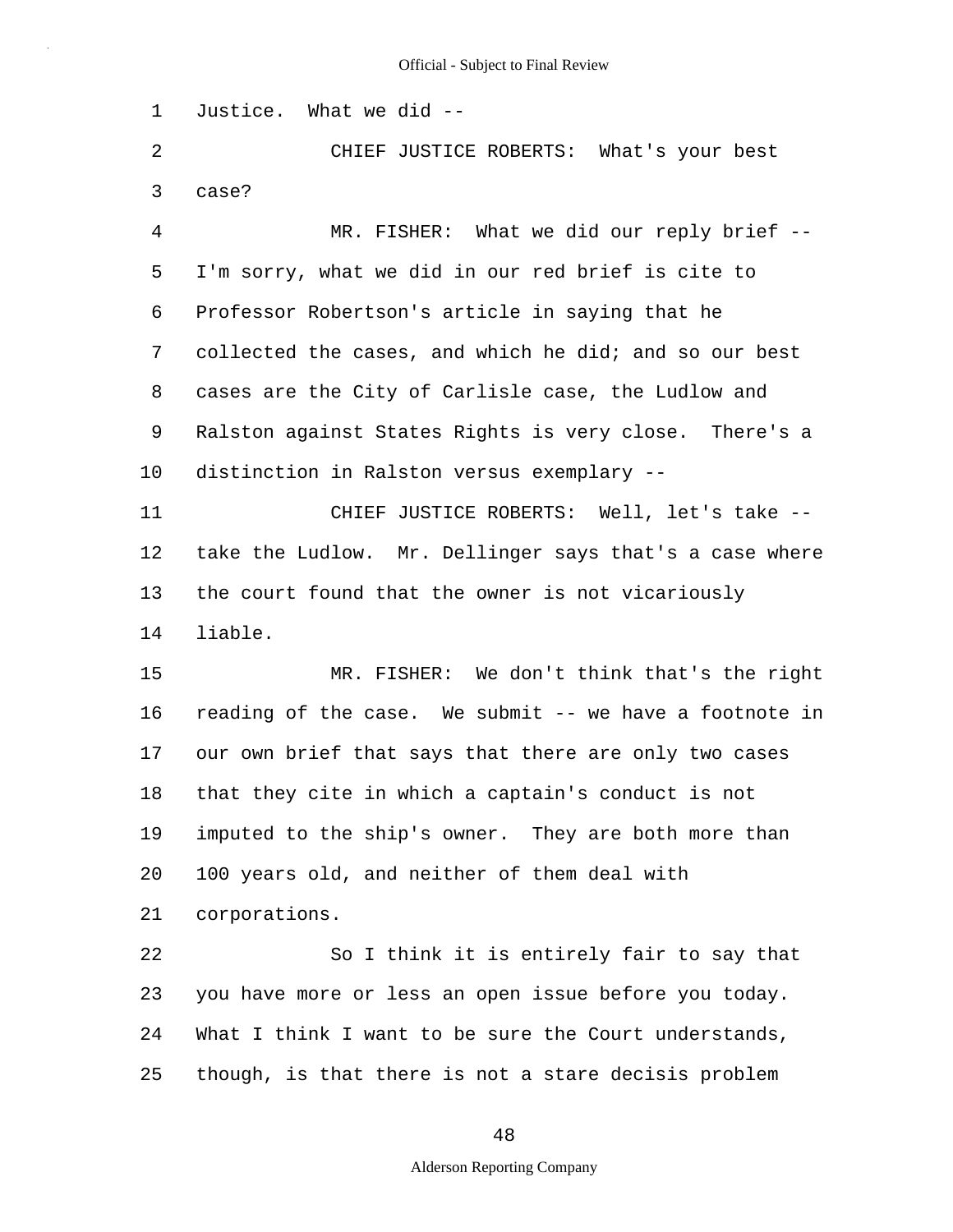1 2 3 4 5 6 7 8 9 10 11 12 13 14 15 16 17 18 19 20 21 22 23 24 25 that this Court has to confront with respect to the first question. You have a spattering of a few old cases that lean in different directions. JUSTICE BREYER: And so it differs from Sand, for example, where they are like two cases? MR. FISHER: Pardon me? JUSTICE BREYER: It differs from Sand? You say it is not -- I'm interested in your last remark. In the Sand ways I found -- you know we went through it, public policy was on the other side. But -- but we had several cases, it wasn't a thousand; it was more like two; and the Supreme Court had said in two cases, one very clearly, you know -- you see the point there. MR. FISHER: Yes. JUSTICE BREYER: Why do you say there is no stare decisis problem? MR. FISHER: Well, because neither Amiable Nancy nor the Lake Shore case, which are the only two cases from this Court, dealt with a managerial agent. The more recent cases from this Court, Hydrolevel and Kolstad -- Hydrolevel says any agent for treble damages for antitrust, and Kolstad follows the managerial agent principle, following in the natural evolution of Amiable Nancy and Lake Shore. So I don't think this Court has ever

49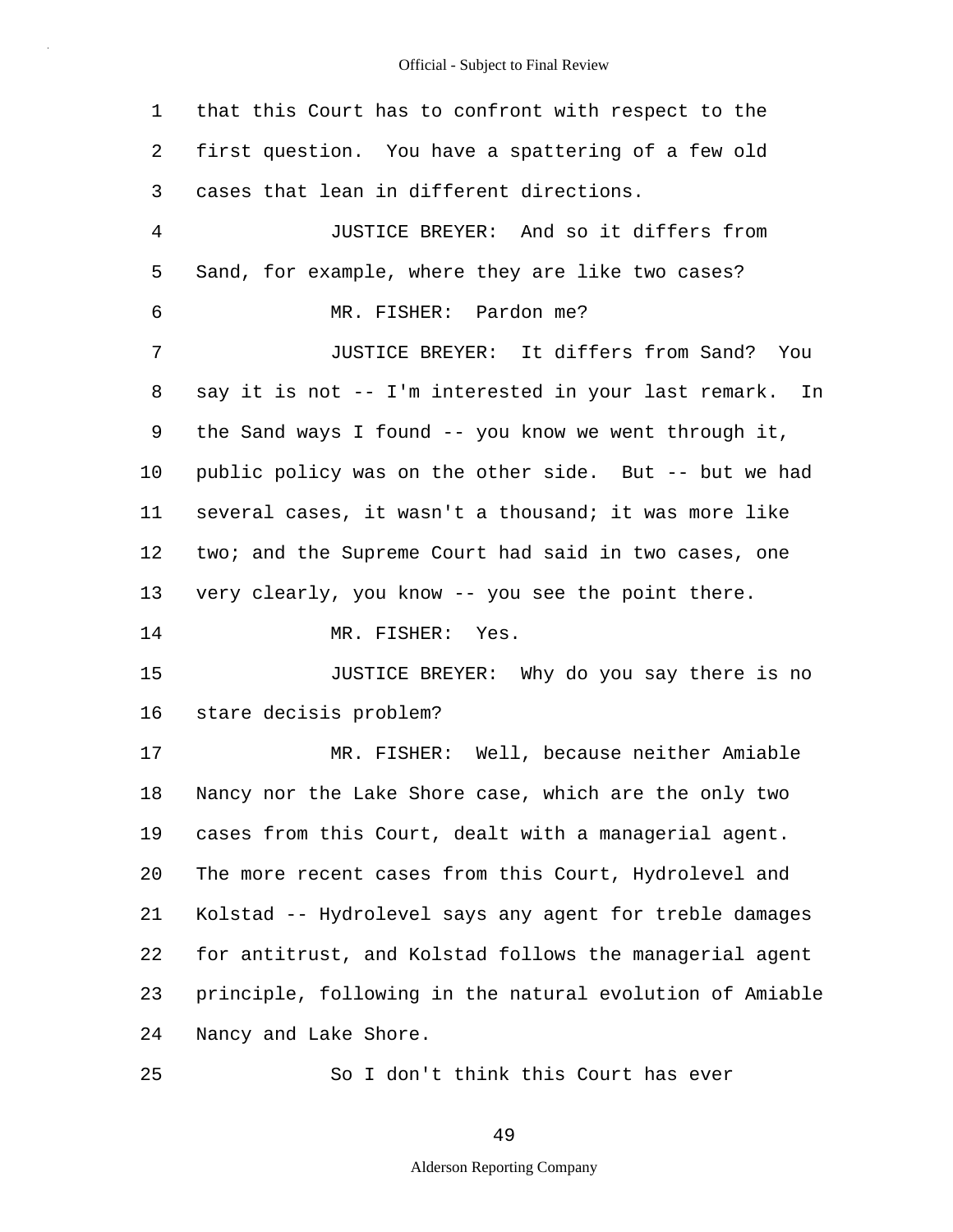| $\mathbf 1$ | considered it to be any stare decisis problem, even if  |
|-------------|---------------------------------------------------------|
| 2           | all of the lower courts were lined up against it, which |
| 3           | is far from the -- far from the case here. What you     |
| 4           | have is a just few lower courts in either correction. I |
| 5           | gather that's one of the reasons why this Court decided |
| 6           | to grant certiorari in this case, because there's some  |
| 7           | dispute among the lower courts as to exactly how this   |
| 8           | principle works in maritime law.                        |
| 9           | But again, we don't think there's any                   |
| 10          | problem with this Court --                              |
| 11          | JUSTICE SCALIA: That, and \$3.5 billion.                |
| 12          | (Laughter.)                                             |
| 13          | MR. FISHER: I said one of the reasons,                  |
| 14          | Justice Scalia.                                         |
| 15          | JUSTICE GINSBURG: There's some confusion,               |
| 16          | Mr. Fisher, about this Kolstad. I take your -- it has   |
| 17          | entered this case at two levels. One is this business   |
| 18          | about the company policy; but as far as Exxon having a  |
| 19          | policy, you don't mix alcohol with employment on a      |
| 20          | tanker; but Kolstad said it has to be a consistently    |
| 21          | enforced policy. So you don't have any problem with     |
| 22          | Kolstad on that issue, if you're using it here for a    |
| 23          | managerial --                                           |
| 24          | MR. FISHER: Kolstad starts from the                     |
| 25          | proposition of managerial agent is the proper way to    |

50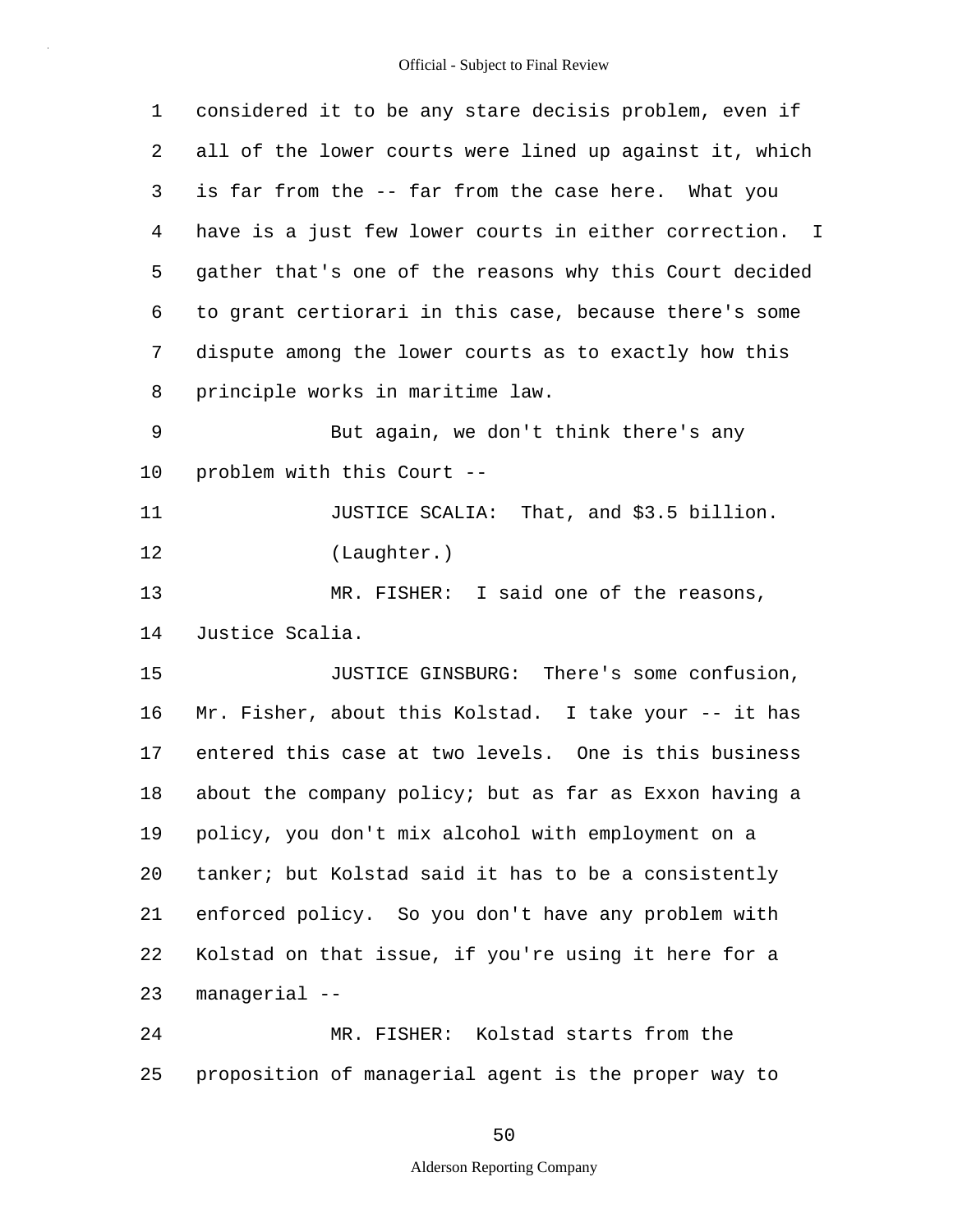1 implement a complicity rule.

2 3 4 5 6 7 8 9 10 11 12 13 14 15 16 17 18 19 20 21 22 23 24 25 There's a second part of Kolstad that says we have to change what we think is the ordinary common law rule, the proper Federal common law rule. We have to change it in the context of Title VII because of the unusual situation in which employers can be held liable based on the subjective knowledge of the wrongdoer; and tort law is exactly the opposite. It is an objective test. And so there's no worry in imposing punitive damages here, that you're going to -- that you're going to dissuade an employer from training its employees. Now, on the facts, even if you were to agree with me on that legal argument, you're exactly right on the facts, Justice Ginsburg. Exxon had a paper alcohol policy that prohibited drinking aboard ship, just like the Coast Guard has a policy to that effect. But the evidence in this case was that Exxon didn't enforce it. JUSTICE KENNEDY: So in your theory of the case, instruction 33, if the superior had told Hazelwood don't pilot the ship today, Exxon would still be liable? That's your theory of the case under instruction 33? MR. FISHER: On the -- JUSTICE KENNEDY: Or the last part of the instruction 36, I think. MR. FISHER: On the first part of the case

51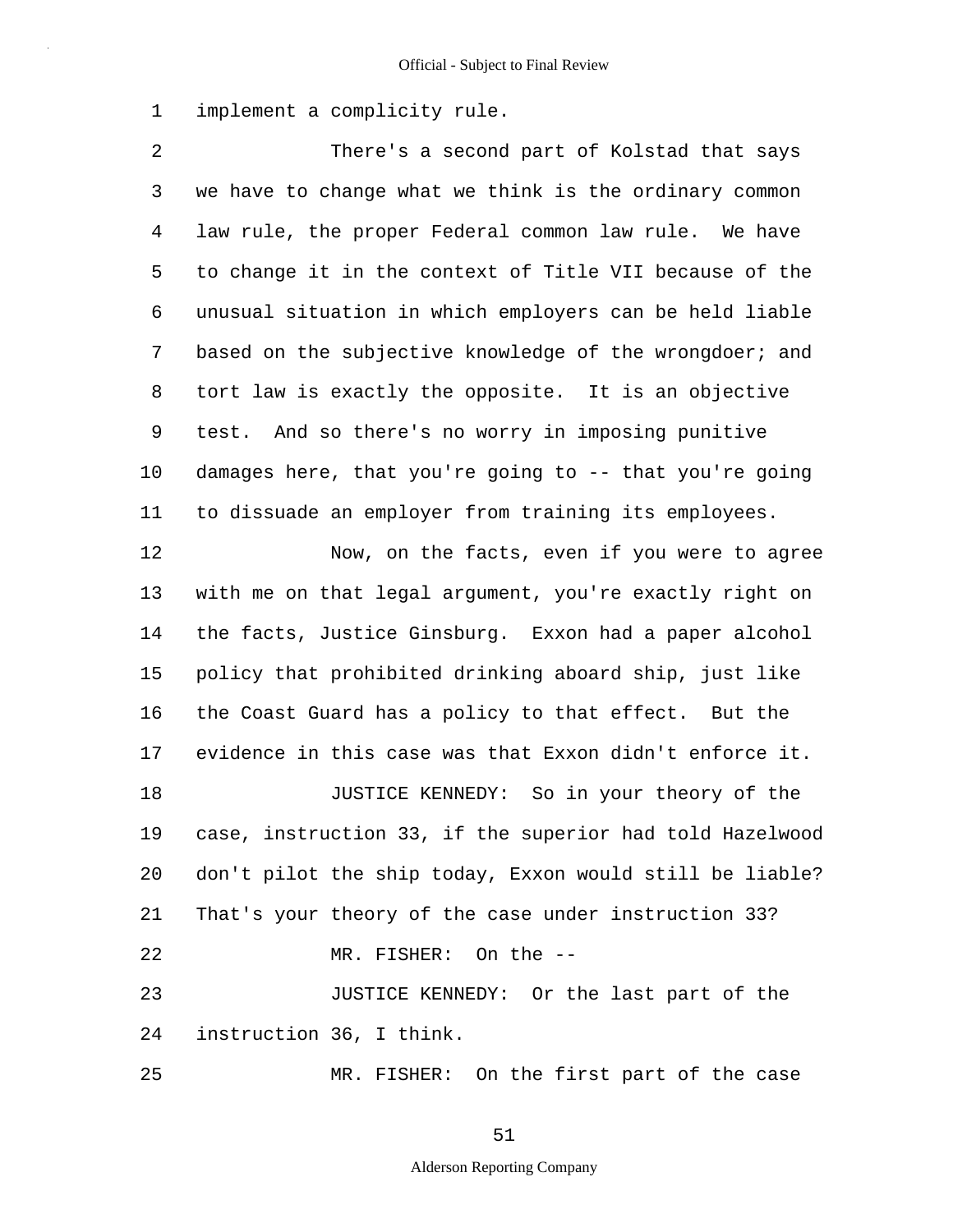| $\mathbf 1$ | in phase one that was our -- that was the legal theory,     |
|-------------|-------------------------------------------------------------|
| 2           | Justice -- you're right, Justice Kennedy. But in phase      |
| 3           | three of the trial when a jury decided whether to award     |
| 4           | punitive damages, the instructions told it, among other     |
| 5           | things $-$ - this is instruction 30 in phase three $-$ - it |
| 6           | told among other things to consider whether or not the      |
| 7           | wrongdoers were violating company policy.                   |
| 8           | JUSTICE KENNEDY: Well, but that -- that                     |
| 9           | goes to measures, not to liability.                         |
| 10          | MR. FISHER: Absolutely.                                     |
| 11          | JUSTICE KENNEDY: That was the first phase.                  |
| 12          | And that's the instruction, it seems to me, that you        |
| 13          | have to explain.                                            |
| 14          | MR. FISHER: Well, I -- I accept that, and I                 |
| 15          | think I've explained that by distinguishing an ordinary     |
| 16          | tort case from the situation in Title VII. I think it's     |
| 17          | instructive for this Court, and we agree with Exxon that    |
| 18          | when this Court sits as a maritime court, it looks for      |
| 19          | guidance to what other State courts have done. And we       |
| 20          | think it's instructive that not one single State court,     |
| 21          | either before or after Kolstad, has adopted a policy        |
| 22          | defense for defendants. There's simply no such decision     |
| 23          | on the books outside of discrimination cases.               |
| 24          | We think $--$                                               |

25 CHIEF JUSTICE ROBERTS: What is your

52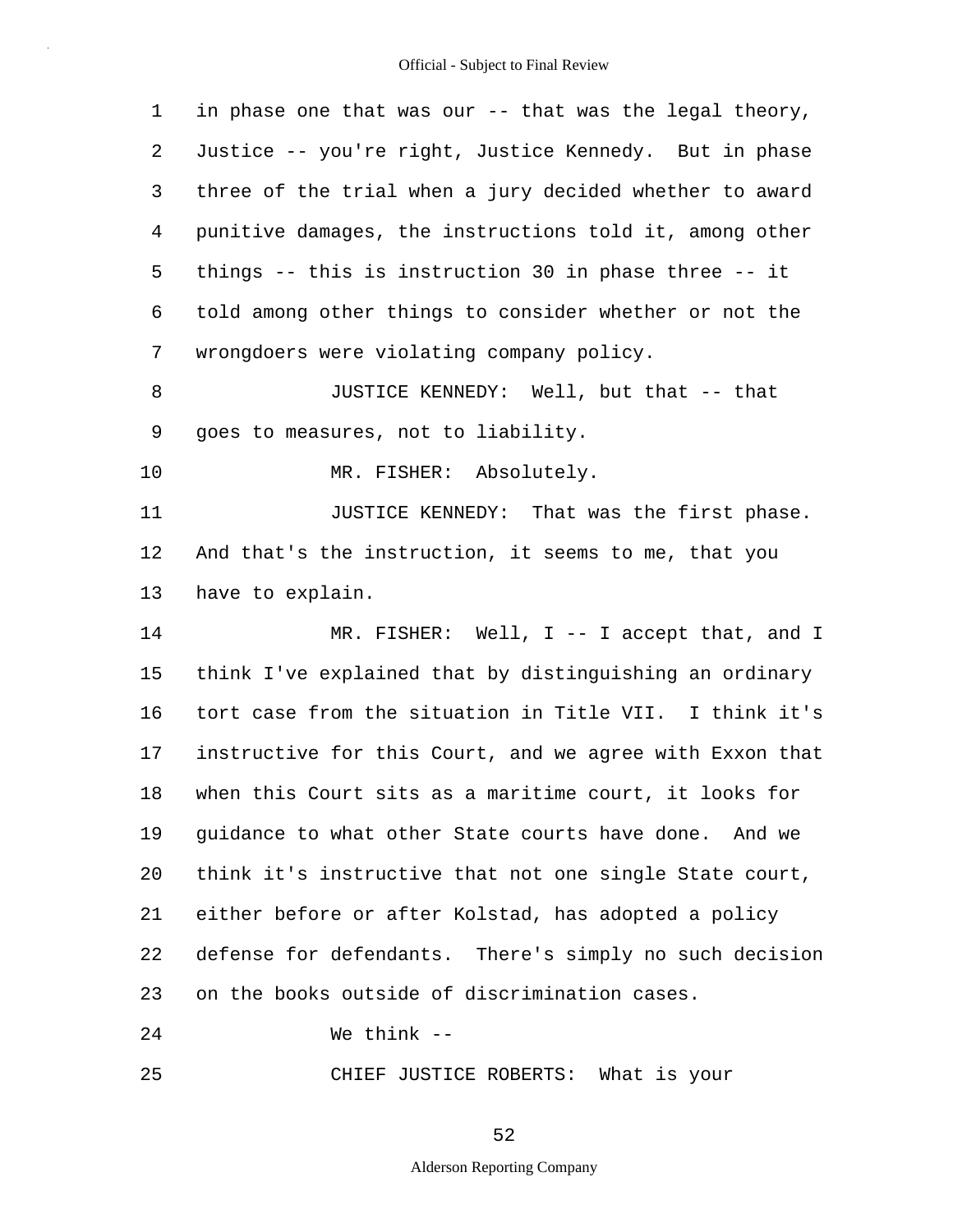1 2 3 4 5 6 7 8 9 10 11 12 13 14 15 16 17 18 19 20 21 22 23 24 25 position of how to look at the case if you have a managerial employee who acts contrary to corporate policy? Is the corporation still exposed to punitive damages? MR. FISHER: In a tort case, Your Honor? CHIEF JUSTICE ROBERTS: In a case like this. MR. FISHER: Yes. We think -- and that's -and that's what instruction Justice Kennedy -- CHIEF JUSTICE ROBERTS: So what can a corporation do to protect itself against punitive damages awards such as this? MR. FISHER: Well, it can hire fit and competent people who it decides -- CHIEF JUSTICE ROBERTS: Well, and assume it has a policy that we will hire fit and competent people? MR. FISHER: Well -- CHIEF JUSTICE ROBERTS: And you're saying - that's the question I'm asking. What if there is a breach of the corporate policy? I don't see what more a corporation can do. I mean, your --- other than - other than what? I mean it has to say that the policy is this, and if somebody breaks the policy, they're liable for compensatory damages, which can as this case shows be in the billions of dollars, and of course the individual is liable for punitive and other awards.

53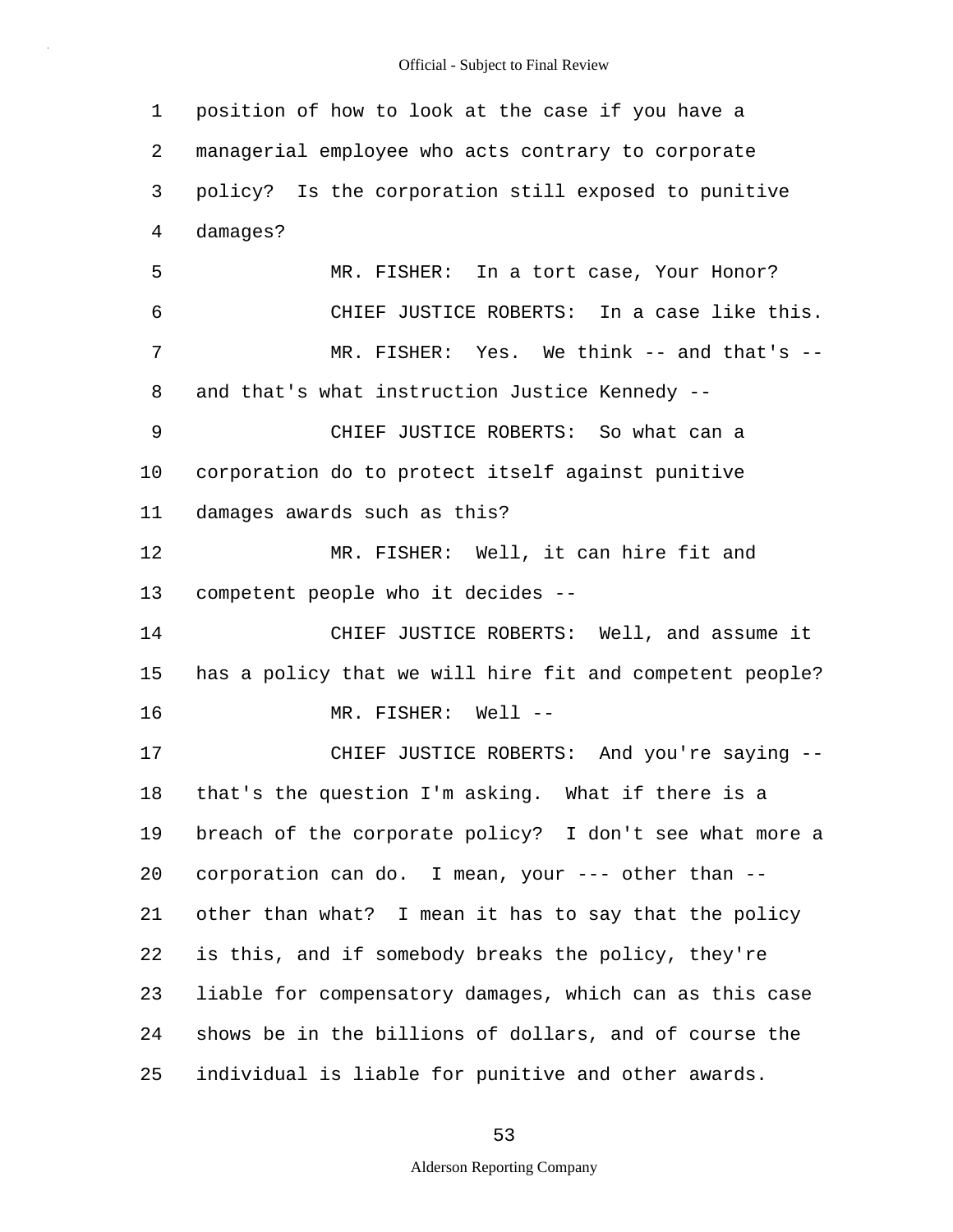1 2 3 But what more can the corporation do other than say here is our policies? And try to implement them.

4 5 6 7 8 9 10 11 MR. FISHER: Apart from adopting a policy, they need to implement it soundly. And the argument you're making, if I understand it correctly, would obtain just as easily if the vice president of Exxon Corporation or the president of Exxon Shipping, whom Mr. Dellinger says would put Exxon on the hook, had made the decision to put Joe Hazelwood in command of this ship. And so you always have the problem --

12 13 14 15 16 CHIEF JUSTICE ROBERTS: At that level -- at that level, the president, I think you would have an argument that the policy was being changed. It's not clear that that argument works when you're dealing with someone at Mr. Hazelwood's level.

17 18 19 20 21 22 23 24 25 MR. FISHER: Well, in some -- I think in some respects we're back to the argument of where you draw the line. But let's look at the conduct in this case. Who made the decision that it was safe to depart port that night on behalf of Exxon Corporation? Captain Hazelwood. The record unequivocally says that Captain Hazelwood is the one who made that policy decision. JUSTICE STEVENS: Let me throw this thought on the table. If the policy is made by the board of

54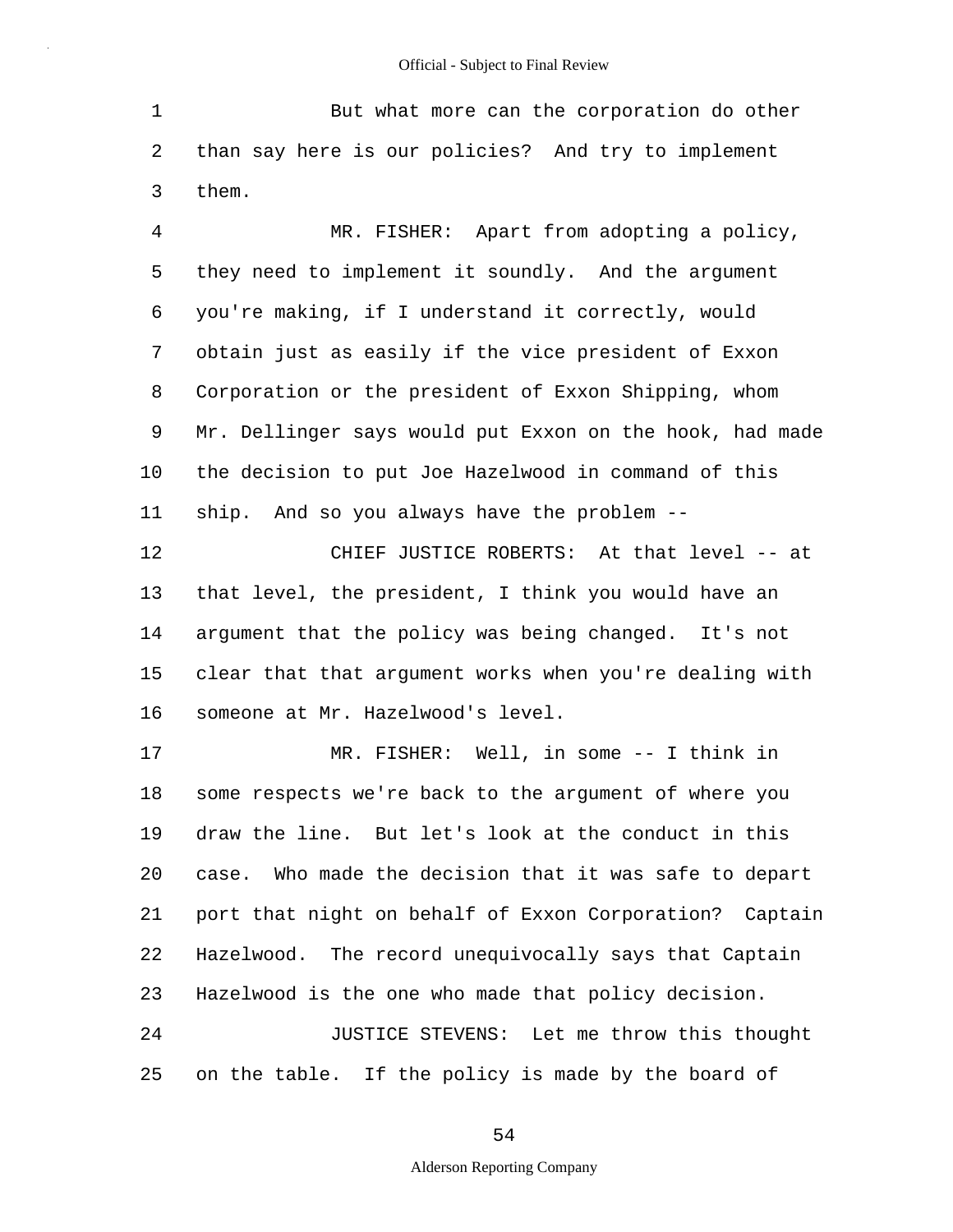| 1              | directors, can the president unilaterally change the      |
|----------------|-----------------------------------------------------------|
| 2              | policy? The Chief seems to be suggesting he could?        |
| 3              | MR. FISHER: I don't think so.                             |
| $\overline{4}$ | JUSTICE STEVENS: It seems to me we have                   |
| 5              | this problem, the president of the company is the same    |
| 6              | as the vice president.                                    |
| 7              | MR. FISHER: I think that's the point that I               |
| 8              | was trying to make.                                       |
| 9              | CHIEF JUSTICE ROBERTS: I suppose that would               |
| 10             | go to how consistently and how effectively the policy is  |
| 11             | enforced. If the president of the company isn't           |
| 12             | following the policy it's not going to be taken very      |
| 13             | seriously. That's different than saying you have a        |
| 14             | situation where on an episodic and sporadic basis a firm  |
| 15             | company policy is breached, the individual is breaching   |
| 16             | the policy.                                               |
| 17             | MR. FISHER: Well, if we're to the point                   |
| 18             | where the question is whether or not the policy was       |
| 19             | enforced, we'll very happily rest on the record in this   |
| 20             | case, because that was what we tried to the jury:<br>That |
| 21             | there was no serious alcohol policy that was enforced.    |
| 22             | We showed 33 instances in the record of                   |
| 23             | Exxon employees drinking with Hazelwood or learning that  |
| 24             | he drank. Up and down the corporation, as the district    |
| 25             | judge explained, for three years, upper management was    |

55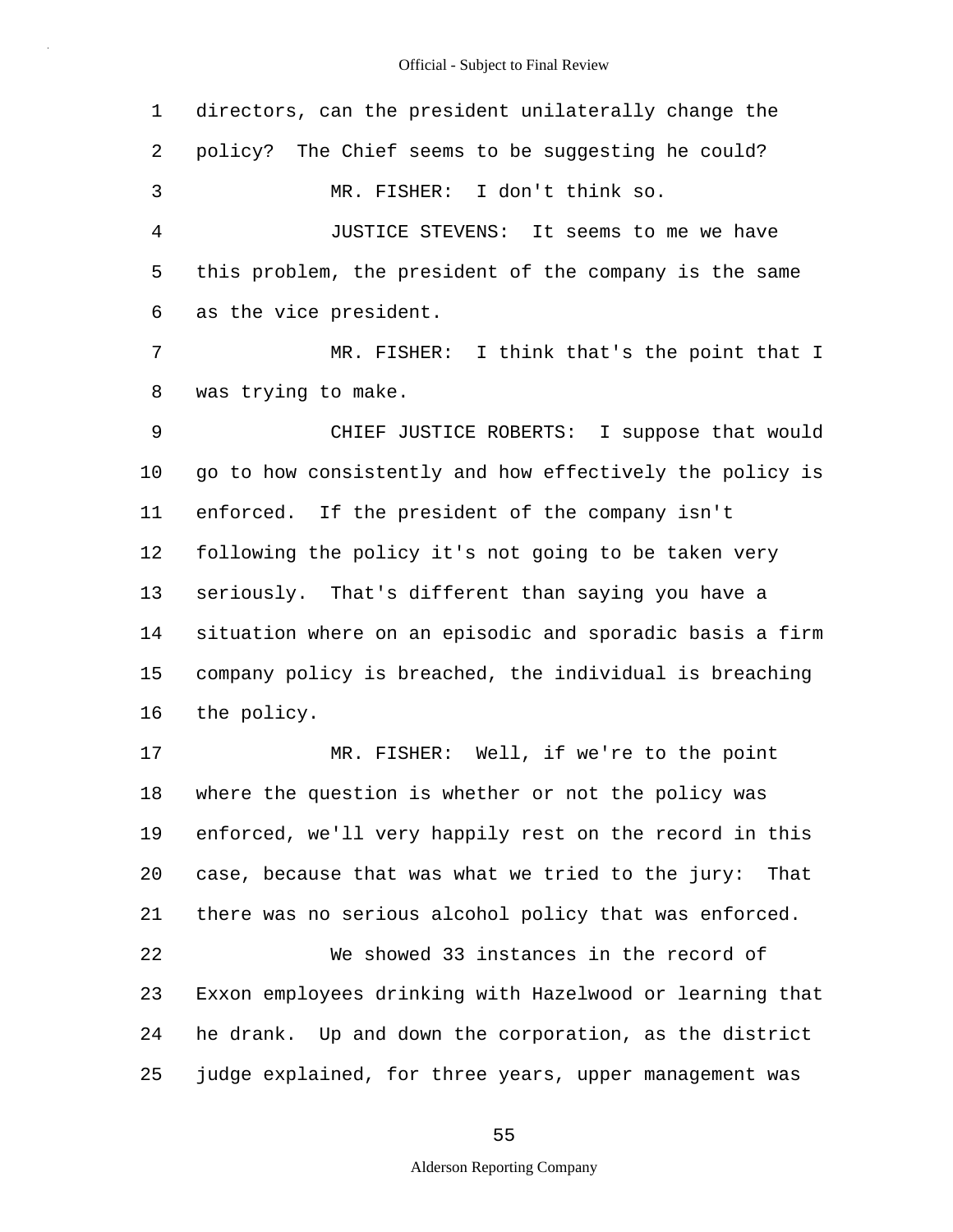1 2 3 4 5 6 7 8 9 10 11 12 13 14 15 16 17 18 19 20 21 22 23 24 25 receiving reports that this man was drinking aboard the vessel. Now, its policy, Mr. Chief Justice, was that that was not allowed. But over a three-year span, as the district judge found again and again and again, they were told there was a problem. JUSTICE BREYER: That wouldn't -- you might win on that one. I mean if you show that. They have - we have to assume that that isn't so, don't we -- MR. FISHER: I think you assume -- JUSTICE BREYER: -- for purposes of this argument? MR. FISHER: Well, two -- two points, Justice Breyer: On answering the first question presented -- JUSTICE BREYER: Yes. Okay, that's all. MR. FISHER: -- you assume -- JUSTICE BREYER: That's fine. MR. FISHER: -- unless we can show -- unless we can make an overwhelming harmless errors -- JUSTICE BREYER: On the second and third, this is what -- MR. FISHER: The second and third, I think you assume the facts -- JUSTICE BREYER: -- some time available. I

56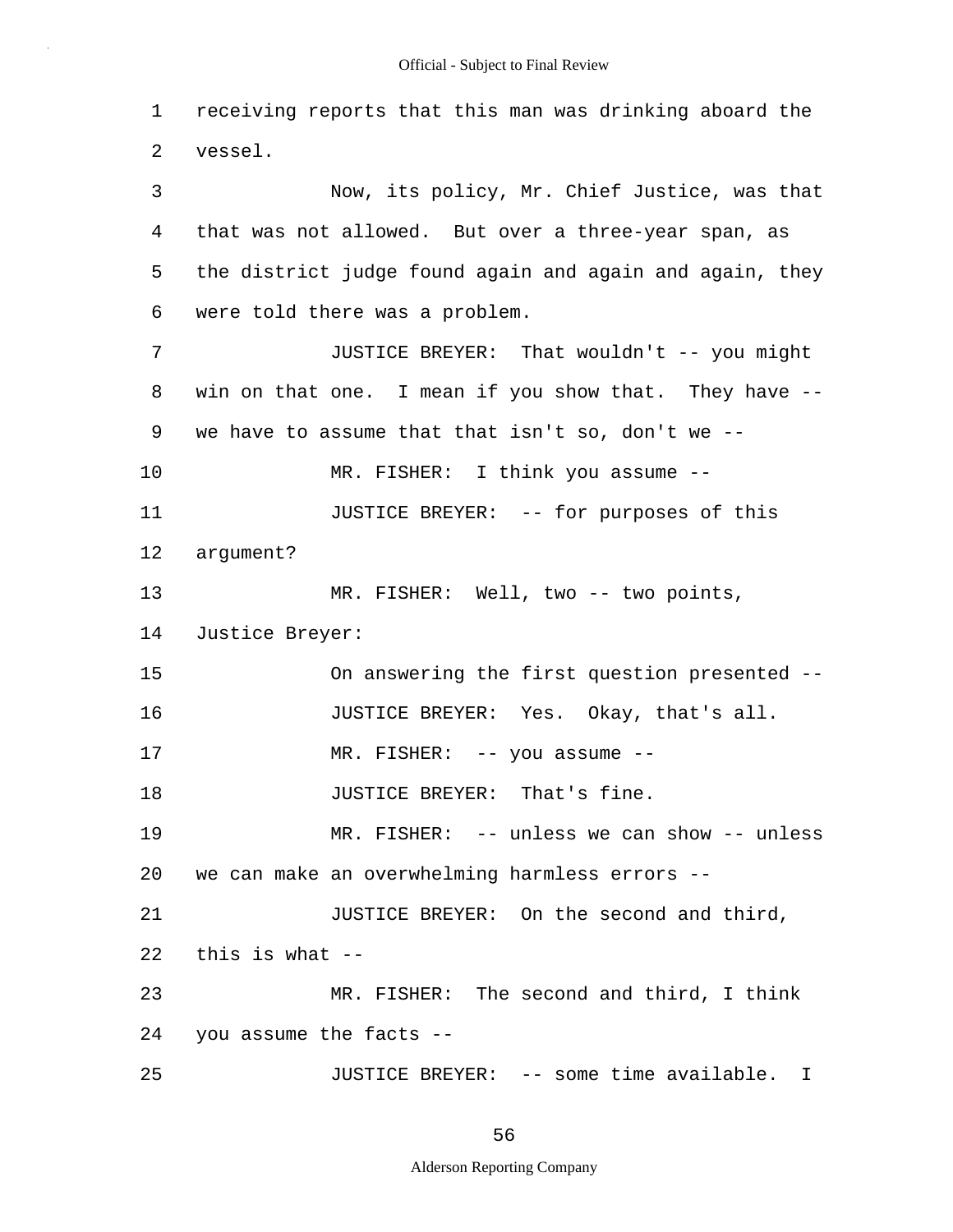1 2 3 4 5 6 would like you to address at some point at your convenience what should the standards be if, in fact, the captain of a ship, or responsible for conditions, for example, negligence or recklessness is now going to be not only imputed to the corporation but subject for punitives.

7 8 9 10 11 12 13 Now, what I'm interested in, in the back of my mind is: This is a very dramatic accident. It involves oil spills, and they cause a enormous amount of trouble. But there are accidents every day, and ships are filled with accidents like automobiles in other places. And there are all kinds of things that go wrong.

14 15 16 17 18 19 And if, in fact, it has not been normal in admiralty until now to assess punitives against the corporation on the basis of the activity of, say, the ship's master, failures of responsibility, then it will be a new world for the shipping industry and for those who work on the ships.

20 21 22 23 24 25 What happens when a sailor slips and is hurt, and it's very serious to that sailor, et cetera? What principles do you have to suggest, if any, for creating a fair system that isn't just arbitrary? MR. FISHER: Well, I think this is the perfect segue from the first and third questions. As I

57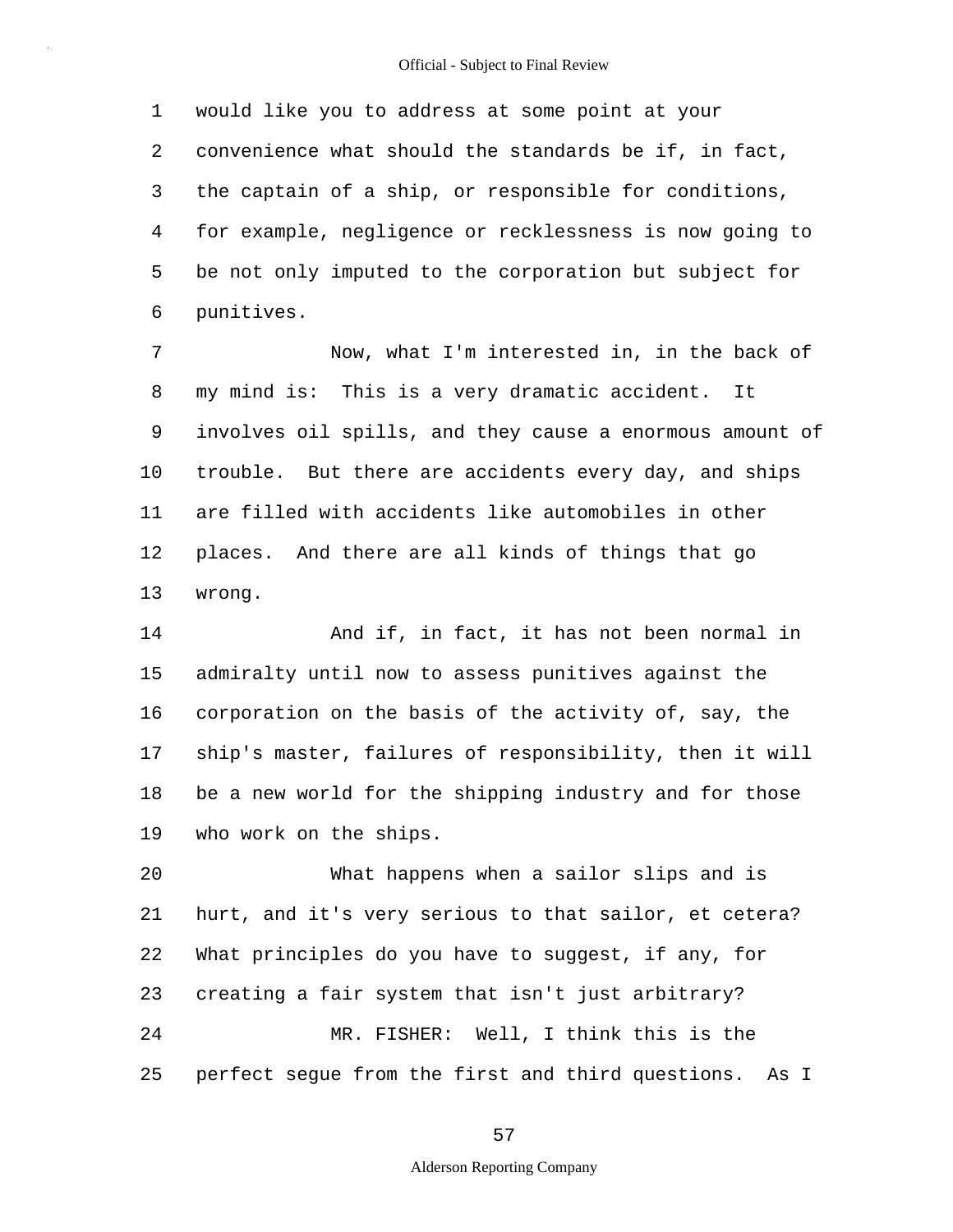1 2 3 4 5 6 7 8 9 10 11 12 13 14 15 16 17 18 transfer there, I want to point out that I think the only reason that we heard in the first -- the first portion of the argument for absolving Exxon of responsibility in the situation is because of the dangerousness of captaining vessels like this. This Court has already addressed that concern in its collision doctrine, and tort law generally addresses the problem of dangerous activities and split-second decisions. And the answer to that is they are simply not reckless when somebody makes a good-faith decision in a crisis in the midst of dangerous activity. So we don't think there's any special rule that is necessary with respect to the first question presented. Now, you asked me how do deal with it in terms of the size of the award. We think -- first of all, I think that if I can beg to differ slightly with the way you framed it, as Professor Robertson explained,

19 punitive damages are -- have always been firmly

established in maritime law.

20

21 22 23 24 25 And then just because there haven't been that many cases doesn't tell you that they've been frowned upon. It just means that we haven't had that many cases that have resulted in reported decisions. Now, in looking to guidance, this Court

58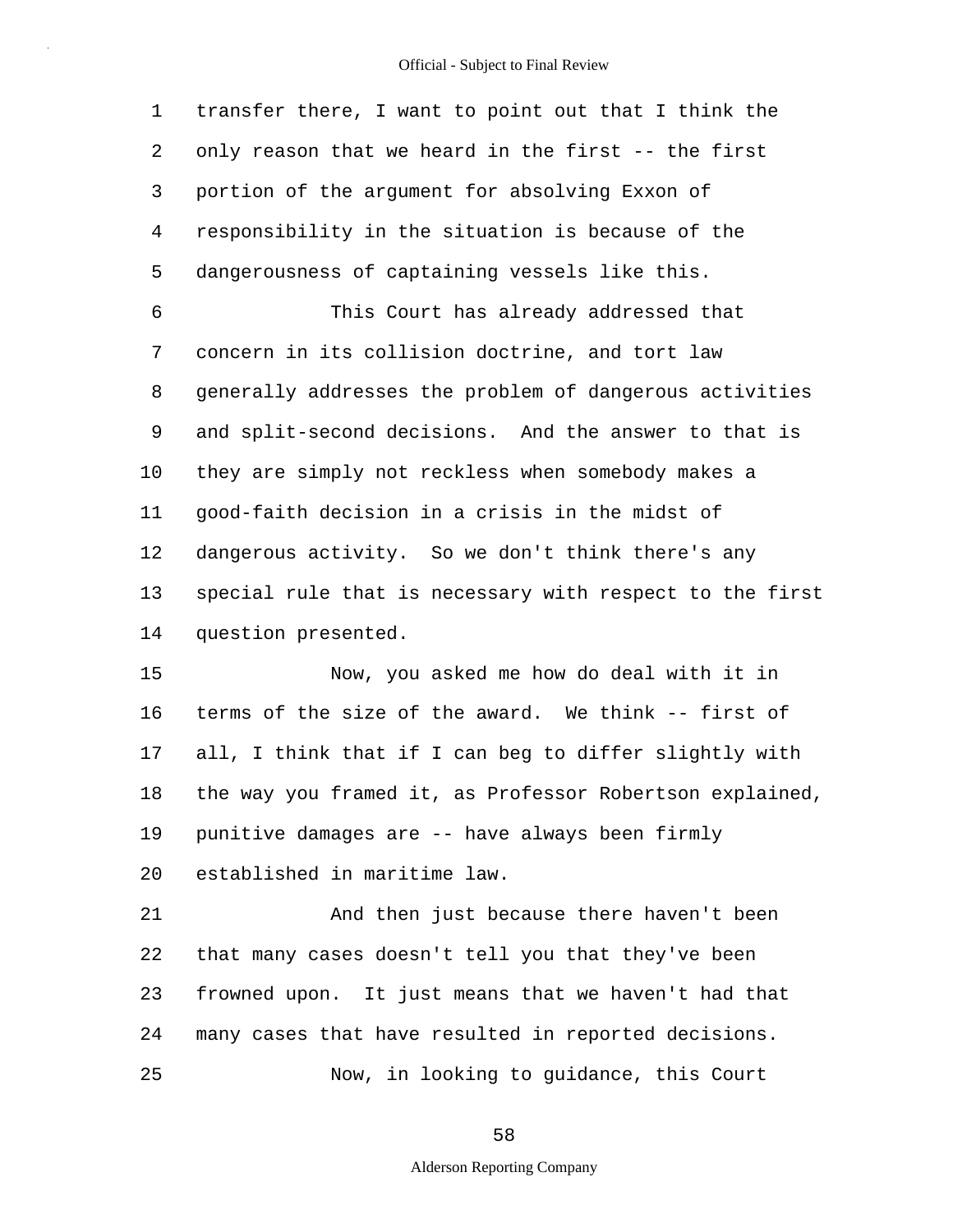1 2 3 4 5 6 7 8 9 10 11 12 13 14 15 16 17 isn't sitting as a maritime court. So it -- it's siting as a common-law-type court. We think the best place to start is with the common-law tradition, which is that cases are tried to juries; juries make the first decision; and then the trial court reviews for passion and prejudice and for substantial evidence, as our trial court did here. And then the court of appeals reviews that for abuse of discretion. If there's anything more that's necessary in maritime law, we submit Congress has already stepped into the breach with the Limitation of Liability Act. JUSTICE KENNEDY: Correct me if I'm wrong. You've read the case -- our case in Cooper, which says that the appellate court has to examine de novo to determine the adequacy or the excessiveness of the award to deter. MR. FISHER: I think that's a constitutional

19 20 21 JUSTICE KENNEDY: Well, then, a fortiori, it gives us the right and the duty to do so as -- sitting as a common-law-type court.

holding. What this Court said in Cooper was if --

18

22 23 24 25 MR. FISHER: Yes. I'm not going to fight you on that, Justice Kennedy. There was an earlier sentence in Cooper that says if no constitutional issue is raised, the only thing an appellate court should do

59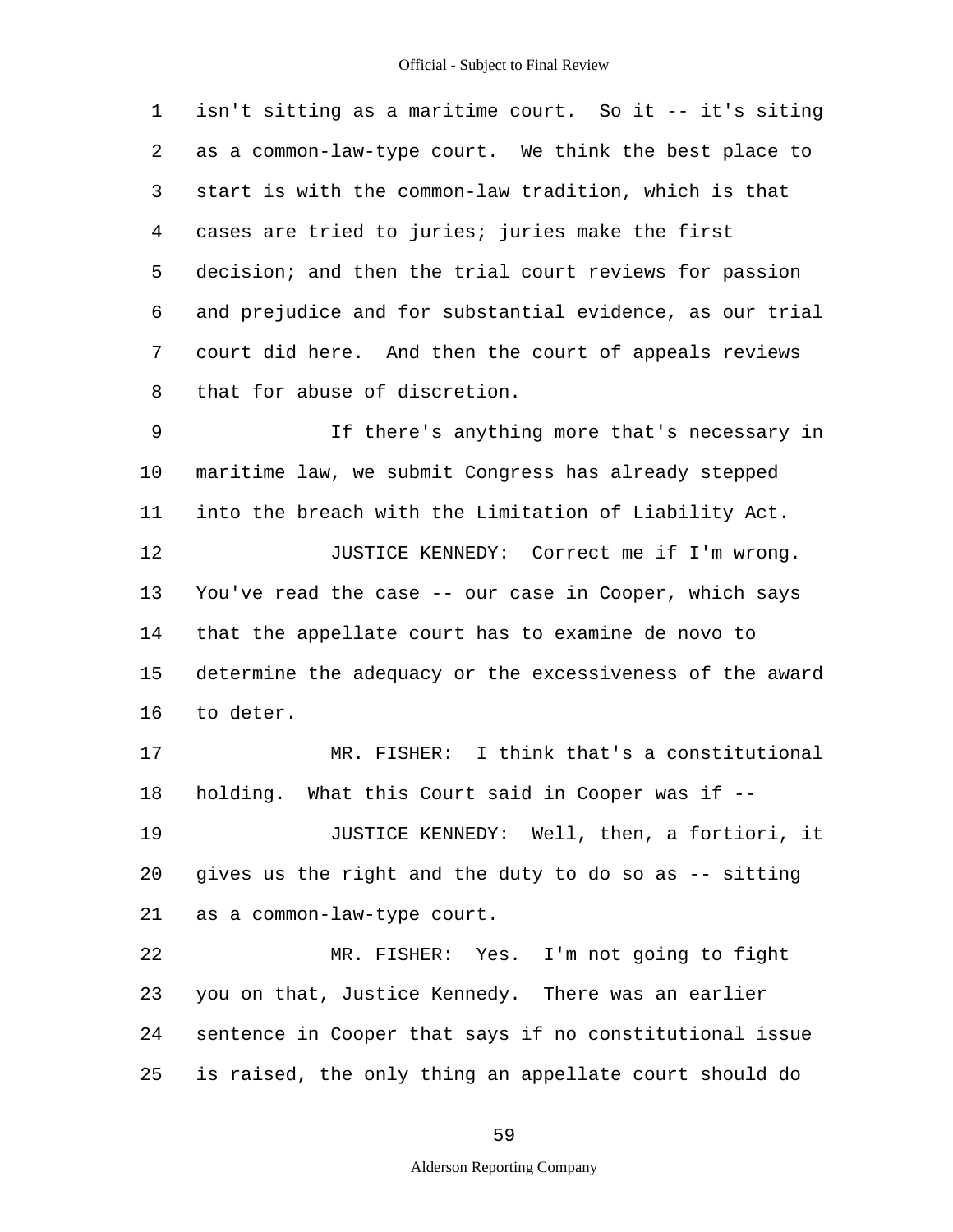1 2 3 4 5 is review for abuse of discretion. But I think that ultimately you end up in the same place, which is that there's a de novo review of the excessive -- of whether the award is excessive based on the facts that have been -- that have been tried.

6 7 8 9 And if this Court is going to adopt a set of guideposts for maritime law, we think the proper place to look is the due- process cases this Court has already decided.

10 11 12 13 14 15 16 This Court has already -- in its due-process cases, the Court looked to the common law. That's where, I gather, the guideposts this Court adopted came from: Reprehensibility, in particular, which this Court said was the most important indicia, as well as a reasonable relationship, what's commonly referred to as the "ratio test."

17 18 19 20 21 22 23 24 25 JUSTICE SCALIA: What about -- what about looking to the Clean Water Act? And I wanted to ask you this question about the Act. Assuming we agree with you that -- that it was too late to raise the Clean Water Act as a separate pre-emptive factor in the case, why was it too late in the appellate court to raise the Clean Water Act as an additional reason why maritime law should not be interpreted to allow punitive damages and, in part 3 of the case, as a factor, why punitive damages

60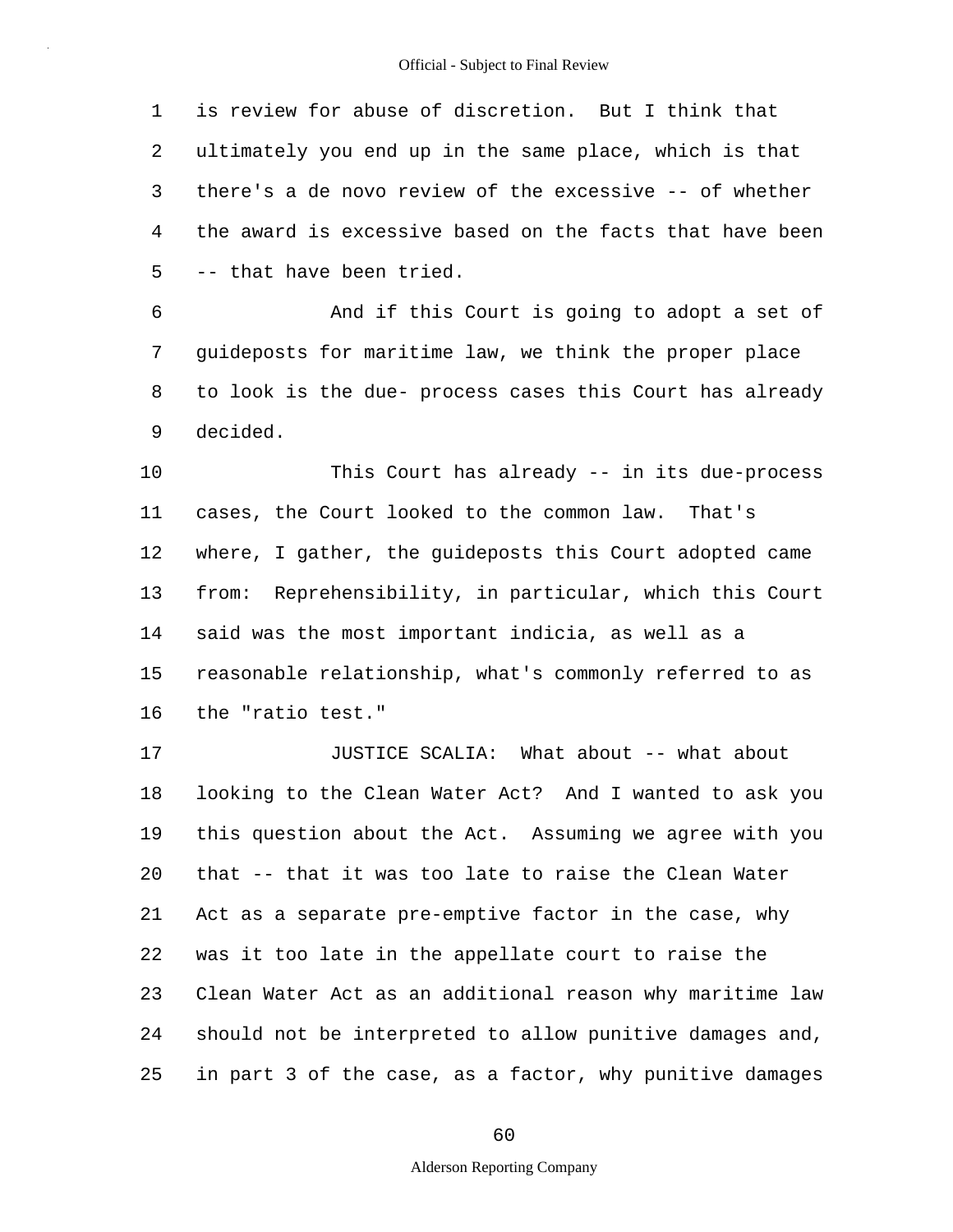1 2 3 4 5 6 7 8 9 10 11 12 13 14 15 16 17 18 19 20 21 22 23 24 25 of the amount at issue here should not be allowed? It seems to me there it's not a new argument. It's just an additional factor for arguments that have already been made. MR. FISHER: I think I accept what you said, Justice Scalia. The third -- with respect to the size of the award, we never contested Exxon's ability to argue that the Clean Water Act is one place you can look. So, if you were to look to the Clean Water Act, you initially have the problem that Justice Souter mentioned. You have the apples and oranges problem. The Clean Water Act sets a fine cording to the environmental harm. Now, the State of Alaska had that estimated in its -- and this is in its brief -- and that came out to be -- I believe the number is about \$2.6 billion. So, if you were to look -- if you were to put aside the apples and oranges problem and look to the Clean Water Act, then you get almost the number that we're standing here with today. If you look at the harm a different way, you still get an extremely large number. You get \$500 million of compensation to the Plaintiffs. And then on top of that, we think in light of the way this Court has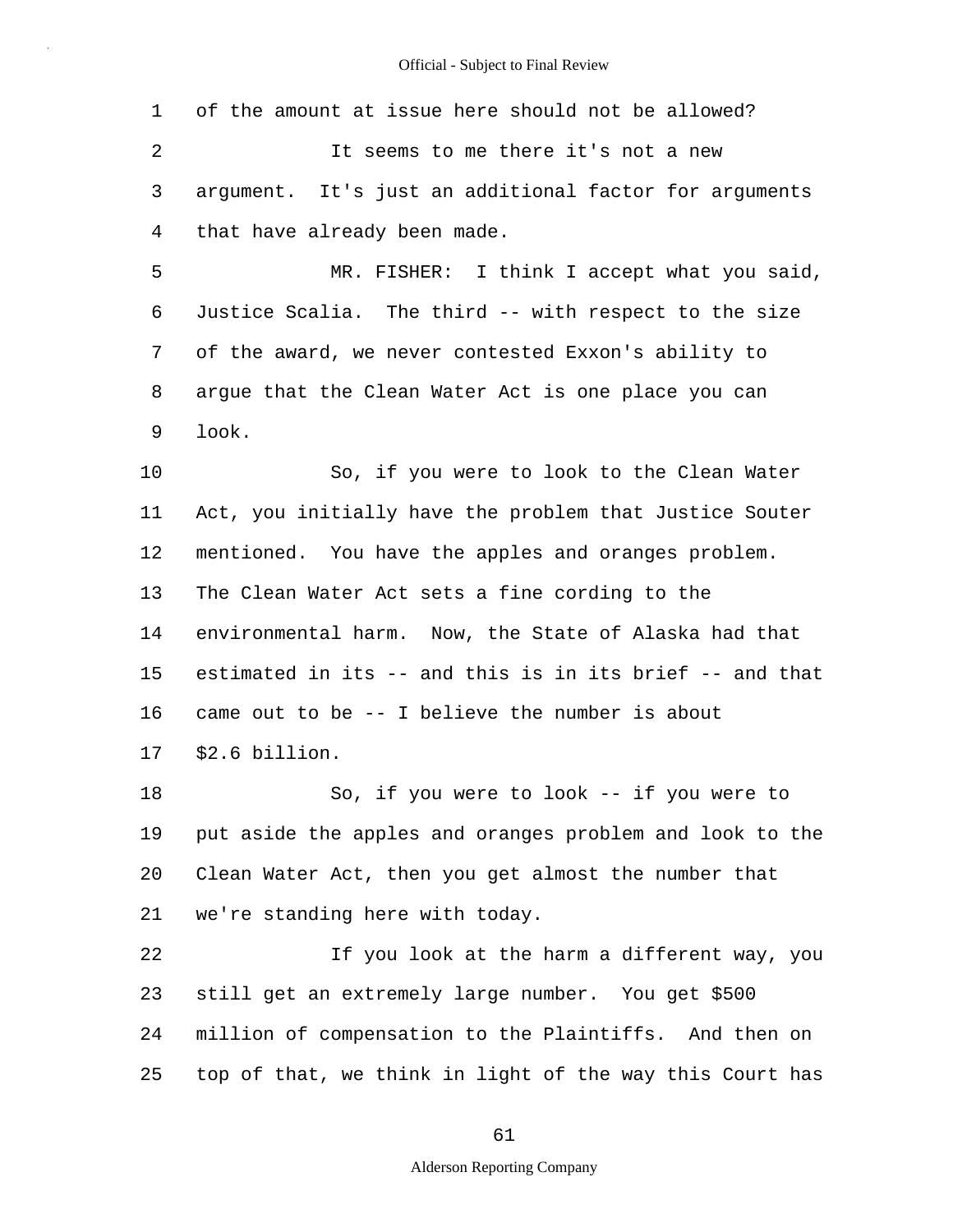1 2 3 4 5 6 7 8 9 10 11 12 13 14 15 16 17 18 19 20 21 22 23 24 25 addressed ratio analysis in its other cases, you need to take account of the fact that there are vast injuries that have not resulted in any compensation. So to do any kind of -- JUSTICE SCALIA: Yes. That's part 3. What about part 2? Why -- why can't the Petitioner raise the argument or why could not the Petitioner raise it in the court of appeals? Okay, we agree that the Clean Water Act does not pre-empt the granting of punitive damages here, but one of the factors that we ought to take into account in deciding whether modern admiralty law in this situation permits punitive damages is the existence of the Clean Water Act. That's not a pre-emption thing. Is that also waived, do you think? MR. FISHER: Well, I think it would be because that's -- they never made that argument in the district court, and they didn't make that argument to the  $--$ JUSTICE SCALIA: They don't have to make every tiny little argument. I mean, you can think of additional points on appeal so long as it's under the same major heading. And the major heading here is not the Clean Water Act pre-empts punitive damages; the major heading is, rather, modern admiralty law does not permit. And, you know, they had made other arguments

62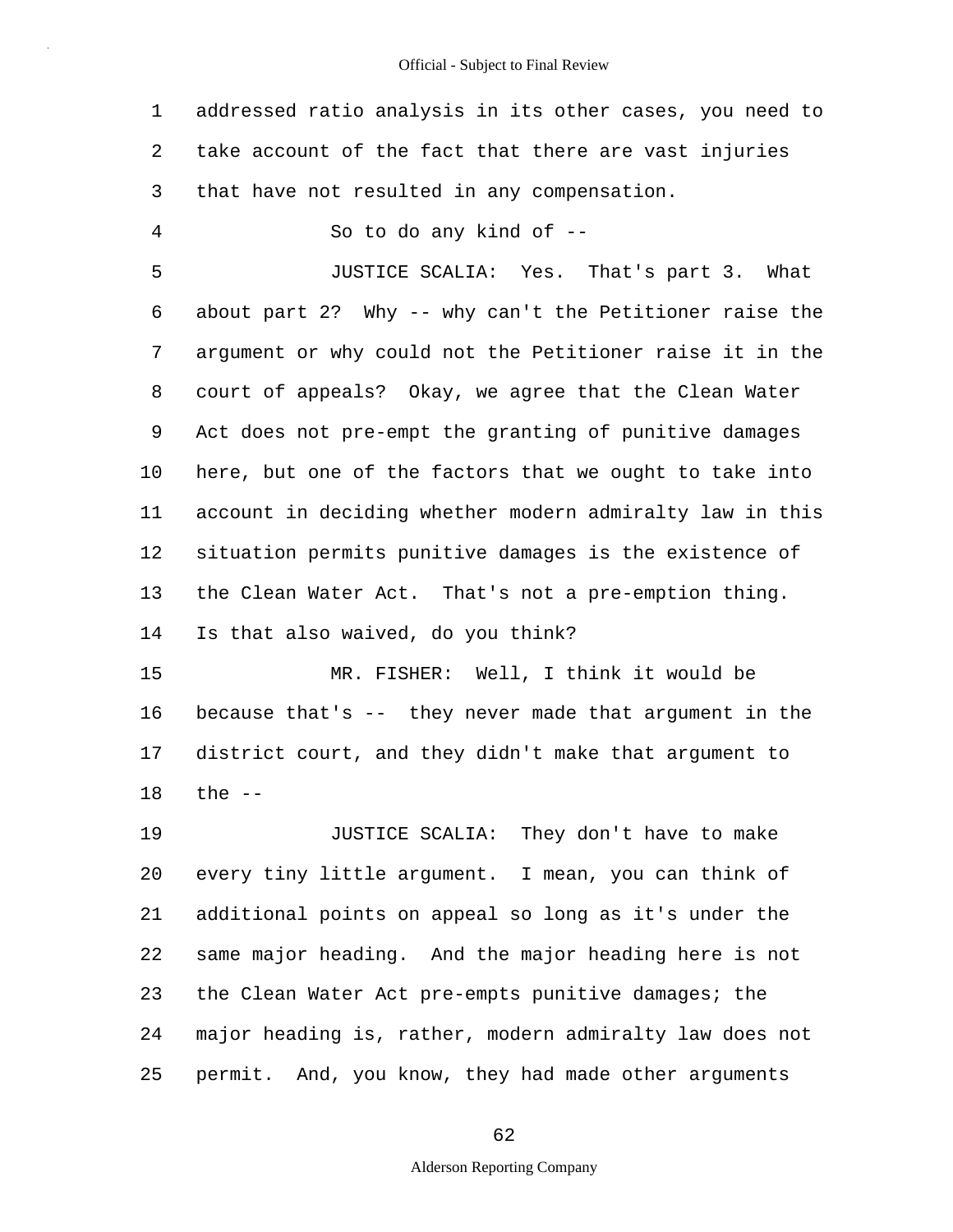| 1              | about prior cases; they had talked about State law; and |
|----------------|---------------------------------------------------------|
| 2              | this is just another argument: By the way, here's       |
| 3              | another one. There's the Clean Water Act.               |
| $\overline{4}$ | MR. FISHER: Well, they didn't make that                 |
| 5              | argument, but if they had, I don't think it ends up     |
| 6              | being any different than their pre-emption argument     |
| 7              | because -- remember their pre-emption argument isn't a  |
| 8              | pure pre-emption argument. They're not here today       |
| 9              | saying the Plaintiffs can't recover compensatory        |
| 10             | damages, as was the case in the Milwaukee and Illinois  |
| 11             | case, for example. What they're saying is that the      |
| 12             | Clean Water Act displaces our ability to recover        |
| 13             | punitive damages.                                       |
| 14             | And there, by making the argument that I                |
| 15             | gather you've sketched out, it looks very much like the |
| 16             | same argument that they didn't properly make.           |
| 17             | JUSTICE SCALIA: It's close.                             |
| 18             | MR. FISHER: But it doesn't --                           |
| 19             | JUSTICE SCALIA: But it doesn't really say               |
| 20             | pre-emption, and so it's -- it's just another factor to |
| 21             | consider when you decide what the evolving law of       |
| 22             | admiralty requires.                                     |
| 23             | JUSTICE GINSBURG: There was a statute that              |
| 24             | was raised in the district court. And the district      |
| 25             | court raised this TAPA Act, and they thought that that  |

63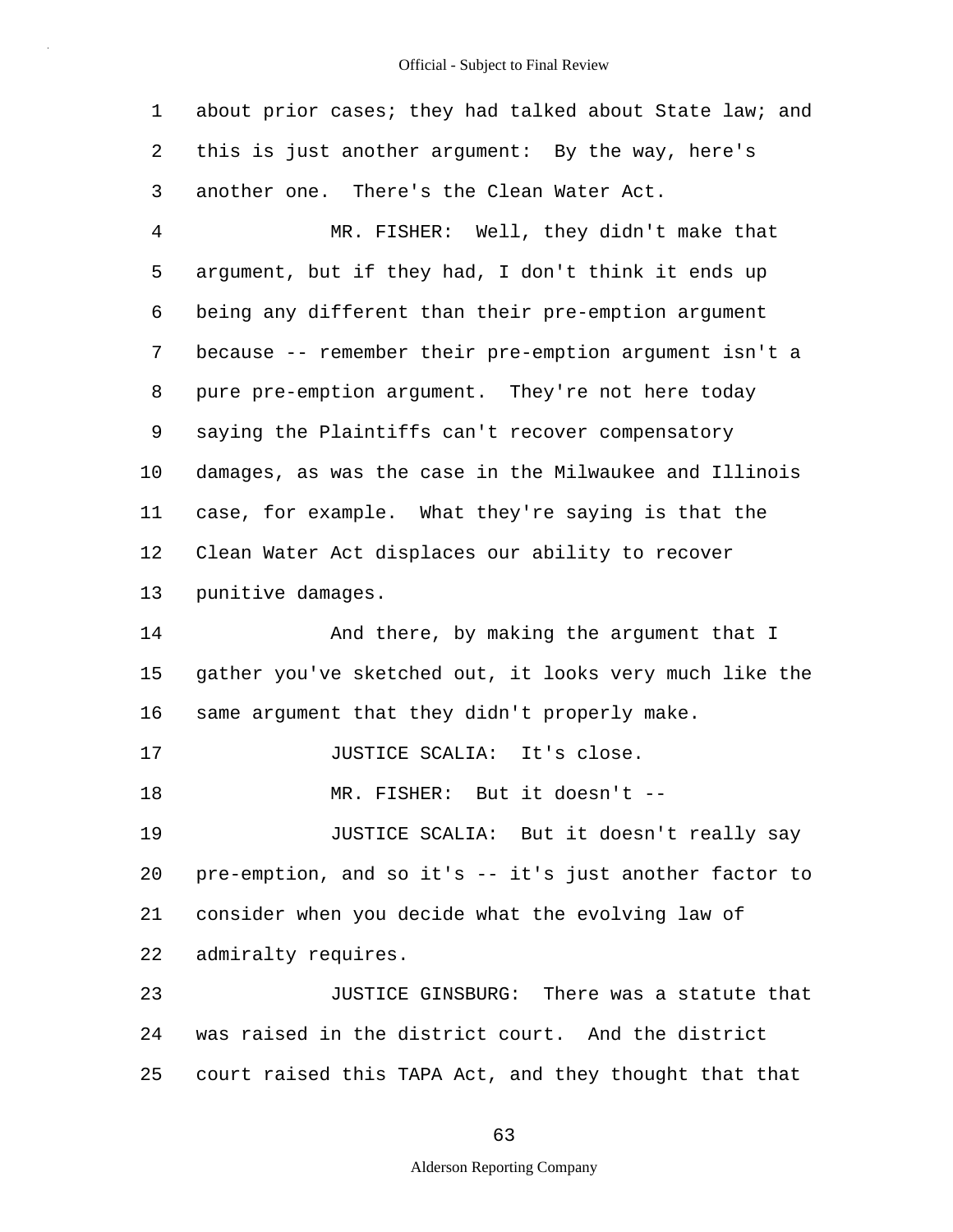1 2 3 4 5 6 7 8 9 10 11 12 13 14 15 16 17 18 19 20 21 22 23 24 25 was the statutory guide, and that was the reason why there should not be punitive damages, but -- so that was one of the things the court of appeals said under the head of waiver. They're substituting one federal statute for another. MR. FISHER: That's right, Justice Ginsburg. And at page 103 of the joint appendix, the district court ruled on that motion and held that TAPAA was the statute that was controlling with respect to spills of trans-Alaska oil and that the savings clause of TAPAA expressly preserved our ability to seek punitive damages. That's a ruling that, as you noted, Exxon never appealed, and so it is the law of the case. CHIEF JUSTICE ROBERTS: A while ago you were about to make a point on the Limitation of Liability Act. MR. FISHER: Yes. CHIEF JUSTICE ROBERTS: A little while ago, you were about to make a point on the Limitation of Liability Act. MR. FISHER: Yes. CHIEF JUSTICE ROBERTS: But I was -- I would have thought that cuts heavily against you on the third point. In other words, if we're looking to guidance,

## 64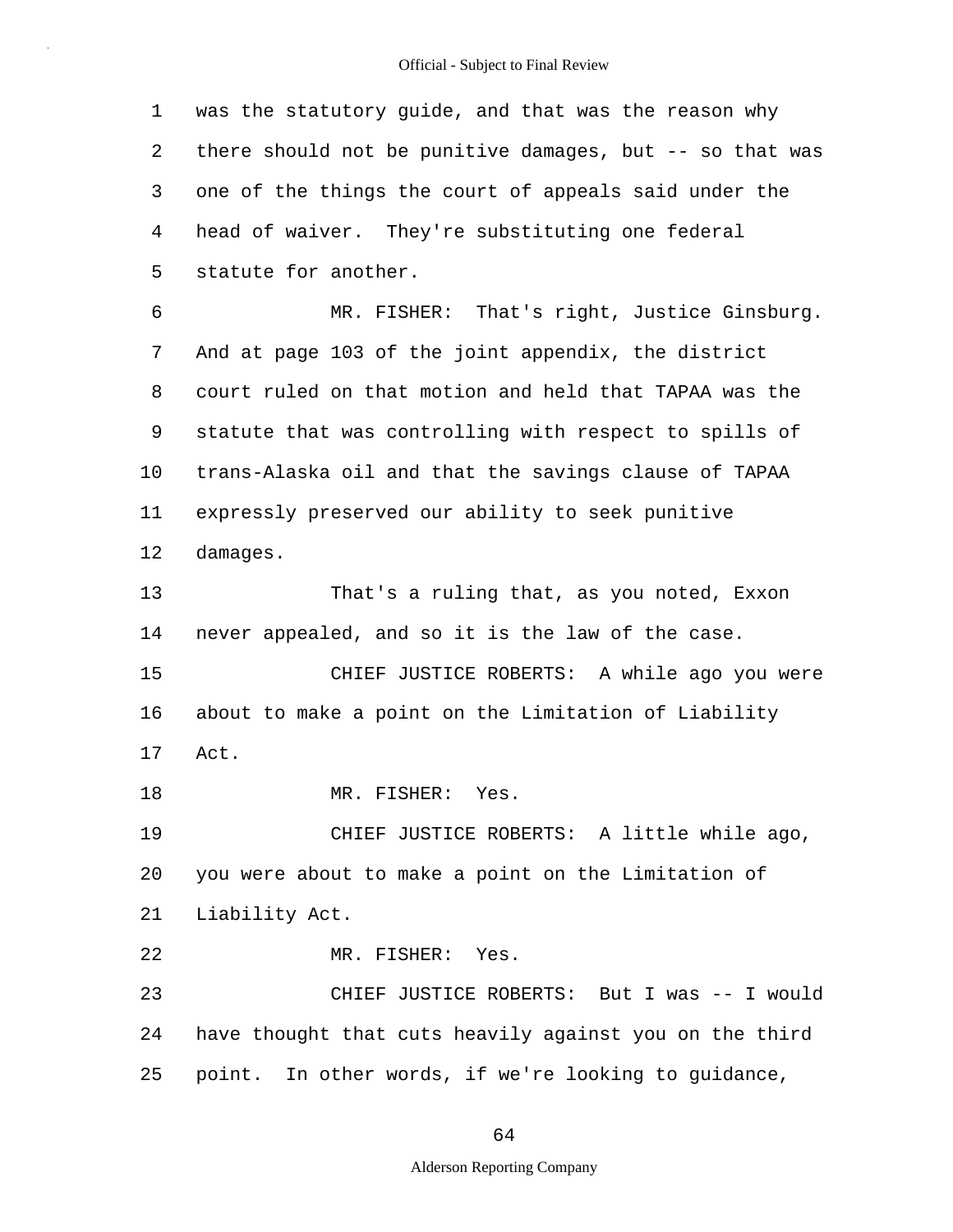1 2 3 4 5 6 7 you look to Federal law. And whether it's directly applicable or not, the Limitation of Liability Act reflects a very strong Federal policy about restricting liability on shipowners, adopted at a time when it was intended to encourage maritime -- the maritime economy. And why isn't that something we should look to, at least under question three?

8 9 10 11 12 13 14 MR. FISHER: Well, as I said, I agree you should look to it, but you should do it in a way this Court's Miles decision instructs. It says that Congress doesn't just enact general policies. By enacting a statute that gives some protection, Congress indicates not just a general policy, but more importantly, the sphere into which that policy is to be given effect.

15 16 17 18 And so the notion that Congress did step in and give shipowners some protection but left out shipowners like Exxon that behave in the manner at issue in this case, we think is a strong --

19 20 21 22 23 24 25 CHIEF JUSTICE ROBERTS: Well, that means they don't get the really quite extraordinary protection that the limitation of liability gives. It doesn't mean that we should ignore the reflection of that policy outside the confines of the Limitation of Liability Act. MR. FISHER: Well, I think -- I think you should look to it and understand that Congress has

65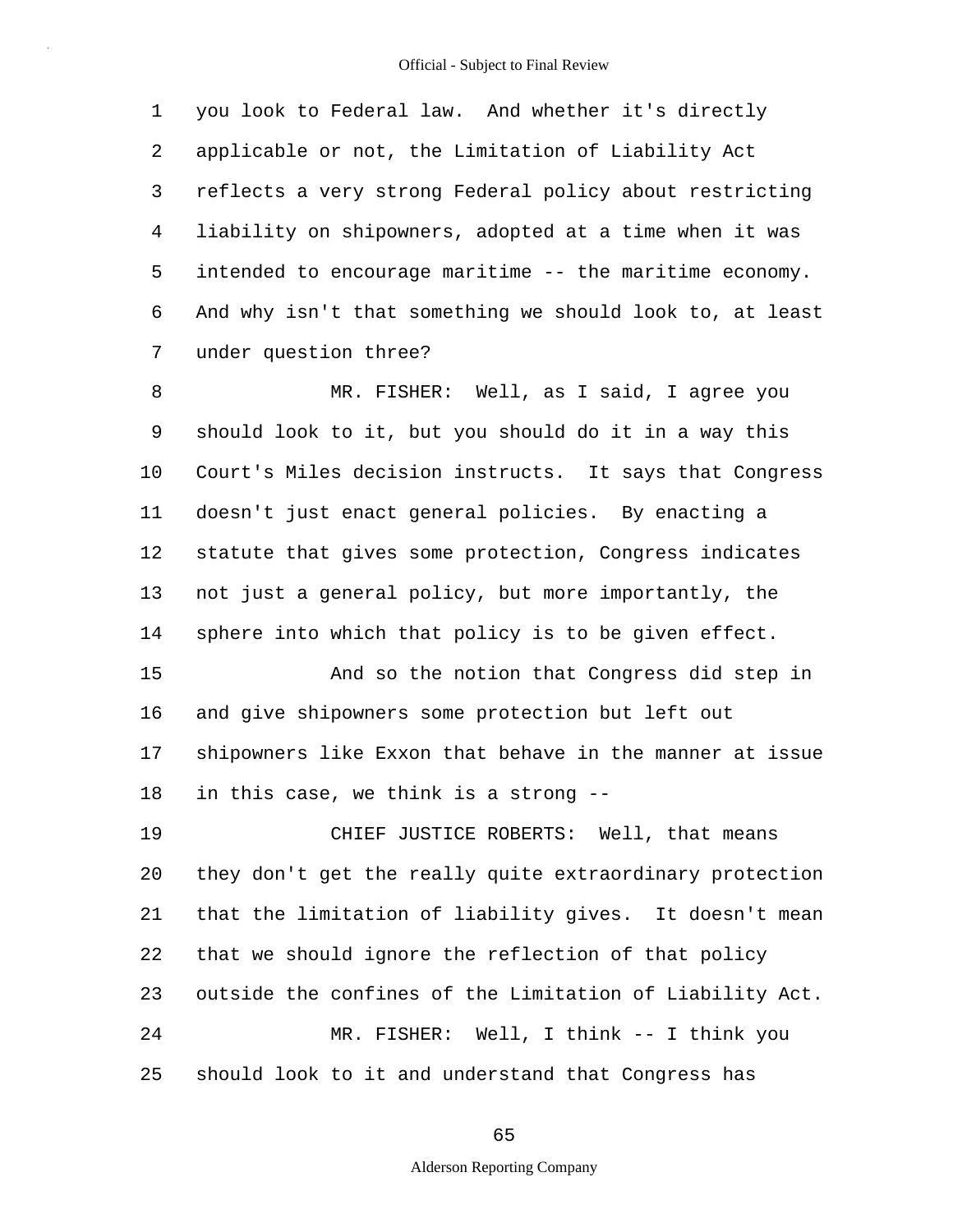1 2 3 4 5 declined to give the protection. In OPA 90, which was passed right after the spill in direct response to the spill, Congress made explicit that the Limitation Act should never apply to spills of Trans-Alaska oil. And the TAPAA did the same thing in the --

6 7 8 9 10 11 12 13 CHIEF JUSTICE ROBERTS: The argument is not that the Limitation of Liability Act should apply. It's that it would be very strange to say, where Congress has radically reduced the exposure of shipowners in one area, that we as a matter of development of Federal common law, Federal maritime law should allow dramatically expanded punitive liability in another area of shipowning liability.

14 15 16 17 18 19 20 21 22 23 24 MR. FISHER: Well, we don't think we're asking for any kind of expansion of liability. All we're asking is for the traditional admiralty rule which has been recognized by Justice Story early on and all through the cases that in cases of reckless indifference a shipowner can be held liable for punitive damages. The only thing -- JUSTICE SOUTER: Mr. Fisher, the problem I have -- maybe it isn't a problem I have, but a question that that argument raises is this: We know something now that Justice Story did

25 not know, and that is we've had an awful lot more

66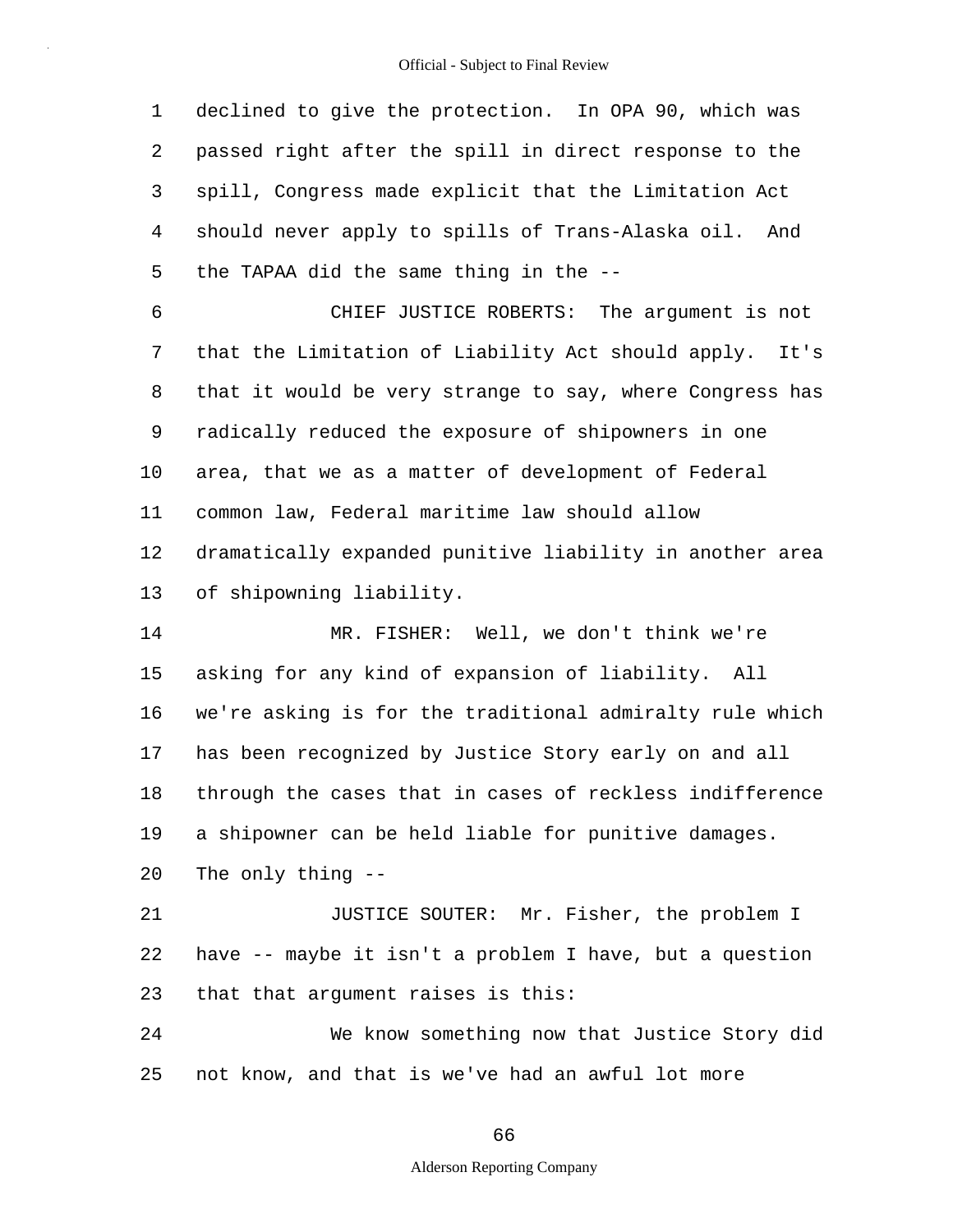1 2 3 4 5 6 7 8 9 10 11 12 13 14 15 16 17 18 19 20 21 22 23 24 25 experience with punitive damages practice. And we've spent the last decade or so of this Court dealing with the problem of how to set constitutional limits for awards which sort of by most people's standards verged on the excessive. The problem that we've had -- we've had two problems in coming up with those constitutional standards: One is we can't simply substitute ourselves as lawmakers for the State. We're talking about constitutional limits, not optimum standards. And number two, given those limits on us, we have not been able to come up with anything that could be called determinant standards. We've never, for example, found a sufficient reason constitutionally to put an absolute ratio kind of limit on it. But here, as you were pointing out earlier, we're sitting as a kind of common-law court. We are in the position of the States here. Why shouldn't we recognize the difficulty of trying to deal with indeterminate limits which we've proven in the constitutional context and say, therefore, we've simply got to come up with a number, because no other way is going to give us any kind of an administrable standard; and our number -- and I'm not

67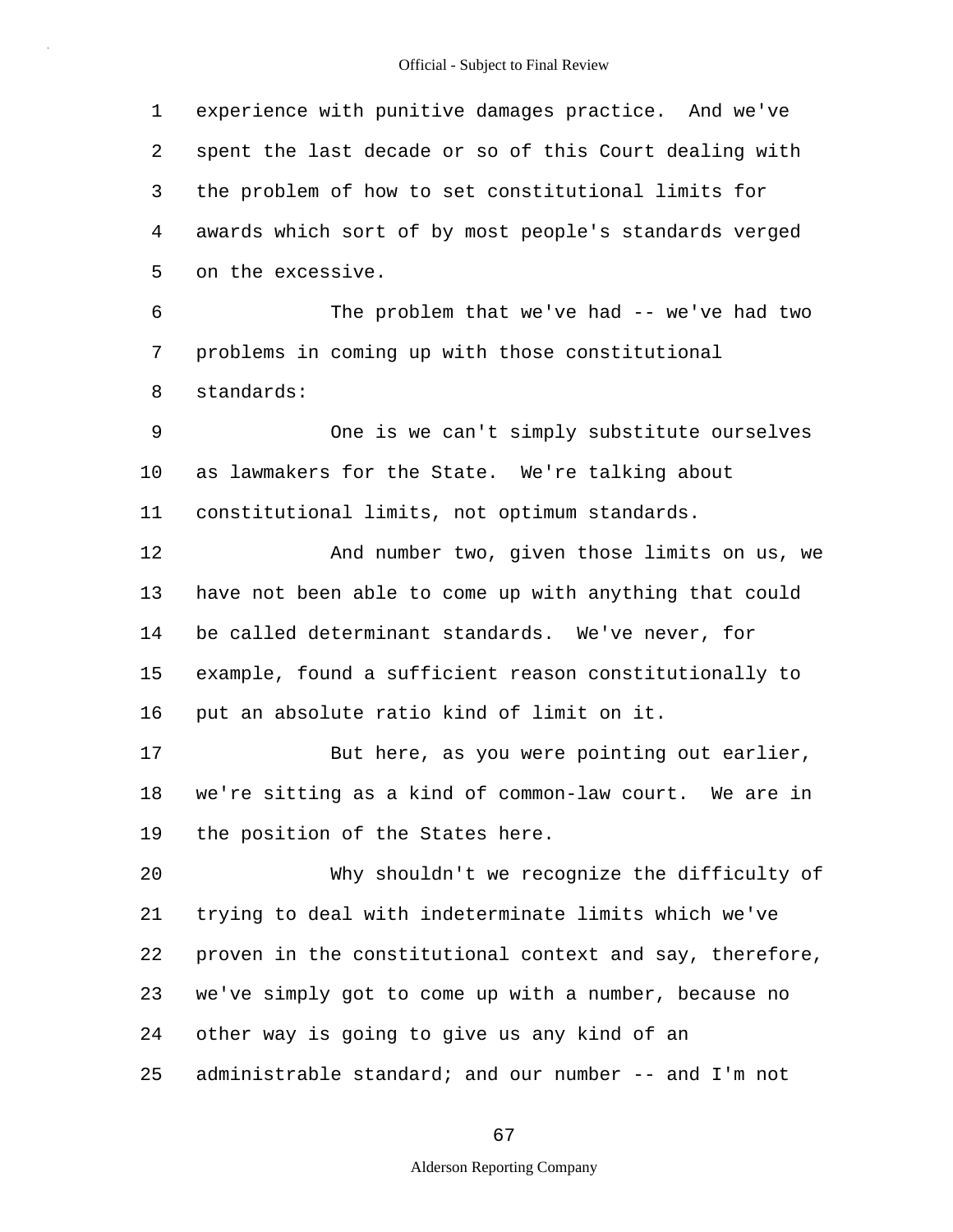| $\mathbf{1}$   | saying this should be it -- but our number is going to   |
|----------------|----------------------------------------------------------|
| 2              | be double the compensatory damages? That's the limit.    |
| $\mathsf{3}$   | Would that be an illegitimate thing for us               |
| $\overline{4}$ | to do or an unwise thing for us to do?                   |
| 5              | MR. FISHER: Well, I think it would -- I'll               |
| 6              | stick with unwise, Justice Souter.                       |
| 7              | (Laughter.)                                              |
| 8              | MR. FISHER: And I think the reason why is                |
| 9              | because we agree with that. You should -- you should     |
| 10             | look to the experience of the States. Not one single     |
| 11             | State, as a matter of common law authority, has set a    |
| 12             | bright-line ratio. The only place --                     |
| 13             | JUSTICE KENNEDY: But the -- the United                   |
| 14             | States Code, the general criminal code, 18 U.S.C. 3571,  |
| 15             | has exactly that number. It's -- for -- it's double the  |
| 16             | pecuniary loss for a criminal act.                       |
| 17             | And it seems to me, if when we're looking                |
| 18             | for quidance, as Justice Souter quite properly indicated |
| 19             | we must, and Justice Scalia has indicated with reference |
| 20             | to the Water Act, that this is -- gives us a very        |
| 21             | valuable instruction.                                    |
| 22             | MR. FISHER: We think that's one place this               |
| 23             | Court can look. But again, a common-law court, we        |
| 24             | believe, sets standards, not a bright-line rule. If you  |
| 25             | were to adopt some sort of bright-line statute, you'd    |

68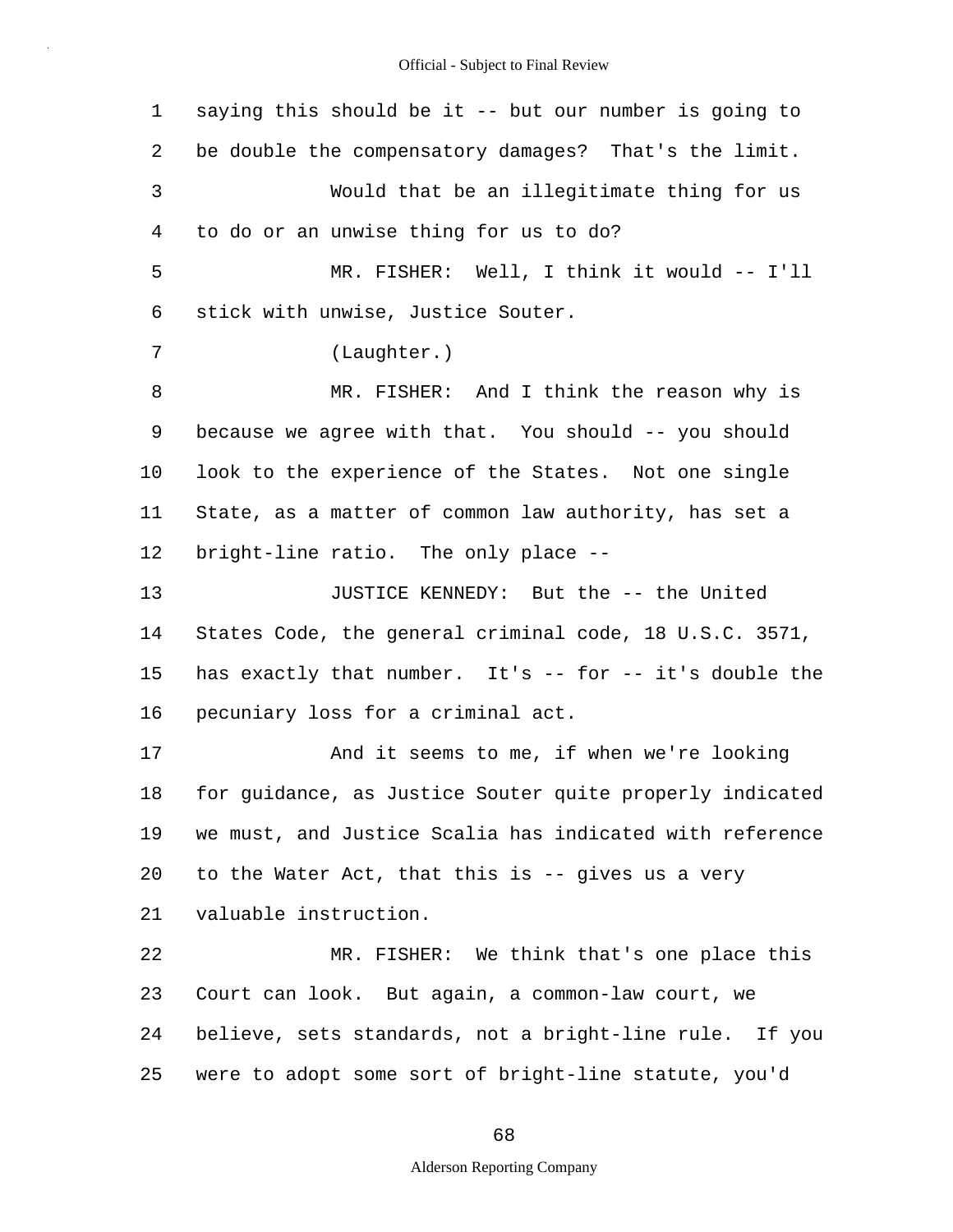1 2 3 4 5 6 7 8 9 10 11 12 13 14 15 16 17 18 19 20 21 22 23 24 25 have to deal with any number of legislative problems that the several States have dealt with and Congress, when it has passed these kinds of limits. First, you have to decide the ratio number. You have to pull something out there. Then you have to decide is it on a per capita basis in terms of -- what several States have done is they've set a limit, that a ratio only kicks in at a certain dollar amount. In this case, it's worth remembering that the plaintiffs are only standing to recover \$75,000 a piece in punitive damages. Now, most States that even have caps, or several of the States at least, say they don't apply if the awards are under a \$100,000 per capita. JUSTICE BREYER: Why? What's even the theory of that? Because the theory of punitives is that the individual who's receiving the money wasn't hurt one penny's worth? MR. FISHER: But the theory -- JUSTICE BREYER: And that really the money ought to go to the people generally in the State or it ought to go to other people, rather than those people who have already been compensated. That's the theory of it. MR. FISHER: I think that's --

69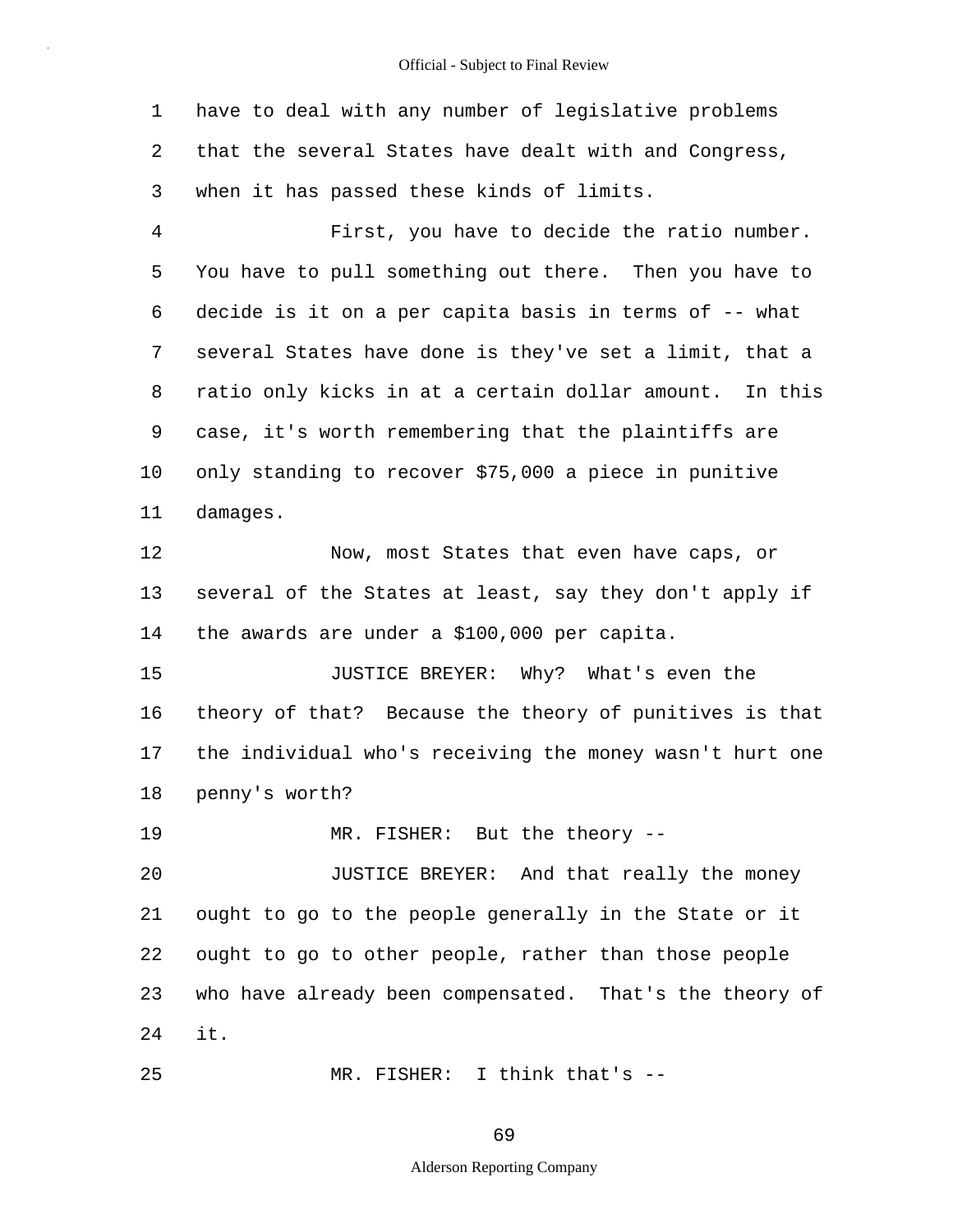| 1  | JUSTICE BREYER: That exhibits the                        |
|----|----------------------------------------------------------|
| 2  | difficulty for me of trying to figure out how to do it.  |
| 3  | MR. FISHER: I think the theory of the                    |
| 4  | States, Justice Breyer, is that if you hurt lots and     |
| 5  | lots of people, it's a worse act than if you only hurt   |
| 6  | one or two. And so if you have, as in this case,         |
| 7  | destroyed an entire regional economy, that it would be   |
| 8  | inappropriate to give some sort of credit for that by a  |
| 9  | lower ratio just because you've harmed more people.      |
| 10 | Now, there's also --                                     |
| 11 | JUSTICE KENNEDY: But isn't the measure what              |
| 12 | is necessary to deter? Isn't that what we've asked       |
| 13 | first and foremost, not exclusively perhaps?             |
| 14 | MR. FISHER: Well, I think you've looked at               |
| 15 | punishment and deterrence, Justice Kennedy.              |
| 16 | And if I could finish the last thing I want              |
| 17 | to say about looking at a ratio, several States that     |
| 18 | even have ratios carve out drunk driving cases and cases |
| 19 | involving intoxication from any other otherwise          |
| 20 | applicable limits. And that's -- I think one reason      |
| 21 | why, Justice Kennedy, is deterrence. And so, I think     |
| 22 | let's start with deterrence, but I want to frame that    |
| 23 | discussion by recognizing that in Cooper this Court said |
| 24 | that deterrence is not the only goal; you also look to   |
| 25 | punishment.                                              |

70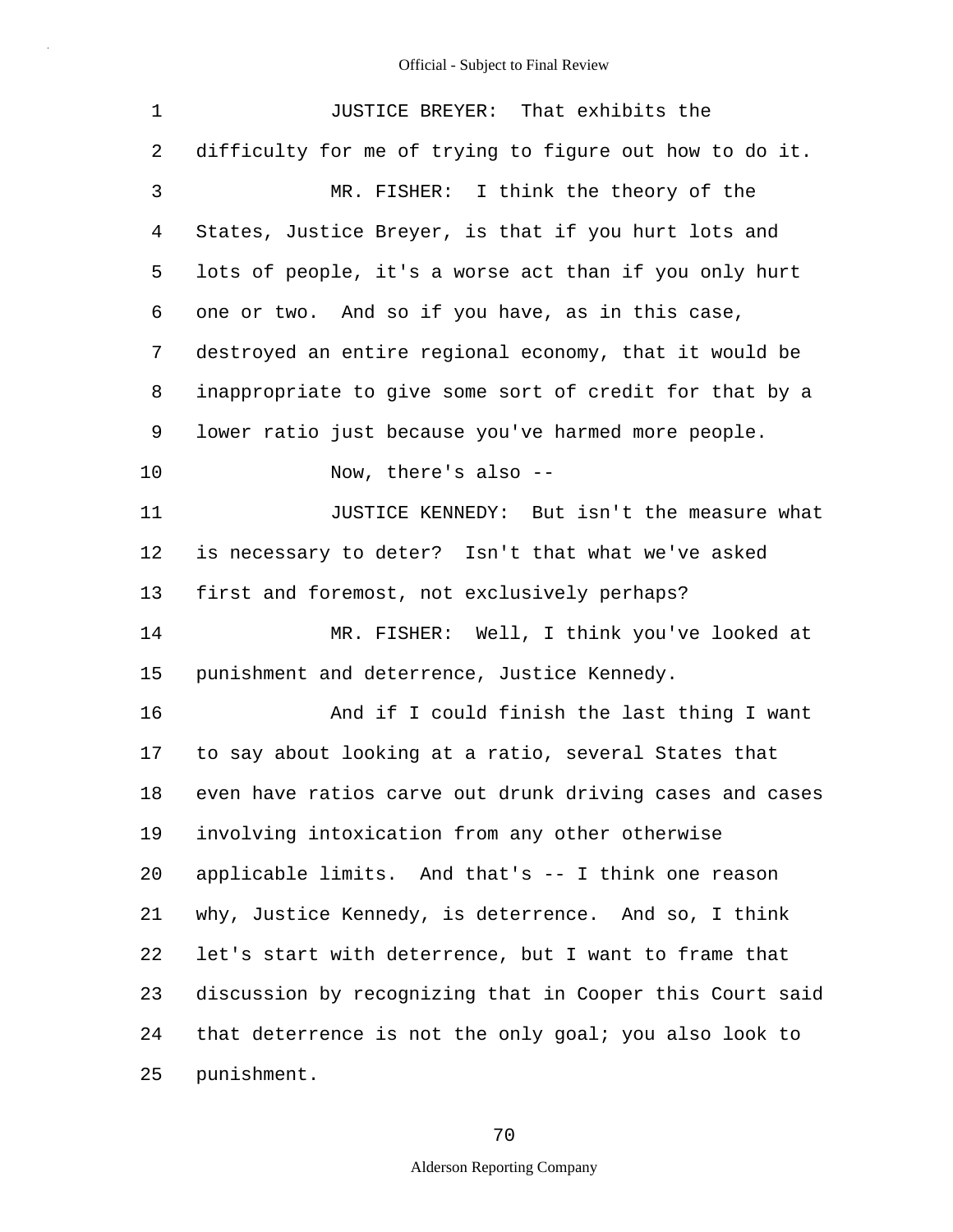| $\mathbf 1$    | Now, I think Exxon's primary argument on                 |
|----------------|----------------------------------------------------------|
| $\overline{2}$ | deterrence grounds is that we've paid \$3.4 billion out  |
| 3              | of our pocket already as a result of this spill, and     |
| $\overline{4}$ | that's a lot of money. The reality is, once they get     |
| 5              | their tax credit and insurance benefits for that money,  |
| 6              | the number is really under 2 billion. But it's still a   |
| 7              | lot of money.                                            |
| 8              | And so I think it's important to look at the             |
| 9              | district court proceedings involving the Clean Water     |
| 10             | Act, involving the criminal prosecution here, and ask    |
| 11             | whether it makes sense to have Exxon pay additional      |
| 12             | money in punitive damages. We think it is.               |
| 13             | The first thing to understand is that the                |
| 14             | same district judge that saw the criminal proceedings in |
| 15             | this case sat over our trial. He understood what the     |
| 16             | criminal case was about, and what it was about was the   |
| 17             | environment. That was only thing on the table in the     |
| 18             | criminal case. And so, when we tried to argue --         |
| 19             | CHIEF JUSTICE ROBERTS: It was a different                |
| 20             | jury. And the jury is the one that set the amount of     |
| 21             | punitive damages.                                        |
| 22             | MR. FISHER: There was no jury, of course,                |
| 23             | in the criminal case.                                    |
| 24             | CHIEF JUSTICE ROBERTS: Right.                            |
| 25             | MR. FISHER: But there was a jury in our                  |

71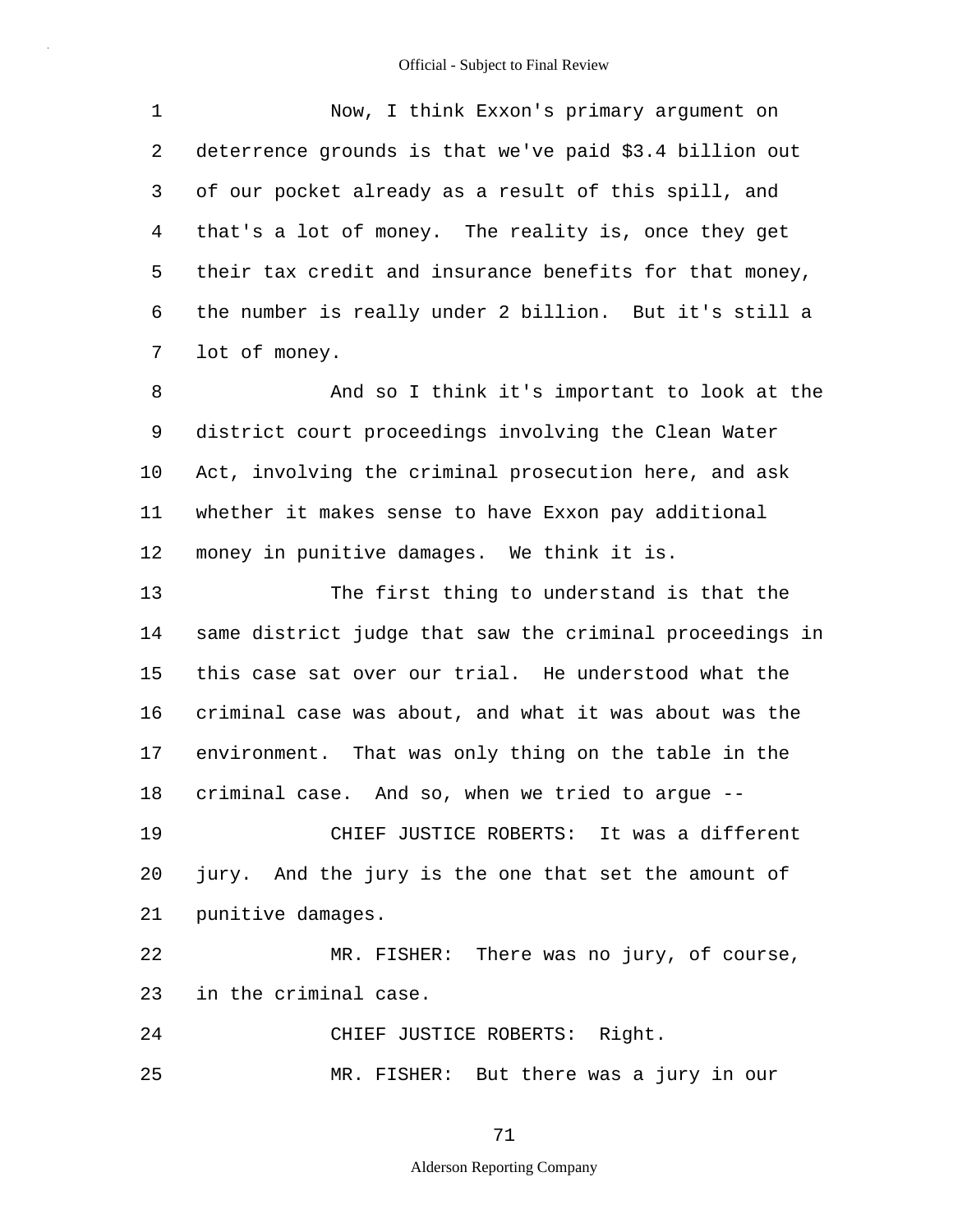| 1  | case. The district judge reviewed that and said, after   |
|----|----------------------------------------------------------|
| 2  | being instructed in instruction number 36 in our case -- |
| 3  | and this is something that we tried -- the chairman of   |
| 4  | Exxon took the stand in trial and gave the jury a chart  |
| 5  | of all the money that Exxon had paid out of its pocket   |
| 6  | and told the jury: We've been deterred enough, so you    |
| 7  | shouldn't award any punitive damages. And the jury, of   |
| 8  | course, rejected that argument that Exxon made.          |
| 9  | And the district judge reviewing that                    |
| 10 | decision -- and this is around page 240 to 245 of the    |
| 11 | petition appendix -- the district judge said: I think    |
| 12 | the jury had ample reason to do so. And remember to the  |
| 13 | tune of \$5 billion. And so why did the district judge   |
| 14 | think that? Well --                                      |
| 15 | CHIEF JUSTICE ROBERTS: This is the same                  |
| 16 | judge who approved the instruction that said Hazelwood's |
| 17 | negligence and recklessness is automatically imputed to  |
| 18 | Exxon, right?                                            |
| 19 | MR. FISHER: Yes.                                         |
| 20 | CHIEF JUSTICE ROBERTS: So he was operating               |
| 21 | that under understanding of the law.                     |
| 22 | MR. FISHER: Well, not when he was reviewing              |
| 23 | the size of the award, Mr. Chief Justice.                |
| 24 | In the criminal case, the statement of facts             |
| 25 | supporting the guilty plea in the criminal case -- and   |
|    |                                                          |

72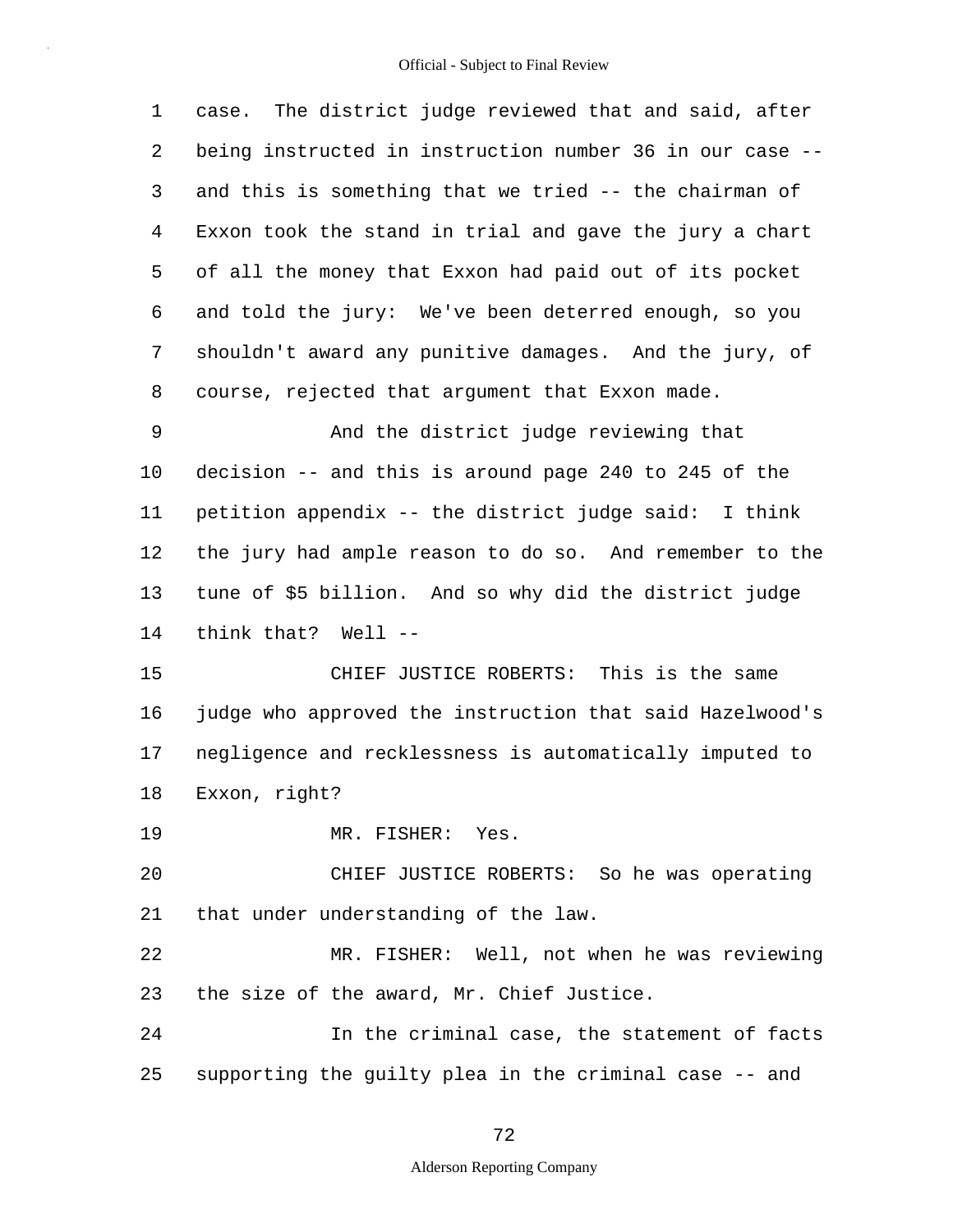1 2 3 4 5 6 remember, we're only talking about environment in the criminal case -- and in terms of punishment, the only money for punishment in the criminal case is \$25 million. All the rest of the money is, as the district court said, to clean up Exxon's mess or to put money into the environment.

7 8 9 10 11 12 Now, for \$25 million fine that Exxon paid in the criminal case, the district judge explained -- or I'm sorry, the district judge approved the statement that the U.S. attorney submitted, which said the basis for this is that the captain and the third mate were negligent. That was the only thing even there.

13 14 15 16 17 18 19 20 It wasn't until our trial and our discovery that it was brought out that the complicity of the organization ran far deeper. And so at our -- phase three of our trial, which was entirely about Exxon's conduct, not any more at all about Captain Hazelwood's conduct -- in phase three of our trial we started out the closing argument by saying here's the relevant evidence for the jury.

21 22 23 24 25 And we played something for the jury called Trial Compilation 9. Now, that appears at appears at page 1295 of the joint appendix, and we actually submitted a videotape that we have submitted to the Clerk's office, and it is sitting in the Clerk's office.

73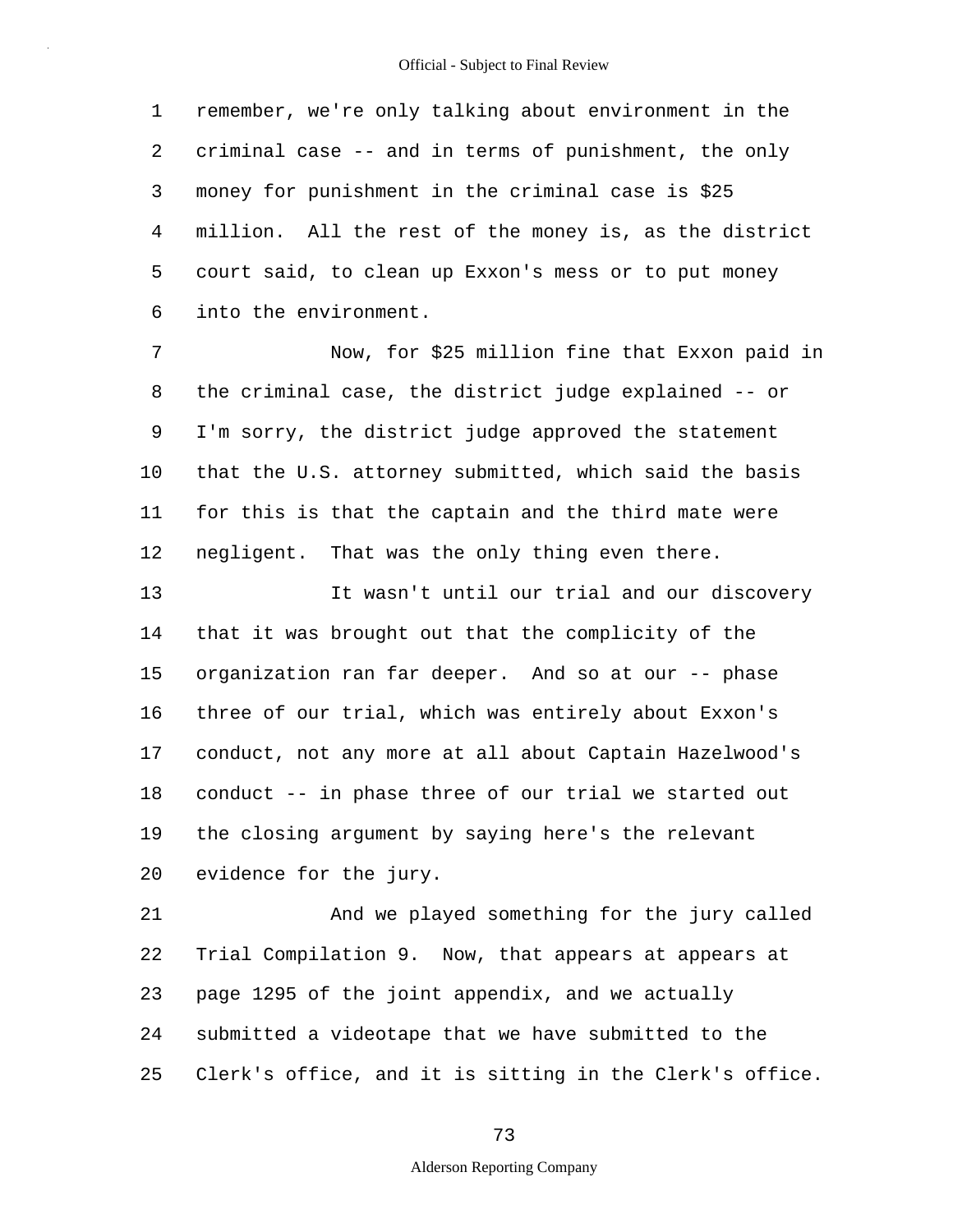| 1  | There are 50 segments in Trial Compilation              |
|----|---------------------------------------------------------|
| 2  | 9, and all 50 deal with Exxon's upper management        |
| 3  | receiving reports of Hazelwood's conduct and deeming it |
| 4  | a gross error to put him in command and so forth, all   |
| 5  | there.                                                  |
| 6  | So it wasn't until the trial in our case                |
| 7  | that it came out how deep the complicity ran in the     |
| 8  | organization and how reprehensible the conduct was.     |
| 9  | And in reviewing the award the district                 |
| 10 | judge said: Now, with that level of complicity and      |
| 11 | reprehensibility, I think the jury could have decided   |
| 12 | that Exxon should be punished for this --               |
| 13 | JUSTICE BREYER: What is the relevance?                  |
| 14 | MR. FISHER: -- occurrence.                              |
| 15 | JUSTICE BREYER: What's the relevance of the             |
| 16 | leg that we're assuming Exxon, other than the captain,  |
| 17 | did bad things?                                         |
| 18 | MR. FISHER: We submit that --                           |
| 19 | JUSTICE BREYER: You seem to be now talking              |
| 20 | about the evidence that they did bad things. But that's |
| 21 | the leg that they did --                                |
| 22 | MR. FISHER: The district judge said that                |
| 23 | this is what he deemed a critical factor supporting the |
| 24 | punitive award.                                         |
| 25 | JUSTICE BREYER: Well, doesn't that show,                |

74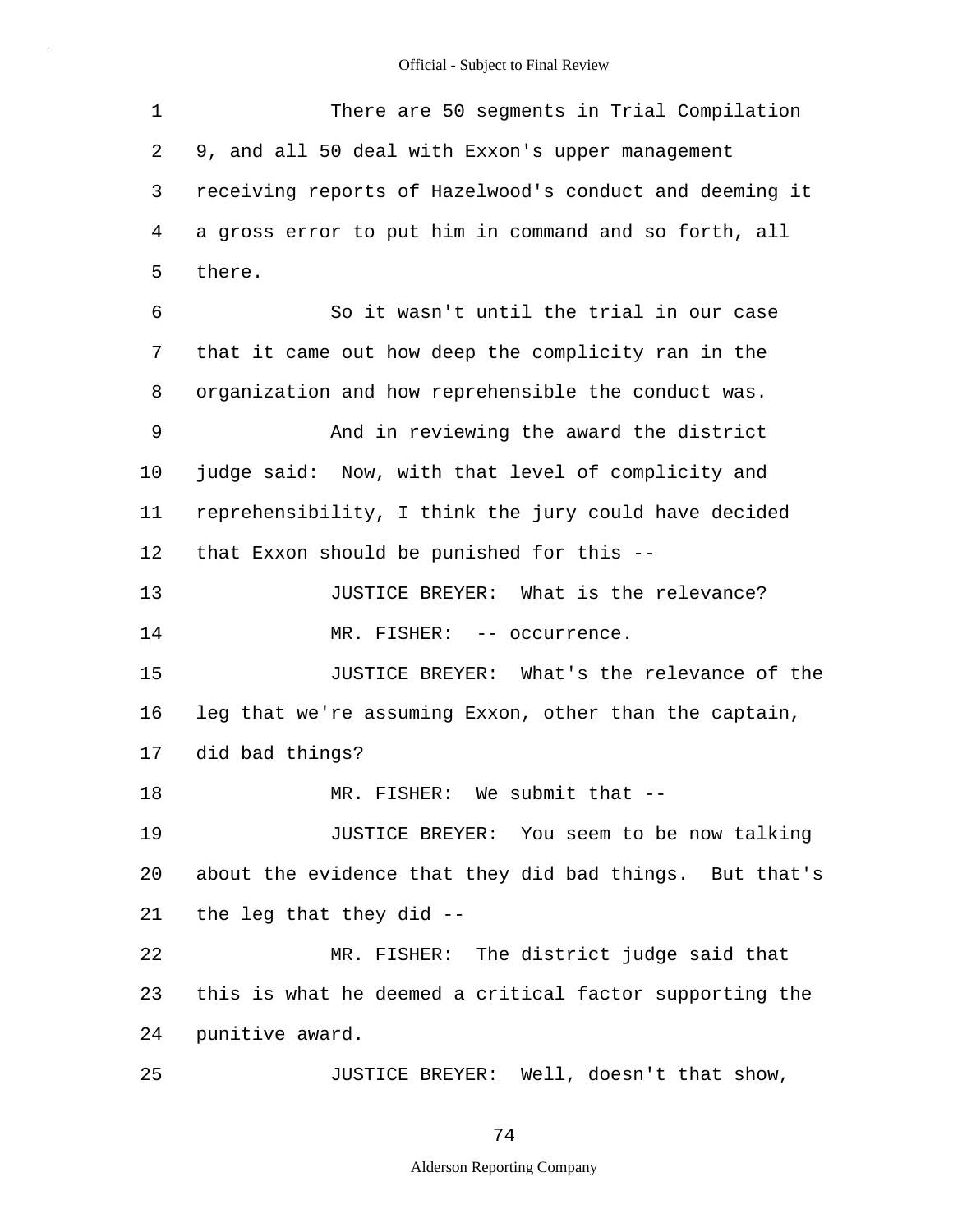1 2 then, that there had to be a finding that they did the bad thing?

3 4 5 6 7 8 9 10 11 12 13 14 15 MR. FISHER: No. If you accept our argument in the first that to get in the door, all we had to show was that a managerial agent was reckless and that Captain Hazelwood, as Exxon conceded, Was a managerial agent. When you are reviewing the size of the award - and I think we're talking about the third question presented, the size of the award -- all the -- all the evidentiary questions are resolved in favor of us, and certainly they are resolved in a way that conducting de novo reviews, a lower court understood and told this Court what the record was. And it is all about the three years that they knew Captain Hazelwood was drinking.

16 17 18 19 20 21 22 23 But I don't want to leave Justice Kennedy's question about deterrence, because even if this Court looks at the payments Exxon has made from a perspective of deterrence, there are two legs in which Exxon has clearly not been deterred. The first is that Exxon's own executives testified to Congress shortly after the spill that the results of the spill were, quote, "pretty much as we envisioned."

24 25 Now, it was also common knowledge in the organization, and this came out at trial, that the idea

75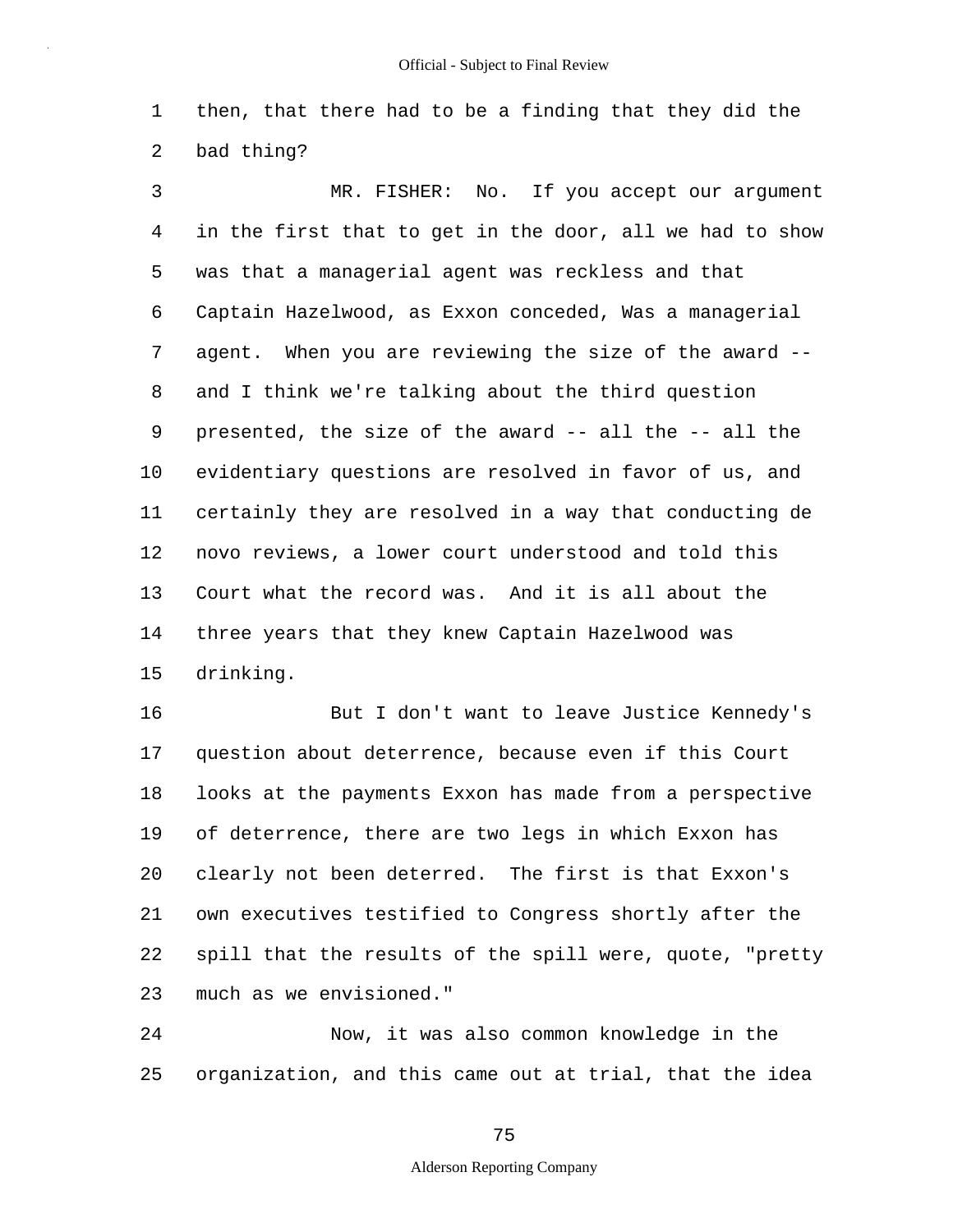1 2 3 4 5 6 7 8 9 10 11 12 of putting a drunken master in charge of a supertanker was a potential for disaster and incalculably raised the chances of a disaster and a catastrophic spill occurring. Knowing all this; knowing what could happen; knowing that the industry did not have sufficient cleanup equipment to contain a big spill; knowing that tens of thousands of Alaskans that depended on Exxon taking proactive action, the kind of action that Congress had demanded in passing the TAPAA; Exxon nonetheless left Captain Hazelwood in command over a three-year span. So it wasn't deterred by knowing what would happen if the tanker ran aground.

13 14 15 16 17 18 19 20 21 22 23 Even if you look at it from the perspective of having paid the money out of its pocket, what did it do? It still hadn't been deterred. In the wake of the spill, and this is part of Trial Compilation 9, and this was part of the argument to the jury, Exxon fired one person -- Captain Hazelwood. They reassigned the third mate. Everybody else up -- further up the chain of command who allowed this to happen received bonuses and raises. They have taken no action inside the company to express in any meaningful way that they've been deterred by what happened in this incident --

24 JUSTICE GINSBURG: Mr. Fisher --

25

MR. FISHER: -- and the amount of money that

76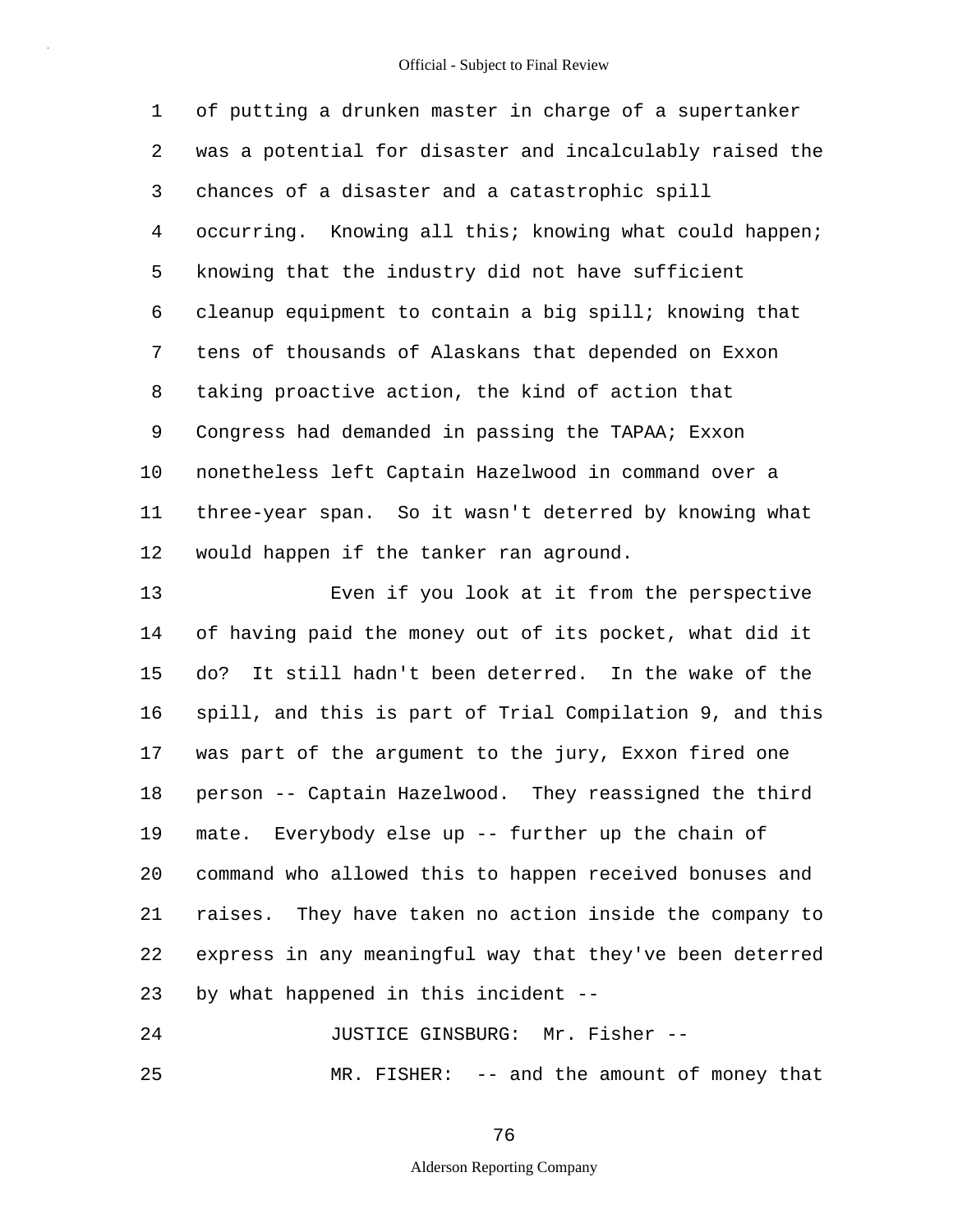1 2 3 4 5 6 7 8 9 10 11 12 13 14 15 16 17 18 19 20 21 22 23 24 25 Official - Subject to Final Review they've had to pay. JUSTICE GINSBURG: -- your time is running out. And this there's one question I'd like you to address, and that is are there other cases against Exxon seeking compensation and punitive damages based on this oil spill that are still awaiting trial or decision? Or is this it? MR. FISHER: By definition, Justice Ginsburg, this is a mandatory punitive class, so this is the one and only time Exxon will face the respect of punitive damages. JUSTICE GINSBURG: So you don't have the problem of litigant A getting these punitive damages and than B, C and D all wanting to -- MR. FISHER: Right. One of the many ways in which this case is the mirror image of the due process cases that Justice Souter was referring to that caused this Court to have such great concern about the uptick in punitive damages, here you have a single case. You have a single digit ratio which is proportionate to the harm that was shown in this case. You have -- in contrast to State Farm, in the most recent -- second most recent case this case had -- in State Farm you had two plaintiffs who stood before this Court having received \$500,000 each in

77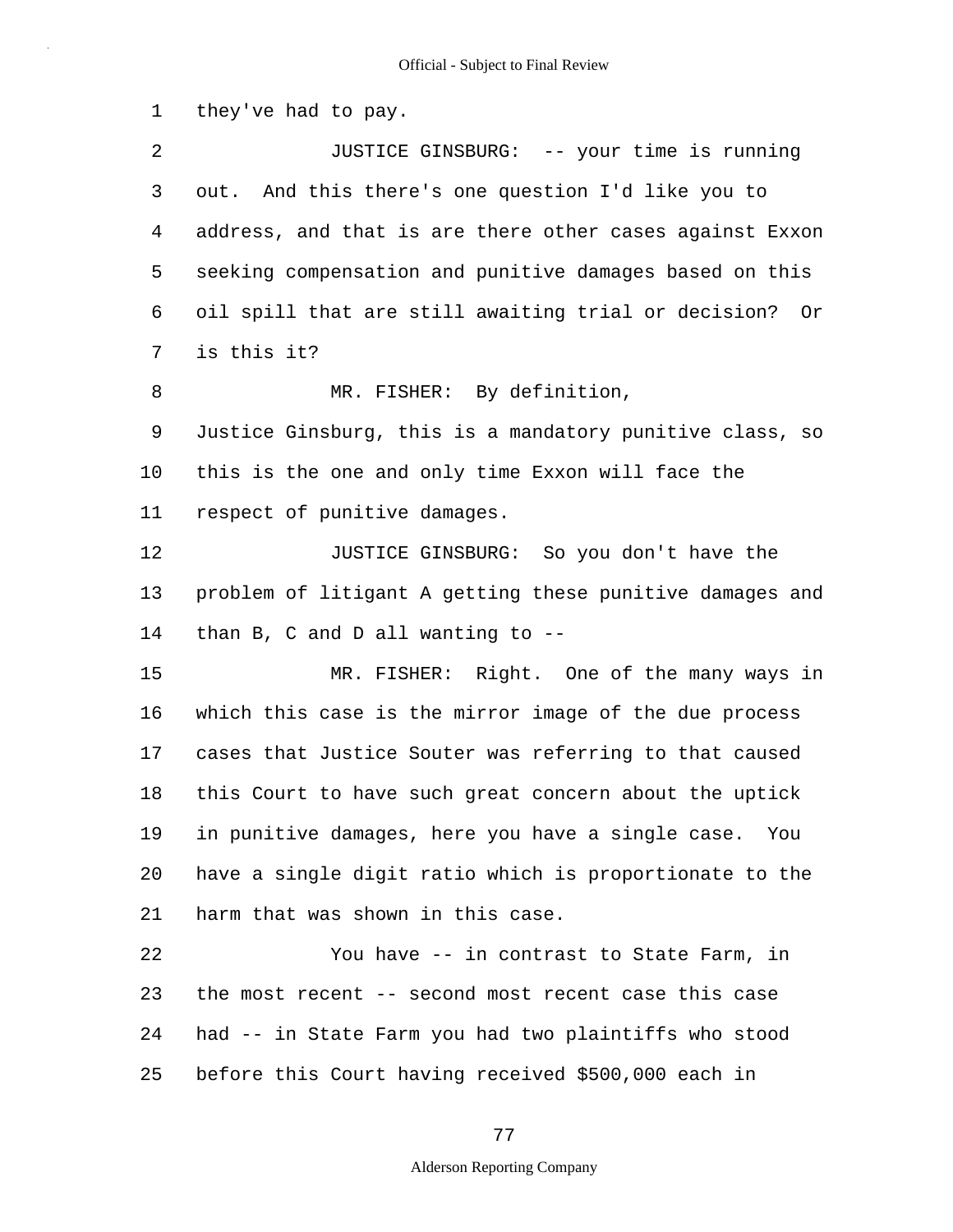| 1  | compensatory damages for the emotional distress of 18    |
|----|----------------------------------------------------------|
| 2  | months of not knowing whether an insurance claim was     |
| 3  | going to be paid. What you have today are 32,000         |
| 4  | plaintiffs standing before this Court, each of whom have |
| 5  | received only \$15,000 for having their lives and        |
| 6  | livelihood destroyed and haven't received a dime of      |
| 7  | emotional distress damages.                              |
| 8  | If there are no further questions, I'll                  |
| 9  | submit.                                                  |
| 10 | CHIEF JUSTICE ROBERTS: Thank you,                        |
| 11 | Mr. Fisher.                                              |
| 12 | Mr. Dellinger, you have four and a half                  |
| 13 | minutes.                                                 |
| 14 | REBUTTAL ARGUMENT OF WALTER DELLINGER                    |
| 15 | ON BEHALF OF PETITIONERS                                 |
| 16 | MR. DELLINGER: Let me begin by noting that               |
| 17 | it's -- I do not think the Court will find in the record |
| 18 | that Exxon said this was expected and approved the --    |
| 19 | you can look at that excerpt on the DVD and see for      |
| 20 | yourself what was -- what was meant by that.             |
| 21 | With respect, it is difficult to decide what             |
| 22 | level of employee should implicate a company; but it is  |
| 23 | divisible I think, as Justice Kennedy suggested. It is   |
| 24 | based on whether that employee has authority over the    |
| 25 | policy, and even a ship captain may have authority over  |

78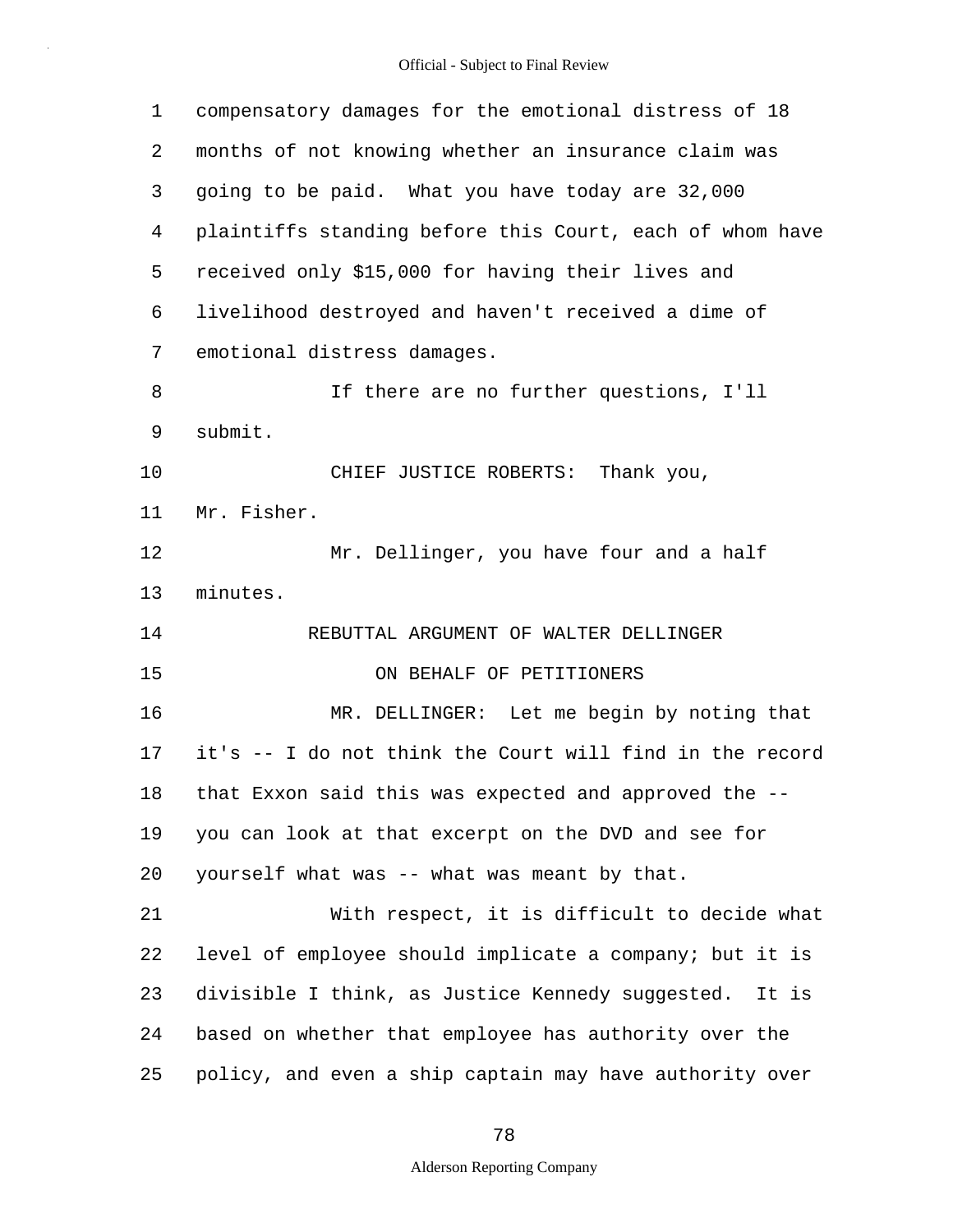1 2 3 4 5 some policies; he did not here. At the end of the day what the Ninth Circuit held was that Exxon was liable - could be liable for 2.5 billion, simply because against its policies, Hazelwood left the deck. That's all that we need to be found.

6 7 8 9 10 11 12 13 14 15 Now with respect to the -- with respect to the amount of punitive damages here, where you are - punitive damages cases generally look to for the need to deter the activity where someone acts out of malice and hostility, intending to harm, which is not true here; or when a corporation acts out of a profit motive and hopes perhaps it will be concealed or that it will make enough money off of it. That is not true here. Exxon gains nothing by what went wrong in this case, and paid dearly for it.

16 17 18 19 In the criminal case, the U.S. and Alaska agreed that the amount of the penalty was quote, "sufficient to provide punishment and deterrence for the conduct in question."

20 21 22 23 24 25 Now if you talk about the -- the amount where you have that kind of deterrent, for an unintentional act that -- of the amount that's already paid, I heard no response to what one would say to Justice Kennedy's opinion in State Farm as an outer, outer limit. In State Farm the Court said where

79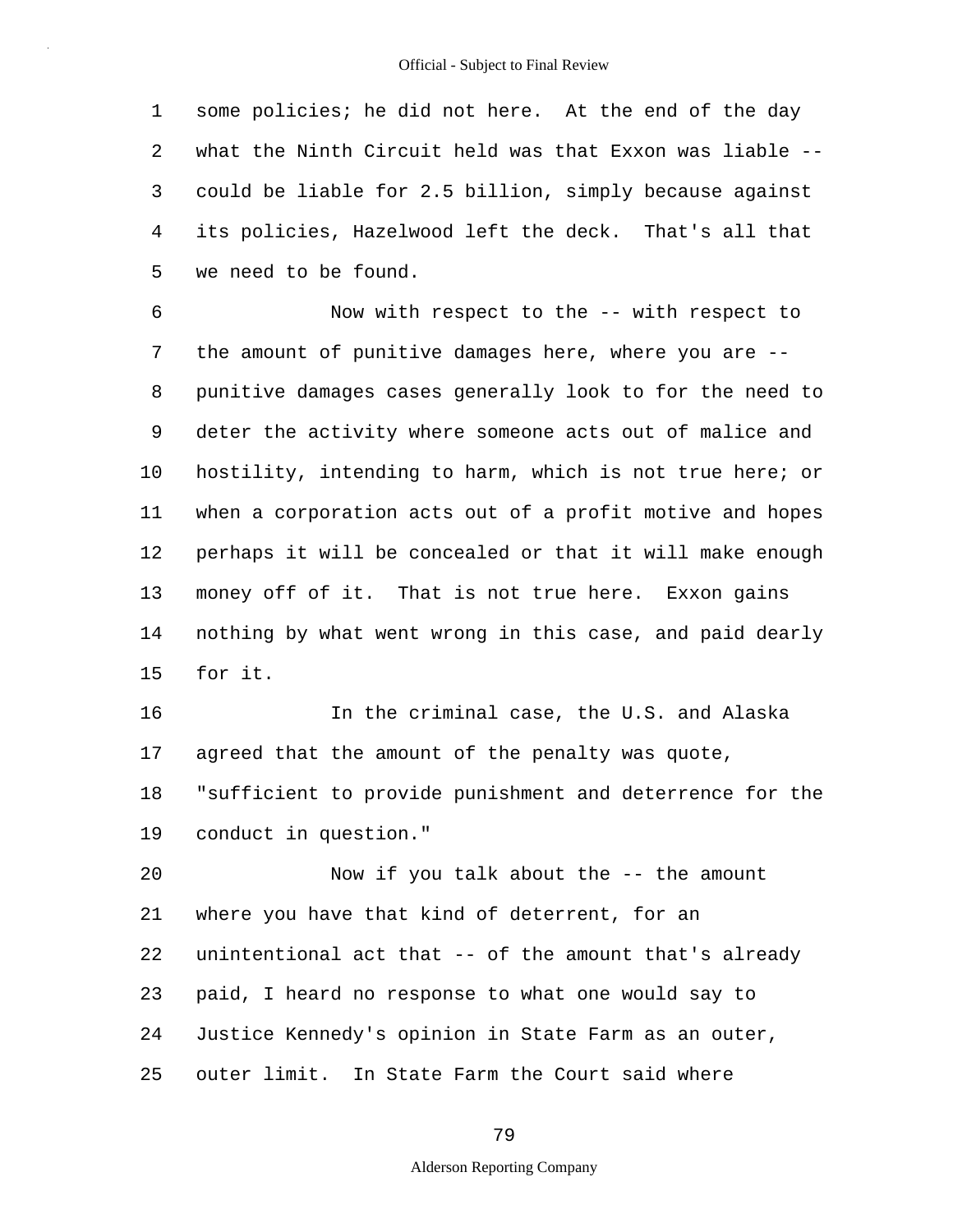1 2 3 4 5 6 7 8 9 10 11 12 13 14 15 16 17 18 19 20 21 22 23 24 25 compensatory damages are substantial, then perhaps - this is the constitutional context -- perhaps an amount equal to compensatories would be the most. What was substantial there was 1 million dollars. The compensatories here were 400 or 500 times the -- what the Ninth Circuit found -- 504 million dollars. Yes? JUSTICE GINSBURG: Just as a class, if you take them individually, each individual, did Mr. Fisher say 15,000 something? MR. DELLINGER: Well, from the stand -first of all, from the stand point of a company it doesn't matter whether you pay one person 500 million dollars or a lot of people 500 million dollars, in terms of punishment and deterrence. But also it is the case that -- that with regard to the first plaintiff who had been fully compensated, the argument would have been that in light of all that happened, there is no need for punishment and deterrence even in the first case, and certainly cumulatively, when the amount ad reached, say the amount of the civil fines of 80 million, one would have said no more punitives, because the purpose of punitive damages is a public purpose. It is not to compensate the individual.

80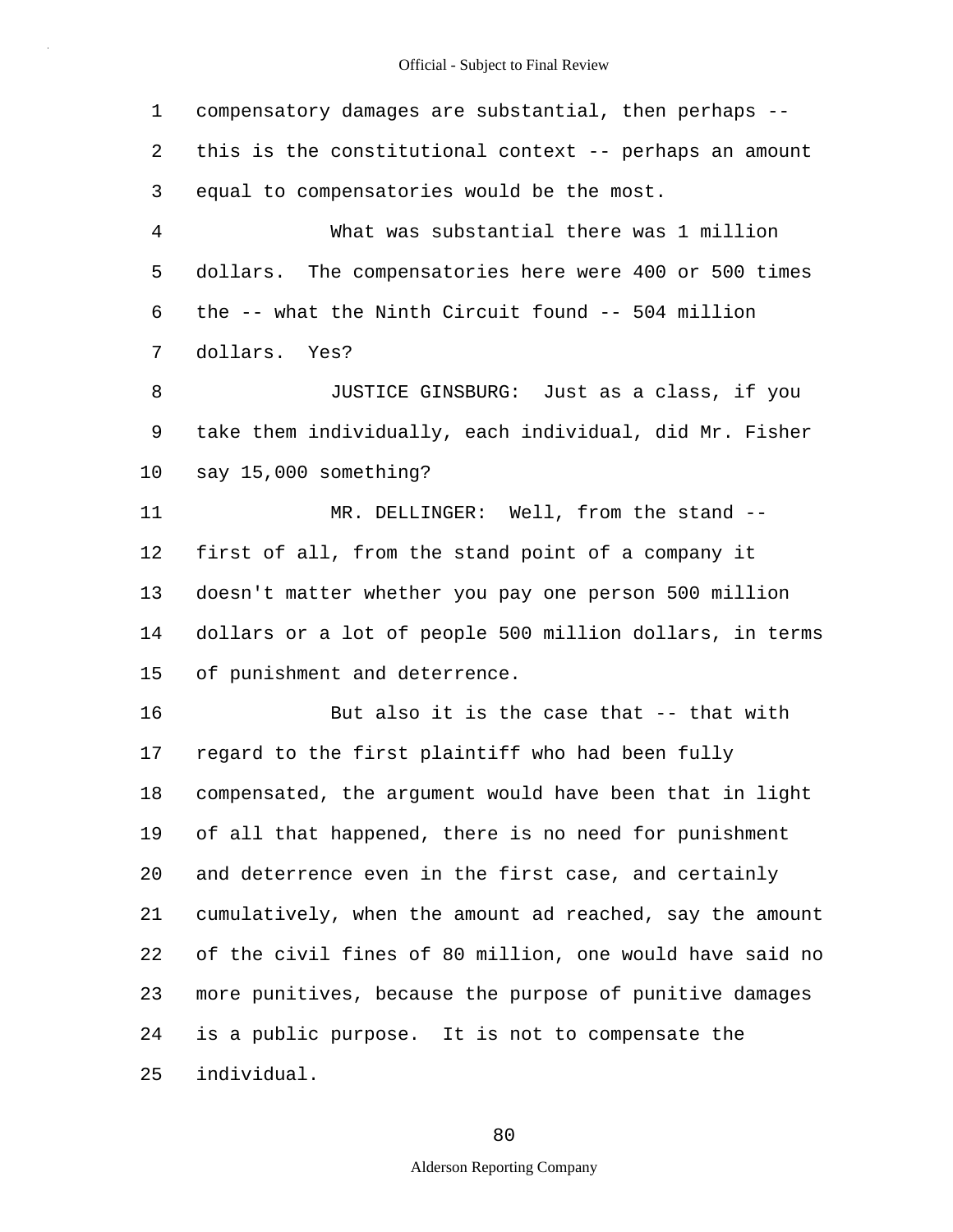1 2 3 4 5 6 7 8 9 10 11 12 13 14 15 16 17 18 19 20 21 22 23 24 25 Here we're at 500 times what was considered substantial in State Farm. I don't see -- and what is that -- that part of State Farm is to be considered a dead letter, how one could not see that this is the case. But that -- that amount of compensatories is an outer limit, because if you look to what the civil penalties would be that responsible officials have obtained, it is 80.2 million dollars; and when you look to the fact that this is a case where, as Justice Breyer notes, with the First Circuit opinion, outside the fishing context there would have been no compensatories paid at all, or owing, because it's consequential damages and in most States, the great majority of the States, that is not even a compensable -- a compensable injury. But it is a special rule for -- for fishing. So these are awards -- that would not have been done in any case. This was a tragic and terrible event, and one for which the company has paid dearly, and the -- at the end of the day, the question will be whether this Court without any guidance should assume that there should a punitive damages remedy in areas where Congress has already acted, and whether, if so, the plaintiffs have made out any case of an additional need for punishment and deterrence beyond what public authorities have agreed to.

#### 81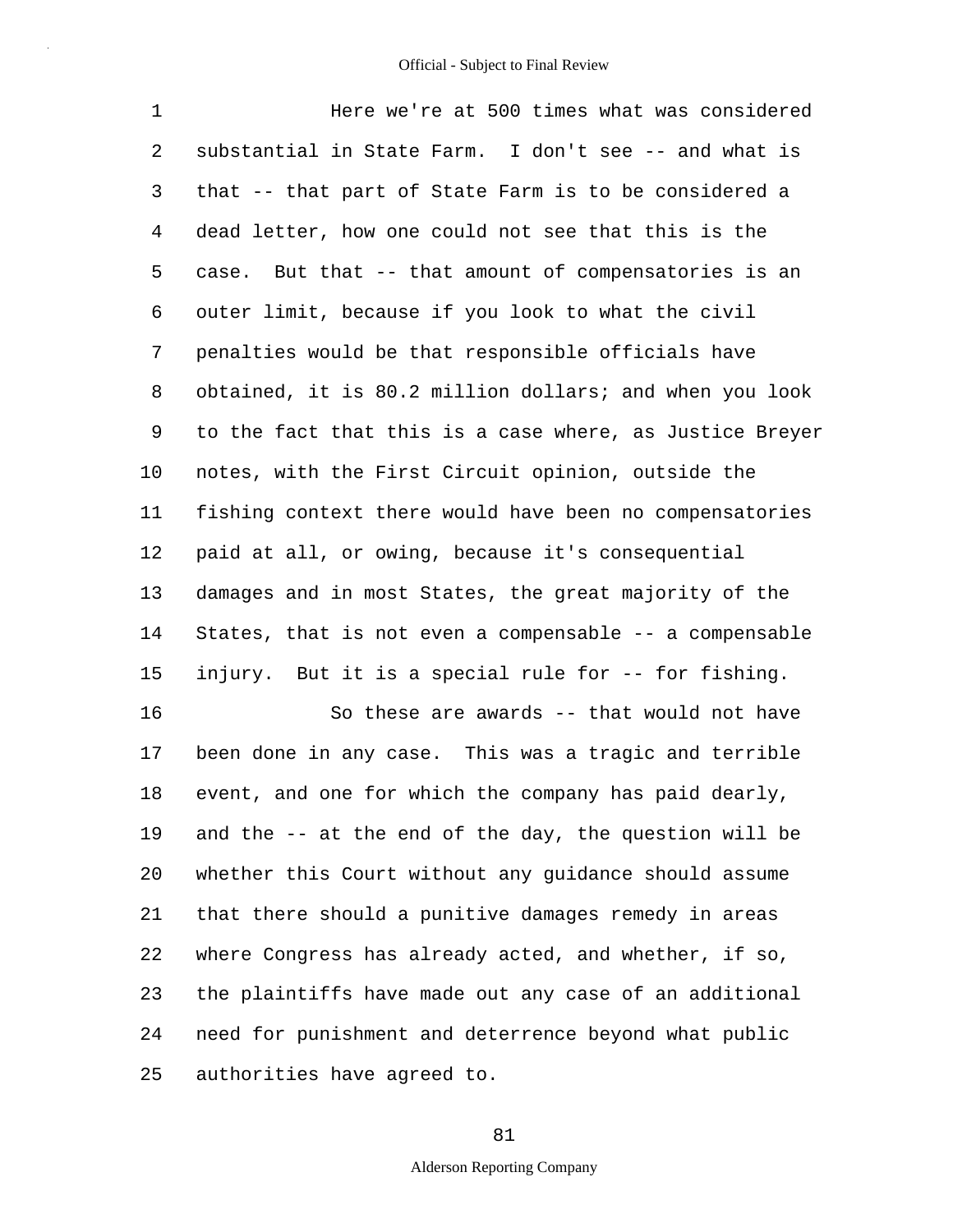| $\mathbf 1$    | CHIEF JUSTICE ROBERTS: Thank you, Counsel. |
|----------------|--------------------------------------------|
| $\sqrt{2}$     | The case is submitted.                     |
| $\mathsf{3}$   | (Whereupon, at 11:38 a.m., the case in the |
| $\overline{4}$ | above-entitled matter was submitted.)      |
| 5              |                                            |
| $\epsilon$     |                                            |
| 7              |                                            |
| $\,8\,$        |                                            |
| $\mathsf 9$    |                                            |
| $10$           |                                            |
| $11\,$         |                                            |
| $12$           |                                            |
| $13$           |                                            |
| $14\,$         |                                            |
| $15$           |                                            |
| 16             |                                            |
| $17\,$         |                                            |
| $18\,$         |                                            |
| 19             |                                            |
| 20             |                                            |
| 21             |                                            |
| 22             |                                            |
| 23             |                                            |
| 24             |                                            |
| 25             |                                            |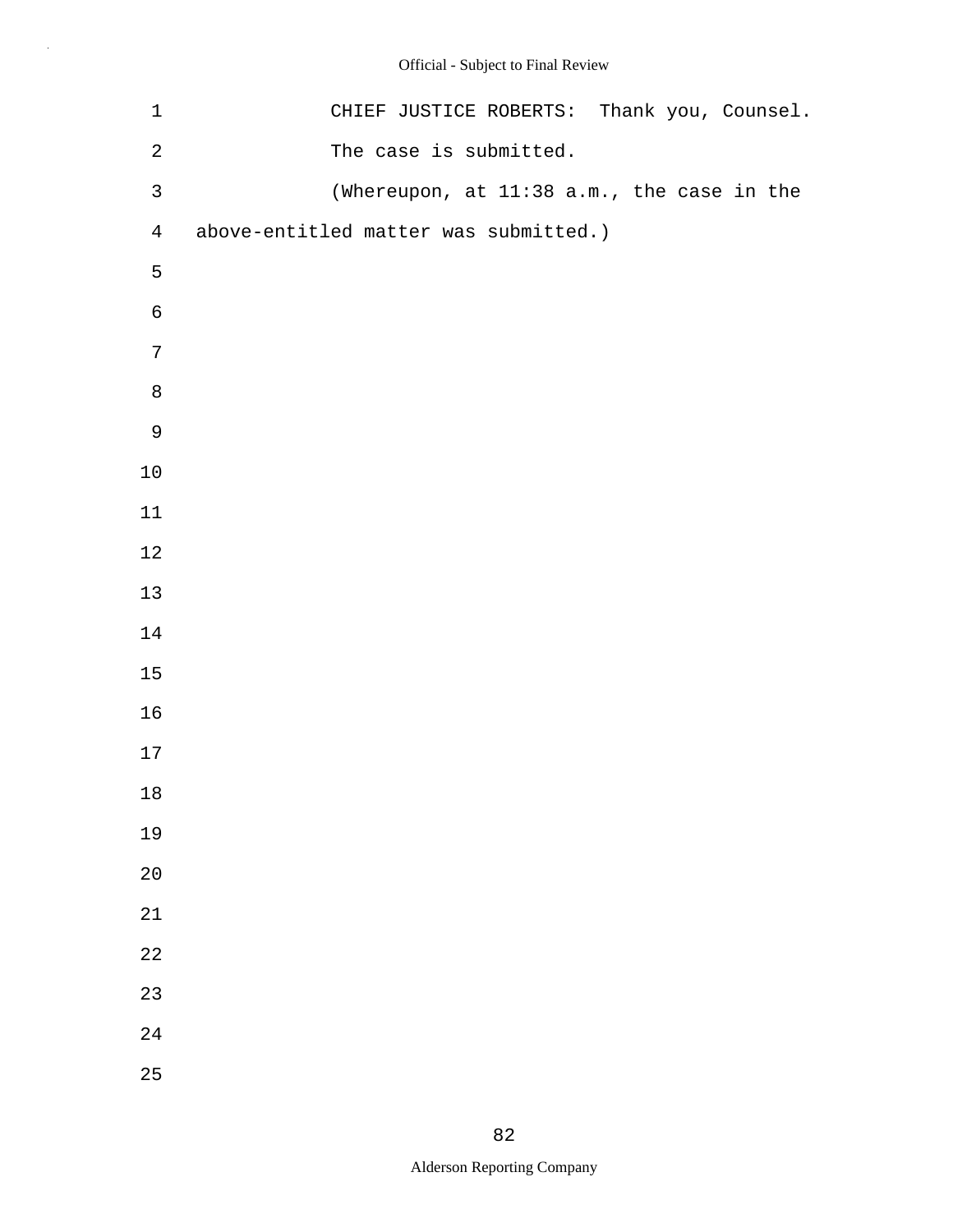|                        | activity 57:16          | 43:5,20 44:14           | 76:25 79:7,17         | arbitrary 57:23       |
|------------------------|-------------------------|-------------------------|-----------------------|-----------------------|
| A                      | 58:12 79:9              | 45:17 46:23             | 79:20,22 80:2         | area 8:15 20:11       |
| ability 61:7           | actor 44:7              | 47:4 49:19,21           | 80:21,21 81:5         | 28:14 30:19           |
| 63:12 64:11            | acts 4:4 6:7            | 49:22 50:25             | ample $30:18$         | 66:10,12              |
| able 67:13             | 13:23 38:14             | 75:5,7                  | 72:12                 | areas 81:21           |
| aboard $51:15$         | 44:14 53:2              |                         | analysis 62:1         | argue 24:3 44:9       |
| 56:1                   |                         | agents $45:2$           |                       | 61:871:18             |
| above-entitled         | 79:9,11                 | ago 3:19 64:15<br>64:19 | answer $17:11$        |                       |
| 1:12 82:4              | actual 37:20            |                         | 19:21 23:3            | argued $5:3$<br>26:19 |
| absence 5:25           | ad 80:21                | agree 51:12             | 40:13 58:9            |                       |
| 18:25 19:4             | add 29:1                | 52:17 60:19             | answering 56:15       | arguing $25:21$       |
| 20:23,24               | <b>added</b> 33:24      | 62:8 65:8 68:9          | answers 18:15         | argument 1:13         |
| absolute 67:16         | additional 3:20         | agreed 27:3             | 21:10 26:2            | 2:2,73:3,7            |
| absolutely 8:21        | 34:7 60:23              | 79:17 81:25             | antitrust 49:22       | 7:18 8:19 10:7        |
| 16:5 34:1              | 61:3 62:21              | aground 3:11            | anybody 37:1          | 10:9 26:24            |
| 52:10                  | 71:11 81:23             | 76:12                   | <b>Apart 54:4</b>     | 34:12 37:9            |
| absolving 58:3         | address 5:15            | $\sin' t 41:22$         | App 37:21             | 44:10 51:13           |
| <b>abuse</b> 59:8 60:1 | 57:1 77:4               | al $1:4,73:5$           | <b>appeal</b> 26:4,12 | 54:5,14,15,18         |
| abusers 17:22          | addressed 21:11         | Alaska 31:19,23         | 26:14 62:21           | 56:12 58:3            |
| accept $52:14$         | 29:4 58:6 62:1          | 61:14 79:16             | appealed 64:14        | 61:3 62:7,16          |
| 61:5 75:3              | addresses 58:8          | <b>Alaskans</b> 76:7    | appeals $5:76:25$     | 62:17,20 63:2         |
| accepted 11:22         | adequacy 59:15          | alcohol $17:3,21$       | 17:18 23:25           | 63:5,6,7,8,14         |
| 46:11                  | administrable           | 50:19 51:14             | 24:9,22,23,24         | 63:16 66:6,23         |
| accident 57:8          | 67:25                   | 55:21                   | 24:25 25:14           | 71:1 72:8             |
| accidents 57:10        | admirality 20:5         | allow 60:24             | 26:5,18,18,24         | 73:19 75:3            |
| 57:11                  | admiralty 18:22         | 66:11                   | 27:3,7,12,19          | 76:17 78:14           |
| account $62:2,11$      | 18:23 19:17             | allowed 17:8            | 43:1 59:7 62:8        | 80:18                 |
| accuracy 43:25         | 22:5 45:13              | 47:23 56:4              | 64:3                  | arguments 61:3        |
| act 6:16 22:24         | 57:15 62:11,24          | 61:1 76:20              | appear $30:12$        | 62:25                 |
| 23:6, 14, 18           | 63:22 66:16             | allowing 17:13          | <b>APPEARAN</b>       | arises 15:4           |
| 24:12 26:9,22          | adopt 44:3 60:6         | 18:7                    | 1:15                  | <b>Arrowsmith</b>     |
| 28:3,6,6 29:7,8        | 68:25                   | alternative             | appears 73:22         | 20:9                  |
| 30:23 33:11            | adopted 10:25           | 17:20                   | 73:22                 | Arthur 43:2           |
| 34:18 40:15            | 29:2 44:4               | amazing 36:21           | appellate 59:14       | article 48:6          |
| 44:22 59:11            | 52:21 60:12             | <b>American 37:14</b>   | 59:25 60:22           | aside 43:15 44:1      |
| 60:18,19,21,23         | 65:4                    | Amiable $4:9,15$        | appendix 64:7         | 61:19                 |
| 61:8,11,13,20          | adopting 54:4           | $4:21\,5:2,23$          | 72:11 73:23           | <b>asked</b> 18:7     |
| 62:9,13,23             | adopts 43:8             | 7:19 8:20 9:12          | apples $34:15$        | 27:12 40:21           |
| 63:3,12,25             | advance 13:17           | 21:3 41:21,25           | 61:12,19              | 41:4 45:5             |
| 64:17,21 65:2          | 32:2                    | 43:22 46:15,18          | applicable 30:3       | 58:15 70:12           |
| 65:23 66:3,7           | advancing 13:16         | 46:20 49:17,23          | 65:2 70:20            | asking 7:16 24:4      |
| 68:16,20 70:5          | 14:1                    | amici $27:11$           | apply 19:18 66:4      | 39:21 53:18           |
| 71:10 79:22            | adverse 7:9             | amicus $47:19$          | 66:7 69:13            | 66:15,16              |
| acted 81:22            | $\textbf{affirm } 23:9$ | amount $22:11$          | appropriate           | aspect 3:15,15        |
| action 4:25 5:25       | affirmed 22:17          | 31:6,23 33:24           | 13:20 38:13           | 39:22 40:1            |
| 76:8,8,21              | agent 7:10 8:8          | 35:7,8 36:3             | approval 4:21         | aspects 28:23         |
| active 22:6            | 8:11 37:22              | 37:1 57:9 61:1          | approved 72:16        | 37:24                 |
| activities 58:8        | 42:7,18,22              | 69:8 71:20              | 73:9 78:18            | assert $10:22$        |
|                        |                         |                         |                       |                       |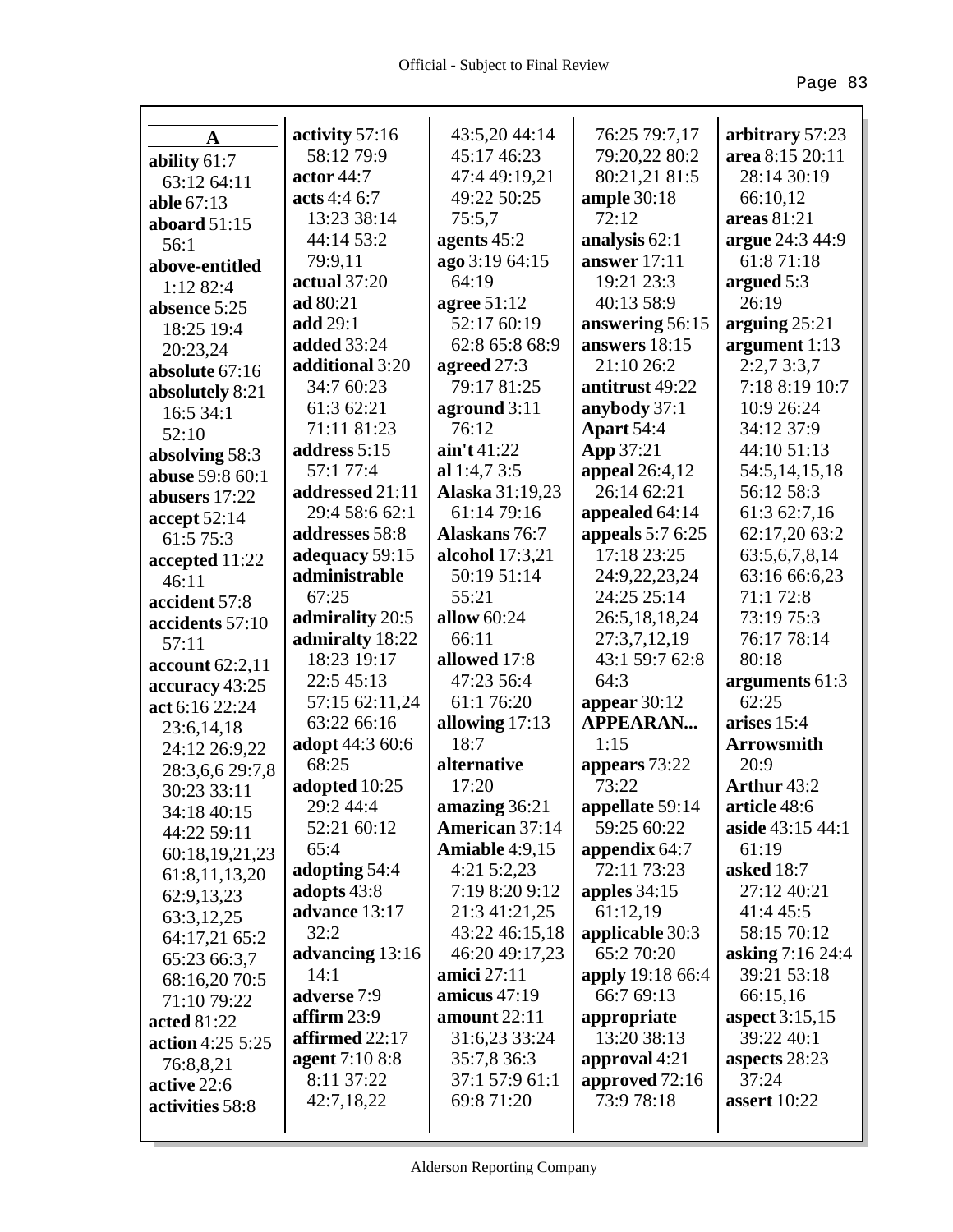| assess 6:5 57:15      | 82:3                            | binds $12:25$        | $C$ 2:1 3:1 77:14 | 23:21 25:17      |
|-----------------------|---------------------------------|----------------------|-------------------|------------------|
| assessed 45:21        | A.2d 42:23 43:2                 | <b>bit</b> 47:16     | cabin 6:20,23     | 26:15 27:11,17   |
| <b>assume</b> 8:19,19 | B                               | <b>black</b> 35:15   | Cal 1:18          | 29:8 30:4,8      |
| 30:3 40:4             | B77:14                          | board 7:2 43:19      | calibrated 23:13  | 32:5 33:16,18    |
| 53:14 56:9,10         | back 9:15 18:21                 | 54:25                | 34:13 35:2        | 37:21 39:3       |
| 56:17,24 81:20        | 34:8 39:20                      | boat 6:5 40:23       | calibration       | 41:13 42:2,20    |
| assuming $25:1$       | 54:18 57:7                      | bonuses 76:20        | 28:24             | 42:23 43:1,2,3   |
| 60:19 74:16           | bad 18:25 74:17                 | <b>books</b> 52:23   | call $5:4$        | 43:7,20,21       |
| assumption 9:10       |                                 | bound 13:3           | called 38:4       | 44:8,20 45:14    |
| 22:12                 | 74:20 75:2                      | boy 6:20,23          | 67:14 73:21       | 45:16,24,24      |
| attaches 14:9         | <b>Baker</b> 1:7 3:5            | branch $11:15$       | calls 37:18       | 46:647:1,13      |
| attempted 32:13       | <b>balance 23:15</b>            | breach $53:19$       | capita 69:6,14    | 47:23 48:3,8     |
| attention 31:2        | 28:16                           | 59:11                | caps 29:11,15     | 48:12,16 49:18   |
| attorney 73:10        | <b>based</b> 26:3,4,8           | breached 55:15       | 69:12             | 50:3,6,17        |
| attributable          | 38:14,18 51:7                   | breaching $55:15$    | captain $4:47:2$  | 51:17,19,21,25   |
| 44:14                 | 60:4 77:5                       | breaks 53:22         | 7:5 9:20 12:13    | 52:16 53:1,5,6   |
| authorities           | 78:24                           | <b>Brever</b> 18:19  | 12:19,19 14:13    | 53:23 54:20      |
| 31:22 81:25           | basis $16:20$<br>24:15 32:21    | 19:10,24 20:12       | 14:24 16:14       | 55:20 59:13,13   |
| authority 6:10        |                                 | 35:22 36:13,15       | 17:3,7,9 18:8     | 60:21,25 63:10   |
| 8:14 15:13            | 55:14 57:16                     | 36:19 45:4           | 32:18 35:25       | 63:11 64:14      |
| 26:3 27:8,19          | 69:6 73:10                      | 46:14 49:4,7         | 38:2,4 40:6       | 65:18 69:9       |
| 30:9,18 37:24         | beg 58:17                       | 49:15 56:7,11        | 41:22,23,24       | 70:6 71:15,16    |
| 39:22 40:1,3          | <b>behalf</b> 1:16,18           | 56:14,16,18,21       | 42:1 43:12,19     | 71:18,23 72:1    |
| 68:11 78:24,25        | 2:4,6,93:8                      | 56:25 69:15,20       | 45:15 46:16       | 72:2,24,25       |
| authorized 14:2       | 37:10 38:9                      | 70:1,4 74:13         | 54:21,22 57:3     | 73:2,3,8 74:6    |
| 45:17                 | 54:21 78:15                     | 74:15,19,25          | 73:11,17 74:16    | 77:16,19,21,23   |
| automatically         | behave 36:8                     | 81:9                 | 75:6,1476:10      | 77:23 79:14,16   |
| 72:17                 | 65:17<br>behaves $45:11$        | bridge $44:11$       | 76:18 78:25       | 80:16,20 81:5    |
| automobiles           |                                 | brief 41:19 42:3     | captaining 58:5   | 81:9,17,23       |
| 57:11                 | beings $41:18$<br>believe 21:6  | 42:8,14 44:21        | captains 46:19    | 82:2,3           |
| available 5:8         | 61:16 68:24                     | 46:24 47:19,22       | 46:20             | cases 4:11 5:9   |
| 19:22 22:19,21        |                                 | 48:4,5,17            | captain's 48:18   | 7:1 11:22 14:9   |
| 29:6 56:25            | believing 35:19                 | 61:15                | careful 28:23     | 19:13 22:22,25   |
| awaiting 77:6         | benefits 71:5<br>best 34:2 41:8 | briefs $27:11$       | 29:1              | 30:7,12 36:11    |
| award 22:18           |                                 | 30:5                 | carefully 23:13   | 43:4 44:5 46:2   |
| 23:4,9 34:21          | 48:2,7 59:2                     | bright-line          | 23:20 28:9        | 46:12,22,25,25   |
| 35:18 36:17,18        | better $31:17$                  | 68:12,24,25          | Carlisle 48:8     | 48:7,8,17 49:3   |
| 52:3 58:16            | beyond $81:24$                  | bring $24:11$ $25:5$ | carry 32:14       | 49:5,11,12,19    |
| 59:15 60:4            | big 76:6                        | 31:2                 | carve 70:18       | 49:20 52:23      |
| 61:7 72:7,23          | <b>billion</b> 3:21 33:5        | <b>broad</b> 20:11   | case 3:4 4:15     | 58:22,24 59:4    |
| 74:9,24 75:7,9        | 35:5 37:2                       | brought $73:14$      | 5:19 9:17,18      | 60:8,11 62:1     |
| awards 22:23          | 50:11 61:17                     | budgeting 38:7       | 11:2,24 12:6      | 63:1 66:18,18    |
| 53:11,25 67:4         | 71:2,6 72:13                    | business 37:25       | 15:4,7,9 16:18    | 70:18,18 77:4    |
| 69:14 81:16           | 79:3                            | 38:5 39:6,10         | 18:20,21,22       | 77:17 79:8       |
| aware 43:8            | billions 29:3                   | 39:23 50:17          | 19:22 20:5        | catastrophic     |
| <b>awful 66:25</b>    | 53:24                           | $\mathbf C$          | 21:12,16 22:3     | 76:3             |
| a.m 1:14 3:2          | bind $12:23$                    |                      | 23:10,18,20,21    | categorize 39:15 |
|                       |                                 |                      |                   |                  |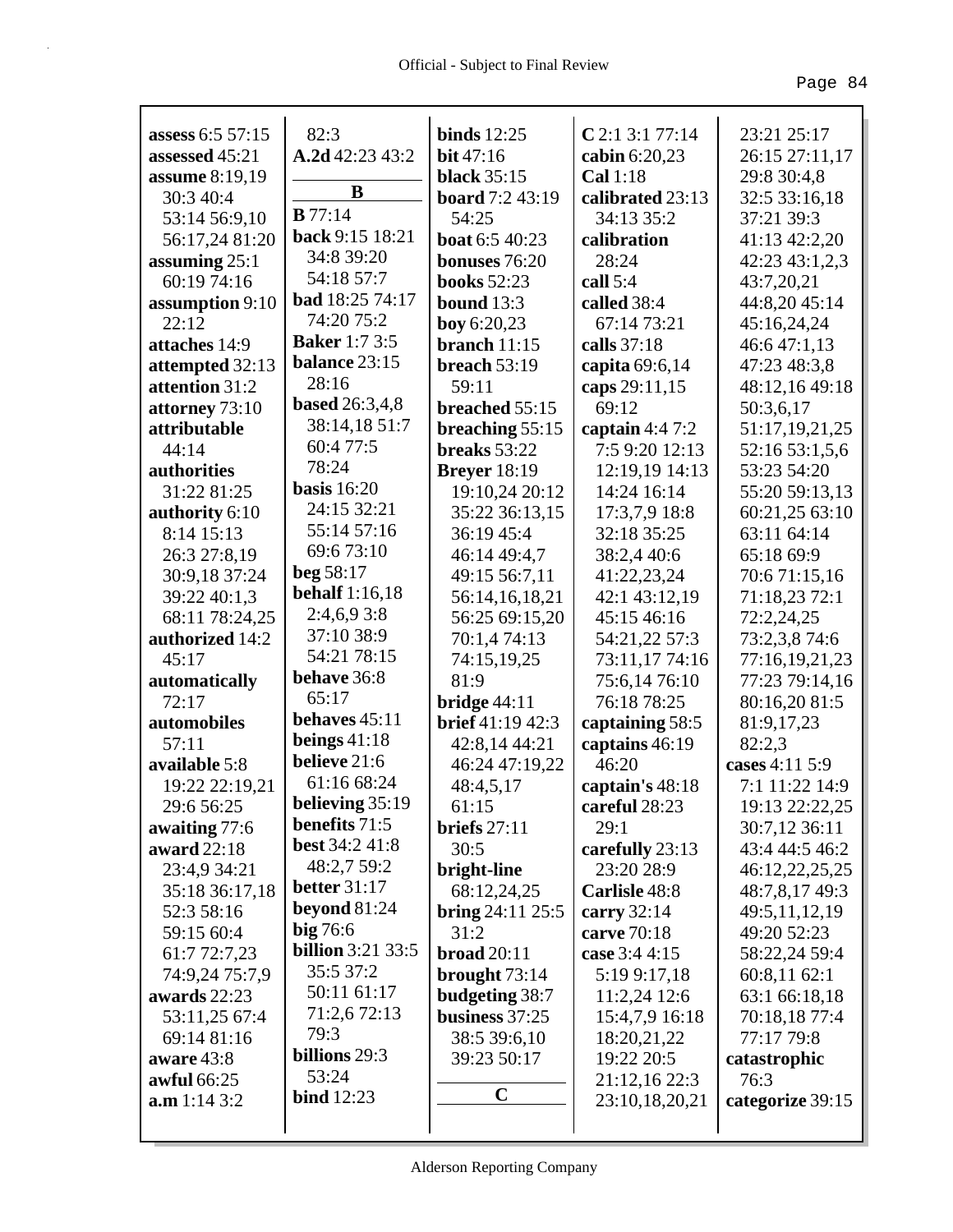|                                    | 43:1 47:13              | <b>Coast 51:16</b>                            | 34:15                         | 21:25               |
|------------------------------------|-------------------------|-----------------------------------------------|-------------------------------|---------------------|
| category 45:15<br>cause 14:24 57:9 | 79:2 80:6               | code 68:14,14                                 | compensable                   | conditions 57:3     |
| caused 4:4 7:14                    | 81:10                   | collected 48:7                                | 81:14,14                      | conduct 9:8         |
| 13:4 16:4 32:9                     | circumstances           | collision 58:7                                | compensate 4:3                | 15:18 18:25         |
| 32:24 77:17                        | 9:18                    | come 5:10 24:2                                | 80:24                         | 22:20 35:24         |
| causes 45:10                       | cite 47:22 48:5         | 43:14 67:13,23                                |                               | 45:22 48:18         |
| CEO 6:20,22                        | 48:18                   | comes 29:11                                   | compensated<br>69:23 80:18    | 54:19 73:17,18      |
| 9:20,22                            | cited 46:23 47:2        | 46:20                                         |                               |                     |
|                                    | cites 4:20 42:9         |                                               | compensation<br>3:19 4:5 33:5 | 74:3,8 79:19        |
| certain $6:16,17$                  |                         | coming 67:7                                   |                               | conducting<br>75:11 |
| 36:8 46:11                         | 42:14,19                | command 16:22                                 | 33:21 34:21                   |                     |
| 69:8                               | City 21:14,21<br>48:8   | 17:13,23 40:23                                | 35:3,4 61:24                  | conductor 5:20      |
| certainly 9:17                     |                         | 54:10 74:4                                    | 62:3 77:5                     | 12:12,19 45:18      |
| 17:9 43:14                         | civil 28:22 31:17       | 76:10,20                                      | compensatories                | confines 65:23      |
| 75:11 80:20                        | 31:18,18 34:3           | commerce 9:6,8<br>10:3                        | 34:6 80:3,5                   | confront 49:1       |
| certiorari 50:6                    | 34:12 80:22<br>81:6     |                                               | 81:5,11                       | confusion 50:15     |
| cetera 36:22                       |                         | commercial                                    | compensatory<br>15:22 53:23   | Congress 22:6       |
| 57:21                              | civil-penalty           | 3:18,21                                       |                               | 23:11 28:5,16       |
| chain 76:19                        | 34:9,12                 | common 5:16                                   | 63:9 68:2 78:1                | 28:24 29:2,4        |
| chairman 72:3                      | claim 78:2              | 12:3 20:22                                    | 80:1                          | 29:11,13 35:20      |
| chances 76:3                       | class 3:21 77:9         | 21:9,16,20                                    | competent                     | 59:10 65:10,12      |
| change $51:3,5$                    | 80:8                    | 51:3,4 60:11                                  | 53:13,15                      | 65:15,25 66:3       |
| 55:1                               | clause $64:10$          | 66:11 68:11                                   | Compilation                   | 66:8 69:2           |
| changed $46:1,4$                   | clean 22:24 23:6        | 75:24                                         | 73:22 74:1                    | 75:21 76:9          |
| 54:14                              | 23:14,17 24:11          | commonly                                      | 76:16                         | 81:22               |
| charge 38:4,5,7                    | 26:22 28:3,6            | 60:15                                         | complicit 41:17               | <b>Connecticut</b>  |
| 38:8 41:2 76:1                     | 28:11 29:7              | common-law                                    | complicity                    | 42:23               |
| chart 72:4                         | 30:23 34:18             | 59:3 67:18                                    | 38:23 41:18                   | consequential       |
| chasing $44:23$                    | 60:18,20,23             | 68:23                                         | 42:5,16 44:19                 | 81:12               |
| chief 3:3,9 6:2                    | 61:8,10,13,20           | common-law-                                   | 51:1 73:14                    | conservative        |
| 6:14 9:22                          | 62:8,13,23              | 59:2,21                                       | 74:7,10                       | 41:9                |
| 18:11,15 21:14                     | 63:3,12 71:9<br>73:5    | communicatio                                  | comprehensive                 | consider 27:19      |
| 27:21,24 28:2                      |                         | 10:1                                          | 23:12                         | 52:6 63:21          |
| 37:7,11 38:24                      | cleanup 31:25           | <b>company</b> 1:3 3:4 <b>  conceal</b> 13:19 |                               | considered 4:22     |
| 39:5,9,14                          | 76:6                    | 6:7,10,187:3                                  | concealed 37:5                | 50:1 81:1,3         |
| 40:12,20 47:21                     | clear 5:22 7:12         | 8:4,12 11:15                                  | 79:12                         | consistently        |
| 47:25 48:2,11                      | 8:7 10:16 11:5          | 13:17,24 14:15                                | concealment                   | 26:19 50:20         |
| 52:25 53:6,9                       | 17:10 33:10             | 14:20,21,23,25                                | 33:14                         | 55:10               |
| 53:14,17 54:12                     | 46:8 54:15              | 15:21 17:14                                   | concede 10:20                 | constitutes 35:9    |
| 55:2,9 56:3                        | clearly 26:19           | 33:11,13 35:5                                 | conceded 8:7                  | constitutional      |
| 64:15,19,23                        | 33:649:13               | 36:21 50:18                                   | 43:19,24 75:6                 | 59:17,24 67:3       |
| 65:19 66:6                         | 75:20                   | 52:7 55:5,11                                  | concept 7:17                  | 67:7,11,22          |
| 71:19,24 72:15                     | <b>Clerk's</b> 73:25,25 | 55:15 76:21                                   | 12:7,22 13:6                  | 80:2                |
| 72:20,23 78:10                     | close 35:10 48:9        | 78:22 80:12                                   | concern 24:7                  | constitutionally    |
| 82:1                               | 63:17                   | 81:18                                         | 46:6 58:7                     | 67:15               |
| choose 29:3                        | closer 6:22             | company's $8:16$                              | 77:18                         | contact 9:14        |
| circuit 4:1 17:19                  | closing $44:9$          | 14:1                                          | concerns 3:17                 | contain 76:6        |
| 27:8 42:24                         | 73:19                   | comparison                                    | conclude 16:7                 | contend 38:17       |
|                                    |                         |                                               |                               |                     |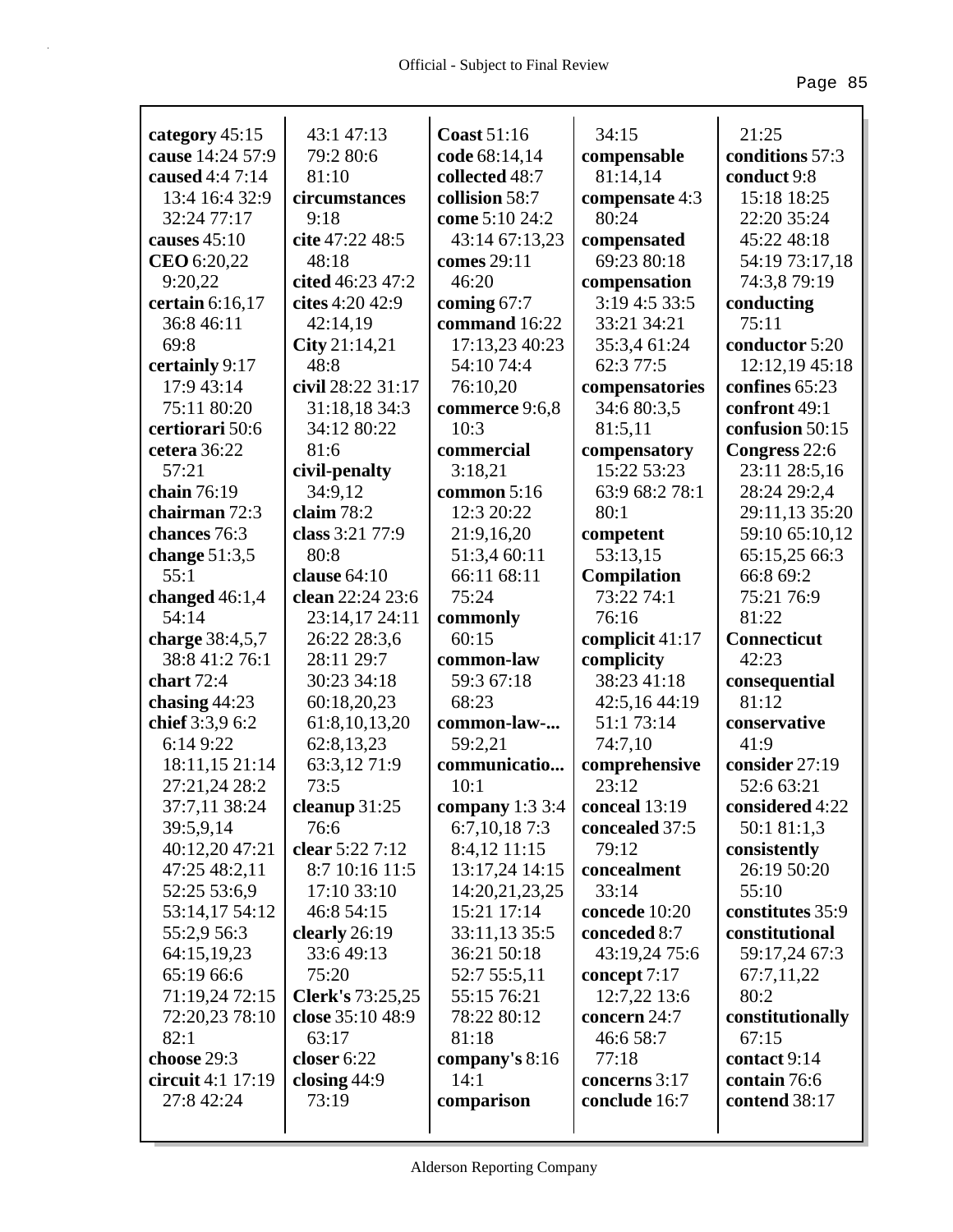| contested 61:7                 | correctly 26:5                | 77:18,25 78:4                      | damages 3:22                 | dealt 49:19 69:2            |
|--------------------------------|-------------------------------|------------------------------------|------------------------------|-----------------------------|
| context 4:22                   | 54:6                          | 78:17 79:25                        | 4:4,5,11,24 5:8              | dearly 79:14                |
| 5:15,16,179:4                  | correctness                   | 81:20                              | 7:3,15,20 10:8               | 81:18                       |
| 13:11 15:4                     | 43:25                         | courts 5:7 6:25                    | 12:4 13:2,6,13               | decade 67:2                 |
| 20:16 51:5                     | counsel 37:7                  | 19:14 20:14                        | 13:21 14:14                  | decide 12:20,24             |
| 67:22 80:2                     | 82:1                          | 21:9,20 22:9                       | 15:18 17:15                  | 15:14 29:13                 |
| 81:11                          | country 20:22                 | 27:13 30:18                        | 19:22 21:24                  | 63:21 69:4,6                |
| continued 20:15                | 22:24                         | 50:2,4,7 52:19                     | 22:13,18,19                  | 78:21                       |
| continuously                   | course 4:3 12:21              | Court's $4:19$                     | 23:1,7,10                    | decided 5:3                 |
| 10:5                           | 13:3,5 15:21                  | 20:18 21:6                         | 24:12 26:10                  | 16:20 19:14                 |
| contrary 13:23                 | 20:8 41:25                    | 31:2 43:20                         | 27:4 28:7,13                 | 28:24 38:9                  |
| 13:24 33:20                    | 53:24 71:22                   | 45:1 65:10                         | 28:14 29:6                   | 50:5 52:3 60:9              |
| 53:2                           | 72:8                          | covers 29:7                        | 30:3,6 31:6,12               | 74:11                       |
| contrast 77:22                 | court $1:1,13$                | create 21:9                        | 35:16,20 36:17               | decides 7:8                 |
|                                | 3:10,174:12                   | 26:10                              | 38:14 39:4                   | 12:21 53:13                 |
| controlling 64:9               |                               | created 22:5                       |                              |                             |
| convenience<br>57:2            | 4:15,225:14<br>10:25 12:6     |                                    | 45:9,21 47:24<br>49:21 51:10 | deciding 30:8<br>62:11      |
|                                | 17:17 19:20                   | 29:9,10                            |                              |                             |
| Cooper 59:13,18<br>59:24 70:23 | 21:8,13 22:4,7                | creating 57:23<br>credit 70:8 71:5 | 52:4 53:4,11<br>53:23 58:19  | decision 3:25<br>4:21 13:14 |
|                                | 22:17 23:8,19                 |                                    | 60:24,25 62:9                |                             |
| cording $61:13$                |                               | crew 14:11,12<br>14:24 15:10       |                              | 15:5,11 16:17<br>16:17 21:7 |
| corporate 19:7                 | 23:24 24:9,22                 | criminal 28:19                     | 62:12,23 63:10               | 27:7 28:12                  |
| 53:2,19                        | 24:23,24,25,25                |                                    | 63:13 64:2,12<br>66:19 67:1  | 41:6 45:1                   |
| corporation<br>9:20,23 18:24   | 25:1,14,21                    | 31:16,24 68:14<br>68:16 71:10,14   | 68:2 69:11                   | 52:22 54:10,20              |
| 19:1 35:25                     | 26:3,4,4,10,17<br>26:18,18,24 | 71:16,18,23                        | 71:12,21 72:7                | 54:23 58:11                 |
| 38:13,18,23                    | 27:1,2,3,7,8,12               | 72:24,25 73:2                      | 77:5,11,13,19                | 59:5 65:10                  |
| 39:3 40:1,6,14                 | 27:12,16,18,19                | 73:3,8 79:16                       | 78:1,7 79:7,8                | 72:10 77:6                  |
| 40:15 41:16                    | 30:17 31:17                   | crisis $58:11$                     | 80:1,23 81:13                | decisions 4:12              |
| 44:15,24 45:9                  | 32:4 33:16,23                 | critical 74:23                     | 81:21                        | 5:5 7:14 47:3               |
| 45:21 53:3,10                  | 34:4 35:17                    | crude 36:10                        | dangerous 9:8                | 58:9,24                     |
| 53:20 54:1,8                   | 37:12 41:4                    | culpability                        | 58:8,12                      | decisis 20:2 46:8           |
| 54:21 55:24                    | 42:25 47:3,4                  | 38:19 44:19                        | dangerousness                | 46:19 48:25                 |
| 57:5,1679:11                   | 47:19 48:13,24                | culpable 44:24                     | 58:5                         | 49:16 50:1                  |
| corporations                   | 49:1,12,19,20                 | cumulatively                       | day 57:10 79:1               | deck 79:4                   |
| 6:16 8:24,25                   | 49:25 50:5,10                 | 80:21                              | 81:19                        | declined 66:1               |
| 10:10 47:9,11                  | 52:17,18,18,20                | cut 29:21                          | days $9:12$                  | deduction 12:25             |
| 47:14 48:21                    | 58:6,25 59:1,2                | cuts 64:24                         | de 59:14 60:3                | deemed 74:23                |
| corporation's                  | 59:5,7,7,14,18                | cutting 34:21                      | 75:11                        | deeming 74:3                |
| 37:25 39:23                    | 59:21,25 60:6                 | <b>CWA 28:21</b>                   | dead $81:4$                  | deep $74:7$                 |
| 44:18                          | 60:8, 10, 11, 12              | Cyclopedia 47:8                    | deal 47:14 48:20             | deeper 73:15                |
| correct 5:21                   | 60:13,22 61:25                |                                    | 58:15 67:21                  | defendant 32:13             |
| 6:12,15 7:22                   | 62:8,17 63:24                 | D                                  | 69:1 74:2                    | 32:14                       |
| 8:13 10:24                     | 63:25 64:3,8                  | $D$ 3:1 77:14                      | dealing $12:7,10$            | defendants 41:6             |
| 11:9,19 18:4,9                 | 67:2,18 68:23                 | damage $14:25$                     | 12:11 34:14                  | 52:22                       |
| 18:10,17 26:23                 | 68:23 70:23                   | 16:4 22:23                         | 47:11,20 54:15               | defense 44:5                |
| 31:3 59:12                     | 71:9 73:5                     | 32:8 34:13,14                      | 67:2                         | 52:22                       |
| correction 50:4                | 75:12,13,17                   | 35:2,3,8                           | deals 46:18                  | definition 38:3             |
|                                |                               |                                    |                              |                             |
|                                |                               |                                    |                              |                             |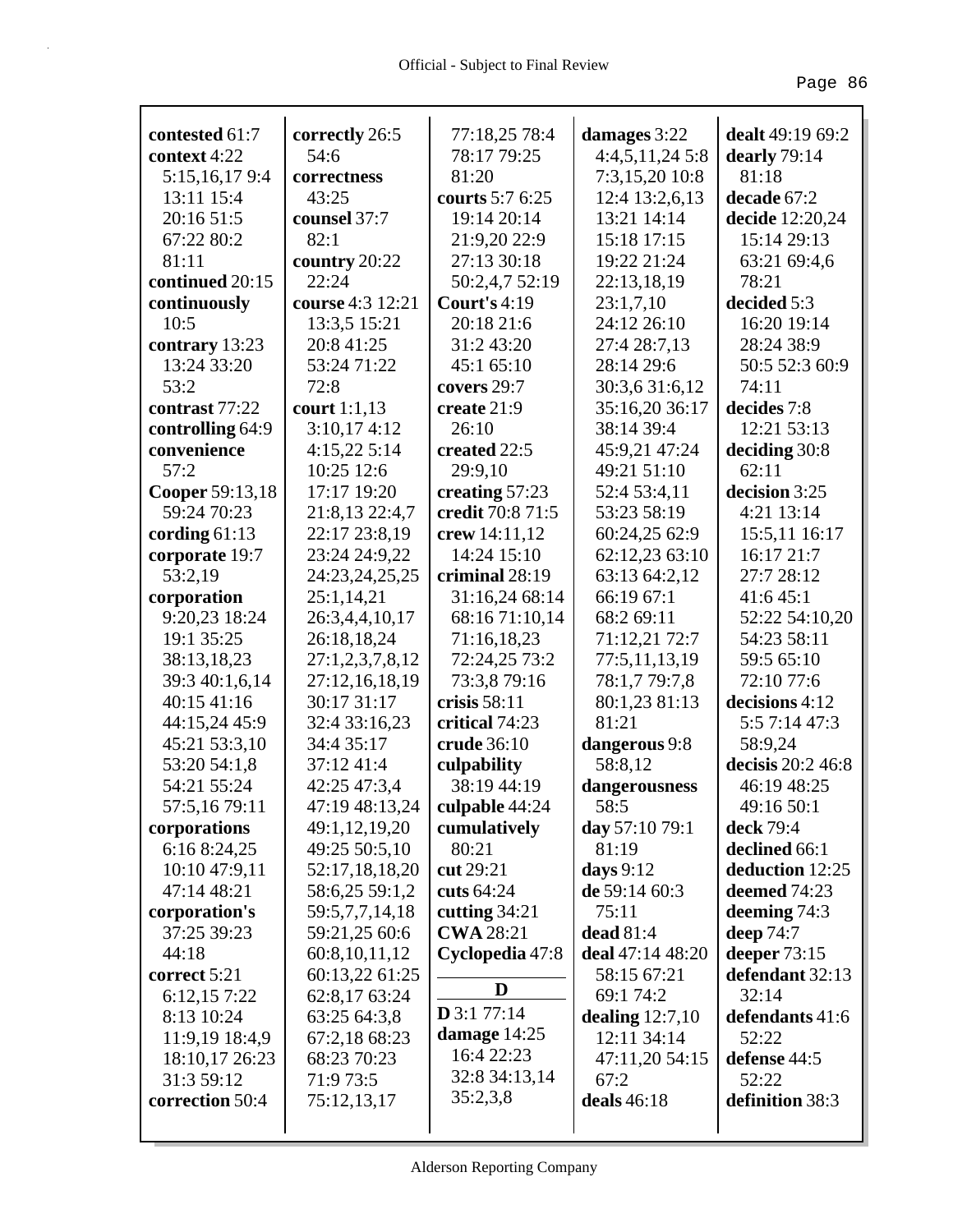|                               | 59:16 70:12       | discretion 59:8     | dollars 3:21                |                      |
|-------------------------------|-------------------|---------------------|-----------------------------|----------------------|
| 77:8<br><b>Dellinger</b> 1:16 | 79:9              | 60:1                | 29:3 35:5,14                | economy 65:5<br>70:7 |
| 2:3,83:6,7,9                  | determinant       | discrimination      | 38:6 53:24                  | effect 46:19         |
| 4:8,14,195:6                  | 67:14             | 52:23               | 80:5,7,14,14                | 51:16 65:14          |
| 5:13,21 6:7,24                | determine 30:9    | discuss $46:22$     | 81:8                        | effectively 55:10    |
| 7:6,11,22 8:2                 | 39:21 59:15       | discussion 37:20    | door 75:4                   | effort 23:15         |
| 8:13 9:1,25                   | deterred 15:19    | 70:23               | <b>double</b> 31:5,6,11     | 33:12                |
| 10:13,24 11:3                 | 72:6 75:20        | displaced 22:1      | 31:12 68:2,15               | efforts 31:25        |
| 11:9,11,19                    | 76:11,15,22       | displacement        | <b>doubt</b> 15:22          | eight $10:18$        |
| 12:6,11,17                    | deterrence 33:3   | 21:15,17            | 40:6 46:1                   | 15:25 22:25          |
| 13:2,9 14:6,7                 | 33:7 35:12        | displaces 63:12     | dramatic 57:8               | 41:11 42:11          |
| 14:15,20 15:3                 | 36:6 70:15,21     | dispositive         | dramatically                | either 6:11          |
| 15:11,15 16:5                 | 70:22,24 71:2     | 24:12               | 66:12                       | 13:18 50:4           |
| 16:15 17:1,10                 | 75:17,19 79:18    | dispute $50:7$      | drank 55:24                 | 52:21                |
| 18:4,9,14,17                  | 80:15,20 81:24    | disputed 16:6       | draw 6:19 40:22             | elements 11:25       |
| 19:9,19 20:8                  | deterrent 79:21   | 38:2                | 41:7,8 54:19                | eliminate 30:18      |
| 20:14,23 22:2                 | developed 22:13   | dissent 46:7        | drawing $11:6$              | 34:6                 |
| 23:16 24:6,14                 | development       | dissuade 51:11      | 40:16                       | eliminates 22:15     |
| 24:17,21 25:7                 | 66:10             | distinction 8:23    | drinking $51:15$            | embraced 11:23       |
| 25:12 26:1,15                 | differ 58:17      | 8:24 9:11,23        | 55:23 56:1                  | emotional 78:1       |
| 26:23 27:14,21                | difference 14:19  | 10:12 11:6          | 75:15                       | 78:7                 |
| 27:23 28:1,3                  | 20:1              | 12:8 45:7           | driven $13:18$              | employ $45:17$       |
| 28:22 29:19,23                | different 8:6,18  | 48:10               | driving $6:5,21$            | employee 5:20        |
| 29:25 30:14,24                | 9:21 10:16,20     | distinguishing      | 70:18                       | 6:16,17 11:13        |
| 31:3,8,11,15                  | 15:1,5 20:18      | 10:9 19:6           | <b>drunk</b> 17:24          | 12:10 16:4           |
| 32:11,16,21                   | 32:12 39:14,16    | 52:15               | 39:2 70:18                  | 53:2 78:22,24        |
| 34:1,10,16                    | 41:12 49:3        | distress $78:1,7$   | drunken 76:1                | employees 12:8       |
| 35:1 36:12,14                 | 55:13 61:22       | district 23:25      | due 46:15 60:8              | 12:9 37:23           |
| 36:16,25 39:8                 | 63:671:19         | 24:25 25:1          | 77:16                       | 47:15 51:11          |
| 41:11 42:10                   | differs 49:4,7    | 27:2,13,18          | due-process                 | 55:23                |
| 47:1 48:12                    | difficult 78:21   | 41:4 55:24          | 30:7,12 36:11               | employer 43:6        |
| 54:9 78:12,14                 | difficulty 67:20  | 56:5 62:17          | 60:10                       | 51:11                |
| 78:16 80:11                   | 70:2              | 63:24,24 64:7       | <b>duty</b> 59:20           | employers 51:6       |
| demanded 76:9                 | digit $77:20$     | 71:9,14 72:1,9      | <b>DVD</b> 78:19            | employment           |
| depart $37:16$                | diligent 23:25    | 72:11,13 73:4       | <b>D.C</b> 1:9,16           | 50:19                |
| 54:20                         | <b>dime</b> 78:6  | 73:8,9 74:9,22      | 42:24,25,25                 | empowered            |
| depend 35:24                  | direct 66:2       | divisible 12:22     | 43:1 47:13                  | 13:17                |
| depended 76:7                 | directed 4:6      | 78:23               | E                           | enact 65:11          |
| depending                     | directions 49:3   | division 9:22       |                             | enacting $65:11$     |
| 39:15                         | directly 65:1     | divisions 47:15     | $E$ 2:1 3:1,1               | encourage 65:5       |
| describes 21:12               | directors 55:1    | doctrine 58:7       | earlier 26:8,8              | endeavor 10:5        |
| designed 37:4                 | disappear $35:16$ | documents 38:3      | 45:24 59:23                 | ends 63:5            |
| despite 7:9                   | disappears $20:4$ | 39:24               | 67:17                       | enforce 51:17        |
| destroyed 70:7                | disaster $3:16$   | $\log 44:23$        | early 66:17                 | enforced 50:21       |
| 78:6                          | 32:19 76:2,3      | doing $38:16$       | easily 54:7<br>echelon 8:12 | 55:11,19,21          |
| deter 33:24                   | discharge $45:17$ | <b>dollar</b> 33:12 | economic 34:14              | enforcement          |
| 36:22 37:1                    | discovery 73:13   | 69:8                |                             | 31:22                |
|                               |                   |                     |                             |                      |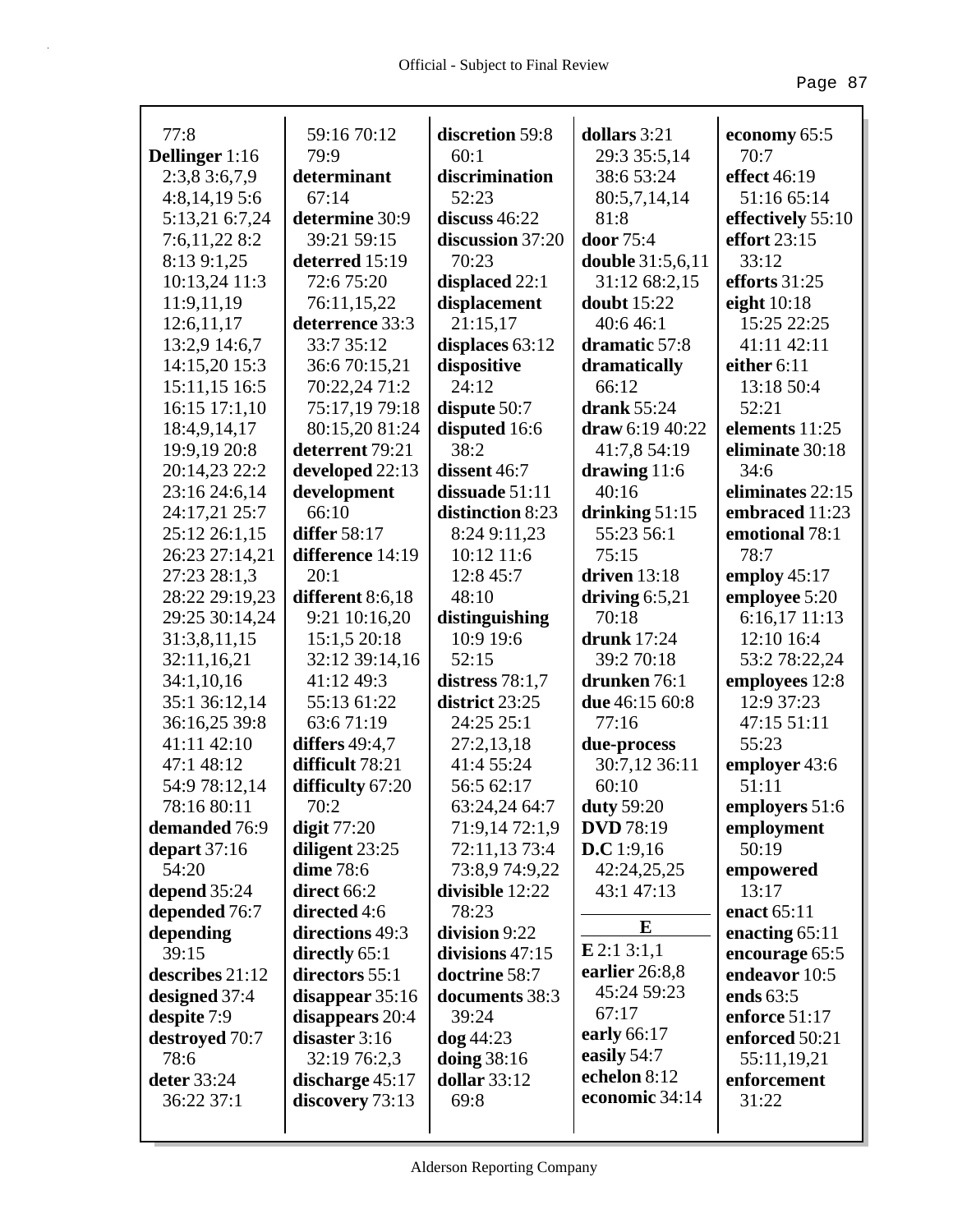| enhance 33:13          | 18:1 24:8        | explicit 66:3        | 16:6 20:17           | fine 31:6,18,18        |
|------------------------|------------------|----------------------|----------------------|------------------------|
| enormous 36:6          | 51:17 59:6       | explore 7:18         | 23:4 32:1 57:2       | 31:24 56:18            |
| 57:9                   | 73:20 74:20      | expose 38:13         | 57:14 62:2           | 61:13 73:7             |
| enter 23:18            | evidentiary      | exposed 53:3         | 81:9                 | fines 28:22            |
| entered 50:17          | 75:10            | exposes 38:18        | factor 31:7,13       | 31:17 33:5             |
| enterprises            | evolution 49:23  | exposure 66:9        | 32:17 60:21,25       | 80:22                  |
| 10:11                  | evolving 63:21   | express 43:5         | 61:3 63:20           | finish $70:16$         |
| entire 40:6 70:7       | exactly 12:12    | 76:22                | 74:23                | <b>fired</b> 76:17     |
| entirely 3:17          | 50:7 51:8,13     | expressly 64:11      | factors 30:10,13     | firm $55:14$           |
| 48:22 73:16            | 68:15            | extent 10:13         | 30:23 31:1           | firmly $37:14$         |
| entitled 43:15         | exaggeration     | 20:21                | 62:10                | 58:19                  |
| 44:1                   | 5:4              | extra 13:21          | facts 51:12,14       | firms 36:6             |
| entity $13:12$         | examine 59:14    | extraordinary        | 56:24 60:4           | first $3:24$ 7:21      |
| entry $24:18$          | example 22:8     | 65:20                | 72:24                | 9:3 22:4 25:17         |
| environment            | 32:18 45:19      | extremely 61:23      | failures 57:17       | 26:2 30:21             |
| 34:20 71:17            | 46:3 49:5 57:4   | <b>Exxon</b> 1:3 3:4 | fair 48:22 57:23     | 32:11 33:1             |
| 73:1,6                 | 63:11 67:15      | 3:11,186:3,11        | fairly 46:8          | 34:17 37:17            |
| environmental          | examples 45:25   | 12:23,25 16:7        | far $32:650:3,3$     | 43:18 45:6             |
| 3:1434:13              | exception 43:9   | 16:19,20 17:3        | 50:18 73:15          | 46:15 47:24            |
| 35:2,3,8 61:14         | excerpt 78:19    | 17:7,12,20           | Farm 34:5 77:22      | 49:2 51:25             |
| envisioned             | excessive 60:3,4 | 18:7 26:19           | 77:24 79:24,25       | 52:11 56:15            |
| 75:23                  | 67:5             | 30:4 32:1            | 81:2,3               | 57:25 58:2,2           |
| episodic 55:14         | excessiveness    | 37:18 38:1,5         | favor 75:10          | 58:13,16 59:4          |
| equal $80:3$           | 59:15            | 38:10,16 39:6        | features 26:9        | 69:4 70:13             |
| equipment 38:6         | exclusively      | 39:11 40:8           | <b>February</b> 1:10 | 71:13 75:4,20          |
| 76:6                   | 70:13            | 41:3,6,6 42:8        | federal 3:22         | 80:12,17,20            |
| era $22:4$             | executive 19:1,3 | 42:19 43:15,18       | 5:16 18:23,23        | 81:10                  |
| Erie 19:12 20:10       | executives 75:21 | 44:8 50:18           | 19:7,11,14,14        | <b>Fisher</b> 1:18 2:5 |
| eroded 20:4            | exemplary 4:11   | 51:14,17,20          | 19:16,17 20:2        | 37:8,9,11 39:4         |
| erred $4:1$            | 23:1 45:9,20     | 52:17 54:7,8,9       | 20:2,3,24 21:8       | 39:11,18 40:3          |
| error 74:4             | 48:10            | 54:21 55:23          | 21:10,11,15,16       | 40:9,12,25             |
| errors 56:20           | exercise 27:6    | 58:3 64:13           | 21:17,17,19,19       | 41:24 43:7,17          |
| <b>ESQ</b> 1:16,18 2:3 | exhibits 70:1    | 65:17 71:11          | 21:20,24 22:11       | 44:3,16,22             |
| 2:5,8                  | existence 22:15  | 72:4,5,8,18          | 22:15,22 24:16       | 46:14 47:21,25         |
| essential 26:24        | 62:12            | 73:7 74:12,16        | 25:4,22,24           | 48:4,15 49:6           |
| 34:2                   | expanded 66:12   | 75:6,18,19           | 27:5 30:9            | 49:14,17 50:13         |
| essentially 24:4       | expansion 66:15  | 76:7,9,17 77:4       | 45:25 46:4,22        | 50:16,24 51:22         |
| established            | expected 78:18   | 77:10 78:18          | 51:4 64:4 65:1       | 51:25 52:10,14         |
| 22:16 23:7             | expedient 21:9   | 79:2,13              | 65:3 66:10,11        | 53:5,7,12,16           |
| 58:20                  | experience 67:1  | <b>Exxon's 39:24</b> | fight $59:22$        | 54:4,17 55:3,7         |
| estimated 61:15        | 68:10            | 61:7 71:1 73:5       | figure $70:2$        | 55:17 56:10,13         |
| et 1:4,7 3:5           | explain 38:3     | 73:16 74:2           | filing $12:23$       | 56:17,19,23            |
| 36:22 57:21            | 52:13            | 75:20                | <b>filled</b> 57:11  | 57:24 59:17,22         |
| event 81:18            | explained 52:15  |                      | find $41:442:6$      | 61:5 62:15             |
| Everybody              | 55:25 58:18      | F                    | 42:18 78:17          | 63:4,18 64:6           |
| 76:19                  | 73:8             | face 77:10           | finding $75:1$       | 64:18,22 65:8          |
| evidence 16:25         | explains 28:21   | fact 9:7 13:23       | finds $22:25$        | 65:24 66:14,21         |
|                        |                  |                      |                      |                        |
|                        |                  |                      |                      |                        |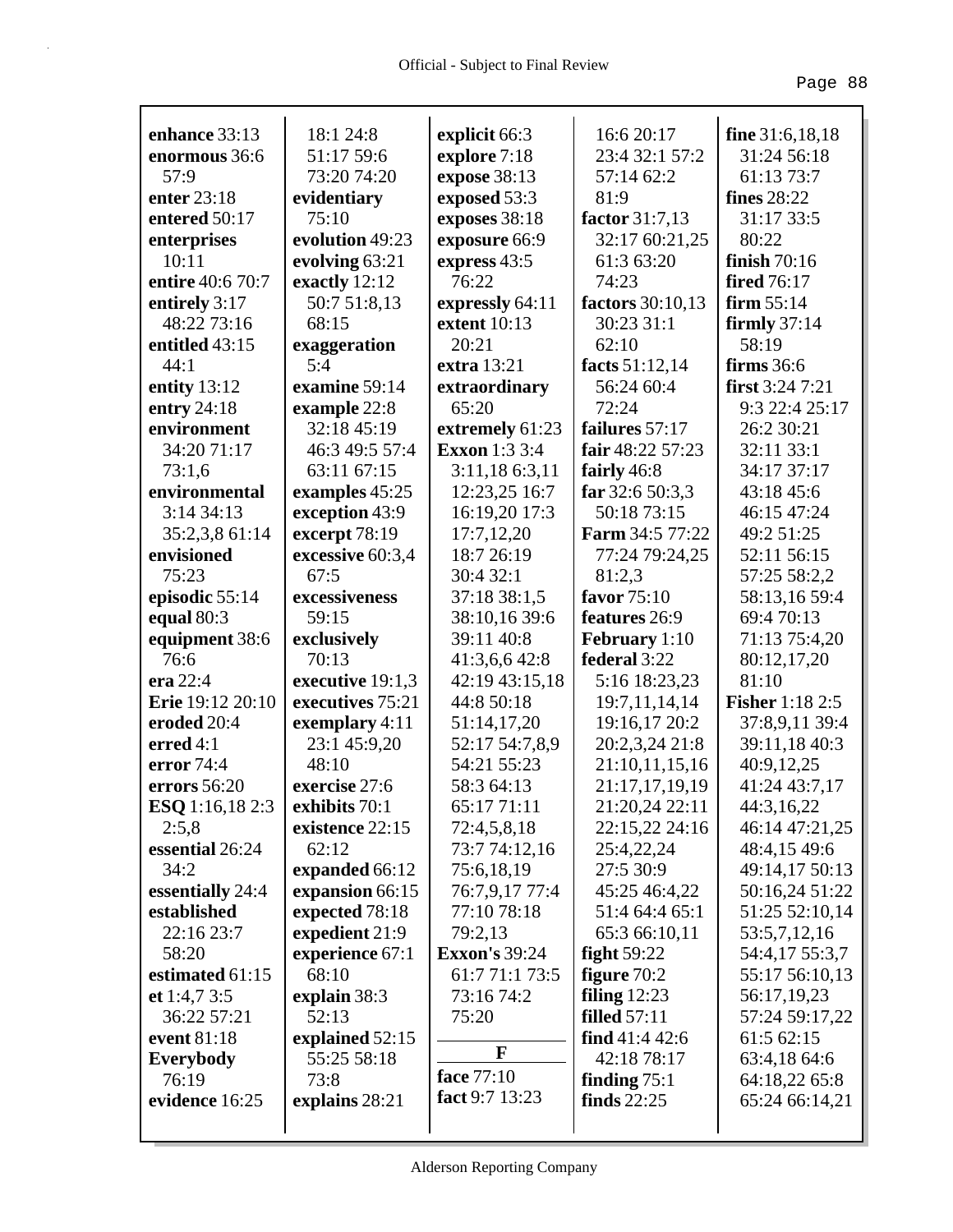| 68:5,8,22              | framework           | 67:24 70:8              | happen $13:20$          | <b>Hills</b> 42:20       |
|------------------------|---------------------|-------------------------|-------------------------|--------------------------|
| 69:19,25 70:3          | 30:11 31:14         | given 42:3 45:25        | 76:4,12,20              | hire 15:14 53:12         |
| 70:14 71:22,25         | free-floating       | 65:14 67:12             | happened 19:12          | 53:15                    |
| 72:19,22 74:14         | 29:16               | gives $59:20$           | 19:18,24 44:25          | <b>hired</b> 14:10,12    |
| 74:18,22 75:3          | <b>friend</b> 47:22 | 65:12,21 68:20          | 76:23 80:19             | 14:17 16:12,14           |
| 76:24,25 77:8          | front 39:1          | <b>GMAC</b> 43:3        | happening 39:7          | hires $14:24$            |
| 77:15 78:11            | frowned 58:23       | 47:13                   | happens $19:11$         | hiring 15:9 16:3         |
| 80:9                   | full 27:8           | go 4:9 24:8 34:8        | 57:20                   | 16:8,11,16               |
| fishing $3:18,21$      | fully 4:3 80:17     | 55:10 57:12             | happily 55:19           | history 3:14             |
| 81:11,15               | function 39:19      | 69:21,22                | hard 29:8 37:2          | 20:7 22:23               |
| fit 17:9 53:12,15      | further 76:19       | goal 70:24              | harder 21:25            | 36:17                    |
| <b>five</b> 36:4,4     | 78:8                | goes 25:17 52:9         | 22:14                   | hold 9:24 13:12          |
| Fletcher 47:8          | F.2d43:3            | going 7:9 15:20         | harm $13:332:12$        | holding $40:5$           |
| <b>Flint 42:20</b>     |                     | 27:24 35:20             | 32:13,16,24             | 59:18                    |
| flipping $46:24$       | G                   | 36:19,20,20             | 35:6 61:14,22           | hole 35:15               |
| floating $9:13$        | G3:1                | 39:20 43:14             | 77:21 79:10             | <b>Honor</b> 53:5        |
| <b>focus</b> 39:8      | gains $79:13$       | 51:10,10 55:12          | harmed 70:9             | <b>hook</b> 54:9         |
| <b>follow</b> 11:18    | gallons 3:13        | 57:4 59:22              | harmless 56:20          | hope $13:19$             |
| 31:13 41:12,14         | gather $10:21$      | 60:6 67:24              | harms $7:14$            | <b>hopes</b> 79:11       |
| 42:4,11,16             | 42:9 50:5           | 68:1 78:3               | 15:22                   | horrendous               |
| followed 17:20         | 60:12 63:15         | good 3:9 8:10           | Hazelwood 7:25          | 32:6                     |
| 38:21                  | general 7:17        | 11:21 40:18             | 8:7 16:8 17:13          | hostility 79:10          |
| following 49:23        | 19:4 31:12          | good-faith 58:11        | 17:22 38:2,4            | huge 6:22 12:20          |
| 55:12                  | 41:15 47:7          | grant $1:750:6$         | 43:19 51:19             | 36:3                     |
| follows 49:22          | 65:11,13 68:14      | granting 62:9           | 54:10,22,23             | human $41:17$            |
| footnote 42:9          | generally 8:25      | grave $17:7$            | 55:23 75:6,14           | humongous                |
| 48:16                  | 58:8 69:21          | Gray 4:20 11:23         | 76:10,18 79:4           | 23:20 47:11              |
| <b>force</b> 24:7      | 79:8                | great $77:18$           | Hazelwood's             | hundreds 6:3             |
| foremost 70:13         | genuine 20:5        | 81:13                   | 54:16 72:16             | 38:6                     |
| formulate 33:25        | getting $42:13$     | gross $74:4$            | 73:17 74:3              | hurt 57:21 69:17         |
| 34:2                   | 77:13               | grounds 16:9            | head $64:4$             | 70:4,5                   |
| formulation            | Ginsburg 4:8,14     | 71:2                    | heading $62:22$         | <b>Hydrolevel</b>        |
| 33:23 41:14            | 4:175:1,6,18        | <b>Guard</b> 51:16      | 62:22,24                | 49:20,21                 |
| forth $74:4$           | $8:5$ 11:7,17       | guidance 29:12          | hear 3:3 23:22          |                          |
| fortiori 59:19         | 12:5,14 14:4        | 52:19 58:25             | 27:3,16 36:20           | 1                        |
| foster 9:6             | 16:24 17:2,25       | 64:25 68:18             | <b>heard</b> 13:7 58:2  | <b>idea</b> 36:5 39:13   |
| fostering 17:21        | 18:5 23:16          | 81:20                   | 79:23                   | 39:19 40:17              |
| <b>found</b> 17:2,6,12 | 24:6, 10, 15, 19    | <b>guide</b> 31:17 34:3 | heavily 64:24           | 41:16 42:17              |
| 17:20 48:13            | 25:3,9,15 26:1      | 64:1                    | held 7:19 22:19         | 44:24 46:23              |
| 49:9 56:5              | 26:12,21 27:10      | guidelines $31:10$      | 22:21 24:22,25          | 47:7,9 75:25             |
| 67:15 79:5             | 32:3,15,17          | guideposts 60:7         | 25:21 51:6              | ignore 65:22             |
| 80:6                   | 38:1 50:15          | 60:12                   | 64:8 66:19              | illegitimate 68:3        |
| four 22:22 23:3        | 51:14 63:23         | guilty $72:25$          | 79:2                    | <b>Illinois</b> 21:7     |
| 78:12                  | 64:6 76:24          |                         | high $10:4$ 16:20       | 63:10                    |
| frame 37:19            | 77:2,9,12 80:8      | $\bf H$                 | 40:5,7                  | <b>illustrates</b> 42:15 |
| 70:22                  | give 42:14 45:19    | half 35:8 78:12         | <b>higher</b> 8:12 19:3 | image $77:16$            |
| framed 58:18           | 65:16 66:1          | hallmark 23:14          | 47:7                    | implement                |
|                        |                     |                         |                         |                          |
|                        |                     |                         |                         |                          |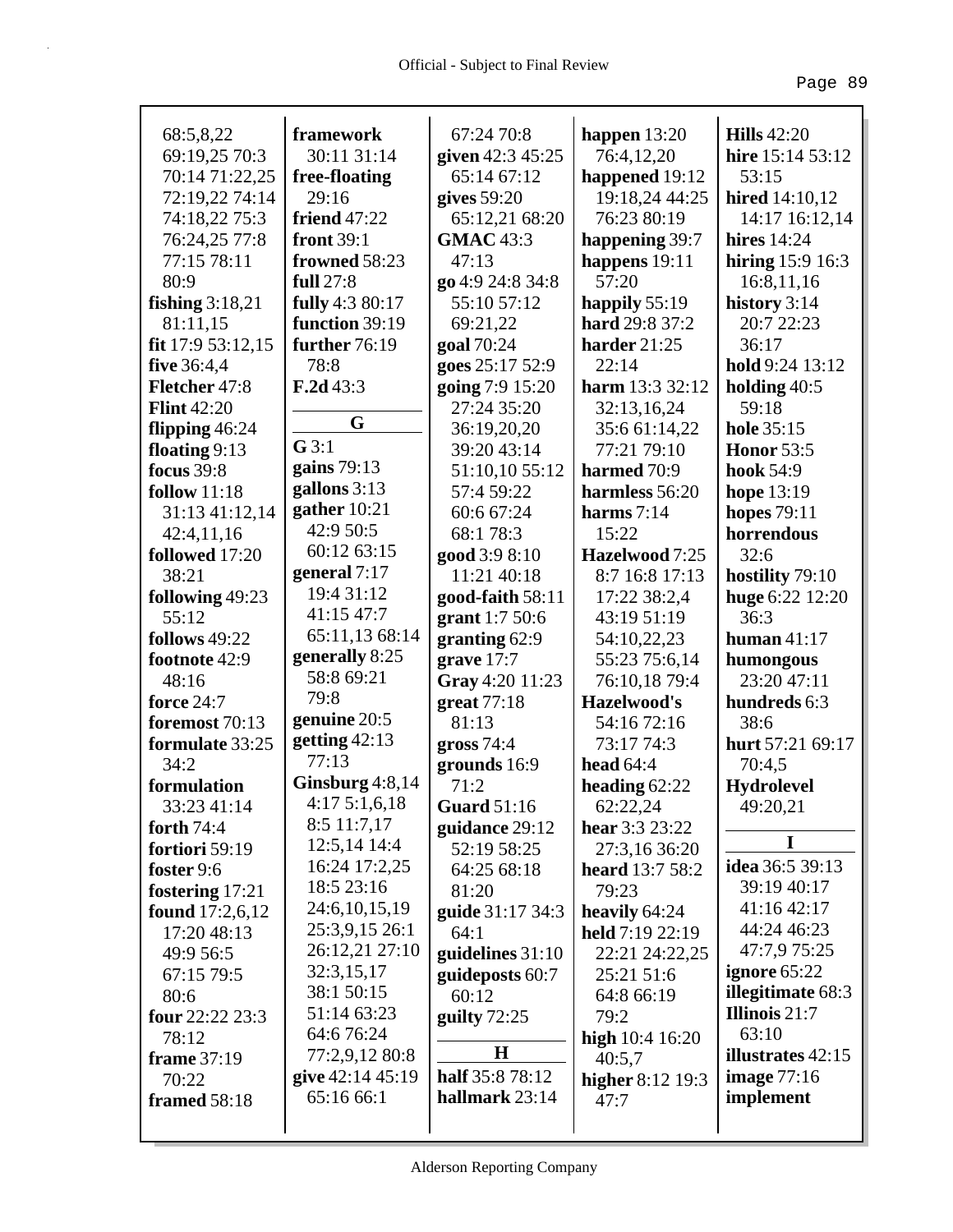| 41:15 42:21                     |                                  |                                  | 41:23 47:17                      |                                 |
|---------------------------------|----------------------------------|----------------------------------|----------------------------------|---------------------------------|
| 43:22 51:1                      | indicated 68:18<br>68:19         | intended 65:5<br>intending 79:10 | <b>Joe 54:10</b>                 | 17:25 18:5,11<br>18:15,19 19:10 |
| 54:2,5                          | indicates 65:12                  | intentional                      |                                  | 19:24 20:12,20                  |
|                                 | indicia 60:14                    | 33:10                            | joint 64:7 73:23                 | 21:14 22:8                      |
| implementation                  | indifference                     | interest 13:24                   | <b>judge</b> 23:25<br>25:18 26:6 |                                 |
| 15:16,16                        | 66:18                            | 13:24 28:11                      | 55:25 56:5                       | 23:16 24:6,10                   |
| implemented<br>47:2             | individual 30:16                 | interested 45:5                  | 71:14 72:1,9                     | 24:15,19 25:3                   |
|                                 |                                  |                                  |                                  | 25:9,15 26:1                    |
| implementing<br>45:1            | 34:14 38:15                      | 49:8 57:7                        | 72:11,13,16                      | 26:12,21 27:10                  |
|                                 | 53:25 55:15                      | interests 14:1<br>28:10          | 73:8,974:10<br>74:22             | 27:21,24 28:2                   |
| implicate 7:3,15<br>16:23 17:14 | 69:17 80:9,25                    |                                  |                                  | 28:18 29:17,21                  |
| 78:22                           | individually<br>80:9             | internal 38:3                    | judge-made<br>21:4 28:15         | 29:24 30:2,17                   |
|                                 | individuals 6:17                 | interpreted<br>60:24             |                                  | 30:22,25 31:4                   |
| implicated                      |                                  |                                  | judgment 6:9                     | 31:9,12 32:3                    |
| 14:21                           | industry 3:18<br>36:7 57:18      | interrupt 20:20                  | 24:5,18                          | 32:15,17 33:1                   |
| imply $45:17$                   |                                  | intoxicated                      | judicially 29:9<br>29:10         | 33:22 34:8,11                   |
| importance<br>13:22             | 76:5<br>informed 16:19           | 43:16                            |                                  | 34:24 35:22                     |
|                                 | 20:21                            | intoxication<br>44:2 70:19       | <b>juries</b> 59:4,4             | 36:13,15,19                     |
| important 12:2<br>28:4 37:19    |                                  | involve 5:19                     | jurisdictional<br>27:15          | 37:7,11 38:1<br>38:24 39:5,9    |
| 41:12 60:14                     | inherently 10:5                  | 25:25 46:16                      | jurisprudence                    |                                 |
| 71:8                            | initially 61:11<br>injuries 62:2 | involved 5:20                    | 37:15                            | 39:14,25 40:4<br>40:11,12,20    |
|                                 | injury $81:15$                   | 21:15 36:7                       | jury 6:12 16:6                   | 41:20 42:24                     |
| importantly<br>65:13            | inordinate 46:6                  | 46:16                            | 16:19 17:2,6                     | 43:4,8,10,24                    |
| impose 11:25                    | inquiry 7:24                     | involves 21:16                   | 17:12,19,25                      | 44:8,13,16,18                   |
| 36:6 38:17                      | <b>inside 76:21</b>              | 57:9                             | 18:6 23:19                       | 44:23 45:4,8                    |
| imposed 30:5                    | instance 7:21                    | involving 70:19                  | 24:13 25:18,19                   | 46:14 47:21                     |
| 31:16,24                        | 13:25                            | 71:9,10                          | 29:3 32:22                       | 48:1,2,11 49:4                  |
| imposing $51:9$                 | instances 55:22                  | <b>issue</b> 3:20 5:6,9          | 33:17,20 37:20                   | 49:7,15 50:11                   |
| improved 10:2                   | instinctively                    | 8:20 17:17                       | 39:21 41:4,17                    | 50:14,15 51:14                  |
| impute 45:9                     | 6:21                             | 18:1 21:3                        | 42:6,18 44:10                    | 51:18,23 52:2                   |
| imputed 48:19                   | instruct 23:24                   | 23:17,21 24:5                    | 52:3 55:20                       | 52:2,8,11,25                    |
| 57:5 72:17                      | instructed 72:2                  | 24:23 25:5                       | 71:20,20,22,25                   | 53:6,8,9,14,17                  |
| imputing 16:9                   | instruction                      | 26:25,25 28:4                    | 72:4,6,7,12                      | 54:12,24 55:4                   |
| inappropriate                   | 37:20 39:20,21                   | 29:5 37:13,19                    | 73:20,21 74:11                   | 55:9 56:3,7,11                  |
| 11:25 70:8                      | 41:3 43:11,25                    | 37:21 41:24                      | 76:17                            | 56:14,16,18,21                  |
| incalculably                    | 44:13 51:19,21                   | 42:1 44:7                        | <b>Justice 3:3,10</b>            | 56:25 59:12,19                  |
| 76:2                            | 51:24 52:5,12                    | 48:23 50:22                      | 4:8,14,17,20                     | 59:23 60:17                     |
| incident 76:23                  | 53:8 68:21                       | 59:24 61:1                       | 5:1,6,11,186:2                   | 61:6,11 62:5                    |
| include 30:10                   | 72:2,16                          | 65:17                            | 6:14 7:5,7,12                    | 62:19 63:17,19                  |
| includes 34:18                  | instructions                     | issues $13:11$                   | 7:16,23 8:5,17                   | 63:23 64:6,15                   |
| including $35:25$               | 33:20 43:6                       | 24:1,8 33:17                     | 9:9 10:1,7,19                    | 64:19,23 65:19                  |
| incompetent                     | 52:4                             |                                  | 11:2,4,7,10,17                   | 66:6,17,21,24                   |
| 14:10,12 15:10                  | instructive                      | ${\bf J}$                        | 11:23 12:1,5                     | 68:6,13,18,19                   |
| incumbent                       | 52:17,20                         | janitor 40:1                     | 12:14,18 13:5                    | 69:15,20 70:1                   |
| 35:11                           | instructs 65:10                  | <b>JEFFREY</b> 1:18              | 14:4,5,8,17,23                   | 70:4,11,15,21                   |
| indeterminate                   | insurance 71:5                   | 2:537:9                          | 15:8,13 16:3                     | 71:19,24 72:15                  |
| 67:21                           | 78:2                             | <b>job</b> $13:23\ 23:25$        | 16:11,24 17:2                    | 72:20,23 74:13                  |
|                                 |                                  |                                  |                                  |                                 |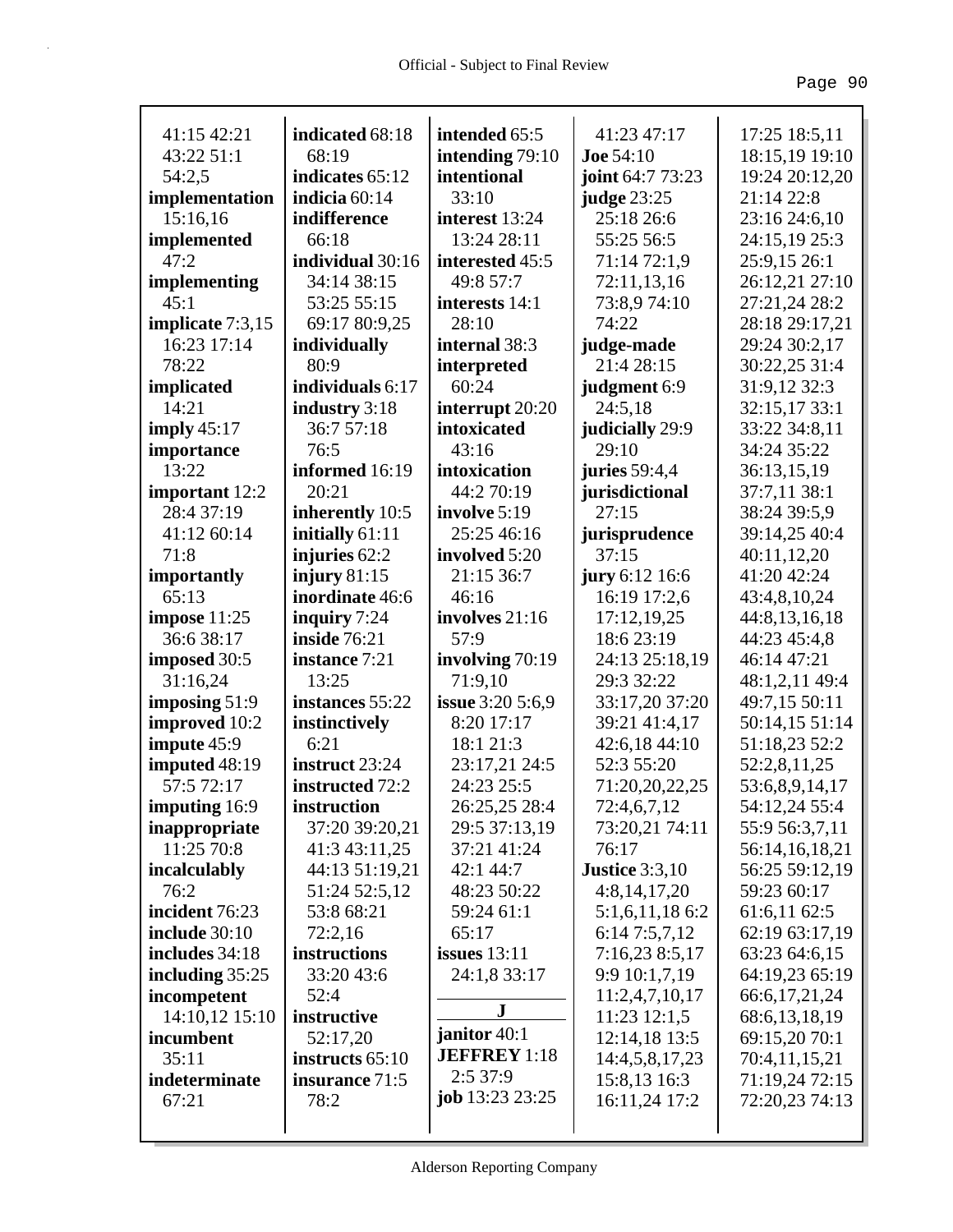| 75:16 76:24            | knowledge 44:6      | 42:25 44:17              | 13:13 18:24                   | 45:2 47:3,11              |
|------------------------|---------------------|--------------------------|-------------------------------|---------------------------|
| 77:2,9,12,17           | 51:7 75:24          | 45:25 46:1,4,8           | 39:3,16 43:5                  | 47:16,16 53:1             |
| 78:10,23 79:24         | Kolstad 12:2        | 50:8 51:4,4,8            | 48:14 51:6,20                 | 54:19 60:8                |
| 80:8 81:9 82:1         | 43:9,21 44:6        | 58:7,20 59:10            | 53:23,25 66:19                | 61:9, 10, 18, 19          |
| Justices 30:16         | 45:1 49:21,22       | 60:7,11,23               | 79:2,3                        | 61:22 65:1,6,9            |
| justifies 40:5         | 50:16,20,22,24      | 62:11,24 63:1            | light $45:21$                 | 65:25 68:10,23            |
| justify $14:14$        | 51:2 52:21          | 63:21 64:14              | 61:25 80:18                   | 70:24 71:8                |
| K                      | L                   | 65:1 66:11,11            | limit $25:23$                 | 76:13 78:19               |
| <b>Kansas</b> 42:18,21 | L 1:18 2:5 37:9     | 68:11 72:21              | 35:18 67:16                   | 79:8 81:6,8               |
| <b>keep</b> 15:17      | labels 39:19        | lawmakers                | 68:2 69:7                     | <b>looked</b> 18:21       |
| 36:14,16               | <b>Lake</b> 4:16,20 | 67:10                    | 79:25 81:6                    | 46:7 60:11                |
| Kennedy 7:5,7          | 5:13,18,22          | laws $28:11$             | limitation 59:11              | 70:14                     |
| 7:12,16,23             | 10:25 11:24         | lean $49:3$              | 64:16,20 65:2                 | looking $18:20$           |
| 12:18 13:5             | 18:20 41:14,20      | learning $55:23$         | 65:21,23 66:3                 | 21:13 31:9                |
| 28:18 29:17,21         | 41:21 42:1,16       | leave 7:9 38:10          | 66:7<br>limitations 12:3      | 32:3 58:25                |
| 29:24 30:2             | 42:21 43:22         | 75:16                    |                               | 60:18 64:25               |
| 31:4,9,12 33:1         | 45:2,6,24           | leaves $12:20$           | 25:22                         | 68:17 70:17               |
| 33:22 43:4,8           | 46:22 47:6,9        | <b>left</b> 19:13,16     | limitless 28:9<br>29:16       | lookout 38:25<br>39:1.6   |
| 43:10,24 44:8          | 49:18,24            | 65:16 76:10<br>79:4      |                               | looks 52:18               |
| 44:13,16,18,23         | land $4:17$ $10:17$ | leg 74:16,21             | limits 28:21,25<br>29:15 30:5 |                           |
| 51:18,23 52:2          | 10:20 11:2          | $\text{legal }46:11$     | 35:15 67:3,11                 | 63:15 75:18<br>lose 18:12 |
| 52:8,11 53:8           | land-based 42:2     | 51:13 52:1               | 67:12,21 69:3                 | loss 29:1 68:16           |
| 59:12,19,23            | large 7:23 12:16    | Legion 46:7              | 70:20                         | losses $32:2$             |
| 68:13 70:11,15         | 36:6 61:23          | legislative 69:1         | line $4:12\,5:5$              | lost 3:17,19              |
| 70:21 78:23            | larger $13:11$      | $\text{legs } 75:19$     | 6:19 40:16,22                 | 26:13 34:24               |
| <b>Kennedy's</b>       | largest 23:4        | letter 81:4              | 41:7,8,9 54:19                | 35:9 36:1                 |
| 75:16 79:24            | 36:17               | let's $8:1848:11$        | lined $50:2$                  | lot 6:22 10:11            |
| kicks 69:8             | late 24:2 60:20     | 54:19 70:22              | list 23:21                    | 66:25 71:4,7              |
| kind 29:15 34:2        | 60:22               | level 6:16,17 8:6        | litigant $77:13$              | 80:14                     |
| 35:18,23 36:10         | Laughter $50:12$    | 12:12 14:21              | litigation 3:16               | lots $22:570:4,5$         |
| 62:4 66:15             | 68:7                | 15:12 16:16,20           | <b>little</b> 47:16           | low 47:8                  |
| 67:16,18,24            | law 3:23 4:1,13     | 54:12,13,16              | 62:20 64:19                   | lower $19:1 20:14$        |
| 76:8 79:21             | 5:2,5,167:1         | 74:10 78:22              | livelihood 78:6               | 46:17 47:3,16             |
| kinds $10:10$          | 9:4 10:3,15,15      | <b>levels</b> 19:6 50:17 | <b>lives</b> 78:5             | 50:2,4,7 70:9             |
| 57:12 69:3             | 10:17 11:13,21      | liability $4:245:9$      | long $3:185:5,8$              | 75:12                     |
| knew 16:21 17:3        | 12:3 15:7 16:1      | 5:24 6:6 12:4            | 9:5 62:21                     | <b>Ludlow</b> 48:8,12     |
| 17:22 75:14            | 19:14,15 20:15      | 14:9 15:9                | longer $20:10$                |                           |
| know 8:2 9:18          | 20:16,17,18,19      | 16:10,13,14              | 22:6                          | M                         |
| 17:23 19:11,25         | 20:21,22 21:4       | 28:25 32:22              | long-settled 4:6              | mainstream                |
| 20:7,12 25:23          | 21:9,11,16,16       | 37:18 38:17,18           | 4:12                          | 37:14                     |
| 27:10 33:24            | 21:17,18,19,20      | 38:21 47:24              | look 6:25 28:17               | major 23:8                |
| 36:23,23 37:2          | 22:5, 10, 11, 14    | 52:9 59:11               | 29:6 31:15,21                 | 62:22,22,24               |
| 38:25 49:9,13          | 22:18,20 23:10      | 64:16,21 65:2            | 32:7,12 33:8,8                | majority 38:22            |
| 62:25 66:24,25         | 24:3,5 27:7         | 65:4,21,23               | 33:9 34:3,4                   | 81:13                     |
| knowing $76:4,4$       | 30:4,9 31:1,21      | 66:7, 12, 13, 15         | 35:14 41:18                   | making $22:10$            |
| 76:5,6,11 78:2         | 37:14 41:9          | <b>liable</b> 4:3,5 7:13 | 42:25 43:21                   | 23:8 54:6                 |
|                        |                     |                          |                               |                           |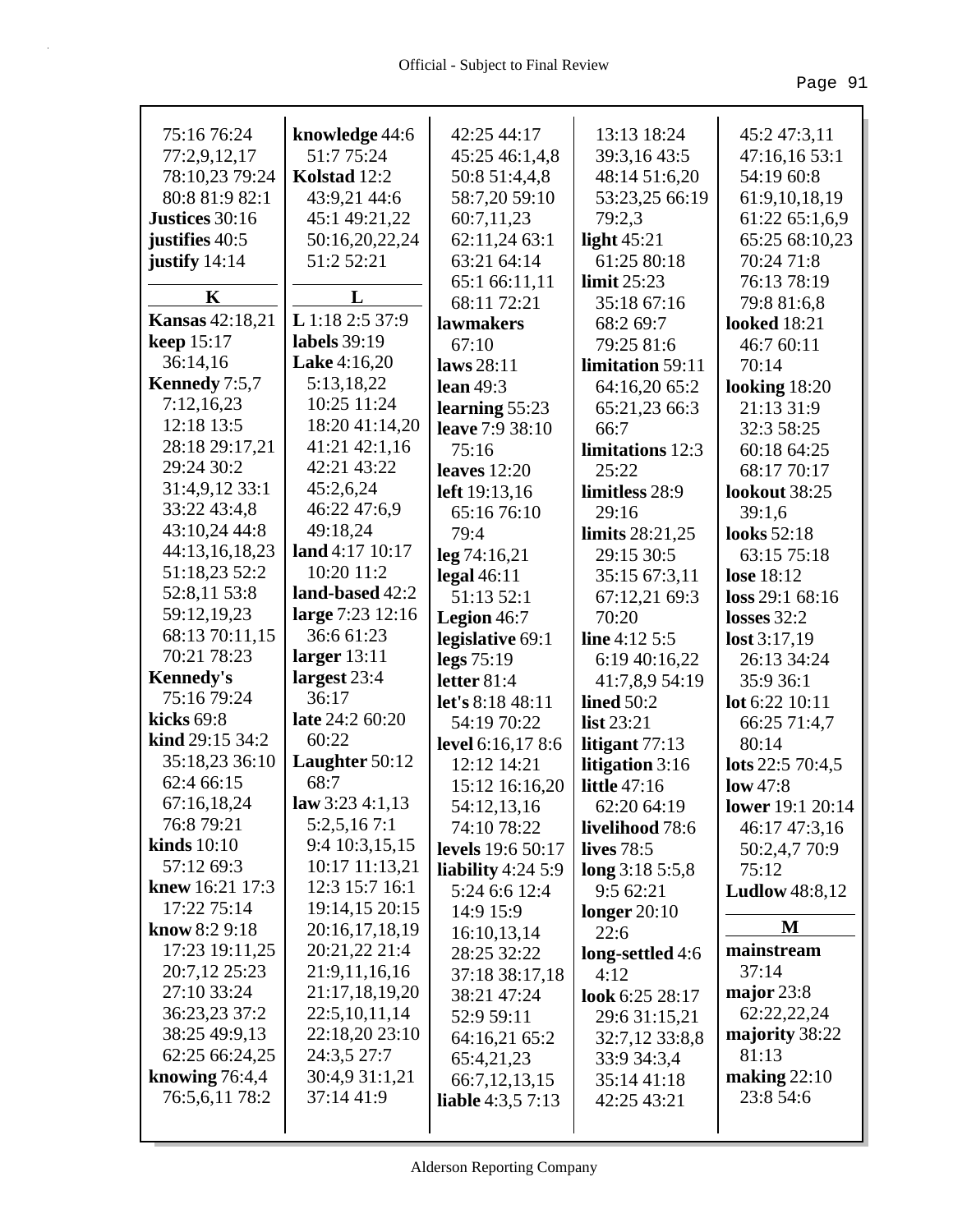| 63:14             | 59:1,10 60:7            | 34:21 35:4,7          | 49:23             | 75:12                             |
|-------------------|-------------------------|-----------------------|-------------------|-----------------------------------|
| malice 79:9       | 60:23 65:5,5            | 35:10,10,14           | navigate 43:16    | number 33:17                      |
| malicious 13:14   | 66:11                   | 61:24 73:4,7          | nearly 35:5       | 61:16,20,23                       |
| 13:18 33:11       | master 40:14,17         | 80:4,6,13,14          | necessarily 6:13  | 67:12,23,25                       |
| man 40:23 56:1    | 57:17 76:1              | 80:22 81:8            | necessary 21:9    | 68:1,15 69:1,4                    |
| managed 23:20     | mate 16:11              | millions 38:6         | 22:7 33:2         | 71:672:2                          |
| management        | 73:11 76:19             | <b>Milwaukee 21:7</b> | 58:13 59:9        | $\mathbf 0$                       |
| 55:25 74:2        | <b>matter</b> 1:12 21:4 | 21:15,21 63:10        | 70:12             |                                   |
| manager $11:16$   | 24:5 27:18              | mind 15:17 17:6       | necessity 21:22   | Q2:13:1                           |
| 19:4              | 30:8 31:1               | 36:16 57:8            | need 16:1 17:16   | objective 51:8                    |
| managerial 5:19   | 66:10 68:11             | minutes 78:13         | 17:16 21:2        | obliterates                       |
| 7:7,10,17,24      | 80:13 82:4              | mirror 77:16          | 22:16 23:12       | 28:16                             |
| 7:25 8:8,11       | matters 33:19           | missing $10:12$       | 26:6,10 28:10     | observed 25:23                    |
| 11:13 12:9,10     | maximum 31:18           | mix 50:19             | 29:9 33:6 34:7    | obtain 54:7                       |
| 12:15,21 13:7     | 32:8                    | modern 42:21          | 35:12 47:2        | obtained 17:22                    |
| 13:8 37:22        | mean 6:11 7:5           | 62:11,24              | 54:5 62:1 79:5    | 81:8                              |
| 42:7,18,22        | 8:18,19 10:10           | moment 39:8           | 79:8 80:19        | obtains 10:3                      |
| 43:5,12,20        | 16:25 25:16             | money 36:4            | 81:24             | obviate 23:11                     |
| 44:14 45:2,10     | 31:9 32:18              | 69:17,20 71:4         | needing 9:6       | obviated 27:5                     |
| 45:12,20 46:23    | 35:22 36:5,10           | 71:5,7,12 72:5        | negligence 15:9   | obviates 33:6                     |
| 47:4 49:19,22     | 39:25 40:2,22           | 73:3,4,5 76:14        | 57:472:17         | obvious 23:15                     |
| 50:23,25 53:2     | 45:11,12 53:20          | 76:25 79:13           | negligent 73:12   | 35:23                             |
| 75:5,6            | 53:21 56:8              | months 23:18,22       | negligently       | obviously 12:23                   |
| managerial-a      | 62:20 65:21             | 24:2,13,19            | 16:12,13          | 14:10,12                          |
| 41:10             | meaningful              | 25:5 78:2             | neither 48:20     | occupations<br>10:6               |
| managers 47:17    | 76:22                   | morning $3:4,9$       | 49:17             |                                   |
| mandatory 77:9    | means 58:23             | motion 24:11,13       | never 17:6 22:17  | occupied 22:10<br>occurrence 32:9 |
| maneuver 32:19    | 65:19                   | 24:16,17,21           | 22:19,20 23:21    | 74:14                             |
| manner $65:17$    | <b>meant</b> 78:20      | 25:2,13 26:6,7        | 28:8,19 33:17     |                                   |
|                   |                         |                       |                   |                                   |
| <b>March 3:12</b> | measurable              | 26:8,11,17            | 38:2 61:7         | occurring 76:4                    |
| 38:10             | 28:25                   | 64:8                  | 62:16 64:14       | office 73:25,25                   |
| maritime 3:14     | measure 70:11           | <b>motive 35:13</b>   | 66:4 67:14        | officer 7:8,17,24                 |
| 3:234:1,12,15     | measured 28:9           | 79:11                 | new 18:3,16       | 7:25 12:22                        |
| 4:22 5:2,5,9,15   | measures 52:9           | motives $13:19$       | 40:19 57:18       | 13:7,8 35:25                      |
| 7:1,13 8:25 9:4   | member 14:11            | move 25:5,17,19       | 61:2              | 46:17                             |
| 9:6,8 10:3,3,9    | 14:12 15:10             | multinational         | night $38:10$     | officers 6:8 36:8                 |
| 10:15,17,21,22    | members 14:24           | 47:14                 | 54:21             | 44:11                             |
| 11:13,21 15:4     | mentioned 9:11          |                       | <b>Ninth 3:25</b> | official 41:5                     |
| 15:7 16:1         | 44:10 61:12             | N                     | 17:18 27:8        | 45:10,20                          |
| 20:15,16,16,19    | merits $23:17$          | $N$ 2:1,1 3:1         | 79:2 80:6         | officials 16:19                   |
| 20:21 21:4,17     | mess 73:5               | <b>Nancy</b> 4:10,15  | normal $57:14$    | 19:7 31:22                        |
| 21:19,24 22:10    | midst 58:11             | $4:21\,5:2,23$        | noted 38:1 64:13  | 45:12 81:7                        |
| 22:13,18,20,23    | <b>Miles</b> 65:10      | 7:19 8:20 9:12        | notes 81:10       | <b>Oh</b> 15:3 28:1               |
| 23:10 30:4,9      | <b>Miller</b> 27:15     | 21:3 41:25            | noting $78:16$    | oil 3:13 21:5                     |
| 31:14 37:15       | million $3:13,19$       | 43:22 46:15,18        | notion $15:24$    | 22:21 23:10                       |
| 47:20,23 50:8     | 31:20,24,25             | 46:20 49:18,24        | 40:17 65:15       | 28:6 29:6 57:9                    |
| 52:18 58:20       | 32:1 34:4,17            | natural 35:5          | novo 59:14 60:3   | 64:10 66:4                        |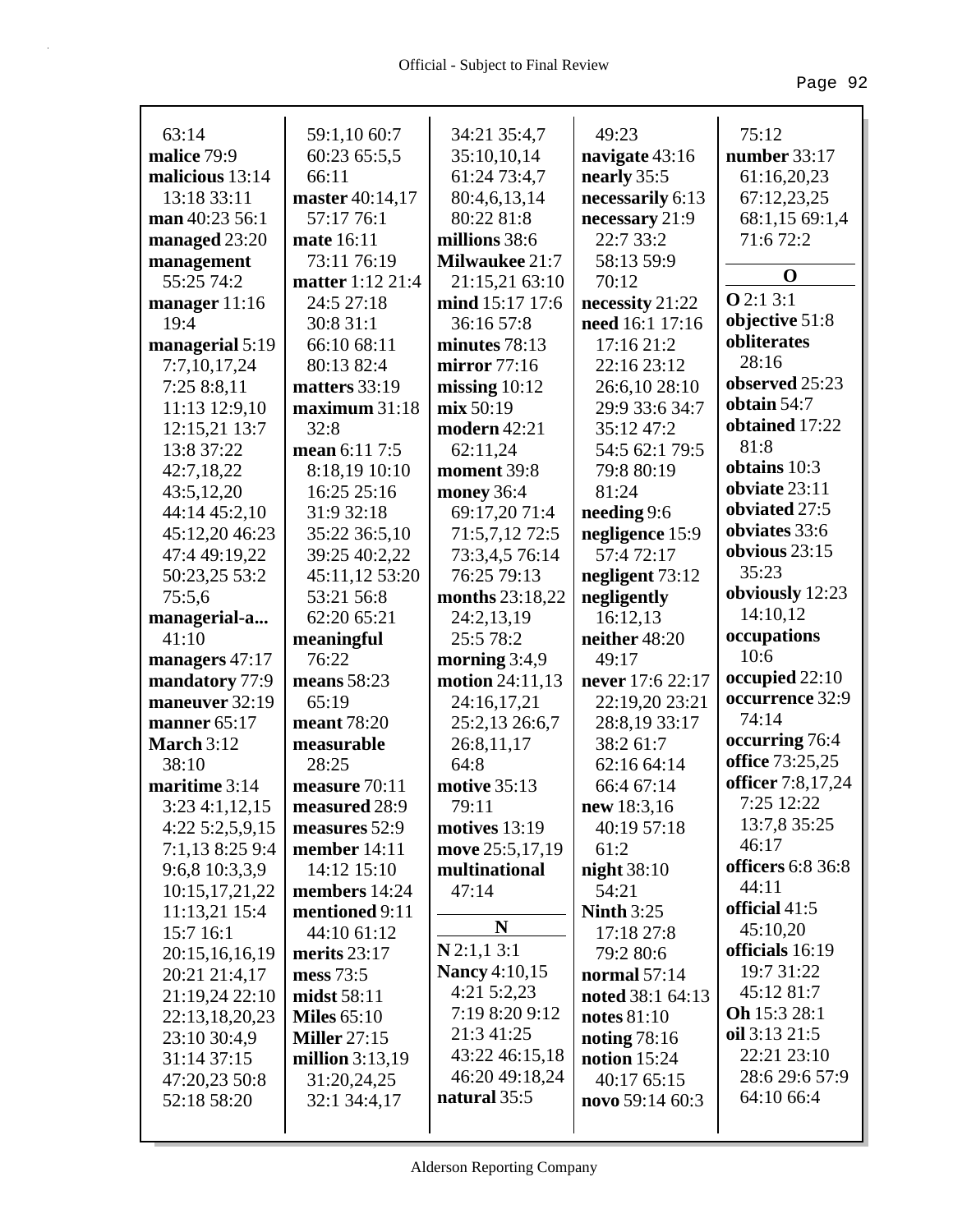| 77:6              | owing $81:12$    | 68:16                   | 60:2,7 61:8      | 54:4,14,23,25              |
|-------------------|------------------|-------------------------|------------------|----------------------------|
| okay 11:10        | owned 14:16      | penalties 28:20         | 68:12,22         | 55:2,10,12,15              |
| 46:13 47:7,8      | owner 6:3,15     | 34:3,12 81:7            | placement 16:8   | 55:16,18,21                |
| 56:16 62:8        | 7:6 48:13,19     | penalty 31:16           | places $57:12$   | 56:3 65:3,13               |
| old 48:20 49:2    | O'Connor 12:2    | 34:17 79:17             | plaintiff 80:17  | 65:14,22 78:25             |
| once 5:15,16,16   | 22:8             | penny's 69:18           | plaintiffs 6:12  | policymaker                |
| 28:24 71:4        |                  | people $33:18$          | 25:2 26:5        | 40:18                      |
| <b>OPA 66:1</b>   | $\mathbf{P}$     | 40:15 44:25             | 33:15,19 35:12   | policymaking               |
| open 48:23        | P3:1             | 53:13,15 69:21          | 61:24 63:9       | 6:8 14:21                  |
| open-ended        | page 2:2 17:18   | 69:22,22 70:5           | 69:9 77:24       | 15:12,14                   |
| 28:20             | 41:19 42:3,8,9   | 70:9 80:14              | 78:481:23        | Pollution 28:6             |
| operate 27:13     | 64:7 72:10       | people's 67:4           | planned 32:16    | port 9:15 38:10            |
| operated 17:8     | 73:23            | perfect 57:25           | play 23:9        | 54:21                      |
| operating 72:20   | paid 3:19 34:22  | perfectly 38:13         | played 28:14     | portion 58:3               |
| operations 8:16   | 35:4,5 71:2      | permissible 3:22        | 73:21            | position $8:3,12$          |
| opinion 4:20      | 72:5 73:7        | permit 62:25            | plea 72:25       |                            |
| 34:5 79:24        | 76:14 78:3       | permits 62:12           | please 3:10      | 11:8,8,12,14<br>11:18 53:1 |
| 81:10             | 79:14,23 81:12   | person $11:14$          | 37:12            | 67:19                      |
| opinions 42:25    | 81:18            | 13:12 14:9              | pocket 71:3 72:5 | possibility 8:3            |
| opportunity       | panoply 27:5     | 16:21 38:9              | 76:14            | 33:14                      |
| 44:9              | paper 51:14      | 39:22 40:5              | point 5:3 11:5   | posted 38:25               |
| opposed 38:21     | par 12:13,19     | 41:2 42:6               | 11:20,20 20:1    | 39:1                       |
| opposite 51:8     | Pardon 49:6      | 76:18 80:13             | 20:13 21:6       | potential 32:12            |
| optimum 67:11     | part 5:25 7:24   | personnel 14:18         | 24:3 27:22       | 32:13 76:2                 |
| oral 1:12 2:2 3:7 | 9:9 21:25        | 38:7                    | 29:18,22,24      | power 27:16,16             |
| 37:9              | 33:18 34:20      | persons 13:21           | 31:5 34:9        | practice 67:1              |
| oranges 34:15     | 38:23 43:11      | perspective             | 38:20 49:13      | precisely 21:11            |
| 61:12,19          | 51:2,23,25       | 47:20 75:18             | 55:7,17 57:1     | preclude 18:16             |
| ordinary 44:5     | 60:25 62:5,6     | 76:13                   | 58:1 64:16,20    | 21:2                       |
| 51:3 52:15        | 76:16,17 81:3    | Pet 37:21               | 64:25 80:12      | preemption                 |
| organization      | participated 4:7 | petition 72:11          | pointing 67:17   | 26:20                      |
| 73:15 74:8        | particular 5:17  | Petitioner 62:6         | points 56:13     | prejudice 59:6             |
| 75:25             | 37:24 60:13      | 62:7                    | 62:21            | <b>Prentice 5:12,14</b>    |
| ought 7:20 8:6    | particularly 9:7 | <b>Petitioners</b> 1:5  | policies 6:9     | 5:23 11:1                  |
| 10:17 35:19       | 29:10            | 1:172:4,93:8            | 13:16,17 54:2    | prepaid $32:1$             |
| 62:10 69:21,22    | passed $19:12$   | 78:15                   | 65:11 79:1,4     | present 20:21              |
| outer 79:24,25    | 22:24 24:24      | <b>phase</b> $52:1,2,5$ | policy 6:10 8:4  | presented 37:18            |
| 81:6              | 66:2 69:3        | 52:11 73:15,18          | 8:15 11:3,15     | 56:15 58:14                |
| outlier 20:6      | passing $23:12$  | <b>pick</b> 47:6        | 13:10 14:2       | 75:9                       |
| outside 33:19     | 76:9             | picked 45:7             | 15:17 17:21      | preserved 64:11            |
| 52:23 65:23       | passion 59:5     | picking $45:24$         | 40:24 41:1       | president 6:11             |
| 81:10             | pay 13:3 15:22   | piece 69:10             | 43:9,15 44:2,5   | 19:4,5 47:12               |
| overdeter 28:12   | 35:13 71:11      | pilot 7:2 51:20         | 44:9,10,11       | 47:12 54:7,8               |
| overtaken 24:4    | 77:1 80:13       | place 10:4 19:5         | 49:10 50:18,19   | 54:13 55:1,5,6             |
| overturning $4:1$ | payments 33:4    | 19:19 20:4              | 50:21 51:15,16   | 55:11                      |
| overwhelming      | 75:18            | 29:15 40:16             | 52:7,21 53:3     | press 24:23                |
| 56:20             | pecuniary 28:25  | 41:8,9 59:2             | 53:15,19,21,22   | pressed 24:24              |
|                   |                  |                         |                  |                            |
|                   |                  |                         |                  |                            |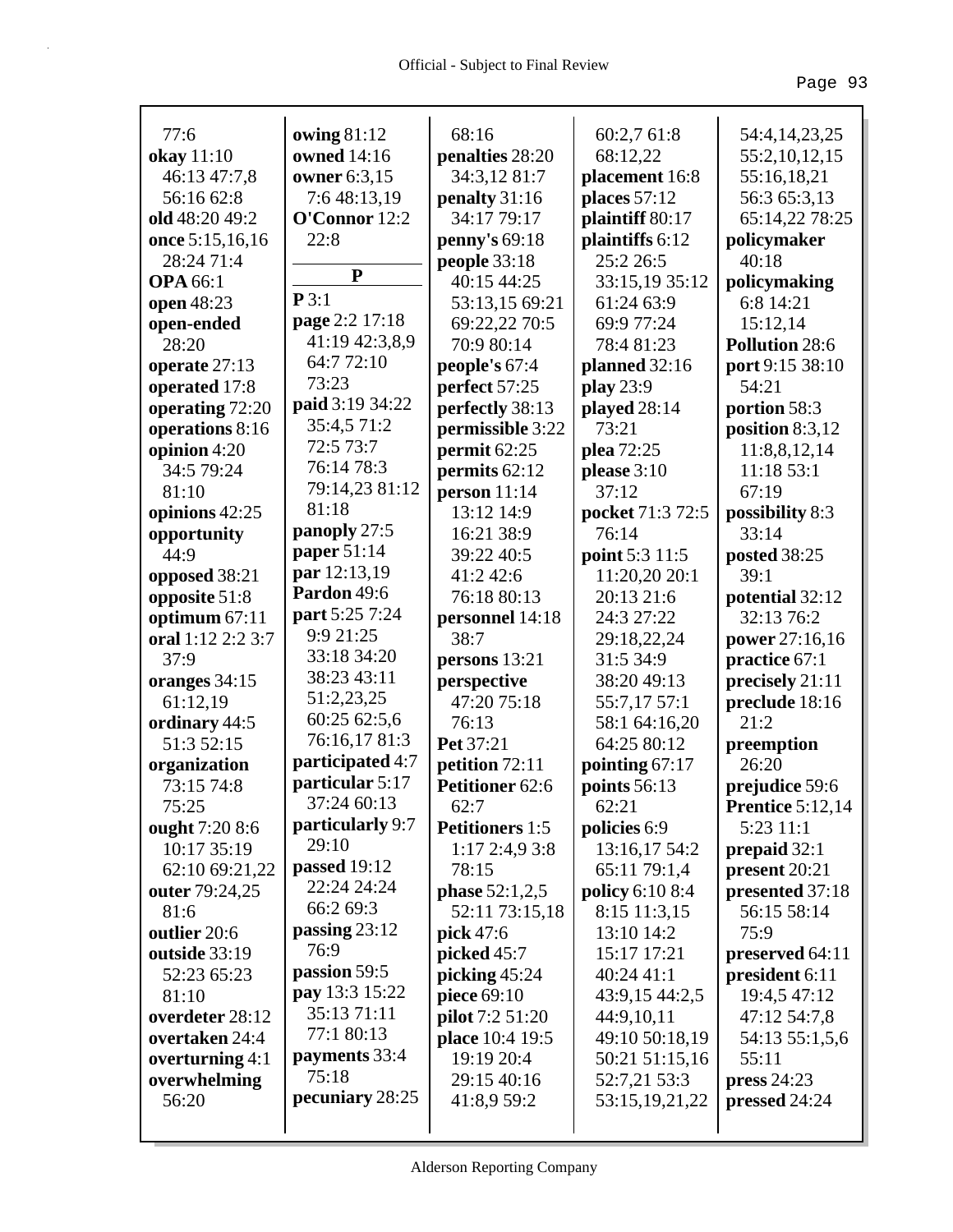|                               | 51:15                        | 26:10 27:4                      |                        |                             |
|-------------------------------|------------------------------|---------------------------------|------------------------|-----------------------------|
| pretty $25:15$<br>75:22       |                              |                                 | 37:17 40:20            | 48:16                       |
|                               | promote 9:6                  | 28:7,13,14                      | 41:1 45:5 49:2         | ready 36:5                  |
| pre-empt 62:9                 | proper $31:23$<br>32:4 44:17 | 29:5 30:3,6                     | 53:18 55:18            | reality 71:4                |
| pre-emption                   |                              | 35:16,20 36:17                  | 56:15 58:14            | really 32:25                |
| 62:13 63:6,7,8                | 50:25 51:4                   | 37:3 38:14                      | 60:19 65:7             | 63:19 65:20                 |
| 63:20                         | 60:7                         | 39:4 47:24                      | 66:22 75:8,17          | 69:20 71:6                  |
| pre-emptive                   | properly 26:13               | 51:9 52:4 53:3                  | 77:3 79:19             | <b>reason</b> 6:1 9:10      |
| 31:1 60:21                    | 63:16 68:18                  | 53:10,25 58:19                  | 81:19                  | 13:12 19:25                 |
| pre-empts 62:23               | property 34:19               | 60:24,25 62:9                   | questions 18:12        | 22:2 26:9 28:4              |
| primarily 39:19               | proportionate                | 62:12,23 63:13                  | 18:16 57:25            | 34:20 35:19                 |
| primary 71:1                  | 77:20                        | 64:2,11 66:12                   | 75:10 78:8             | 37:15 39:5                  |
| Prince 3:11                   | proposition                  | 66:19 67:1                      | quite 6:14 36:3        | 46:5 58:2                   |
| principle 12:3<br>41:22 42:15 | 50:25                        | 69:10 71:12,21                  | 45:8,11 65:20          | 60:23 64:1                  |
| 49:23 50:8                    | prosecution<br>71:10         | 72:7 74:24                      | 68:18                  | 67:15 68:8<br>70:20 72:12   |
|                               |                              | 77:5,9,11,13                    | quote $42:24$          |                             |
| principles 46:11<br>57:22     | protect 28:10<br>53:10       | 77:19 79:7,8<br>80:23 81:21     | 75:22 79:17            | reasonable                  |
| prior 46:12 63:1              |                              |                                 | $\mathbf R$            | 17:20 60:15<br>reasons 3:24 |
| proactive 76:8                | protection 34:19             | punitives 18:25<br>45:9 57:6,15 | $\mathbb{R}3:1$        | 11:21 13:9                  |
| probably 46:5                 | 65:12,16,20<br>66:1          | 69:16 80:23                     | radically 66:9         | 46:14 50:5,13               |
| problem 17:4                  | protective 28:11             | punitive-dam                    | railroad 4:18          |                             |
| 28:13 34:11                   | proven $67:22$               | 14:8 16:9 21:4                  | 12:6                   | reassigned<br>76:18         |
| 48:25 49:16                   | provide 79:18                | 29:14 30:11                     | raise 60:20,22         | <b>REBUTTAL</b>             |
| 50:1,10,21                    | provided 28:7                | 32:5 34:7                       | 62:6,7                 | 2:7 78:14                   |
| 54:11 55:5                    | provision 31:5               | pure 63:8                       | raised 4:10 5:3        | recall $12:14$              |
| 56:6 58:8                     | public 31:22                 | purpose 7:8 8:1                 | 26:13,16,16,25         | receded 22:5                |
| 61:11,12,19                   | 49:10 80:24                  | 13:1 34:18                      | 27:1,18 59:25          | received 76:20              |
| 66:21,22 67:3                 | 81:24                        | 80:23,24                        | 63:24,25 76:2          | 77:25 78:5,6                |
| 67:677:13                     | pull 69:5                    | purposes 15:18                  | raises 66:23           | receiving 56:1              |
| problems $21:10$              | punished 15:19               | 43:13 56:11                     | 76:21                  | 69:17 74:3                  |
| 67:7 69:1                     | 74:12                        | put 9:13 16:22                  | <b>Ralston</b> 48:9,10 | reckless 6:9 16:7           |
| proceedings                   | punishment                   | 27:2 32:22                      | ran 3:11 73:15         | 17:12 18:7                  |
| 71:9,14                       | 13:21 15:24                  | 33:15,17 54:9                   | 74:7 76:12             | 38:14 58:10                 |
| process $22:1$                | 33:2,9,9 35:14               | 54:10 61:19                     | ratified 4:7           | 66:18 75:5                  |
| 60:8 77:16                    | 70:15,25 73:2                | 67:16 73:5                      | ratio 60:16 62:1       | recklessly 45:11            |
| product 38:7                  | 73:3 79:18                   | 74:4                            | 67:16 68:12            | recklessness                |
| Professor 22:25               | 80:15,19 81:24               | putting 76:1                    | 69:4,8 70:9,17         | 16:3 17:14                  |
| 27:14 47:18                   | punitive 3:22                | P.2d42:20                       | 77:20                  | 57:4 72:17                  |
| 48:6 58:18                    | 4:5,10,245:8                 |                                 | rationale 37:3         | recognize 26:10             |
| profit 13:19                  | 7:3,15,20 10:8               | O                               | ratios $70:18$         | 67:20                       |
| 33:12 35:13                   | 11:25 12:4                   | question 4:10,23                | reached 17:17          | recognized 5:8              |
| 36:22 37:4                    | 13:2,6,13,21                 | 5:15 9:2,25                     | 33:5 80:21             | 41:7 66:17                  |
| 79:11                         | 14:14 15:18                  | 14:5 17:11,25                   | <b>read</b> 11:12      | recognizes                  |
| profits 33:13                 | 17:14 19:21                  | 19:21 20:13                     | 18:20,21 30:4          | 27:15 30:15                 |
| profit-seeking                | 21:24 22:13,18               | 21:1 25:4,4                     | 45:6,23 46:2           | recognizing                 |
| 13:14                         | 22:19,23 23:1                | 26:2 27:4 29:5                  | 59:13                  | 70:23                       |
| prohibited                    | 23:7,10 24:12                | 30:1,2,15                       | reading $45:7$         | <b>record</b> 33:19         |
|                               |                              |                                 |                        |                             |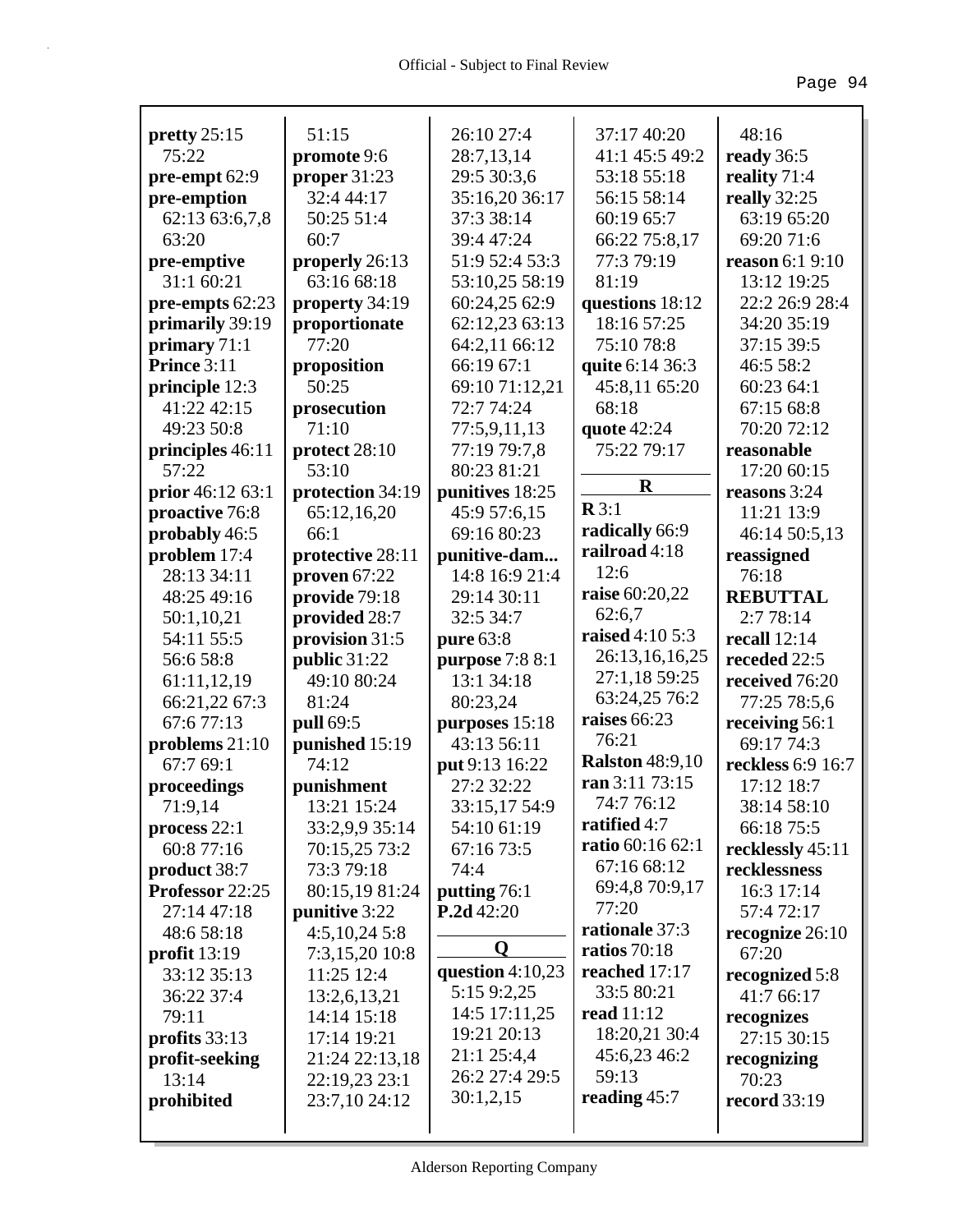| 39:12 54:22            | 73:1               | 79:23             | 71:24 72:18        | 68:24 81:15      |
|------------------------|--------------------|-------------------|--------------------|------------------|
| 55:19,22 75:13         | remembering        | responses 9:2     | 77:15              | ruled $64:8$     |
| 78:17                  | 69:9               | 34:16             | <b>Rights 48:9</b> | rules 24:16 25:4 |
| <b>recover</b> 63:9,12 | replacement        | responsibility    | risk 10:11         | 25:22,24,24      |
| 69:10                  | 20:9               | 8:15 37:23        | risky 9:7 10:5     | 30:19 37:16      |
| red 41:19 42:3         | reply 42:8,14      | 44:19 57:17       | road 22:14         | ruling $64:13$   |
| 46:24 48:5             | 47:22 48:4         | 58:4              | <b>ROBERTS</b> 3:3 | rulings $37:13$  |
| reduced 31:25          | report 7:9         | responsible       | 6:2,14 18:11       | run 39:6         |
| 66:9                   | reported 58:24     | 31:21 40:23       | 18:15 21:14        | running $77:2$   |
| reef 39:2              | reporting 17:21    | 41:1 57:3 81:7    | 27:21,24 28:2      |                  |
| refer 45:13            | reports 56:1       | rest 39:18 44:6   | 37:7 38:24         | S                |
| reference 68:19        | 74:3               | 55:19 73:4        | 39:9,14 40:20      | $S$ 2:1 3:1      |
| referred 60:15         | reprehensibility   | restatement 8:9   | 47:21 48:2,11      | safe 38:10 54:20 |
| referring $42:10$      | 35:24 60:13        | 11:7,12,18        | 52:25 53:6,9       | safety 38:9      |
| 43:9 77:17             | 74:11              | 38:20 41:10       | 53:14,17 54:12     | sail 22:9,9,9    |
| reflection 65:22       | reprehensible      | restitution 33:6  | 55:9 64:15,19      | sailor 57:20,21  |
| reflects 65:3          | 36:9 74:8          | restricting 65:3  | 64:23 65:19        | sake 8:19        |
| regard 39:9            | representing       | rests 37:14       | 66:6 71:19,24      | Sand 46:7 49:5   |
| 80:17                  | 36:7               | result 71:3       | 72:15,20 78:10     | 49:7,9           |
| regarded 39:11         | require $42:5,17$  | resulted 58:24    | 82:1               | sat 71:15        |
| regimes 47:2           | 42:22              | 62:3              | <b>Robertson</b>   | satisfied 38:2   |
| regional 70:7          | required 41:4      | resulting 3:12    | 58:18              | savings $64:10$  |
| regular $12:8$         | requires 38:22     | results 75:22     | Robertson's        | saw 71:14        |
| rejected 72:8          | 63:22              | returns 12:24     | 48:6               | saying $12:25$   |
| relationship           | requiring $21:10$  | revenue 3:20      | Robinson 22:25     | 18:22 48:6       |
| 9:19,22 60:15          | research 42:13     | revenues 3:18     | role 22:7 23:9     | 53:17 55:13      |
| relevance 74:13        | reserve 25:18      | reversed 3:25     | 28:15              | 63:9,11 68:1     |
| 74:15                  | 35:21              | review 27:9 60:1  | rough $36:5$       | 73:19            |
| relevant 8:14          | resolve 21:2       | 60:3              | roughly 36:2       | says 14:24,25    |
| 11:15 19:13            | resolved 75:10     | reviewed 72:1     | routine 21:19      | 24:2 25:18       |
| 44:20 73:19            | 75:11              | reviewing 72:9    | rule 4:1,6,9 5:22  | 37:22 39:12      |
| relying $4:13\,5:2$    | resorted 21:21     | 72:22 74:9        | 5:23,24 8:2,18     | 41:11 42:11,21   |
| remain 19:20           | resources 35:6     | 75:7              | 10:17,17,20,21     | 43:11,21 44:13   |
| remaining $3:15$       | respect 38:8       | reviews $59:5,7$  | 10:22,25 11:21     | 47:9,19,22       |
| 20:4                   | 39:25 46:15,20     | 75:12             | 11:23 15:1,5       | 48:12,17 49:21   |
| remark 49:8            | 49:1 58:13         | <b>RICO</b> 46:25 | 16:1 18:23,23      | 51:2 54:9,22     |
| remediation            | 61:6 64:9          | right $5:196:4$   | 18:24 19:8,11      | 59:13,24 65:10   |
| 33:6                   | 77:11 78:21        | 8:9 11:4 12:5     | 19:17 20:2,2,3     | Scalia 5:11      |
| remedies 29:1          | 79:6,6             | 18:2,13 19:8      | 20:14,15,16,24     | 10:19 11:2       |
| remedy 19:22           | respects 28:10     | 19:10 24:14       | 21:24 25:7,8       | 30:17,22,25      |
| 21:5 22:13             | 54:18              | 28:2 30:15        | 25:12,13,15,16     | 39:25 40:4,11    |
| 23:12 26:11            | respondeat 4:23    | 35:1,7,8 36:3     | 25:16 26:6         | 41:20 42:24      |
| 27:4 28:8,14           | 5:24 12:7,16       | 40:13 44:16       | 33:23,25 34:2      | 50:11,14 60:17   |
| 29:2,9,10,14           | <b>Respondents</b> | 45:8 46:2         | 38:21 41:10,12     | 61:6 62:5,19     |
| 34:7 81:21             | 1:19 2:6 33:16     | 48:15 51:13       | 42:12 44:4,17      | 63:17,19 68:19   |
| remember 5:19          | 37:10              | 52:2 59:20        | 47:4 51:1,4,4      | scheme 29:4      |
| 63:7 72:12             | response 66:2      | 64:6 66:2         | 58:13 66:16        | Schoenbaum       |
|                        |                    |                   |                    |                  |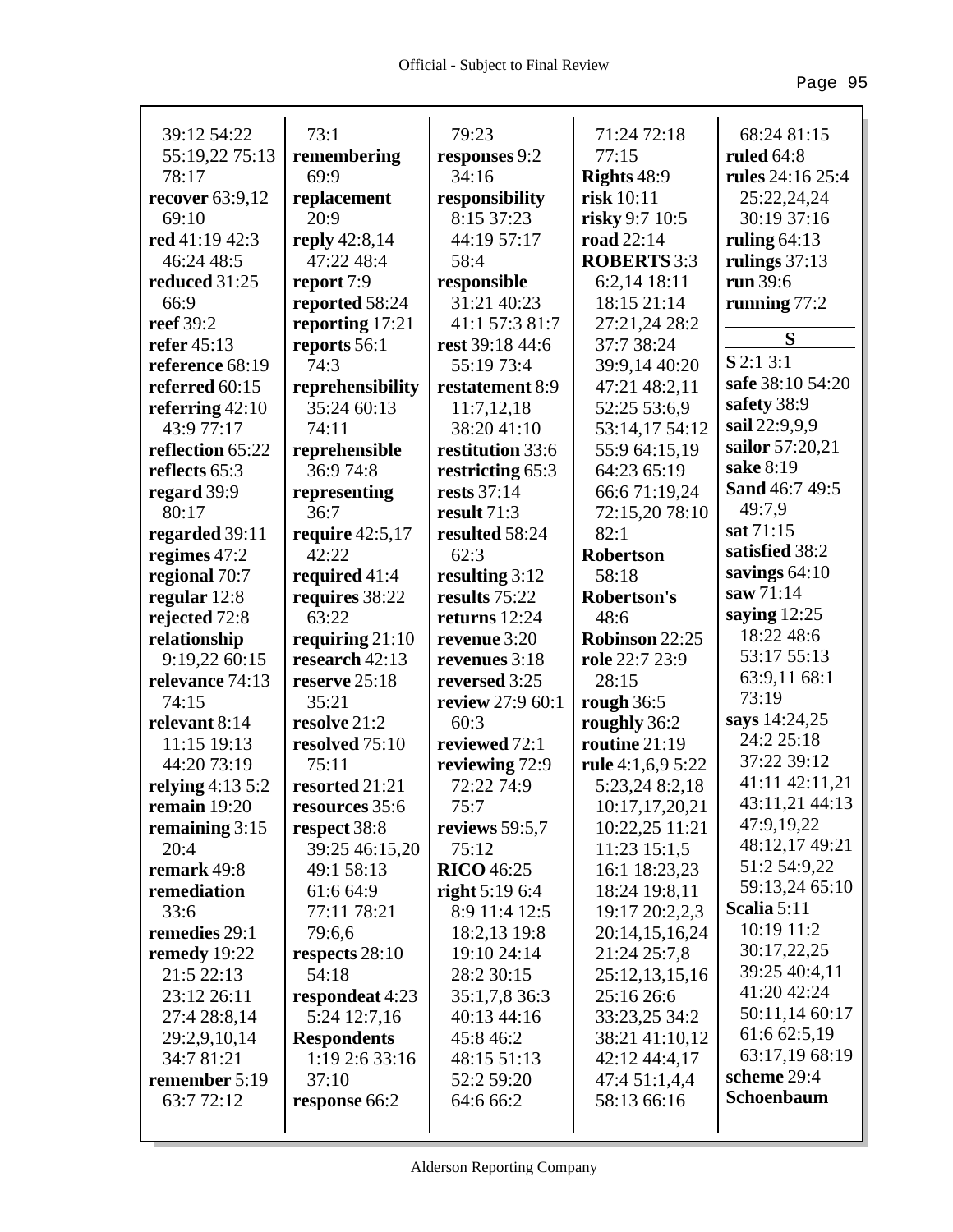| 47:19                        | 6:4 13:25                    | side 45:6 49:10                  | sphere $65:14$                 | 10:18,21 11:12                 |
|------------------------------|------------------------------|----------------------------------|--------------------------------|--------------------------------|
| sea 9:13                     | 15:21                        | significant                      | spill 3:12 32:5                | 11:18 15:25                    |
| seas $10:4$                  | ship $7:2,6,15$              | 28:15                            | 66:2,3 71:3                    | 20:25 31:19,23                 |
| second 18:12,16              | 9:13,13 14:13                | simply $9:15$                    | 75:22,22 76:3                  | 38:22 41:12,14<br>42:4,9,10,11 |
| 21:1 26:11                   | 14:16 16:22                  | 11:20 21:22                      | 76:6,16 77:6                   |                                |
| 27:22 40:23                  | 17:13,24 18:8                | 28:15 44:19                      | spills 21:5 22:21              | 42:16 48:9                     |
| 46:21 51:2                   | 32:19 36:8                   | 52:22 58:10                      | 23:10 29:6<br>57:9 64:9 66:4   | 67:19 68:10,14                 |
| 56:21,23 77:23               | 39:1,10,12                   | 67:9,23 79:3                     |                                | 69:2,7,12,13                   |
| secondly 22:12<br>26:4 34:23 | 46:17 51:15,20<br>54:11 57:3 | single $52:20$<br>68:10 77:19,20 | split-second<br>58:9           | 70:4,17 81:13<br>81:14         |
| seconds 36:20                | 78:25                        | siting $59:1$                    |                                | statute 23:13                  |
| see 9:23 10:8,14             | shipowner $4:2,6$            | sits $52:18$                     | spoke $12:2$<br>sporadic 55:14 | 26:22 63:23                    |
| 39:2 49:13                   | 5:25 6:2 7:4                 | sitting $59:1,20$                | squarely 7:19                  | 64:5,9 65:12                   |
| 53:19 78:19                  | 9:14 66:19                   | 67:18 73:25                      | stand 33:11 72:4               | 68:25                          |
| 81:2,4                       | shipowners 65:4              | situation 51:6                   | 80:11,12                       | statutes 22:15                 |
| seek 64:11                   | 65:16,17 66:9                | 52:16 55:14                      | standard 21:8                  | 27:5 28:20                     |
| seeking 77:5                 | shipowning                   | 58:4 62:12                       | 35:23 67:25                    | statutory 5:17                 |
| segments 74:1                | 66:13                        | size 58:16 61:6                  | standards 35:18                | 19:20 21:11,15                 |
| segue 29:18                  | shipping $1:33:4$            | 72:23 75:7.9                     | 57:2 67:4,8,11                 | 21:18 22:1,11                  |
| 57:25                        | 6:11 16:21                   | sketched 63:15                   | 67:14 68:24                    | 26:19,21 47:1                  |
| senior 16:19                 | 38:5 39:6 54:8               | slightly 58:17                   | standing $61:21$               | 47:164:1                       |
| sense 16:18                  | 57:18                        | slips $57:20$                    | 69:10 78:4                     | stay 17:4 18:8                 |
| 30:17 47:10                  | ships 57:10,19               | somebody 6:21                    | <b>Stanford</b> 1:18           | stayed 20:3                    |
| 71:11                        | ship's $45:14$               | 14:25 16:12                      | stare 20:2 46:8                | step 23:8 65:15                |
| sentence 59:24               | 48:19 57:17                  | 47:7 53:22                       | 46:19 48:25                    | stepped $59:10$                |
| separate 60:21               | shore 4:16,20                | 58:10                            | 49:16 50:1                     | <b>STEVENS 14:5</b>            |
| series $22:15$               | 5:13,18,22                   | sorry $25:12$                    | start $33:1,4$                 | 14:8,17,23                     |
| serious $55:21$              | 10:25 11:24                  | 29:25 48:5                       | 37:17 59:3                     | 15:8,13 16:3                   |
| 57:21                        | 15:1,6 16:12                 | 73:9                             | 70:22                          | 16:11 20:20                    |
| seriously 55:13              | 18:20 41:14,20               | sort 9:13 24:6                   | started 46:4                   | 54:24 55:4                     |
| set 6:10 8:4,14              | 41:21 42:1,16                | 67:4 68:25                       | 73:18                          | stick $68:6$                   |
| 11:14 13:10                  | 42:22 43:22                  | 70:8                             | starting $21:5$                | <b>Stoltz</b> 42:23            |
| 21:8 29:1                    | 45:2,6,24                    | sorts 14:25                      | 37:20                          | stood 77:24                    |
| 30:19 35:17                  | 46:22 47:6,9                 | <b>Sound</b> 3:12                | starts $50:24$                 | story $4:9,45:8$               |
| 43:15 44:1                   | 49:18,24                     | soundly 54:5                     | <b>State 19:15</b>             | 66:17,24                       |
| 60:6 67:3                    | shore-based                  | <b>Souter 8:17 9:9</b>           | 20:21 30:17,18                 | strange 66:8                   |
| 68:11 69:7                   | 14:18 41:5                   | $10:1,7$ 11:4,10                 | 31:19 34:5                     | strict $25:15$                 |
| 71:20                        | shorthand 39:23              | 34:8,11,24                       | 42:19 43:7                     | stricter 25:24                 |
| sets 61:13 68:24             | shortly 75:21                | 61:11 66:21                      | 44:4 46:1                      | strictly 25:23                 |
| settings 19:20               | show $16:1$ 22:14            | 68:6,1877:17                     | 52:19,20 61:14                 | strong $27:11$                 |
| settle 8:20,23               | 35:12 56:8,19                | span 56:4 76:11                  | 63:1 67:10                     | 65:3,18                        |
| settled 4:2,9 5:5            | 74:25 75:4                   | spattering 49:2                  | 68:11 69:21                    | struck 28:16                   |
| 5:7                          | showed 55:22                 | special 18:6 25:9                | 77:22,24 79:24                 | structural 29:15               |
| seven 42:4                   | showing $21:25$              | 25:10 58:13                      | 79:25 81:2,3                   | structure 29:12                |
| severe 17:3                  | shown 32:23                  | 81:15                            | statement 40:21                | subject $57:5$                 |
| shareholder 6:5              | 77:21                        | specific 28:21                   | 72:24 73:9                     | subjective 44:6                |
| shareholders                 | shows $53:24$                | spent $67:2$                     | States $1:1,13$                | 51:7                           |
|                              |                              |                                  |                                |                                |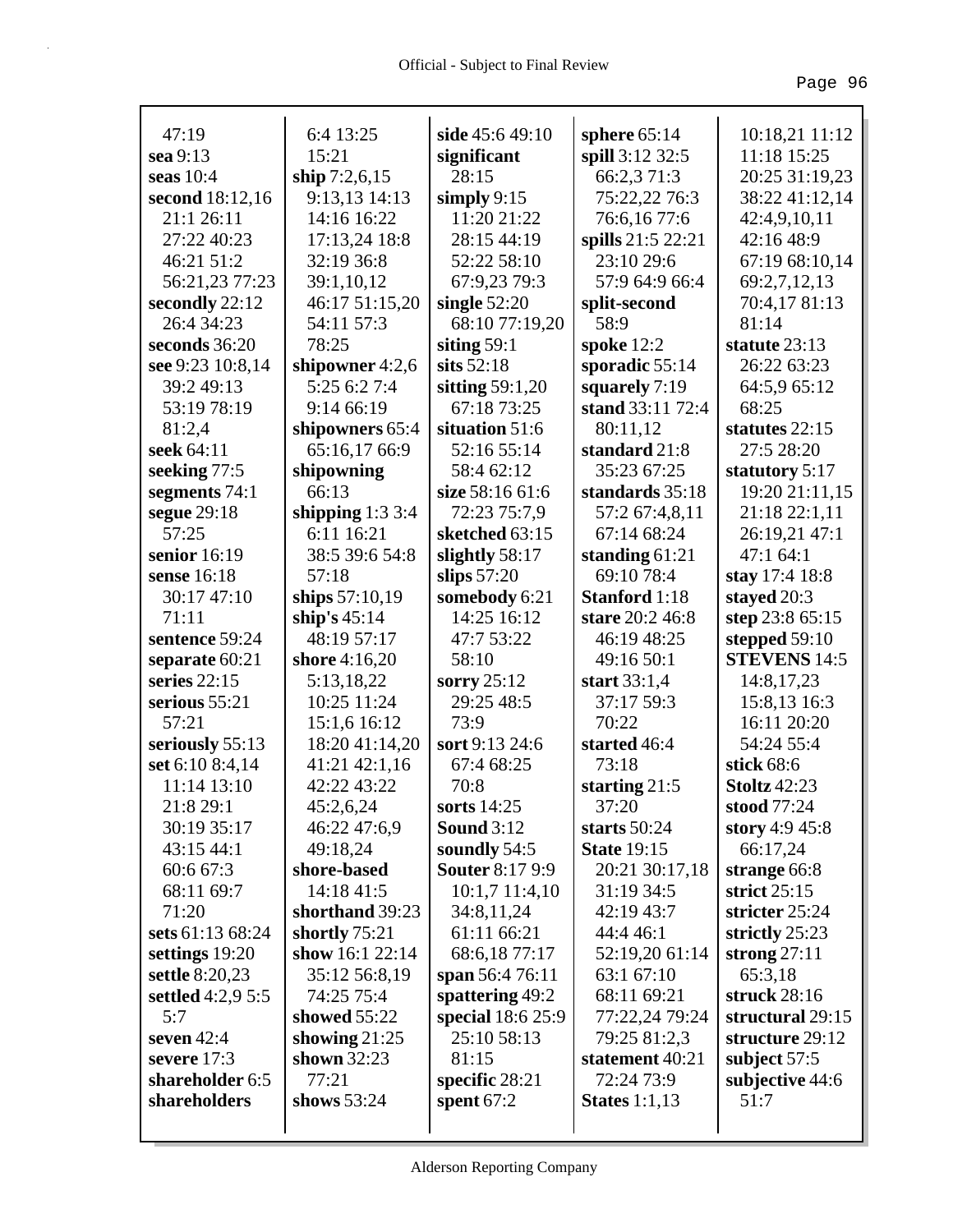| submission             | suspect 6:21                        | testified 75:21     | 70:3,14,20,21           | 48:23 51:20        |
|------------------------|-------------------------------------|---------------------|-------------------------|--------------------|
| 38:12                  | system $10:15$                      | <b>Thank</b> 37:6,7 | 71:1,8,12               | 61:21 63:8         |
| submit 44:7            | 19:17 20:17                         | 78:10 82:1          | 72:11,14 74:11          | 78:3               |
| 48:16 59:10            | 57:23                               | theories 26:20      | 75:8 78:17,23           | told 25:2 26:6     |
| 74:18 78:9             |                                     | theory $44:20$      | thinking $18:2,21$      | 33:20 51:19        |
| submitted 73:10        | T                                   | 51:18,21 52:1       | thinks $33:23$          | 52:4,6 56:6        |
| 73:24,24 82:2          | T2:1,1                              | 69:16,16,19,23      | third 16:11             | 72:6 75:12         |
| 82:4                   | table 54:25                         | 70:3                | 18:12,16 27:22          | top 47:17 61:25    |
| substantial 34:6       | 71:17                               | thing $6:249:15$    | 47:5 56:21,23           | tort 37:14 43:7    |
| 59:6 80:1,4            | tail 44:23                          | 19:11 28:5          | 57:25 61:6              | 44:5 51:8          |
| 81:2                   | take 18:5 31:4                      | 33:1,10 35:23       | 64:24 73:11             | 52:16 53:5         |
|                        | 48:11,12 50:16                      | 36:11 46:21         | 75:8 76:18              | 58:7               |
| substantiality<br>24:8 | 62:2,10 80:9                        |                     |                         |                    |
|                        | taken 55:12                         | 47:5 59:25          | <b>Thompkins</b>        | Torts 8:9          |
| substitute 67:9        | 76:21                               | 62:13 66:5,20       | 19:12 20:10             | <b>total</b> 35:4  |
| substituting           | takes 10:4 40:16                    | 68:3,4 70:16        | thought 5:11 8:5        | totally 29:3       |
| 64:4                   | talk 44:21 45:16                    | 71:13,17 73:12      | 8:7 9:7 11:24           | track 46:5         |
| succeed 18:2           | 79:20                               | 75:2                | 12:16 31:23             | <b>trade</b> 34:24 |
| sufficient 14:13       | talked 47:6 63:1                    | things $13:8,20$    | 41:20,21 45:23          | tradition $7:1,11$ |
| 16:25 67:15            | talking $5:18:6$                    | 43:18 52:5,6        | 54:24 63:25             | 7:13 9:5 10:2      |
| 76:5 79:18             | 8:10 12:16                          | 57:12 64:3          | 64:24                   | 10:14 23:7         |
| suggest $21:23$        |                                     | 74:17,20            | thousand 49:11          | 28:19,19 59:3      |
| 57:22                  | 13:5 15:6,20                        | think $5:47:11$     | thousands 6:4           | traditional        |
| suggested 78:23        | 24:7 28:18                          | 7:18 8:6 9:11       | 47:15 76:7              | 66:16              |
| suggesting 55:2        | 67:10 73:1                          | 12:12,17,18,21      | three 3:24 4:22         | traditionally      |
| superintending         | 74:19 75:8                          | 13:11 15:3,17       | 37:13 46:14             | 6:25               |
| 45:16                  | tanker 17:8                         | 16:15,18 19:25      | 52:3,5 55:25            | tragedies 3:14     |
| superior 4:24          | 50:20 76:12                         | 21:6 22:2 23:2      | 65:7 73:16,18           | tragic $81:17$     |
| 5:24 12:7,16           | tankers 6:22                        | 29:19 30:14         | 75:14                   | train $5:20$       |
| 51:19                  | <b>TAPA 63:25</b>                   | 34:3 35:11          | three-year 56:4         | training $51:11$   |
| supertanker            | <b>TAPAA</b> 26:9,14                | 37:19 39:20,23      | 76:11                   | transfer 58:1      |
| 76:1                   | 26:22 28:5                          | 40:3,12,25          | throw 54:24             | transporting       |
| supervises 37:23       | 64:8,10 66:5                        | 41:8 43:8,13        | tight $25:20$           | 44:12              |
| supervision 16:7       | 76:9                                | 43:17 44:17         | time 18:5 19:12         | trans-Alaska       |
| supervisory            | $\textbf{tax } 12:24 \text{ } 71:5$ | 48:15,22,24         | 21:20 25:23             | 64:10 66:4         |
| 41:5                   | tell 27:12 41:17                    | 49:25 50:9          | 56:25 65:4              | treatment 17:21    |
| supply $19:21$         | 45:14 58:22                         | 51:3,24 52:15       | 77:2,10                 | 17:22              |
| supporting             | tells 39:16                         | 52:16,20,24         | timelines 25:20         | treble 49:21       |
| 72:25 74:23            | tens 47:15 76:7                     | 53:7 54:13,17       | times 4:22 26:16        | trial 18:3,16      |
| suppose 6:3 7:8        | term 8:8 23:1                       | 55:3,7 56:10        | 32:10 36:4              | 23:19 27:1         |
| 31:2 55:9              | terms $33:5$                        | 56:23 57:24         | 42:21 80:5              | 52:3 59:5,6        |
| <b>Supposing</b>       | 58:16 69:6                          | 58:1,12,16,17       | 81:1                    | 71:15 72:4         |
| 14:11                  | 73:2 80:14                          | 59:2,17 60:1,7      | tiny $62:20$            | 73:13,16,18,22     |
| Supreme $1:1,13$       | terrible $81:17$                    | 61:5,25 62:14       | <b>Title 19:22 51:5</b> | 74:1,6 75:25       |
| 49:12                  | territory 29:7                      | 62:15,20 63:5       | 52:16                   | 76:16 77:6         |
| sure 48:24             | test 38:20 40:2,4                   | 65:18,24,24         | <b>titles</b> 47:17     | tried 16:18 44:7   |
| surely $30:14$         | 42:5 51:9                           | 66:14 68:5,8        | <b>today</b> 3:17 9:17  | 55:20 59:4         |
| 40:2                   | 60:16                               | 68:22 69:25         | 9:24 47:10              | 60:5 71:18         |
|                        |                                     |                     |                         |                    |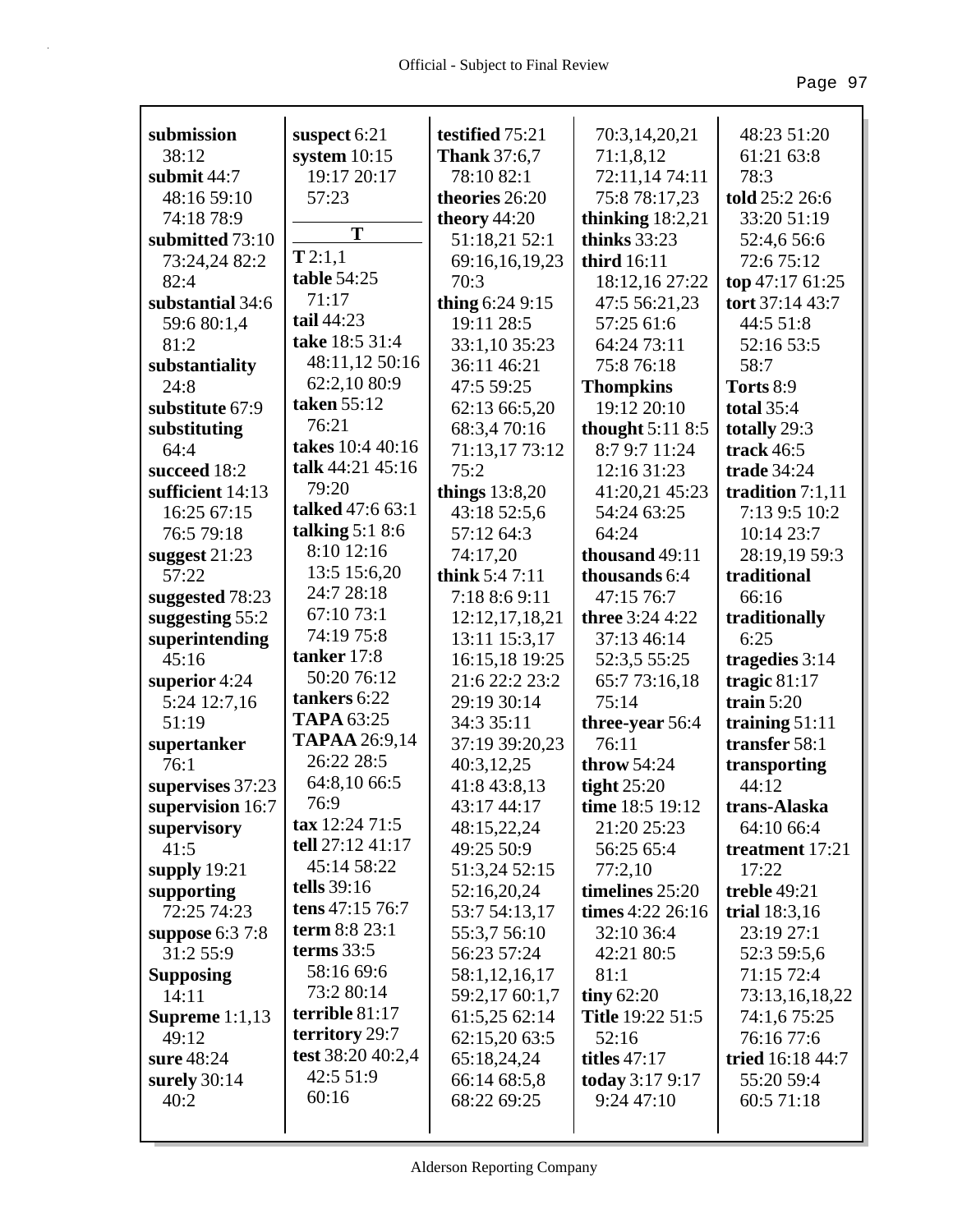| 72:3                     | unequivocally                          | vessel 9:21                    | <b>Washington 1:9</b>         | William $3:12$            |
|--------------------------|----------------------------------------|--------------------------------|-------------------------------|---------------------------|
| trouble $57:10$          | 54:22                                  | 12:20 38:8                     | 1:16                          | win 46:12 56:8            |
| true 18:11 79:10         | unfairness                             | 43:16 56:2                     | wasn't 32:15,18               | wish $29:18$              |
| 79:13                    | 30:19                                  | vessels 40:9,11                | 41:25 49:11                   | words $6:15$              |
| try 24:1 54:2            | uniformity<br>20:25                    | 58:5<br>vicarious 5:9          | 69:17 73:13                   | 64:25<br>work 57:19       |
| trying $32:18$           |                                        |                                | 74:6 76:11                    |                           |
| 36:22 55:8               | unilaterally<br>55:1                   | 12:3 15:8                      | water 22:24                   | worked 9:4                |
| 67:21 70:2<br>tune 72:13 | unintentional                          | 37:18 38:17,21<br>47:23        | 23:6, 14, 18<br>24:11 26:22   | 10:14 20:15<br>works 50:8 |
| turn $21:1$              | 21:5 22:20                             |                                |                               | 54:15                     |
| turns $7:24$             | 23:9 37:4                              | vicariously<br>48:13           | 28:3,6,12 29:7<br>30:23 34:18 | world 9:13                |
| <b>Twenty 40:11</b>      | 79:22                                  | vice 19:5 47:12                | 60:18,20,23                   | 57:18                     |
| twice 28:25 35:3         | unit 38:5 39:6                         | 54:7 55:6                      | 61:8,10,13,20                 |                           |
| two 9:1 13:9             | 39:10                                  |                                | 62:8,13,23                    | worry $51:9$              |
| 15:2 34:16               |                                        | videotape 73:24<br>view $20:1$ |                               | worse 32:6,20<br>70:5     |
| 36:20 43:17              | <b>United 1:1,13</b><br>31:19,23 68:13 | views 46:8                     | 63:3,12 68:20<br>71:9         | worst $3:13$              |
| 44:11 48:17              | units 39:16 40:7                       | VII 19:22 51:5                 | waters $22:10$                | worth 69:9,18             |
| 49:5,12,12,18            | unsettled 29:4                         | 52:16                          |                               | wouldn't 30:23            |
| 50:17 56:13,13           | untimely 25:13                         | violated 43:5                  | way 9:21 11:13<br>13:18 16:18 | 36:13,15 56:7             |
| 67:6,12 70:6             | unusual $21:21$                        | violating $52:7$               | 27:13 32:19                   | wrong $24:25$             |
| 75:19 77:24              | 51:6                                   | Virginia 20:17                 | 36:9 41:15                    | 57:13 59:12               |
| twofold 22:3             | unwise $68:4,6$                        | 20:18                          | 42:17,21 43:13                | 79:14                     |
| TXO 32:4,7               | upper $55:25$                          | visit 13:20                    | 43:22 47:8                    | wrongdoer 12:1            |
| <b>Tyson</b> $20:10$     | 74:2                                   | vis-a-vis $27:13$              | 50:25 58:18                   | 17:751:7                  |
|                          | uptick $77:18$                         | voyage $17:4,5$                | 61:22,25 63:2                 | wrongdoers                |
| U                        | use 22:25 25:16                        |                                | 65:9 67:24                    | 52:7                      |
| uh 28:1                  | U.S 3:14 47:23                         | W                              | 75:11 76:22                   | wrongdoing                |
| ultimately 60:2          | 73:10 79:16                            | wages 35:9                     | ways 18:1 49:9                | 46:16,17                  |
| unable $13:10$           | <b>U.S.C</b> 68:14                     | wait 45:11                     | 77:15                         | wrongful 4:4,24           |
| 32:14                    |                                        | waived 25:1                    | weather 7:9                   | wrote 12:2 46:6           |
| unanimous 4:20           | $\mathbf{V}$                           | 62:14                          | Wednesday                     | 46:7                      |
| uncalibrated             | v 1:6 19:12                            | waiver 26:2 64:4               | 1:10                          |                           |
| 28:8                     | <b>Valdez</b> 3:11,16                  | wake 76:15                     | went 49:9 79:14               | $\mathbf X$               |
| underlying 12:3          | 40:10                                  | <b>WALTER</b> 1:16             | West 20:17,18                 | x 1:2,8 20:4              |
| understand               | valuable 68:21                         | 2:3,8 3:7 78:14                | we'll 3:3 55:19               |                           |
| 41:13 43:18              | vast $62:2$                            | <b>Wal-Mart</b> 11:16          | we're 31:9 43:7               | Y                         |
| 47:5,10 54:6             | verdict 18:6                           | want 11:5 13:12                | 54:18 55:17                   | $Y$ 20:4                  |
| 65:25 71:13              | 23:19,23 24:3                          | 17:10 18:19                    | 61:21 64:25                   | years 4:2 9:4             |
| understandably           | 24:4,13,20                             | 25:16 37:17                    | 66:14,16 67:10                | 10:15 48:20               |
| 5:10                     | 25:6                                   | 39:7,18 42:14                  | 67:18 68:17                   | 55:25 75:14               |
| understanding            | verdicts 25:10                         | 43:17 44:22                    | 73:1 74:16                    | <b>Young 43:2</b>         |
| 72:21                    | 25:11                                  | 46:12 48:24                    | 75:8 81:1                     | Z                         |
| understands              | verged $67:4$                          | 58:1 70:16,22                  | we've 34:15 42:3              |                           |
| 48:24                    | versus 3:5 5:13                        | 75:16                          | 46:23 66:25                   | zero 36:2,4               |
| understood               | 5:22 10:25                             | wanted 60:18                   | 67:1,6,6,14,21                | \$                        |
| 10:19 11:6               | 20:9 21:7                              | wanting $77:14$                | 67:23 70:12                   | \$100,000 69:14           |
| 71:15 75:12              | 48:10                                  | warrant 3:20                   | 71:2 72:6                     | \$15,000 78:5             |
|                          |                                        |                                |                               |                           |